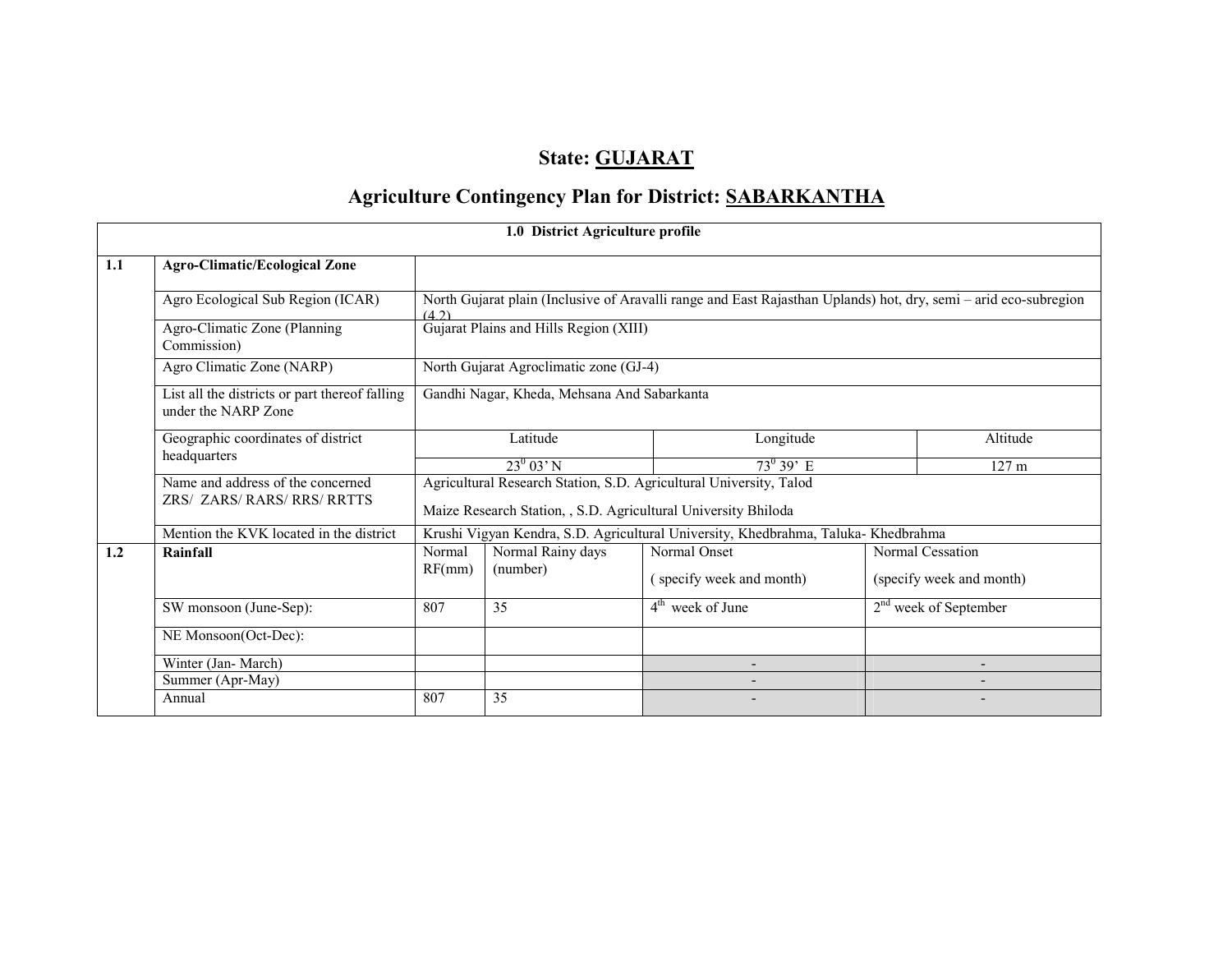| -- | Land use              | Geographical | Cultivable | Forest | Land under   | Permanent | <b>Cultivable</b> | Land under | Barren and   | ∠urrent | Other   |
|----|-----------------------|--------------|------------|--------|--------------|-----------|-------------------|------------|--------------|---------|---------|
|    | <b>pattern of the</b> | area         | area       | area   | non-         | pastures  | wasteland         | Misc. tree | uncultivable | fallows | fallows |
|    | district (latest      |              |            |        | agricultural |           |                   | crops and  | lang         |         |         |
|    | statistics)           |              |            |        | use          |           |                   | groves     |              |         |         |
|    | Area ('000 ha)        | 730.0        | 445.0      | 26.0   | 42.0         | 33.0      | 15.0              |            | 35.0         | 34.0    |         |

(Source: District Panchayat Report, Report of Agriculture Department)

| 1.4 | Major Soils (common names like red sandy loam<br>deep soils $(\text{etc.})^*$ | Area $(900)$ ha)<br>Per cent $(\% )$ of total |       |  |  |  |  |
|-----|-------------------------------------------------------------------------------|-----------------------------------------------|-------|--|--|--|--|
|     | Sandy loam ( <i>Goradu</i> )                                                  | 191.1                                         | 26.18 |  |  |  |  |
|     | Medium black                                                                  | 412.0                                         | 56.44 |  |  |  |  |
|     | Hilly Soils                                                                   | 126.9                                         | 17.38 |  |  |  |  |

| 5<br>1.J | <b>Agricultural land use</b> | Area $('000 ha)$ | Cropping intensity % |
|----------|------------------------------|------------------|----------------------|
|          | Net sown area                | 445.0            |                      |
|          | Area sown more than once     | 79.0             | 18.0                 |
|          | Gross cropped area           | 524.0            |                      |

(Source: District Panchayat Report, Report of Agriculture Department)

| 1.6 | Irrigation                     |        |                | Area ('000 ha)                     |
|-----|--------------------------------|--------|----------------|------------------------------------|
|     | Net irrigated area             |        |                | 163.0                              |
|     | Gross irrigated area           |        |                | 177.0                              |
|     | Rainfed area                   |        |                | 282.0                              |
|     | <b>Sources of Irrigation</b>   | Number | Area ('000 ha) | Percentage of total irrigated area |
|     | Canals                         | 544 Km | 23.0           | 13.0                               |
|     | Tanks                          |        | 0.6            | 0.3                                |
|     | Open wells                     | 81136  | 90.6           | 51.2                               |
|     | Bore wells                     | 5561   | 44.8           | 25.3                               |
|     | Lift irrigation schemes        |        |                |                                    |
|     | Micro-irrigation               | 9514   | 18.0           | 10.2                               |
|     | Other sources (please specify) |        |                |                                    |
|     | Total Irrigated Area           |        | 177.0          |                                    |
|     | Pump sets                      | 73714  |                |                                    |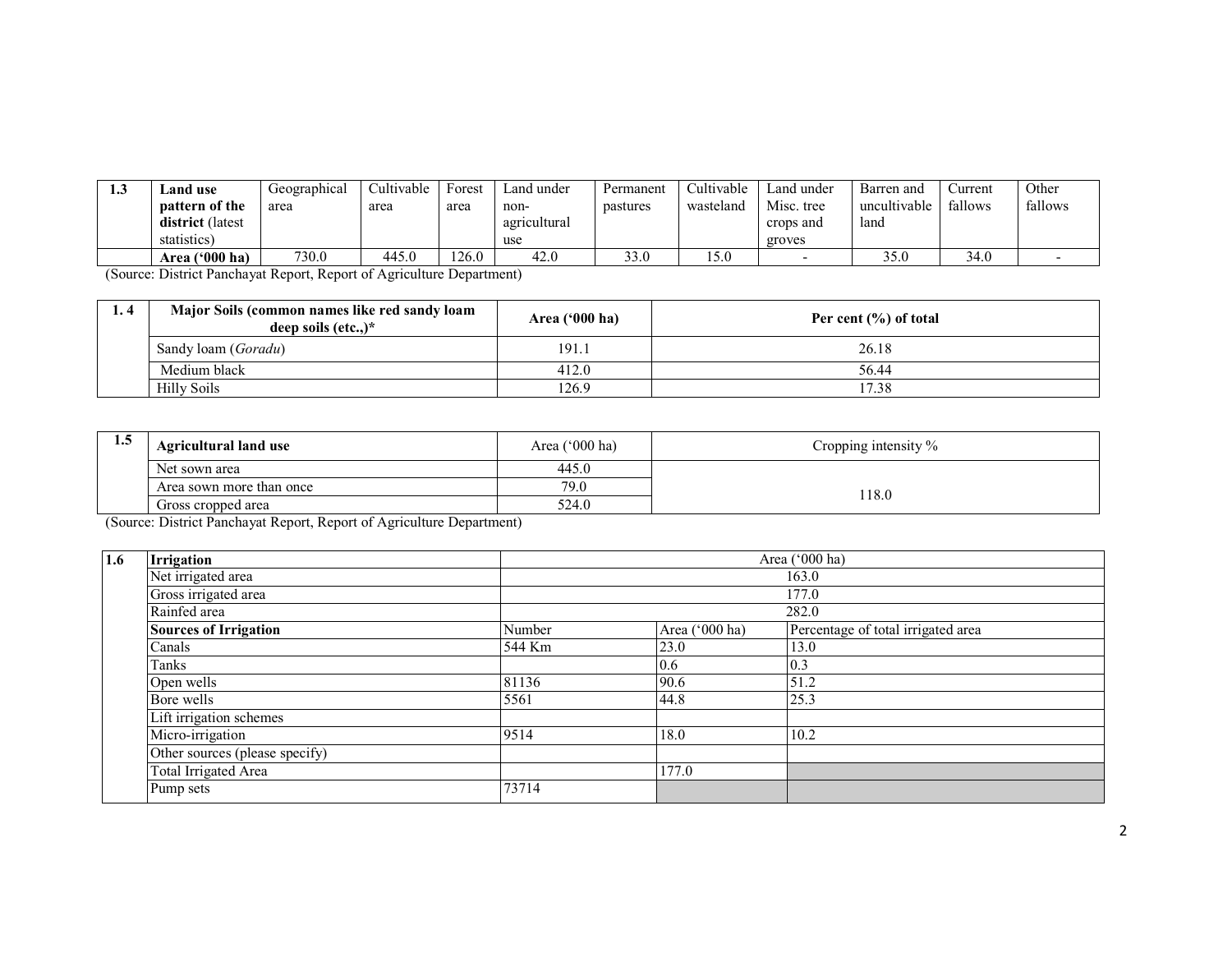| No. of Tractors                                      | 10034                 |             |                                                    |
|------------------------------------------------------|-----------------------|-------------|----------------------------------------------------|
| Groundwater availability and use* (Data source:      | No. of blocks/Tehsils | $(\%)$ area | Quality of water (specify the problem such as high |
| <b>State/Central Ground water Department /Board)</b> |                       |             | levels of arsenic, fluoride, saline etc)           |
| Over exploited                                       | 1(Idar)               |             |                                                    |
| Critical                                             | 2(Meghraj, Modasa)    |             |                                                    |
| Semi-critical                                        | 10(Rest of the Block) |             |                                                    |
| Safe                                                 |                       |             |                                                    |
| Wastewater availability and use                      |                       |             |                                                    |
| Ground water quality                                 |                       |             |                                                    |

\*over-exploited: groundwater utilization > 100%; critical: 90-100%; semi-critical: 70-90%; safe: <70% Source: Statistical information received from District Panchayat,. Himatnagar, Sabarkantha.

#### 1.7 Area under major field crops & horticulture (as per latest figures) (Average of 2004-05 to 2008-09)

| 1.7 | <b>S.No.</b>   | Major field crops cultivated       | Area ('000 ha) |                |              |                  |                  |              |               |                    |  |  |  |
|-----|----------------|------------------------------------|----------------|----------------|--------------|------------------|------------------|--------------|---------------|--------------------|--|--|--|
|     |                |                                    |                | <b>Kharif</b>  |              |                  | Rabi             |              |               |                    |  |  |  |
|     |                |                                    | Irrigated      | <b>Rainfed</b> | <b>Total</b> | <b>Irrigated</b> | <b>Rainfed</b>   | <b>Total</b> | <b>Summer</b> | <b>Grand</b> total |  |  |  |
|     |                | Maize                              |                | 112.0          | 112.0        |                  |                  |              |               | 112.0              |  |  |  |
|     | $\overline{2}$ | Cotton (Lint)                      | 74.6           | 17.8           | 92.4         |                  |                  |              |               | 92.4               |  |  |  |
|     | 3              | Wheat                              |                |                |              | 88.4             |                  | 88.4         |               | 88.4               |  |  |  |
|     | 4              | Groundnut                          |                |                | 52.4         |                  |                  |              | 5.4           | 57.8               |  |  |  |
|     | 5              | Pulses                             |                | 42.5           | 42.5         |                  |                  |              |               | 42.5               |  |  |  |
|     |                | (Tur, Urad, Greengram)             |                |                |              |                  |                  |              |               |                    |  |  |  |
|     | 6              | Castor                             |                |                | 42.0         |                  |                  |              |               | 42.0               |  |  |  |
|     | S.No.          | <b>Horticulture crops - Fruits</b> |                | Area ('000 ha) |              |                  |                  |              |               |                    |  |  |  |
|     |                |                                    | <b>Total</b>   |                |              |                  |                  |              |               |                    |  |  |  |
|     |                | Mango                              | 3.1            |                |              |                  |                  |              |               |                    |  |  |  |
|     | $\overline{2}$ | Ber                                |                |                |              |                  | 2.2              |              |               |                    |  |  |  |
|     | 3              | Citrus                             |                |                |              |                  | $1.\overline{8}$ |              |               |                    |  |  |  |
|     | 4              | Sapota                             |                |                |              |                  | 1.5              |              |               |                    |  |  |  |
|     | 5              | Aonla                              |                |                |              |                  | 1.2              |              |               |                    |  |  |  |
|     |                | Horticulture crops-                |                |                |              |                  | <b>Total</b>     |              |               |                    |  |  |  |
|     |                | <b>Vegetables</b>                  |                |                |              |                  |                  |              |               |                    |  |  |  |
|     |                | Cucurbits                          |                |                |              |                  | 2.6              |              |               |                    |  |  |  |
|     | $\overline{2}$ | Okra                               |                |                |              |                  | 1.3              |              |               |                    |  |  |  |
|     | 3              | <b>Brinjal</b>                     | 1.3            |                |              |                  |                  |              |               |                    |  |  |  |
|     | $\overline{4}$ | Tomato                             | 0.9            |                |              |                  |                  |              |               |                    |  |  |  |
|     | 5              | Clusterbean                        |                |                |              |                  | 0.2              |              |               |                    |  |  |  |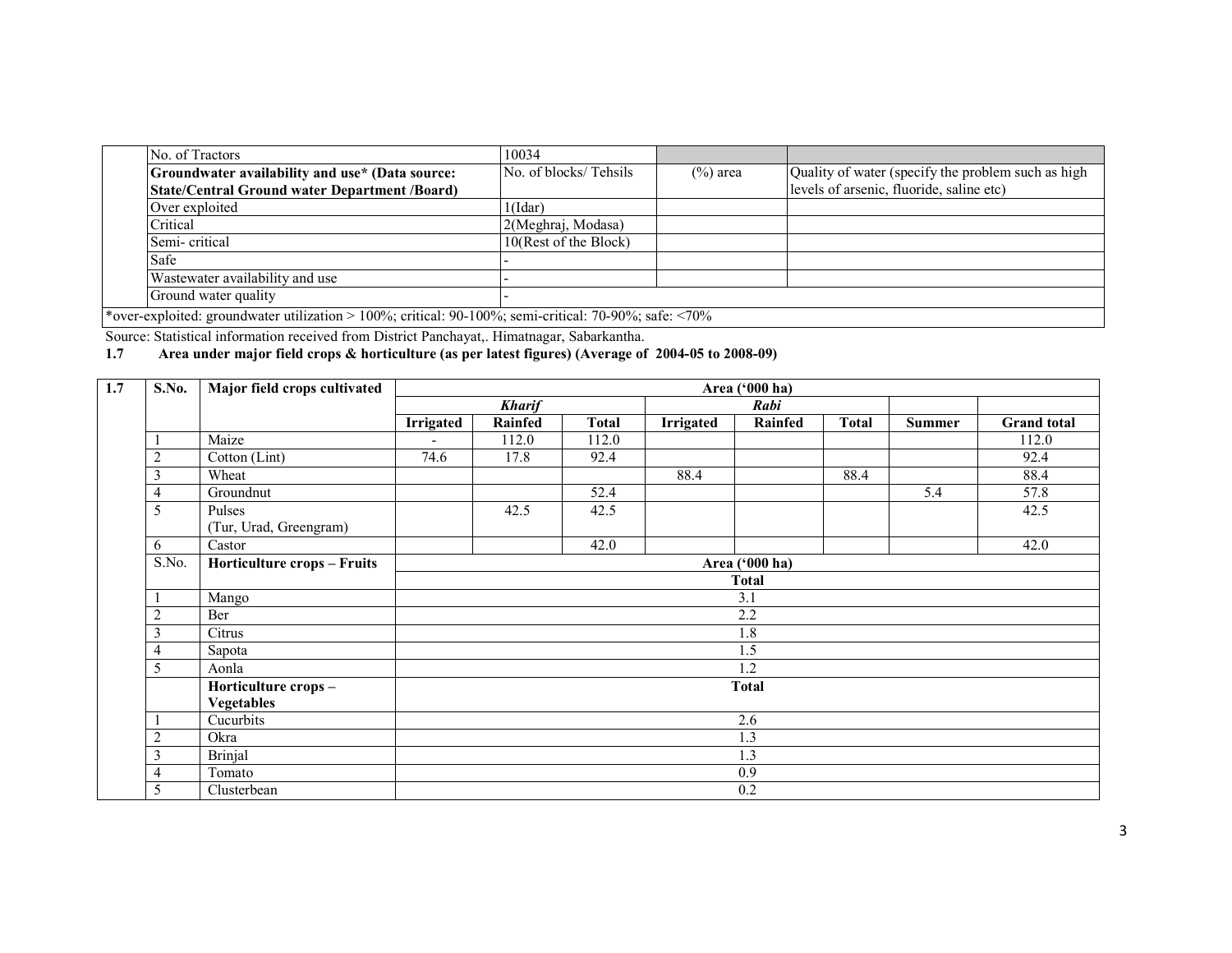| Other          | Cowpea                              | 0.1          |  |  |  |  |  |  |
|----------------|-------------------------------------|--------------|--|--|--|--|--|--|
| ${\bf S}$      |                                     |              |  |  |  |  |  |  |
| (speci         |                                     |              |  |  |  |  |  |  |
| fy)            |                                     |              |  |  |  |  |  |  |
|                | <b>Medicinal and Aromatic</b>       | <b>Total</b> |  |  |  |  |  |  |
|                | crops                               |              |  |  |  |  |  |  |
|                | Ginger                              | 0.1          |  |  |  |  |  |  |
| $\overline{2}$ | Turmeric                            | 0.1          |  |  |  |  |  |  |
|                | <b>Plantation crops</b>             | <b>Total</b> |  |  |  |  |  |  |
|                |                                     |              |  |  |  |  |  |  |
|                |                                     | <b>Nil</b>   |  |  |  |  |  |  |
| Other          | Eg., industrial pulpwood crops etc. |              |  |  |  |  |  |  |
| S              |                                     |              |  |  |  |  |  |  |
| (Speci         |                                     |              |  |  |  |  |  |  |
| fy)            |                                     |              |  |  |  |  |  |  |
|                | <b>Fodder crops</b>                 | <b>Total</b> |  |  |  |  |  |  |
|                | Crop1                               | ٠            |  |  |  |  |  |  |
|                | Total fodder crop area              | 32.4         |  |  |  |  |  |  |
|                | <b>Grazing land</b>                 | 33.4         |  |  |  |  |  |  |
|                | Sericulture etc                     |              |  |  |  |  |  |  |
|                | Others (specify)                    |              |  |  |  |  |  |  |

(Source: District Panchayat Report, Report of Agriculture Department)

| 1.8 | Livestock                                                                     | <b>Male</b> ('000) | Female (No's)             | Total (No's)                                       |  |  |  |
|-----|-------------------------------------------------------------------------------|--------------------|---------------------------|----------------------------------------------------|--|--|--|
|     | Source: 26 <sup>th</sup> survey Report (08-09), Dept. of A. H., Gujarat State |                    |                           |                                                    |  |  |  |
|     | Non descriptive Cattle (local low yielding)                                   |                    |                           | 468850                                             |  |  |  |
|     | Crossbred cattle                                                              |                    |                           | 151846                                             |  |  |  |
|     | Non descriptive Buffaloes (local low yielding)                                |                    |                           |                                                    |  |  |  |
|     | <b>Graded Buffaloes</b>                                                       |                    |                           | 774928                                             |  |  |  |
|     | Goat                                                                          |                    |                           | 343981                                             |  |  |  |
|     | Sheep                                                                         |                    |                           | 66695                                              |  |  |  |
|     | Others (Camel, Pig, Yak etc.)                                                 |                    |                           | 4728                                               |  |  |  |
|     | Commercial dairy farms (Number)                                               |                    |                           |                                                    |  |  |  |
| 1.9 | Poultry                                                                       | No. of farms       | Total No. of birds (No's) |                                                    |  |  |  |
|     | Commercial                                                                    |                    |                           | $15015$ (layer) + 143350(broilers) + 2126(ducks) = |  |  |  |
|     |                                                                               |                    |                           | 160491                                             |  |  |  |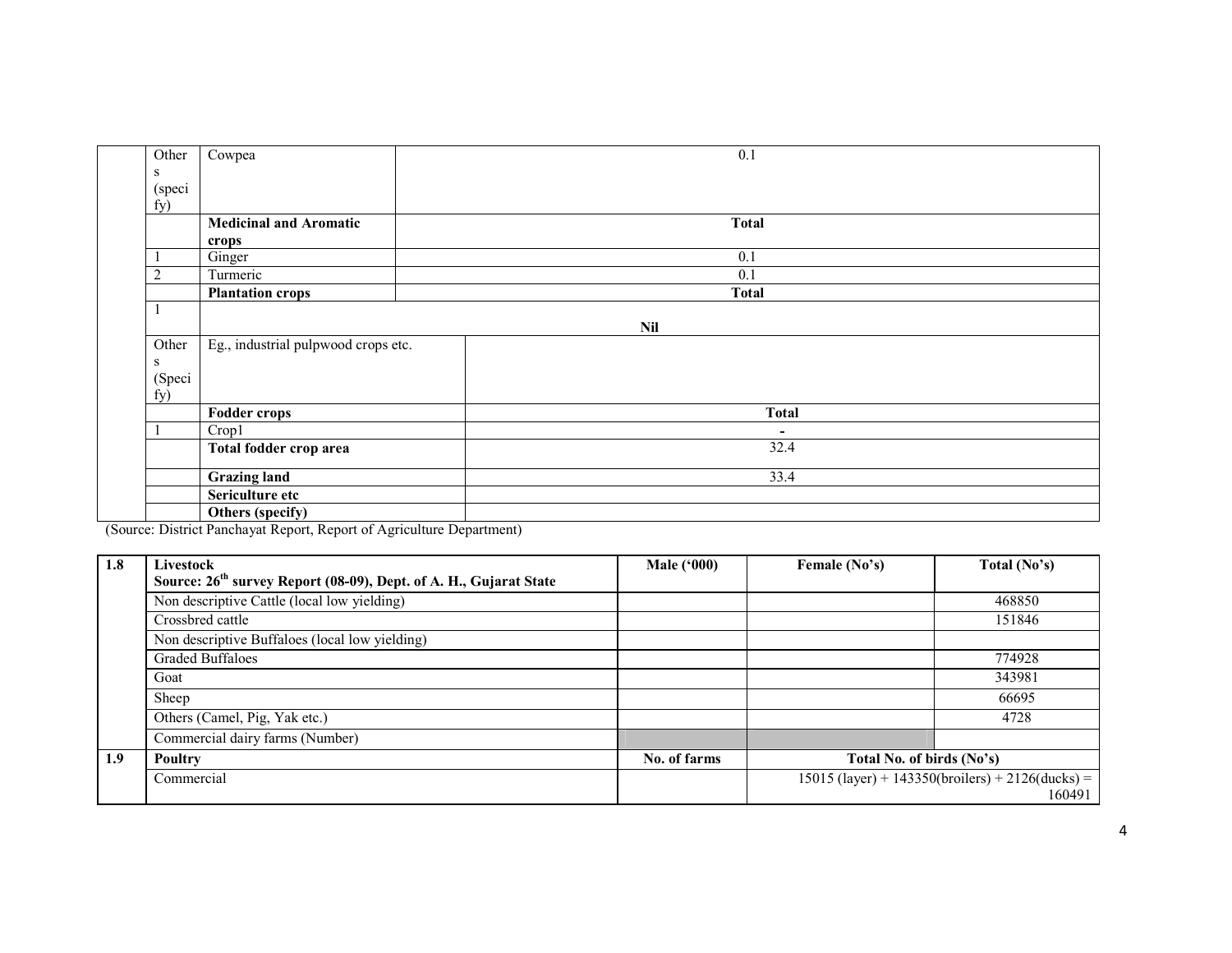|      | Backyard                                                                                                               |                          |                        |                          |                          |                                          |                                                               | 240875                   |  |
|------|------------------------------------------------------------------------------------------------------------------------|--------------------------|------------------------|--------------------------|--------------------------|------------------------------------------|---------------------------------------------------------------|--------------------------|--|
| 1.10 | Fisheries (Data source: Gujarat Fisheries Statistics 2006-07 and MArch-10, Commissioner of Fisheries, Govt. of Gujarat |                          |                        |                          |                          |                                          |                                                               |                          |  |
|      | A. Capture                                                                                                             |                          |                        |                          |                          |                                          |                                                               |                          |  |
|      | i) Marine (Data Source: Fisheries Department)                                                                          | No. of fishermen         |                        |                          | <b>Boats</b>             |                                          | <b>Nets</b>                                                   |                          |  |
|      |                                                                                                                        |                          |                        | Mechanized               | Non-<br>mechanized       | Mechanized<br>(Trawl nets,<br>Gill nets) | Non-<br>mechanized<br>(Shore Seines,<br>Stake & trap<br>nets) |                          |  |
|      |                                                                                                                        |                          |                        |                          | 509                      |                                          |                                                               |                          |  |
|      | ii) Inland (Data Source: Fisheries Department)                                                                         |                          | No. Farmer owned ponds |                          |                          | <b>No. of Reservoirs</b>                 |                                                               | No. of village tanks     |  |
|      |                                                                                                                        |                          |                        |                          | 57 (15097 ha)            |                                          |                                                               |                          |  |
|      | <b>B.</b> Culture                                                                                                      |                          |                        |                          |                          |                                          |                                                               |                          |  |
|      |                                                                                                                        |                          | Water Spread Area (ha) |                          | Yield (t/ha)             |                                          | <b>Production (MT)</b>                                        |                          |  |
|      | i) Brackish water (Data Source: MPEDA/Fisheries Department)                                                            | $\overline{\phantom{0}}$ |                        |                          | $\overline{\phantom{a}}$ |                                          | $\overline{\phantom{0}}$                                      |                          |  |
|      | ii) Fresh water (Data Source: Fisheries Department)                                                                    |                          |                        |                          |                          |                                          |                                                               | 279                      |  |
|      | <b>Others</b>                                                                                                          |                          |                        | $\overline{\phantom{a}}$ |                          | $\overline{\phantom{a}}$                 |                                                               | $\overline{\phantom{0}}$ |  |

(Data source: Gujarat Fisheries Statistics 2006-07 and MArch-10, Commissioner of Fisheries, Govt. of Gujarat

### 1.11 Production and Productivity of major crops (Average of last 5 years: 2004, 05, 06, 07, 08, 09: specify years)

| 1.11 | Name of                                                           | <b>Kharif</b> |              | Rabi       |              | Summer     |              | <b>Total</b> |              | Crop residue                      |
|------|-------------------------------------------------------------------|---------------|--------------|------------|--------------|------------|--------------|--------------|--------------|-----------------------------------|
|      | crop                                                              | Production    | Productivity | Production | Productivity | Production | Productivity | Production   | Productivity | as fodder<br>$(000 \text{ tons})$ |
|      | Major Field crops (Crops to be identified based on total acreage) | (000 t)       | (kg/ha)      | (000 t)    | (kg/ha)      | (000 t)    | (kg/ha)      | (000 t)      | (kg/ha)      |                                   |
|      |                                                                   |               |              |            |              |            |              |              |              |                                   |
|      | Maize                                                             | 147.0         | 1315.0       |            |              |            |              | 147.0        | 1315         | 205.8                             |
|      |                                                                   |               |              |            |              |            |              |              |              |                                   |
|      | Cotton                                                            | 298.3         | 560.0        |            |              |            |              | 298.3        | 560          | 894.9                             |
|      | (Lint)                                                            |               |              |            |              |            |              |              |              |                                   |
|      | Wheat                                                             |               |              | 223.9      | 2505         |            |              | 223.9        | 2505         | 256.5                             |
|      |                                                                   |               |              |            |              |            |              |              |              |                                   |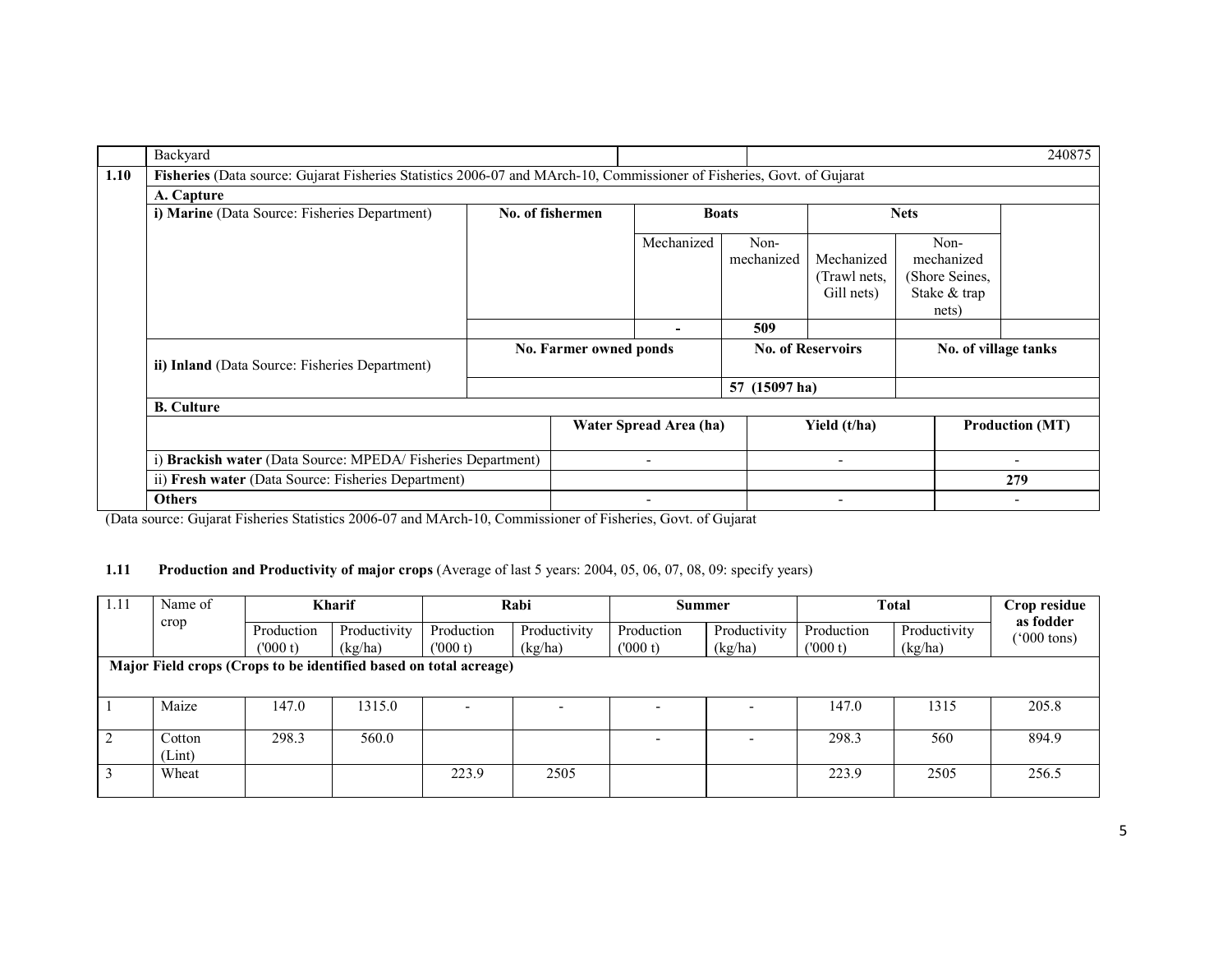| $\overline{4}$ | Groundnut                                                                 | 59.5 | 1176.0 |                          |  | 7.5                      | 1413                     | 67.0 | 1203  | 167.5 |  |  |  |
|----------------|---------------------------------------------------------------------------|------|--------|--------------------------|--|--------------------------|--------------------------|------|-------|-------|--|--|--|
| 5              | Pulses<br>(Tur, Urad,<br>Greengram)                                       | 29.4 | 871.0  |                          |  |                          |                          | 29.4 | 871   | 45.0  |  |  |  |
| 6              | Castor                                                                    | 66.1 | 1550.0 |                          |  | $\overline{\phantom{0}}$ | $\qquad \qquad -$        | 66.1 | 1550  | 99.2  |  |  |  |
|                | Major Horticultural crops (Crops to be identified based on total acreage) |      |        |                          |  |                          |                          |      |       |       |  |  |  |
|                | Mango                                                                     |      |        | $\overline{\phantom{0}}$ |  | $\overline{\phantom{a}}$ | $\overline{\phantom{a}}$ | 24.8 | 8000  |       |  |  |  |
|                | Ber                                                                       |      |        |                          |  |                          |                          | 22.9 | 10540 |       |  |  |  |
|                | Citrus                                                                    |      |        |                          |  |                          |                          | 15.6 | 8460  |       |  |  |  |
| $\overline{4}$ | Sapota                                                                    |      |        |                          |  |                          |                          | 15.2 | 9970  |       |  |  |  |
| 5              | Aonla                                                                     |      |        |                          |  |                          |                          | 10.9 | 9440  |       |  |  |  |

(Source: District Panchayat Report, Report of Agriculture Department)

| 1.12 | Sowing window for 5<br>major field crops<br>(start and end of normal)<br>sowing period) | Maize                                         | Cotton                                    | Wheat                                                       | Groundnut                    | Pulses                    | Castor                                     |
|------|-----------------------------------------------------------------------------------------|-----------------------------------------------|-------------------------------------------|-------------------------------------------------------------|------------------------------|---------------------------|--------------------------------------------|
|      | Kharif-Rainfed                                                                          | $3^{\text{rd}}$ week of June- $1^{\text{st}}$ | $3rd$ week of June- $3rd$                 |                                                             | $21st$ June-15 <sup>th</sup> | $3rd$ week of June- $1st$ |                                            |
|      |                                                                                         | week of July.                                 | week of July                              |                                                             | july                         | week of July.             |                                            |
|      | Kharif-Irrigated                                                                        |                                               | $3rd$ week of June- $3rd$<br>week of July |                                                             |                              |                           | $3rd$ week of July -<br>$3rd$ week of Aug. |
|      | Rabi-Rainfed                                                                            |                                               |                                           |                                                             |                              |                           |                                            |
|      | Rabi-Irrigated                                                                          |                                               |                                           | $3^{\text{rd}}$ week to $4^{\text{th}}$<br>week of November |                              |                           |                                            |

| 1.13 | What is the major contingency the district is prone to? (Tick mark) | Regular | Occasional | None |
|------|---------------------------------------------------------------------|---------|------------|------|
|      | Drought                                                             |         |            |      |
|      | Flood                                                               |         |            |      |
|      | Cyclone                                                             |         |            |      |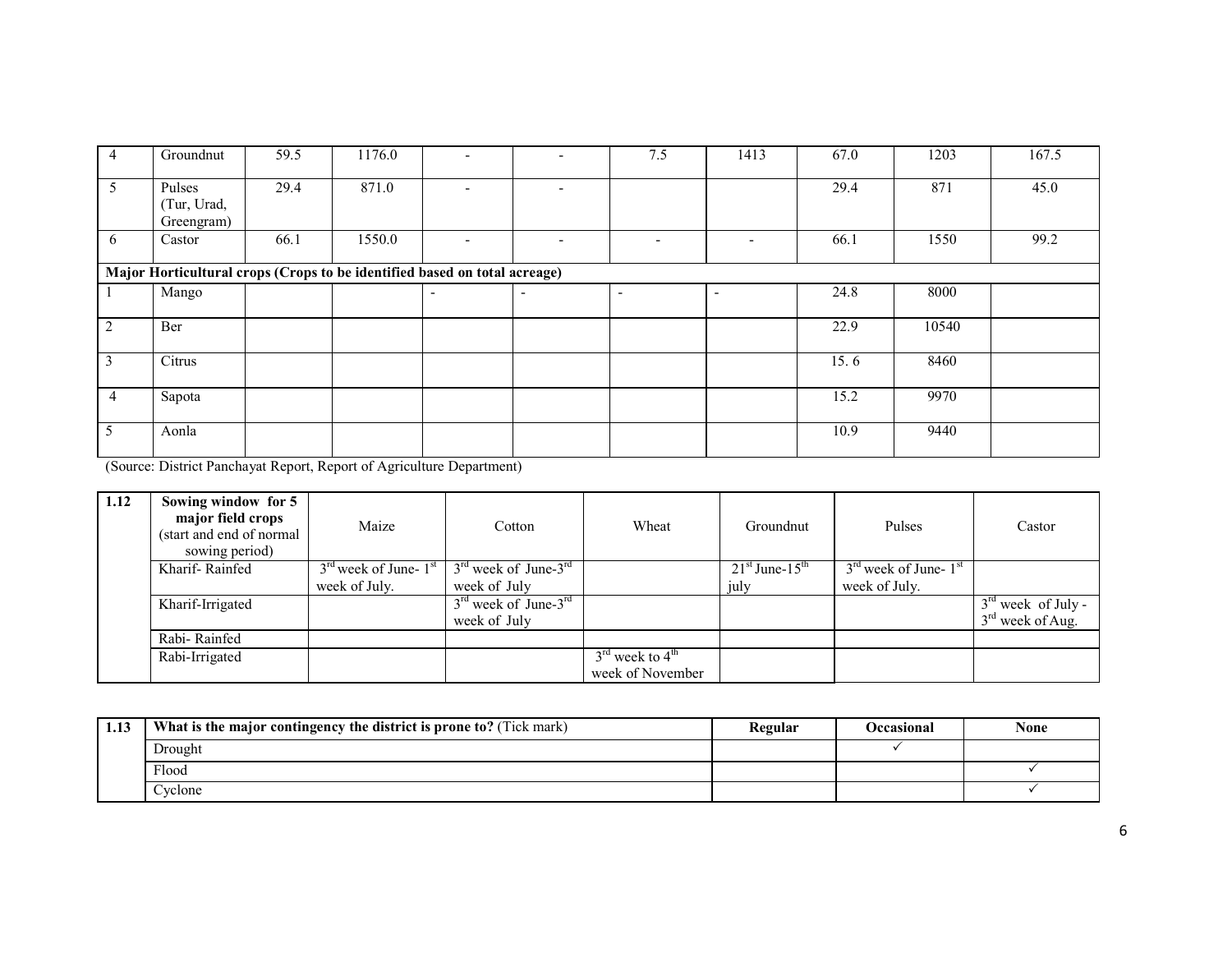| Hail storm<br>Heat wave<br>Cold wave<br>Frost<br>Sea water intrusion<br>Pests and disease outbreak (specify)<br>Others (specify) |  |  |
|----------------------------------------------------------------------------------------------------------------------------------|--|--|
|                                                                                                                                  |  |  |
|                                                                                                                                  |  |  |
|                                                                                                                                  |  |  |
|                                                                                                                                  |  |  |
|                                                                                                                                  |  |  |
|                                                                                                                                  |  |  |
|                                                                                                                                  |  |  |
|                                                                                                                                  |  |  |

| 1.14 | Include Digital maps of the<br>district for | Location map of district within State as Annexure I | Enclosed: Yes / No            |  |
|------|---------------------------------------------|-----------------------------------------------------|-------------------------------|--|
|      |                                             | Mean annual rainfall as Annexure 2                  | Enclosed: $Yes / No$          |  |
|      |                                             | Soil map as Annexure 3                              | Enclosed: <del>Yes</del> / No |  |

# 2.0 Strategies for weather related contingencies 2.1 Drought 2.1.1 Rainfed situation

| Condition                 |                 |                               |                   | <b>Suggested Contingency measures</b> |                                    |  |  |
|---------------------------|-----------------|-------------------------------|-------------------|---------------------------------------|------------------------------------|--|--|
| <b>Early season</b>       | Major           | Normal Crop / Cropping        | Change in crop /  | <b>Agronomic measures</b>             | <b>Remarks on Implementation</b>   |  |  |
| drought                   | Farming         | system                        | cropping system   |                                       |                                    |  |  |
| (delayed                  | situation       |                               | including variety |                                       |                                    |  |  |
| onset)                    |                 |                               |                   |                                       |                                    |  |  |
|                           | High rainfall   | Cropping System: Cotton-      |                   |                                       |                                    |  |  |
| Delay by 2                | Sandy loam      | Wheat, Groundnut-Wheat and    |                   |                                       |                                    |  |  |
| weeks. <i>i.e.</i>        | Soil            | Maize Wheat                   |                   |                                       |                                    |  |  |
| July 1 <sup>st</sup> week | (Himmatnagar,   | Cotton (Bt)                   | No change         | No change                             |                                    |  |  |
|                           | Prantij, Talod, | Groundnut                     | No change         | No change                             | Breeder seed source SAU            |  |  |
|                           | Dhansura)       | -Spreading type               |                   |                                       | Certified seed source NSC, GSSC,   |  |  |
|                           |                 | GAUG-10, GG-11, 12 & 13.      |                   |                                       | <b>GUJCOMASOL</b>                  |  |  |
|                           |                 | -Bunch type (Errect)          |                   |                                       | Seed drill under RKVY (costing Rs. |  |  |
|                           |                 | J-11, GG-2, GL-24, GG4, $5 &$ |                   |                                       |                                    |  |  |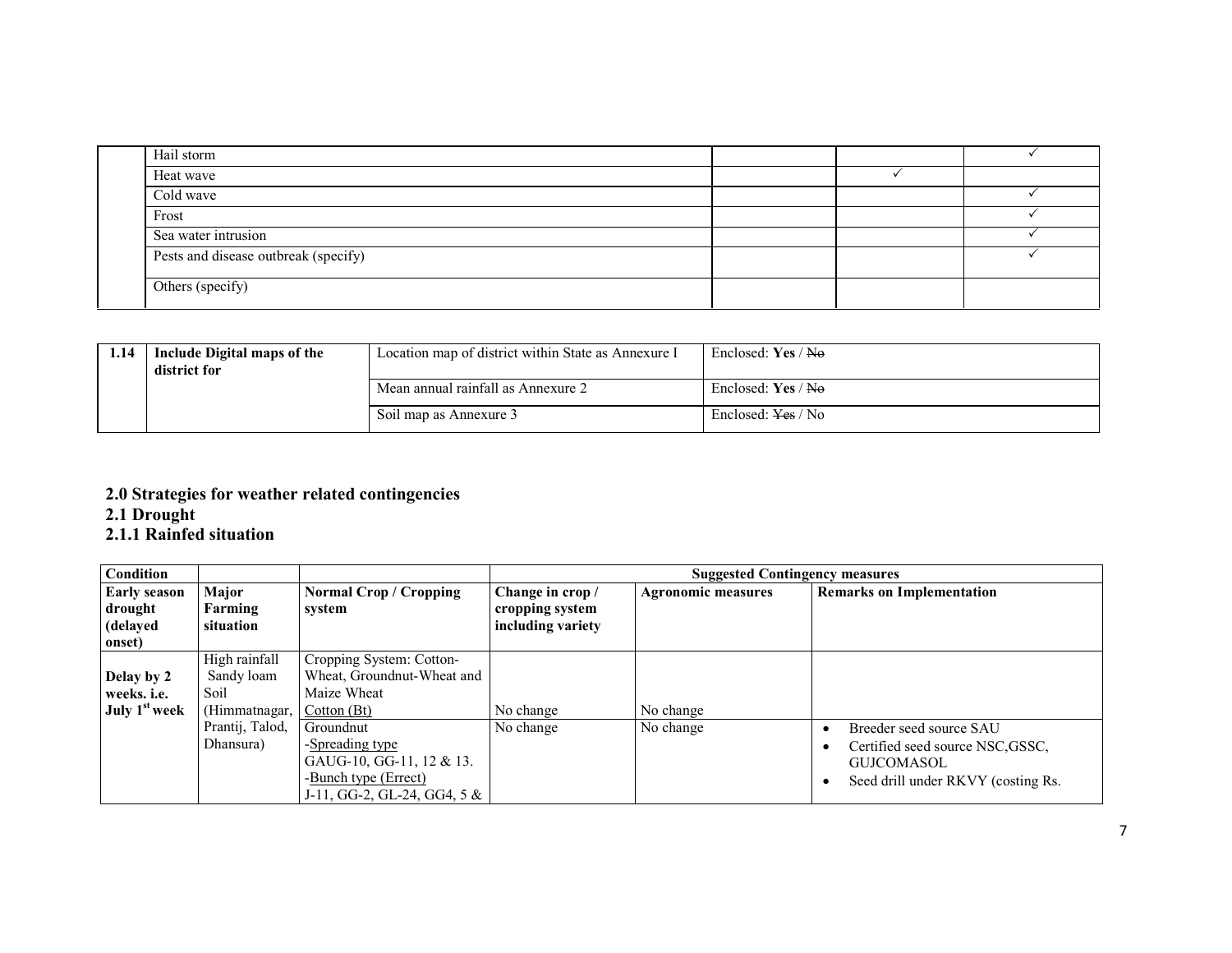| $6, GAUG-1$<br>-Semi spreading<br>$GG-20$<br>Castor<br>GCH-2, GCH-3, GCH-5, GCH-<br>6 (root rot resistance), GCH-7<br>(wilt resistance), GAUCH-1 | No change                                                                   | Ridge & furrow<br>$\bullet$<br>method of sowing (90<br>$\text{cm}$ )<br><b>Or</b><br>Compartmental<br>O<br>bunding $(3.6 \times 6.0 \text{ m})$ | $\frac{30000}{-}$<br>Ridge & furrow maker can be provided<br>$\bullet$<br>under RKVY or other Govt. Agency.<br>Breeder seed source SAU<br>$\bullet$<br>Certified seed source NSC, GSSC,<br>$\bullet$<br><b>GUJCOMASOL</b><br>Seed drill under RKVY (costing Rs.<br>$\bullet$ |
|--------------------------------------------------------------------------------------------------------------------------------------------------|-----------------------------------------------------------------------------|-------------------------------------------------------------------------------------------------------------------------------------------------|------------------------------------------------------------------------------------------------------------------------------------------------------------------------------------------------------------------------------------------------------------------------------|
| Maize<br>-Private Hybrids-Pusa early<br>hybrids-1 $& 2$<br>-Improved Var.<br>Farm sameri, Guj.Maize-<br>1,2,3,4 & 6, Narmada moti                | As such                                                                     | As such                                                                                                                                         | $30000/-$ )<br>Breeder seed source SAU<br>$\bullet$<br>Certified seed source NSC, GSSC,<br>$\bullet$<br><b>GUJCOMASOL</b><br>Seed drill under RKVY (costing Rs.<br>$\bullet$<br>$30000/-$ )                                                                                  |
| Pigeonpea<br>T.15-15, Pusa Ageti, BDN-2,<br>ICPL-87, GT-1, GT-100, GT-<br>101, Banas, GTH-1                                                      | No change                                                                   | No change                                                                                                                                       | do                                                                                                                                                                                                                                                                           |
| Green gram<br>Guj.Mung-1,2,3 & 4, K-851                                                                                                          | No change                                                                   | No change                                                                                                                                       | Breeder seed source SAU<br>$\bullet$<br>Certified seed source NSC, GSSC,<br>$\bullet$<br><b>GUJCOMASOL</b><br>Seed drill under RKVY (costing Rs.<br>$\bullet$<br>$30000/-$ )                                                                                                 |
| Black gram<br>Zandewal, T-9, TPU-4, Pusa-<br>1, Guj.Urad-1                                                                                       | No change                                                                   | No change                                                                                                                                       | do                                                                                                                                                                                                                                                                           |
| <b>Fodder crop</b><br>Jowar: GFS-4,5<br>S-1049 (sundhiya jowar)                                                                                  | Jowar:<br>S-1049, SSG-59-3<br>(Multicut)<br>Baira:<br>GF Bajra-1 (Multicut) | As such                                                                                                                                         | Seed source NSC, GUJCOMASOL,<br>$\bullet$<br>GSSC.                                                                                                                                                                                                                           |
| Maize local                                                                                                                                      | African tall                                                                | As Such                                                                                                                                         | do                                                                                                                                                                                                                                                                           |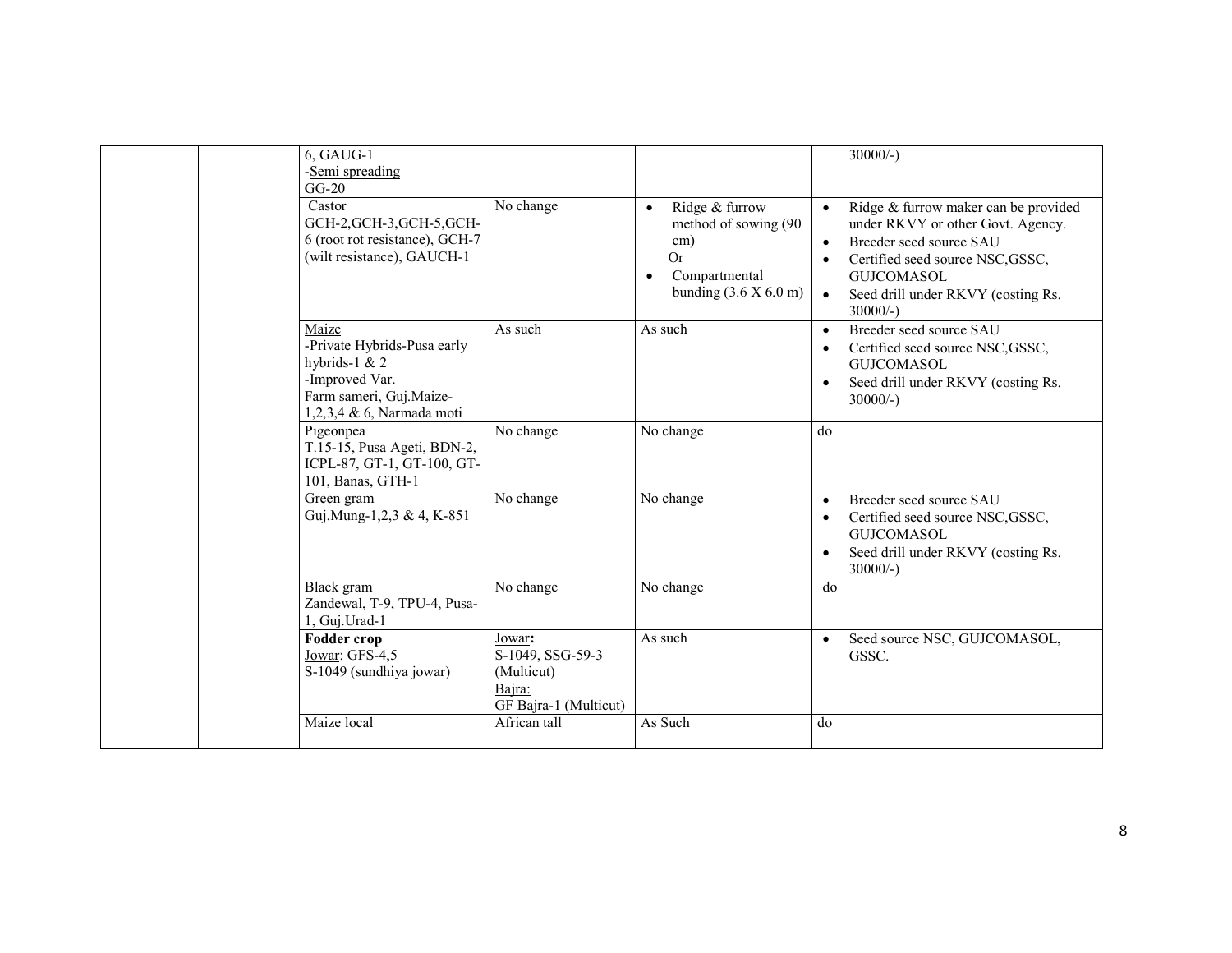| Medium<br>rainfall,<br>Medium black<br>soil<br>(Khedbrahma, | Cropping system: Cotton-<br>Wheat, Maize-Wheat &<br>Paddy-Wheat<br>Cotton (Bt)                                                                                                                                                             | No change              | No change                                                                                                                                               |                                                                                                                                                                                                                                                                        |
|-------------------------------------------------------------|--------------------------------------------------------------------------------------------------------------------------------------------------------------------------------------------------------------------------------------------|------------------------|---------------------------------------------------------------------------------------------------------------------------------------------------------|------------------------------------------------------------------------------------------------------------------------------------------------------------------------------------------------------------------------------------------------------------------------|
| Meghraj)                                                    | Castor<br>GCH-2, GCH-3, GCH-5, GCH-<br>6 (root rot resistance), GCH-7<br>(wilt resistance), GAUCH-1                                                                                                                                        | No change              | Ridge & furrow<br>$\bullet$<br>method of sowing (90<br>$\text{cm}$ )<br><b>Or</b><br>Compartmental<br>$\bullet$<br>bunding $(3.6 \times 6.0 \text{ m})$ | Ridge & furrow maker can be provided<br>$\bullet$<br>under RKVY or other Govt. Agency.<br>Breeder seed source SAU<br>$\bullet$<br>Certified seed source NSC, GSSC,<br>$\bullet$<br><b>GUJCOMASOL</b><br>Seed drill under RKVY (costing Rs.<br>$\bullet$<br>$30000/-$ ) |
|                                                             | Rice<br>-Transplanting Var.<br>GR-3,4,5,6 GR-7(Scented),<br>GR-8, 11, IR-22, IR-28,<br>Gurjary, Masoori, Jaya, GR-<br>101, GR-103, Ambica, Jirasal,<br>Kamod-118.<br>-Drill paddy<br>Sathi-34, 36, GR-3, Sukhvel-<br>20, IR-28, GR-5,8 & 9 | No change              | No change                                                                                                                                               | Breeder seed source SAU<br>$\bullet$<br>Certified seed source NSC, GSSC,<br>$\bullet$<br><b>GUJCOMASOL</b><br>Seed drill under RKVY (costing Rs.<br>$\bullet$<br>$30000/-$ )                                                                                           |
|                                                             | Maize<br>-Private Hybrids-Pusa early<br>hybrids-1 $& 2$<br>-Improved Var.<br>Farm sameri, Guj.Maize-<br>1,2,3,4 & 6, Narmada moti                                                                                                          | As such                | As such                                                                                                                                                 | Breeder seed source SAU<br>$\bullet$<br>Certified seed source NSC, GSSC,<br>$\bullet$<br><b>GUJCOMASOL</b><br>Seed drill under RKVY (costing Rs.<br>$\bullet$<br>$30000/-$ )                                                                                           |
|                                                             | Groundnut<br>-Spreading type<br>GAUG-10, GG-11, 12 & 13.<br>-Bunch type (Errect)<br>J-11, GG-2, GL-24, GG4, $5 &$<br>6, GAUG-1<br>-Semi spreading<br>$GG-20$                                                                               | No change              | No change                                                                                                                                               | do                                                                                                                                                                                                                                                                     |
|                                                             | Green gram<br>Guj.Mung-1,2,3 & 4, K-851                                                                                                                                                                                                    | $\overline{No}$ change | No change                                                                                                                                               | do                                                                                                                                                                                                                                                                     |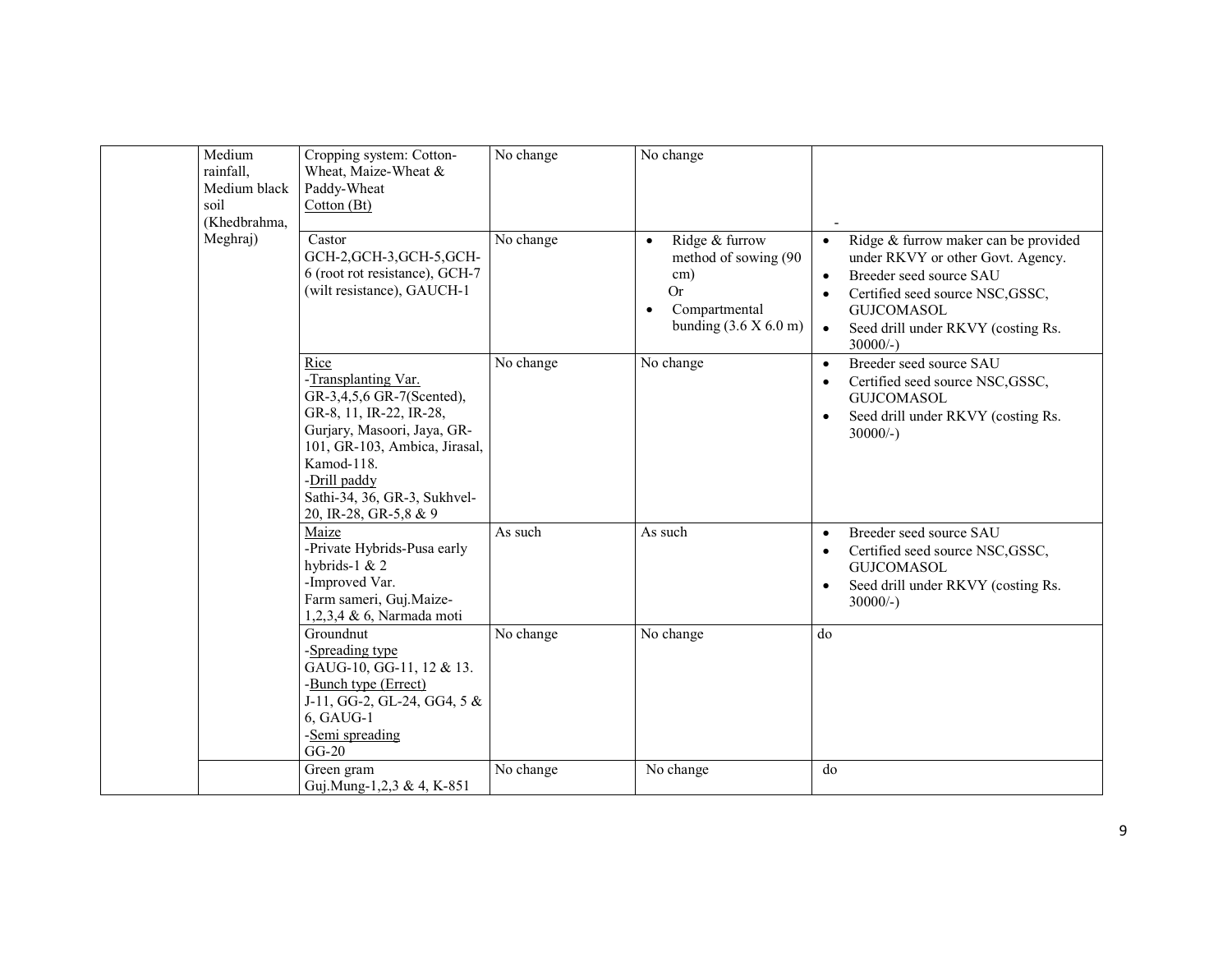|                                                                                                                   | Black gram<br>Zandewal, T-9, TPU-4, Pusa-<br>1, Guj.Urad-1                                                                        | No change                                                                                              | No change                                                                                                                                                                                              | do                                                                                                                                                                              |
|-------------------------------------------------------------------------------------------------------------------|-----------------------------------------------------------------------------------------------------------------------------------|--------------------------------------------------------------------------------------------------------|--------------------------------------------------------------------------------------------------------------------------------------------------------------------------------------------------------|---------------------------------------------------------------------------------------------------------------------------------------------------------------------------------|
|                                                                                                                   | Pigeonpea<br>T.15-15, Pusa Ageti, BDN-2,<br>ICPL-87, GT-1, GT-100, GT-<br>101, Banas, GTH-1                                       | No change                                                                                              | No change                                                                                                                                                                                              | do                                                                                                                                                                              |
|                                                                                                                   | <b>Fodder crop</b><br>Jowar: GFS-4,5<br>S-1049 (sundhiya jowar)                                                                   | Jowar:<br>S-1049, SSG-59-3<br>(Multicut)<br>Bajra:<br>GF Bajra-1 (Multicut)                            | As such                                                                                                                                                                                                | Seed source NSC, GUJCOMASOL, GSSC.                                                                                                                                              |
|                                                                                                                   | Maize local:                                                                                                                      | African tall                                                                                           | As Such                                                                                                                                                                                                | do                                                                                                                                                                              |
| High rainfall,<br>Medium black<br>Soil.<br>(Idar, Bhiloda,<br>Modasa,<br>Malpur, Bayad,<br>Vadali,<br>Vijaynagar) | Cropping system: Cotton-<br>Wheat,<br>Maize-Wheat & Groundnut-<br>Wheat<br>Bajra<br>GHB-558,538,577,719,732                       | Grow short<br>$\bullet$<br>duration early<br>maturing<br>varieties of Bajra<br>viz.GHB-538,<br>GHB-577 | 20 Per Cent higher<br>$\bullet$<br>seed rate<br>Seed priming with<br>$\bullet$<br>thiourea $(0.05\%)$ for<br>four hours<br>Sowing by adopting<br>$\bullet$<br>compartmental<br>bunding $(3.0 X 4.5 m)$ | Breeder seed source SAU<br>$\bullet$<br>Certified seed source NSC, GSSC,<br>$\bullet$<br><b>GUICOMASOL</b><br>Seed drill under RKVY (costing Rs.<br>$\bullet$<br>$30000/-$ )    |
|                                                                                                                   | Maize<br>-Private Hybrids-Pusa early<br>hybrids-1 $& 2$<br>-Improved Var.<br>Farm sameri, Guj.Maize-<br>1,2,3,4 & 6, Narmada moti | As such                                                                                                | As such                                                                                                                                                                                                | do                                                                                                                                                                              |
|                                                                                                                   | Castor<br>GCH-2, GCH-3, GCH-5, GCH-<br>6 (root rot resistance), GCH-7<br>(wilt resistance), GAUCH-1                               | No change                                                                                              | Ridge & furrow<br>$\bullet$<br>method of sowing (90<br>cm)<br><b>Or</b>                                                                                                                                | Ridge & furrow maker can be provided<br>$\bullet$<br>under RKVY or other Govt. Agency.<br>Breeder seed source SAU<br>$\bullet$<br>Certified seed source NSC, GSSC,<br>$\bullet$ |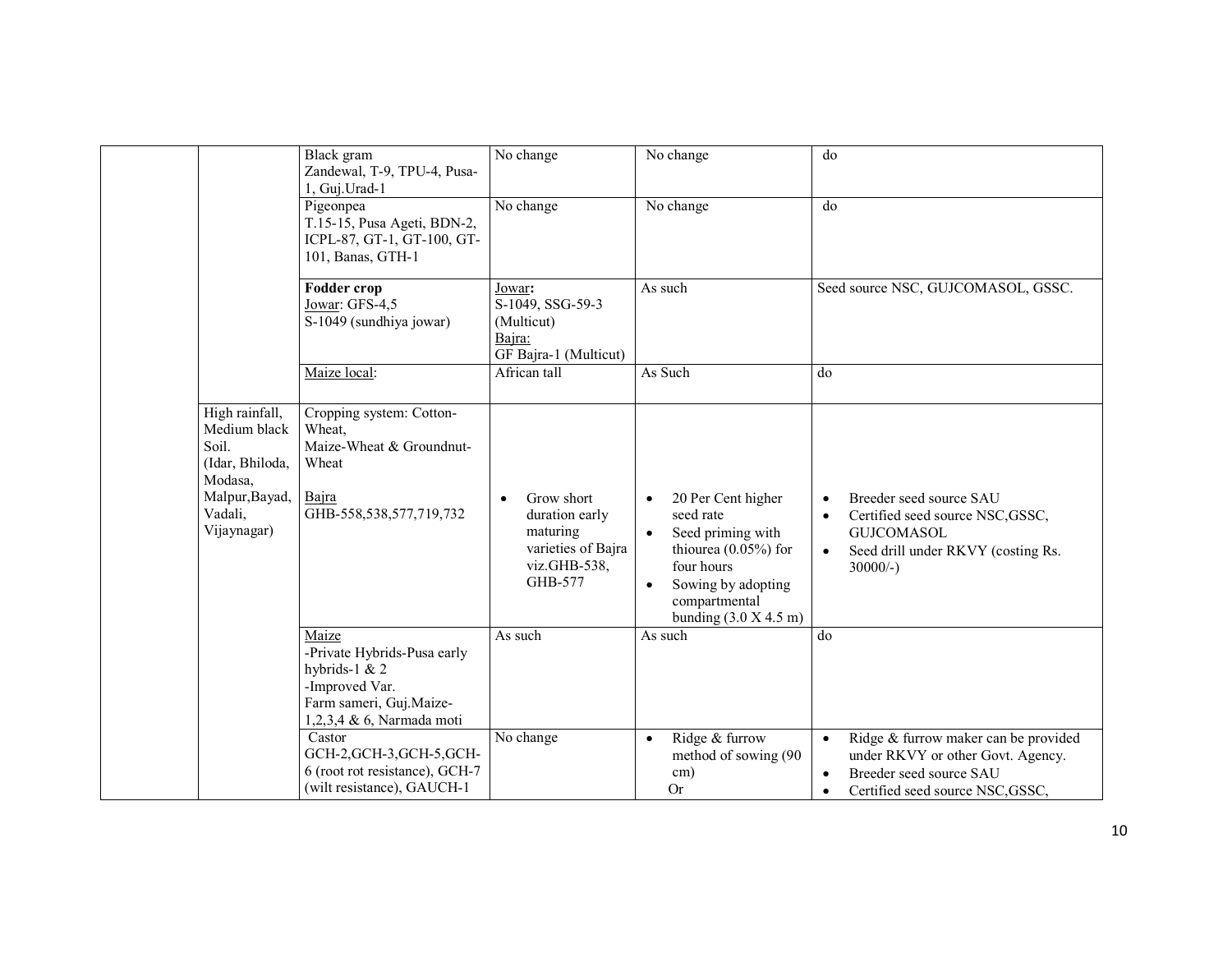|                                                                                                                                                              |                                                                             | Compartmental<br>$\bullet$<br>bunding $(3.6 \times 6.0 \text{ m})$ | $\bullet$                           | <b>GUJCOMASOL</b><br>Seed drill under RKVY (costing Rs.<br>$30000/-$ )                                                                |
|--------------------------------------------------------------------------------------------------------------------------------------------------------------|-----------------------------------------------------------------------------|--------------------------------------------------------------------|-------------------------------------|---------------------------------------------------------------------------------------------------------------------------------------|
| Groundnut<br>-Spreading type<br>GAUG-10, GG-11, 12 & 13.<br>-Bunch type (Errect)<br>J-11, GG-2, GL-24, GG4, $5 &$<br>6, GAUG-1<br>-Semi spreading<br>$GG-20$ | No change                                                                   | No change                                                          | $\bullet$<br>$\bullet$              | Breeder seed source SAU<br>Certified seed source NSC, GSSC,<br><b>GUJCOMASOL</b><br>Seed drill under RKVY (costing Rs.<br>$30000/-$ ) |
| Cotton(Bt)                                                                                                                                                   | No change                                                                   | No change                                                          |                                     |                                                                                                                                       |
| Pigeonpea<br>T.15-15, Pusa Ageti, BDN-2,<br>ICPL-87, GT-1, GT-100, GT-<br>101, Banas, GTH-1                                                                  | No change                                                                   | No change                                                          | $\bullet$<br>$\bullet$<br>$\bullet$ | Breeder seed source SAU<br>Certified seed source NSC, GSSC,<br>GUICOMASOL<br>Seed drill under RKVY (costing Rs.<br>$30000/-$ )        |
| Fodder crop<br>Jowar: GFS-4,5<br>S-1049 (sundhiya jowar)                                                                                                     | Jowar:<br>S-1049, SSG-59-3<br>(Multicut)<br>Bajra:<br>GF Bajra-1 (Multicut) | As such                                                            | $\bullet$                           | Seed source NSC, GUJCOMASOL,<br>GSSC.                                                                                                 |
| Maize local:                                                                                                                                                 | African tall                                                                | As Such                                                            | do                                  |                                                                                                                                       |

| <b>Condition</b>          |                 |                             | <b>Suggested Contingency measures</b> |                              |                                  |  |  |
|---------------------------|-----------------|-----------------------------|---------------------------------------|------------------------------|----------------------------------|--|--|
| <b>Early season</b>       | Major           | <b>Normal Crop/cropping</b> | Change in crop/cropping               | <b>Agronomic measures</b>    | <b>Remarks on Implementation</b> |  |  |
| drought                   | Farming         | system                      | svstem                                |                              |                                  |  |  |
| (delayed                  | situation       |                             |                                       |                              |                                  |  |  |
| onset)                    |                 |                             |                                       |                              |                                  |  |  |
|                           | High rainfall   | Cropping System:            |                                       |                              |                                  |  |  |
| Delay by 4                | Sandy loam      | Cotton-Wheat.               |                                       |                              |                                  |  |  |
| weeks (Specify            | Soil            | Groundnut-Wheat and         |                                       |                              |                                  |  |  |
| month)                    | (Himmatnagar,   | Maize Wheat                 | Early maturing Bt-Cotton +            | Conservation furrow at every | Furrow maker can be provided     |  |  |
|                           | Prantij, Talod, | Cotton (Bt)                 | Green gram or Black gram (1:1)        | third row                    | under RKVY or other Govt.        |  |  |
| July 3 <sup>rd</sup> Week | Dhansura)       |                             | Row ratio)                            |                              | Agency.                          |  |  |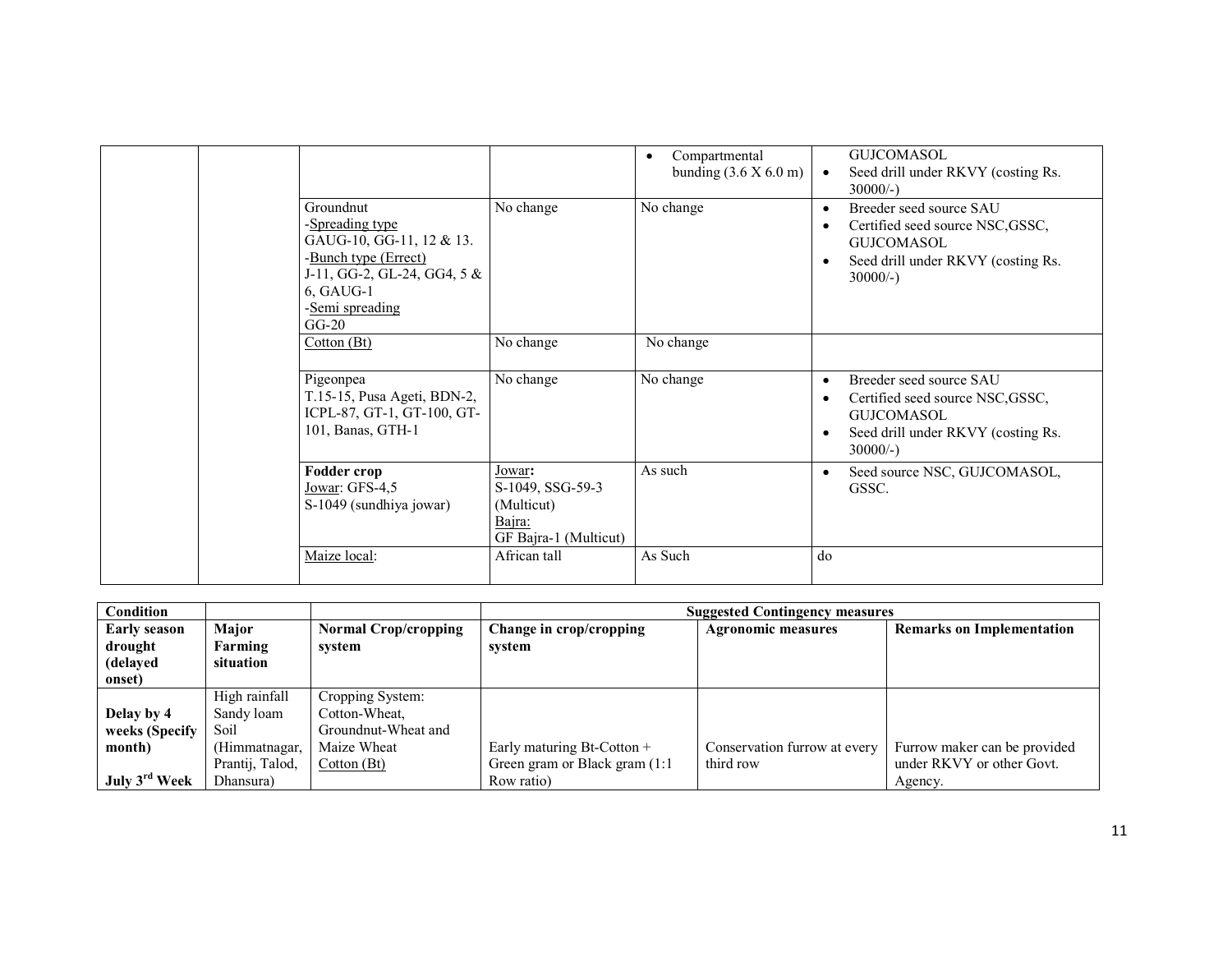| Groundnut<br>-Spreading type<br>GAUG-10, GG-11, 12 &<br>13.<br>-Bunch type (Errect)<br>J-11, GG-2, GL-24, GG4,<br>5 & 6, GAUG-1<br>-Semi spreading<br>$GG-20$ | Cowpea - Guj.Cowpea-1,2,4 &5<br>Only as a vegetable purpose,<br>green pod marketing<br>Clusterbean-<br>HG-75, Guj Guar-1 and 2 only<br>Mothbean-<br>-Gujarat Mothbean-1, GMO-2<br>Green gram-<br>Gujarat Moong-4<br>Black gram-<br>Gujarat Urad-1 | Sowing at 60 cm<br>$\bullet$<br>spacing<br>Fertilizer reduction by<br>$\bullet$<br>30 Per Cent                                      | Breeder seed source SAU<br>$\bullet$<br>Certified seed source<br>$\bullet$<br>NSC, GSSC, GUJCOMASO<br>L<br>Seed drill under RKVY<br>$\bullet$<br>(costing Rs. $30000/-$ )                                                                                      |
|---------------------------------------------------------------------------------------------------------------------------------------------------------------|---------------------------------------------------------------------------------------------------------------------------------------------------------------------------------------------------------------------------------------------------|-------------------------------------------------------------------------------------------------------------------------------------|----------------------------------------------------------------------------------------------------------------------------------------------------------------------------------------------------------------------------------------------------------------|
| Castor<br>GCH-2, GCH-3, GCH-<br>5, GCH-6 (root rot<br>resistance), GCH-7 (wilt<br>resistance), GAUCH-1                                                        | No Change                                                                                                                                                                                                                                         | Ridge & furrow method<br>$\bullet$<br>of sowing (90 cm)<br>Or<br>Compartmental<br>$\bullet$<br>bunding $(3.6 \times 6.0 \text{ m})$ | Breeder seed source SAU<br>$\bullet$<br>Certified seed source<br>$\bullet$<br>NSC, GSSC, GUJCOMASO<br>Seed drill under RKVY<br>$\bullet$<br>(costing Rs. 30000/-)<br>Ridge & furrow maker can<br>$\bullet$<br>be provided under RKVY<br>or other Govt. Agency. |
| Maize<br>-Private Hybrids-Pusa<br>early hybrids-1 & 2<br>-Improved Var.<br>Farm sameri, Guj.Maize-<br>1,2,3,4 & 6, Narmada<br>moti                            | Gujarat Maize 4 or $6 + Tur$<br>$\bullet$<br>GT-101 $(2:1$ row ratio)<br>Gujarat Maize 4 or $6 +$ Urad<br>$\bullet$<br>Guj.-1 $(1:1$ row ratio)                                                                                                   | Sow the crop at 75cm<br>$\bullet$<br>distance<br>Reduce the fertilizer<br>$\bullet$<br>application by 30 Per<br>Cent                |                                                                                                                                                                                                                                                                |
| Pigeonpea<br>T.15-15, Pusa Ageti,<br>BDN-2, ICPL-87, GT-1,<br>GT-100, GT-101, Banas,<br>GTH-1                                                                 | Dual purpose Sorghum Gujarat<br>Jowar-39 and Malvan                                                                                                                                                                                               | $---$                                                                                                                               | Breeder seed source SAU<br>$\bullet$<br>Certified seed source<br>$\bullet$<br>NSC, GSSC, GUJCOMASO<br>Seed drill under RKVY<br>$\bullet$<br>(costing Rs. $30000/-$ )                                                                                           |
| Green gram<br>Guj.Mung-1,2,3 & 4, K-<br>851                                                                                                                   | Gujarat Moong-4                                                                                                                                                                                                                                   | Sowing at 60 cm<br>$\bullet$<br>spacing<br>Fertilizer reduction by<br>30 Per Cent                                                   | do                                                                                                                                                                                                                                                             |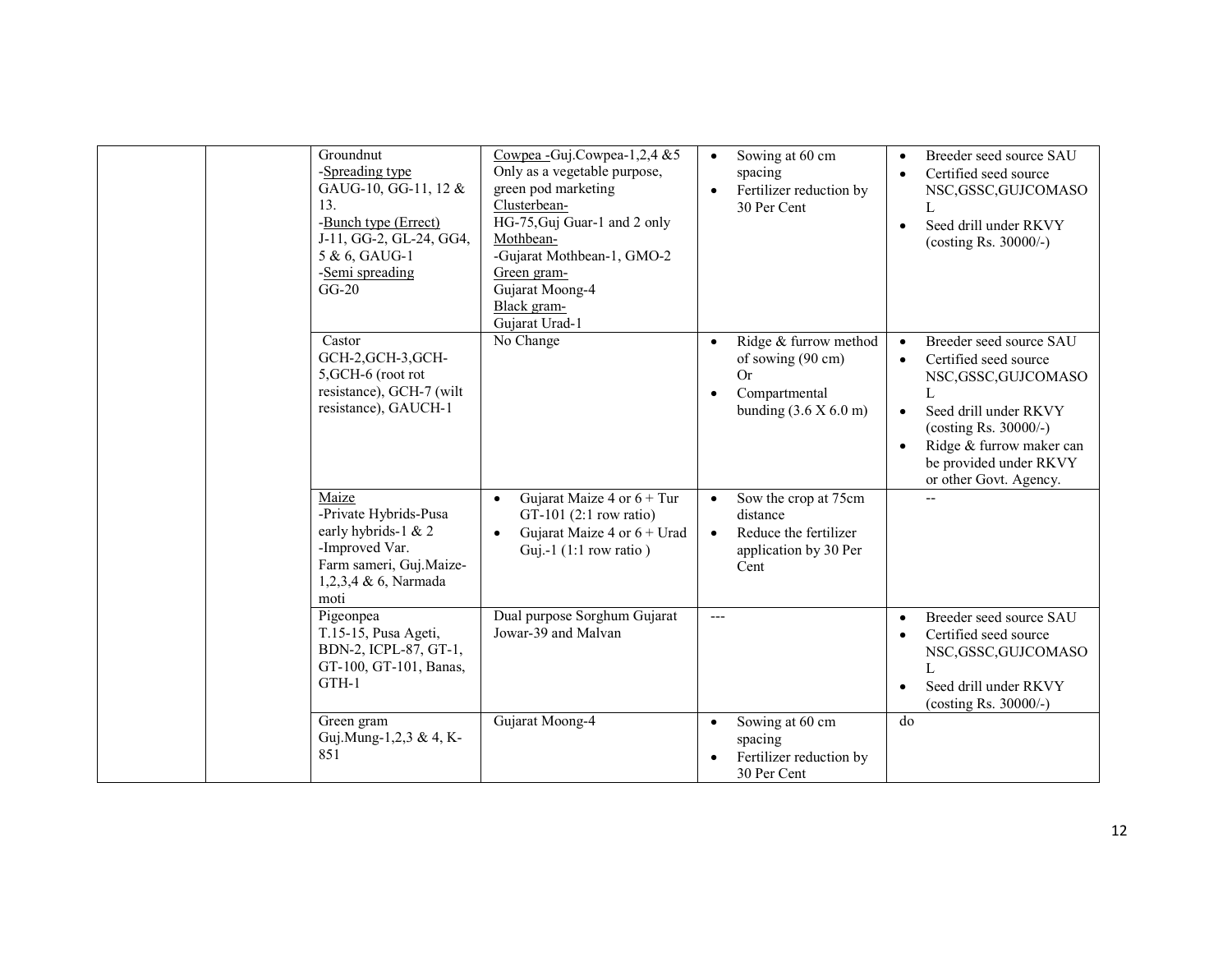|                                                                         | Black gram                                                                                                                                                                                                                                        | Gujarat Urad-1                                                             | do                                                                                                                                          | do                                                                                                                                                                                                                                                                  |
|-------------------------------------------------------------------------|---------------------------------------------------------------------------------------------------------------------------------------------------------------------------------------------------------------------------------------------------|----------------------------------------------------------------------------|---------------------------------------------------------------------------------------------------------------------------------------------|---------------------------------------------------------------------------------------------------------------------------------------------------------------------------------------------------------------------------------------------------------------------|
|                                                                         | Zandewal, T-9, TPU-4,<br>Pusa-1, Guj. Urad-1                                                                                                                                                                                                      |                                                                            |                                                                                                                                             |                                                                                                                                                                                                                                                                     |
|                                                                         | <b>Fodder crop</b><br>Jowar: GFS-4,5<br>S-1049<br>(sundhiya jowar)                                                                                                                                                                                | Jowar:<br>S-1049, SSG-59-3 (Multicut)<br>Bajra:<br>GF Bajra-1 (Multicut)   | Compartmental<br>$\bullet$<br>Bunding $(3.6 \text{ m x } 6.0$<br>m)<br>S application $\omega$ 20<br>$\bullet$<br>kg/ha in form of<br>Gypsum | Seed source NSC,<br>$\bullet$<br>GUJCOMASOL, GSSC.<br>Gypsum may supplied by<br>GSFC under subsidies rate                                                                                                                                                           |
|                                                                         | Maize local:                                                                                                                                                                                                                                      | African tall                                                               | do                                                                                                                                          | Bund maker can be<br>$\bullet$<br>provided under RKVY                                                                                                                                                                                                               |
| Medium<br>rainfall,<br>Medium black<br>soil<br>(Khedbrahma,<br>Meghraj) | Cropping system: Cotton-<br>Wheat, Maize-Wheat &<br>Paddy-Wheat<br>Cotton (Bt)                                                                                                                                                                    | Early maturing Bt-Cotton +<br>Green gram or Black gram (1:1)<br>Row ratio) | Conservation furrow at<br>every third row                                                                                                   | Furrow maker can be<br>provided under RKVY or<br>other Govt. Agency.                                                                                                                                                                                                |
|                                                                         | Castor<br>GCH-2, GCH-3, GCH-<br>5, GCH-6 (root rot<br>resistance), GCH-7 (wilt<br>resistance), GAUCH-1                                                                                                                                            | No Change                                                                  | Ridge & furrow method<br>$\bullet$<br>of sowing (90 cm)<br>Or<br>Compartmental<br>$\bullet$<br>bunding $(3.6 \times 6.0 \text{ m})$         | Breeder seed source SAU<br>$\bullet$<br>Certified seed source<br>$\bullet$<br>NSC, GSSC, GUJCOMASO<br>L<br>Seed drill under RKVY<br>$\bullet$<br>(costing Rs. 30000/-)<br>Ridge & furrow maker can<br>$\bullet$<br>be provided under RKVY<br>or other Govt. Agency. |
|                                                                         | Rice<br>-Transplanting Var.<br>GR-3,4,5,6 GR-<br>7(Scented), GR-8, 11, IR-<br>22, IR-28, Gurjary,<br>Masoori, Jaya, GR-101,<br>GR-103, Ambica, Jirasal,<br>Kamod-118.<br>-Drill paddy<br>Sathi-34, 36, GR-3,<br>Sukhvel-20, IR-28, GR-<br>5,8 & 9 | Paddy Variety<br>GR-11, GR-12, GR-13, Jaya,<br>Gurjari, Dandi              | <b>SRI</b> Techniques<br>$\bullet$<br>Staggering of Nursery<br>$\bullet$                                                                    | $---$                                                                                                                                                                                                                                                               |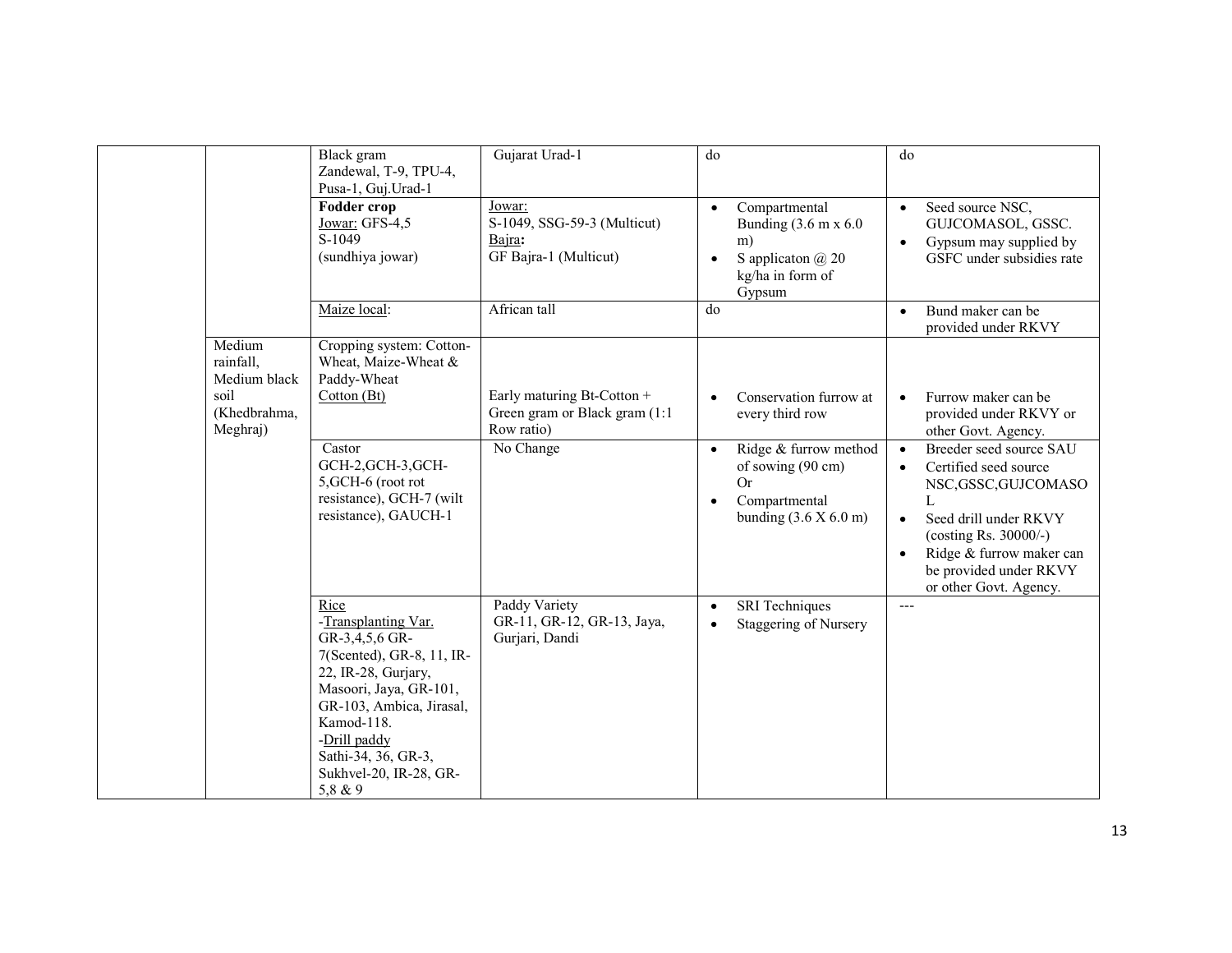| Maize<br>-Private Hybrids-Pusa<br>early hybrids-1 & 2<br>-Improved Var.<br>Farm sameri, Guj.Maize-<br>1,2,3,4 & 6, Narmada<br>moti                            | Gujarat Maize 4 or $6 + Tur$<br>$\bullet$<br>GT-101 $(2:1$ row ratio)<br>Gujarat Maize 4 or $6 +$ Urad<br>$\bullet$<br>Guj.-1 $(1:1$ row ratio)                                                                                                        | Sow the crop at 75cm<br>$\bullet$<br>distance<br>Reduce the fertilizer<br>$\bullet$<br>application by 30 Per<br>Cent | ---                                                                                                                                                   |
|---------------------------------------------------------------------------------------------------------------------------------------------------------------|--------------------------------------------------------------------------------------------------------------------------------------------------------------------------------------------------------------------------------------------------------|----------------------------------------------------------------------------------------------------------------------|-------------------------------------------------------------------------------------------------------------------------------------------------------|
| Groundnut<br>-Spreading type<br>GAUG-10, GG-11, 12 &<br>13.<br>-Bunch type (Errect)<br>J-11, GG-2, GL-24, GG4,<br>5 & 6, GAUG-1<br>-Semi spreading<br>$GG-20$ | Cowpea - Guj.Cowpea - $1,2,4$ & 5<br>Only as a vegetable purpose,<br>green pod marketing<br>Clusterbean-<br>HG-75, Guj Guar-1 and 2 only<br>Mothbean-<br>-Gujarat Mothbean-1, GMO-2<br>Green gram-<br>Gujarat Moong-4<br>Black gram-<br>Gujarat Urad-1 | Sowing at 60 cm<br>$\bullet$<br>spacing<br>Fertilizer reduction by<br>30 Per Cent                                    | Breeder seed source SAU<br>Certified seed source<br>NSC, GSSC, GUJCOMASO<br>L<br>Seed drill under RKVY<br>$\bullet$<br>(costing Rs. $30000/-$ )       |
| Green gram<br>Guj.Mung-1,2,3 & 4, K-<br>851                                                                                                                   | Gujarat Moong-4                                                                                                                                                                                                                                        | Sowing at 60 cm<br>$\bullet$<br>spacing<br>Fertilizer reduction by<br>$\bullet$<br>30 Per Cent                       | do                                                                                                                                                    |
| Black gram<br>Zandewal, T-9, TPU-4,<br>Pusa-1, Guj.Urad-1                                                                                                     | Gujarat Urad-1                                                                                                                                                                                                                                         | Sowing at 60 cm<br>$\bullet$<br>spacing<br>Fertilizer reduction by<br>$\bullet$<br>30 Per Cent                       | do                                                                                                                                                    |
| Pigeonpea<br>T.15-15, Pusa Ageti,<br>BDN-2, ICPL-87, GT-1,<br>GT-100, GT-101, Banas,<br>GTH-1                                                                 | Dual purpose Sorghum Gujarat<br>Jowar-39 and Malvan                                                                                                                                                                                                    | $---$                                                                                                                | Breeder seed source SAU<br>$\bullet$<br>Certified seed source<br>NSC,GSSC,GUJCOMASO<br>$\mathbf{L}$<br>Seed drill under RKVY<br>(costing Rs. 30000/-) |
| <b>Fodder crop</b><br>Jowar: GFS-4,5<br>S-1049<br>(sundhiya jowar)                                                                                            | Jowar:<br>S-1049, SSG-59-3 (Multicut)<br>Bajra:<br>GF Bajra-1 (Multicut)                                                                                                                                                                               | Compartmental<br>Bunding $(3.6 \text{ m x}6.0)$<br>m)<br>S application $\omega$ 20<br>kg/ha in form of<br>Gypsum     | Seed source NSC,<br>$\bullet$<br>GUJCOMASOL, GSSC.<br>Gypsum may supplied by<br>$\bullet$<br>GSFC under subsidies rate                                |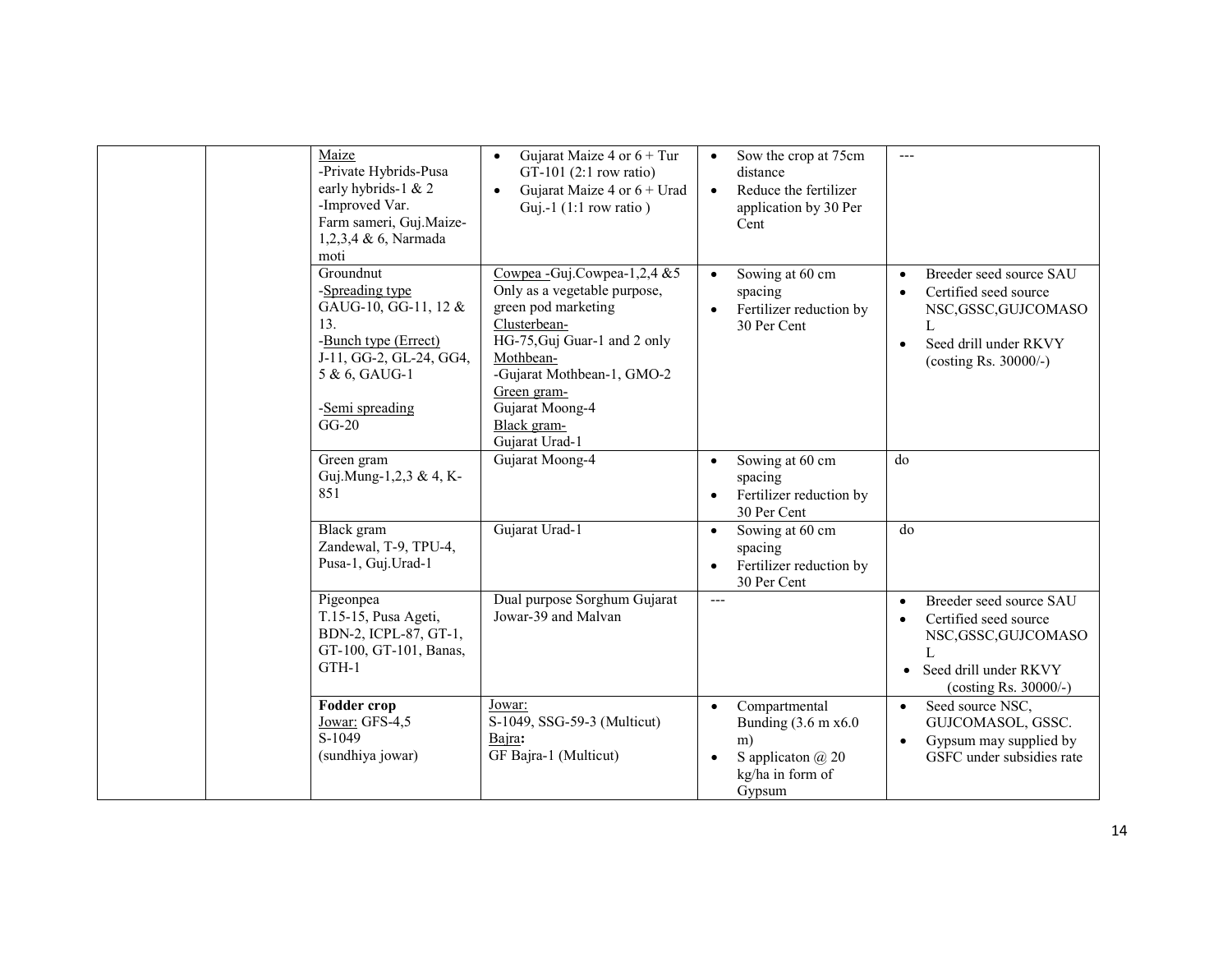|                                                                                                                   | Maize local:                                                                                                                       | African tall                                                                                                                                                                                                                     | do                                                                                                                                                     | Bund maker can be<br>provided under RKVY                                                                                                                                                                                                                                     |
|-------------------------------------------------------------------------------------------------------------------|------------------------------------------------------------------------------------------------------------------------------------|----------------------------------------------------------------------------------------------------------------------------------------------------------------------------------------------------------------------------------|--------------------------------------------------------------------------------------------------------------------------------------------------------|------------------------------------------------------------------------------------------------------------------------------------------------------------------------------------------------------------------------------------------------------------------------------|
| High rainfall,<br>Medium black<br>Soil.<br>(Idar, Bhiloda,<br>Modasa,<br>Malpur, Bayad,<br>Vadali,<br>Vijaynagar) | Cropping system: Cotton-<br>Wheat,<br>Maize-Wheat &<br>Groundnut-Wheat<br>Bajra<br>GHB-<br>558, 538, 577, 719, 732                 | Short duration early<br>$\bullet$<br>maturing Var. GHB-538&<br>577<br>Karingdo as a mixed crop<br>$\bullet$<br>along with pearl millet third<br>row<br>Reduce 25% acreage of pear<br>$\bullet$<br>millet by Guar and<br>Mothbean | Sowing at 60 cm-seed<br>priming with thiurea<br>$(0.05\%)$ for four hours<br>Sowing by adopting<br>$\bullet$<br>compartmental bunding<br>(3.0 X 4.5 m) | Breeder seed source SAU<br>Certified seed source<br>NSC, GSSC, GUJCOMASO<br>L<br>Seed drill under RKVY<br>$\bullet$<br>(costing Rs. 30000/-)                                                                                                                                 |
|                                                                                                                   | Maize<br>-Private Hybrids-Pusa<br>early hybrids-1 & 2<br>-Improved Var.<br>Farm sameri, Guj.Maize-<br>1,2,3,4 & 6, Narmada<br>moti | Maize<br>-Private Hybrids-Pusa early<br>hybrids-1 $& 2$<br>-Improved Var.<br>Farm sameri, Guj.Maize-1,2,3,4<br>& 6, Narmada moti                                                                                                 | Gujarat Maize 4 or $6 +$<br>$\bullet$<br>Tur GT-101 (2:1 row<br>ratio)<br>Gujarat Maize 4 or $6 +$<br>$\bullet$<br>Urad Guj.-1 (1:1 row<br>ratio)      | Sow the crop at 75cm<br>$\bullet$<br>distance<br>Reduce the fertilizer<br>$\bullet$<br>application by 30 Per Cent                                                                                                                                                            |
|                                                                                                                   | Castor<br>GCH-2,GCH-3,GCH-<br>5, GCH-6 (root rot<br>resistance), GCH-7 (wilt<br>resistance), GAUCH-1                               | No Change                                                                                                                                                                                                                        | Ridge & furrow method<br>of sowing (90 cm)<br>Or<br>Compartmental<br>$\bullet$<br>bunding $(3.6 X 6.0 m)$                                              | Breeder seed source SAU<br>$\bullet$<br>Certified seed source<br>$\bullet$<br>NSC, GSSC,<br><b>GUJCOMASOL</b><br>Seed drill under RKVY<br>$\bullet$<br>(costing Rs. $30000/-$ )<br>Ridge & furrow maker can<br>$\bullet$<br>be provided under RKVY<br>or other Govt. Agency. |
|                                                                                                                   | Groundnut<br>-Spreading type<br>GAUG-10, GG-11, 12 &<br>13.<br>-Bunch type (Errect)<br>J-11, GG-2, GL-24, GG4,<br>5 & 6, GAUG-1    | Cowpea - Guj.Cowpea-1,2,4 &5<br>Only as a vegetable purpose,<br>green pod marketing<br>Clusterbean-<br>HG-75, Guj Guar-1 and 2 only<br>Mothbean-<br>-Gujarat Mothbean-1, GMO-2                                                   | Sowing at 60 cm<br>$\bullet$<br>spacing<br>Fertilizer reduction by<br>$\bullet$<br>30 Per Cent                                                         | Breeder seed source SAU<br>$\bullet$<br>Certified seed source<br>$\bullet$<br>NSC, GSSC,<br><b>GUJCOMASOL</b><br>Seed drill under RKVY<br>$\bullet$<br>(costing Rs. $30000/-$ )                                                                                              |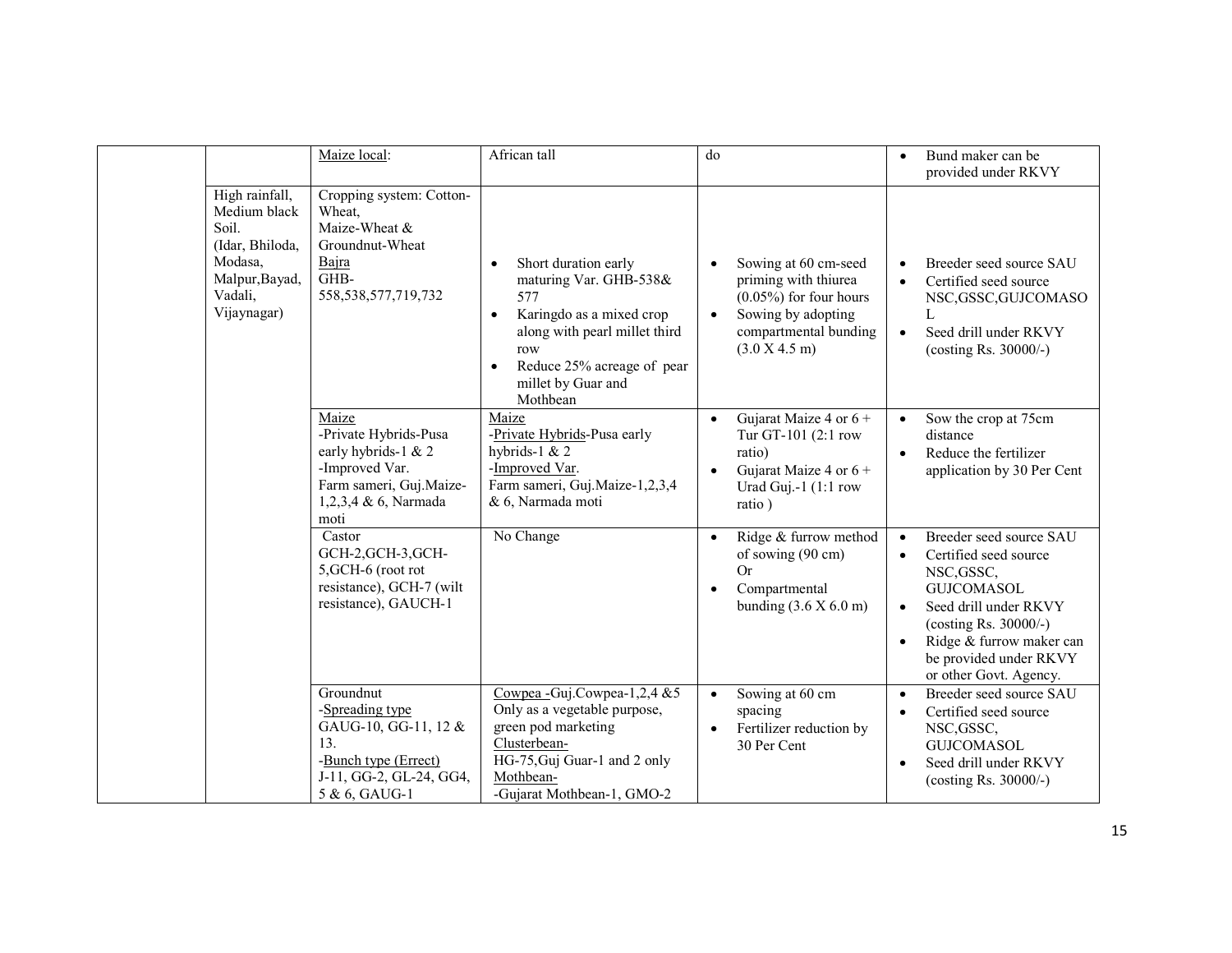|  | -Semi spreading<br>$GG-20$<br>Cotton(Bt)                                                        | Green gram-<br>Gujarat Moong-4<br>Black gram-<br>Gujarat Urad-1<br>Early maturing Bt-Cotton +<br>Green gram or Black gram<br>$(1:1$ Row ratio) | Conservation furrow at<br>every third row                                                                                       | Furrow maker can be<br>$\bullet$<br>provided under RKVY or<br>other Govt. Agency.                                                 |
|--|-------------------------------------------------------------------------------------------------|------------------------------------------------------------------------------------------------------------------------------------------------|---------------------------------------------------------------------------------------------------------------------------------|-----------------------------------------------------------------------------------------------------------------------------------|
|  | Pigeonpea<br>T.15-15, Pusa Ageti,<br>BDN-2, ICPL-87, GT-1,<br>GT-100, GT-101, Banas,<br>$GTH-1$ | Dual purpose Sorghum Gujarat<br>Jowar-39 and Malvan                                                                                            | $---$                                                                                                                           | Breeder seed source SAU<br>Certified seed source<br>NSC, GSSC.<br>GUJCOMASOL<br>Seed drill under RKVY<br>(costing Rs. $30000/-$ ) |
|  | Fodder crop<br>Jowar: GFS-4,5<br>S-1049<br>(sundhiya jowar)                                     | Jowar:<br>S-1049, SSG-59-3 (Multicut)<br>Bajra:<br>GF Bajra-1 (Multicut)                                                                       | Compartmental<br>$\bullet$<br>Bunding $(3.6 \text{ m x } 6.0)$<br>m)<br>S application $\omega$ 20<br>kg/ha in form of<br>Gypsum | Seed source NSC.<br>$\bullet$<br>GUJCOMASOL, GSSC.<br>Gypsum may supplied by<br>GSFC under subsidies rate                         |
|  | Maize local:                                                                                    | African tall                                                                                                                                   | do                                                                                                                              | Bund maker can be provided<br>under RKVY                                                                                          |

| <b>Condition</b>    |                 |                  | <b>Suggested Contingency measures</b> |                                                  |                                       |
|---------------------|-----------------|------------------|---------------------------------------|--------------------------------------------------|---------------------------------------|
| <b>Early season</b> | Major           | <b>Normal</b>    | Change in crop/cropping               | <b>Agronomic measures</b>                        | <b>Remarks on Implementation</b>      |
| drought             | Farming         | Crop/cropping    | system                                |                                                  |                                       |
| (delayed            | situation       | system           |                                       |                                                  |                                       |
| onset)              |                 |                  |                                       |                                                  |                                       |
| Delay by 6          | High rainfall   | Cropping System: |                                       |                                                  |                                       |
| weeks               | Sandy loam      | Cotton-Wheat.    |                                       |                                                  |                                       |
| <b>August</b>       | Soil            | Groundnut-Wheat  |                                       |                                                  |                                       |
| $1st$ week          | (Himmatnagar,   | and Maize Wheat  |                                       |                                                  |                                       |
|                     | Prantij, Talod, | Cottom(Bt)       | Castor (GCH-4,5 or 7)                 | Seed hardening (soaking the seed 8)<br>$\bullet$ | Breeder seed source SAU<br>$\epsilon$ |
|                     | Dhansura)       |                  | Castor (GCH-4,5 or 7)                 | hours in water followed by shadow                | Certified seed source                 |
|                     |                 |                  | + Clusterbean (Guj                    | drying)                                          | NSC,GSSC,GUJCOMAS                     |
|                     |                 |                  | Guar 1 or 2)                          | Sow the castor crop at 120 cm                    | OL.                                   |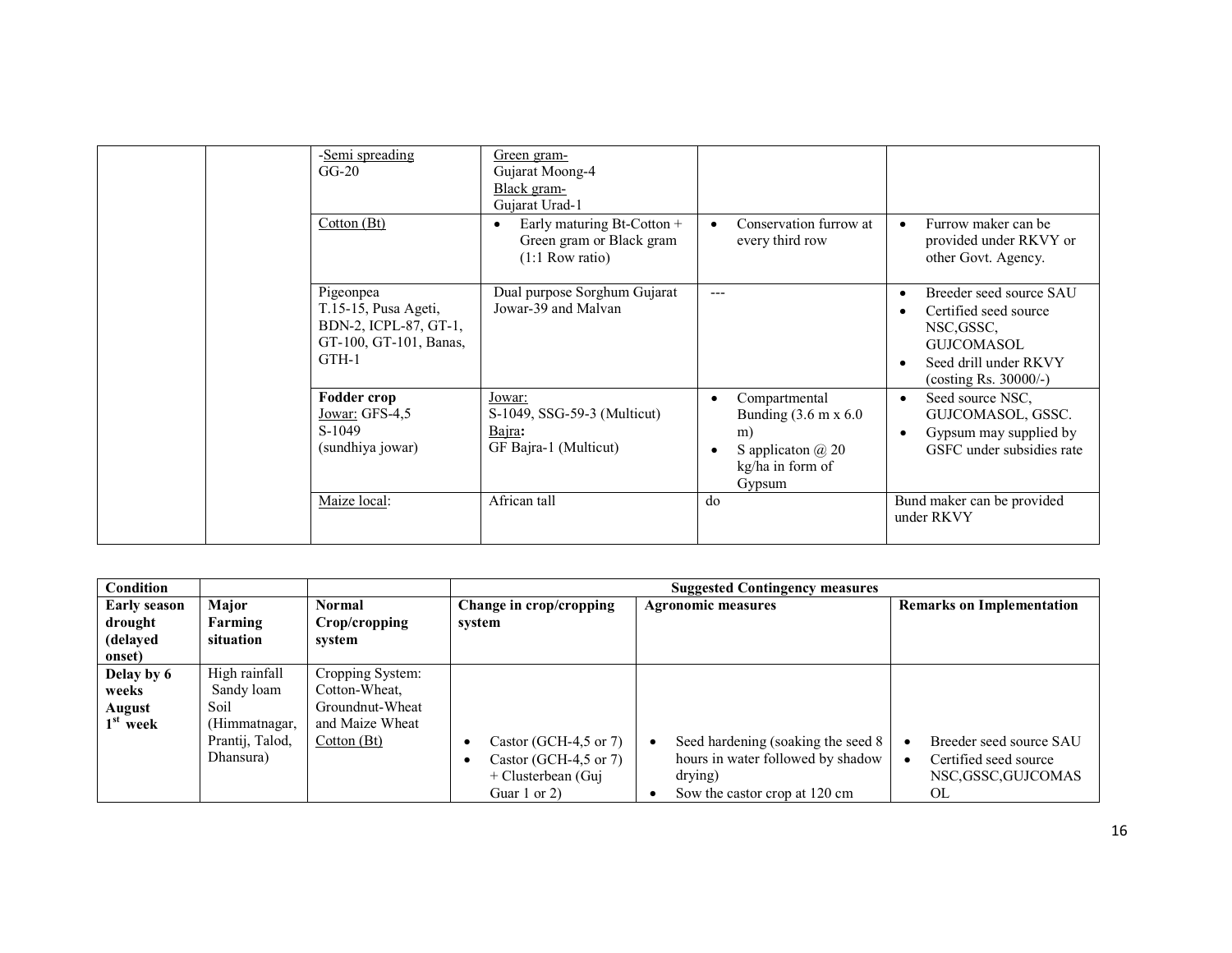| Groundnut                                                                                                                                       | One row of Cowpea or<br>Clusterbean between<br>regular two row of<br>castor without giving<br>any fertilizer<br>Clusterbean | spacing<br>Compartmental bunding (3.6 X 6.0)<br>$\bullet$<br>m)<br>25% higher seed rate with 60 cm<br>$\bullet$                                                                                                                                                                                                                | Seed drill under RKVY<br>$\bullet$<br>(costing Rs. $30000/-$ )<br>Ridge & furrow maker can<br>$\bullet$<br>be provided under RKVY<br>or other Govt. Agency.<br>do                                                                                           |
|-------------------------------------------------------------------------------------------------------------------------------------------------|-----------------------------------------------------------------------------------------------------------------------------|--------------------------------------------------------------------------------------------------------------------------------------------------------------------------------------------------------------------------------------------------------------------------------------------------------------------------------|-------------------------------------------------------------------------------------------------------------------------------------------------------------------------------------------------------------------------------------------------------------|
| -Spreading type<br>GAUG-10, GG-11,<br>12 & 13.<br>-Bunch type (Errect)<br>J-11, GG-2, GL-24,<br>GG4, 5 & 6, GAUG-<br>-Semi spreading<br>$GG-20$ | Hg-75, Gujarat Guar 1 or 2<br>Fodder Jowar<br>GJ-39, Malvan                                                                 | spacing<br>Reduce the fertilizer by 40 Per<br>$\bullet$<br>Cent<br>Seed hardening (soaking the seed 3<br>to 4 hours in water followed by<br>shadow drying)<br>In fodder Sorghum, apply 20 kg<br>S/ha through Gypsum                                                                                                            |                                                                                                                                                                                                                                                             |
| Castor<br>GCH-2, GCH-<br>3, GCH-5, GCH-6<br>(root rot resistance),<br>GCH-7 (wilt<br>resistance),<br>GAUCH-1                                    | Castor (GCH-4,5 or 7) +<br>Mothbean (GMO-2) $(1:2)$<br>row ratio) (two line of<br>Mothbean in regular<br>spacing of Castor) | Seed hardening (soaking the seed 4<br>to 6 hours in water followed by<br>shadow drying)<br>Compartmental<br>$\bullet$<br>bunding(3.6X5.0m)<br>Reduction in fertilizer application<br>$\bullet$<br>by 50 Per Cent<br>Sowing distance 120 cm for castor<br>$\bullet$<br>No fertilizer application for inter<br>$\bullet$<br>crop | Breeder seed source SAU<br>$\bullet$<br>Certified seed source<br>$\bullet$<br>NSC, GSSC, GUJCOMAS<br>OL<br>Seed drill under RKVY<br>$\bullet$<br>(costing Rs. $30000/-$ )<br>Bund maker provide under<br><b>RKVY</b>                                        |
| Maize<br>-Private Hybrids-<br>Pusa early hybrids-1<br>&2<br>-Improved Var.<br>Farm sameri,<br>Guj.Maize-1,2,3,4 &<br>6, Narmada moti            | Fodder Jowar<br>GJ-39, Malvan                                                                                               | Wider spacing at 60 cm with 25<br>Per Cent higher seed rate<br>Reduce the fertilizer application by<br>$\bullet$<br>40 Per Cent<br>In fodder Sorghum, apply 20 kg<br>$\bullet$<br>S/ha through Gypsum                                                                                                                          | Breeder seed source SAU<br>$\bullet$<br>Certified seed source<br>$\bullet$<br>NSC, GSSC, GUJCOMAS<br><b>OL</b><br>Seed drill under RKVY<br>$\bullet$<br>(costing Rs. $30000/-$ )<br>Gypsum provided under<br>$\bullet$<br>subsidies rate by Govt.<br>Agency |
| Pigeonpea<br>T.15-15, Pusa Ageti,<br>BDN-2, ICPL-87,                                                                                            | Dual purpose Sorghum<br>Gujarat Jowar-39 and<br>Malvan                                                                      | $\overline{a}$                                                                                                                                                                                                                                                                                                                 | Breeder seed source SAU<br>$\bullet$<br>Certified seed source<br>NSC, GSSC, GUJCOMAS                                                                                                                                                                        |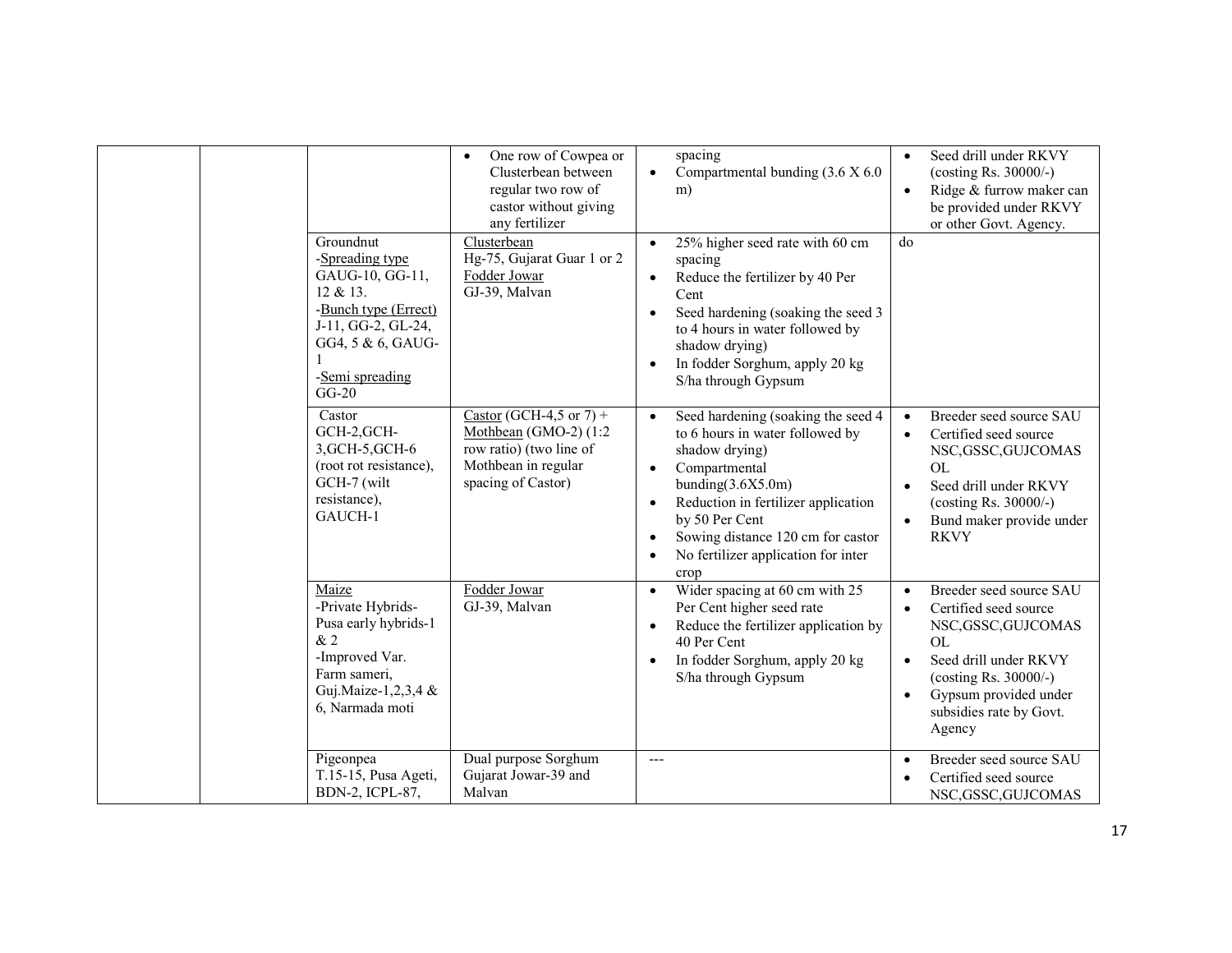|                                                                         | GT-1, GT-100, GT-<br>101, Banas, GTH-1                                           |                                                                                                                                                                                                                                             |                                                                                                                                                                                                                    | $\overline{OL}$<br>Seed drill under RKVY<br>$\bullet$<br>(costing Rs. 30000/-)                                                                                                                                                                                         |
|-------------------------------------------------------------------------|----------------------------------------------------------------------------------|---------------------------------------------------------------------------------------------------------------------------------------------------------------------------------------------------------------------------------------------|--------------------------------------------------------------------------------------------------------------------------------------------------------------------------------------------------------------------|------------------------------------------------------------------------------------------------------------------------------------------------------------------------------------------------------------------------------------------------------------------------|
|                                                                         | Green gram<br>Guj.Mung-1,2,3 & 4,<br>K-851                                       | Fodder sorghum-GJ-39,<br>Malvan                                                                                                                                                                                                             | Wider spacing at 60 cm with 25<br>$\bullet$<br>Per Cent higher seed rate<br>Reduce the fertilizer application by<br>$\bullet$<br>40 Per Cent<br>In fodder Sorghum, apply 20 kg<br>$\bullet$<br>S/ha through Gypsum | do                                                                                                                                                                                                                                                                     |
|                                                                         | Black gram<br>Zandewal, T-9, TPU-<br>$4$ , Pusa-1,<br>Guj.Urad-1                 | Fodder sorghum-GJ-39,<br>Malvan                                                                                                                                                                                                             | d <sub>0</sub>                                                                                                                                                                                                     | d <sub>0</sub>                                                                                                                                                                                                                                                         |
|                                                                         | Fodder crop<br>Jowar: GFS-4,5<br>S-1049 (sundhiya<br>jowar)                      | Jowar:<br>S-1049, SSG-59-3<br>(Multicut)<br>Bajra:<br>GF Bajra-1 (Multicut)                                                                                                                                                                 | Compartmental Bunding (3.6 m x<br>$\bullet$<br>$6.0m$ )<br>S applicaton @ 20 kg/ha in form<br>of Gypsum                                                                                                            | Seed source NSC,<br>$\bullet$<br>GUJCOMASOL, GSSC.<br>Gypsum may supplied by<br>$\bullet$<br>GSFC under subsidies rate                                                                                                                                                 |
|                                                                         | Maize local:                                                                     | African tall                                                                                                                                                                                                                                | do                                                                                                                                                                                                                 | Bund maker can be<br>$\bullet$<br>provided under RKVY                                                                                                                                                                                                                  |
| Medium<br>rainfall,<br>Medium black<br>soil<br>(Khedbrahma,<br>Meghraj) | Cropping system:<br>Cotton-Wheat,<br>Maize-Wheat &<br>Paddy-Wheat<br>Cotton (Bt) | Castor (GCH-4,5 or 7)<br>$\bullet$<br>Castor (GCH-4,5 or 7)<br>$\bullet$<br>+ Clusterbean (Guj<br>Guar 1 or 2)<br>One row of Cowpea or<br>$\bullet$<br>Clusterbean between<br>regular two row of<br>castor without giving<br>any fertilizer | Seed hardening (soaking the seed 8<br>$\bullet$<br>hours in water followed by shadow<br>drying)<br>Sow the castor crop at 120 cm<br>$\bullet$<br>spacing<br>Compartmental bunding (3.6 X)<br>$\bullet$<br>$6.0m$ ) | Breeder seed source SAU<br>$\bullet$<br>Certified seed source<br>$\bullet$<br>NSC, GSSC, GUJCOMAS<br>OL<br>Seed drill under RKVY<br>$\bullet$<br>(costing Rs. $30000/-$ )<br>Ridge & furrow maker can<br>$\bullet$<br>be provided under RKVY<br>or other Govt. Agency. |
|                                                                         | Castor                                                                           | Castor (GCH-4,5 or 7) +                                                                                                                                                                                                                     | Seed hardening (soaking the seed 4<br>$\bullet$                                                                                                                                                                    | Breeder seed source SAU<br>$\bullet$                                                                                                                                                                                                                                   |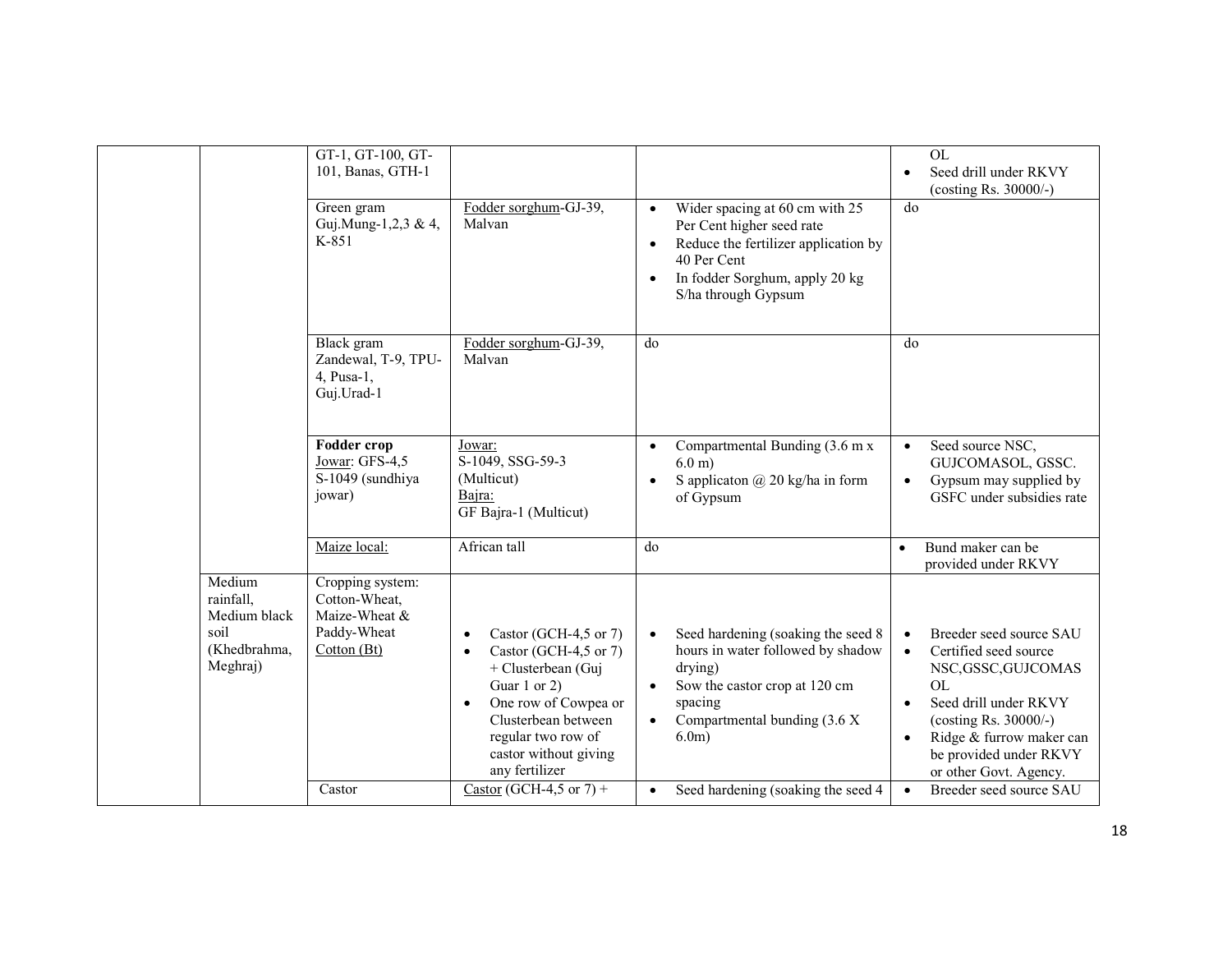| GCH-2, GCH-<br>3, GCH-5, GCH-6<br>(root rot resistance),<br>GCH-7 (wilt<br>resistance),<br>GAUCH-1                                                                                                                                                   | Mothbean (GMO-2) (1:2<br>row ratio) (two line of<br>Mothbean in regular<br>spacing of Castor) | to 6 hours in water followed by<br>shadow drying)<br>Compartmental bunding (3.6 X 5.0)<br>$\bullet$<br>m)<br>Reduction in fertilizer application<br>$\bullet$<br>by 50 Per Cent<br>Sowing distance 120 cm for castor<br>$\bullet$<br>No fertilizer application for inter<br>crop | Certified seed source<br>$\bullet$<br>NSC, GSSC, GUJCOMAS<br><b>OL</b><br>Seed drill under RKVY<br>$\bullet$<br>(costing Rs. 30000/-)<br>Bund maker provide under<br>$\bullet$<br><b>RKVY</b>                                                         |
|------------------------------------------------------------------------------------------------------------------------------------------------------------------------------------------------------------------------------------------------------|-----------------------------------------------------------------------------------------------|----------------------------------------------------------------------------------------------------------------------------------------------------------------------------------------------------------------------------------------------------------------------------------|-------------------------------------------------------------------------------------------------------------------------------------------------------------------------------------------------------------------------------------------------------|
| Rice<br>-Transplanting Var.<br>GR-3,4,5,6 GR-<br>7(Scented), GR-8,<br>11, IR-22, IR-28,<br>Gurjary, Masoori,<br>Jaya, GR-101, GR-<br>103, Ambica, Jirasal,<br>Kamod-118.<br>-Drill paddy<br>Sathi-34, 36, GR-3,<br>Sukhvel-20, IR-28,<br>GR-5,8 $&9$ | Clusterbean<br>Hg-75, Gujarat Guar 1 or 2<br>Fodder Jowar<br>GJ-39, Malvan                    | 25% higher seed rate with 60 cm<br>$\bullet$<br>spacing<br>Reduce the fertilizer by 40 Per<br>$\bullet$<br>Cent<br>Seed hardening (soaking the seed 3<br>to 4 hours in water followed by<br>shadow drying)<br>In fodder Sorghum, apply 20 kg<br>S/ha through Gypsum              | Breeder seed source SAU<br>$\bullet$<br>Certified seed source<br>$\bullet$<br>NSC, GSSC, GUJCOMAS<br>OL<br>Seed drill under RKVY<br>$\bullet$<br>(costing Rs. $30000/-$ )<br>Gypsum provided under<br>$\bullet$<br>subsidies rate by Govt.<br>Agency. |
| Maize<br>-Private Hybrids-<br>Pusa early hybrids-1<br>&2<br>-Improved Var.<br>Farm sameri,<br>Guj.Maize-1,2,3,4 &<br>6, Narmada moti                                                                                                                 | Fodder Jowar<br>GJ-39, Malvan                                                                 | Wider spacing at 60 cm with 25<br>$\bullet$<br>Per Cent higher seed rate<br>Reduce the fertilizer application by<br>$\bullet$<br>40 Per Cent<br>In fodder Sorghum, apply 20 kg<br>S/ha through Gypsum                                                                            | do                                                                                                                                                                                                                                                    |
| Groundnut<br>-Spreading type<br>GAUG-10, GG-11,<br>12 & 13.<br>-Bunch type (Errect)<br>J-11, GG-2, GL-24,<br>GG4, 5 & 6, GAUG-                                                                                                                       | Clusterbean<br>Hg-75, Gujarat Guar 1 or 2<br>Fodder Jowar<br>GJ-39, Malvan                    | 25% higher seed rate with 60 cm<br>$\bullet$<br>spacing<br>Reduce the fertilizer by 40 Per<br>$\bullet$<br>Cent<br>Seed hardening (soaking the seed 3<br>to 4 hours in water followed by<br>shadow drying)<br>In fodder Sorghum, apply 20 kg<br>$\bullet$                        | do                                                                                                                                                                                                                                                    |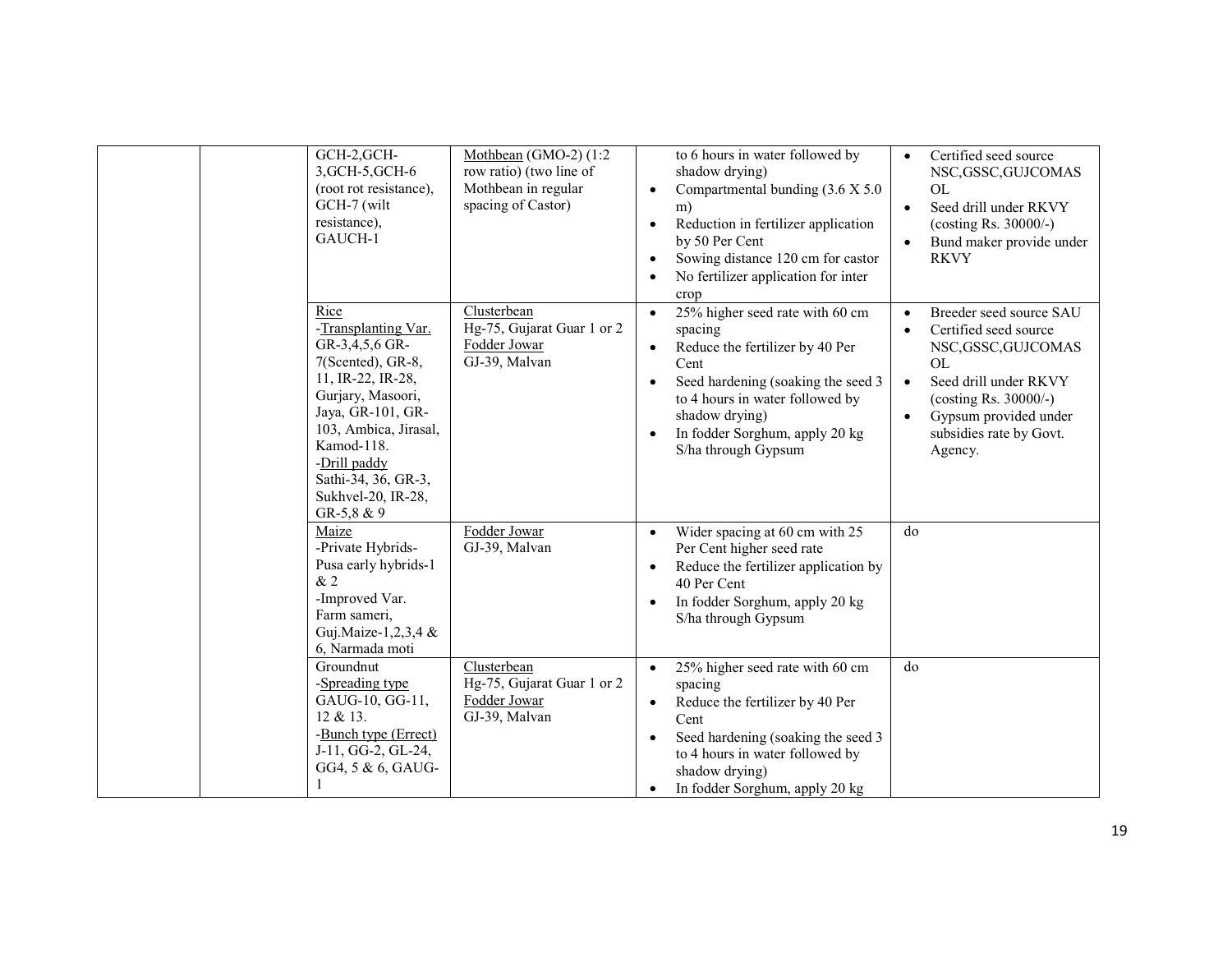|                                | -Semi spreading                   |                                              | S/ha through Gypsum                                                |                                                                |
|--------------------------------|-----------------------------------|----------------------------------------------|--------------------------------------------------------------------|----------------------------------------------------------------|
|                                | $GG-20$                           |                                              |                                                                    |                                                                |
|                                | Green gram                        | Fodder sorghum-GJ-39,                        | Wider spacing at 60 cm with 25<br>$\bullet$                        | Breeder seed source SAU<br>$\bullet$                           |
|                                | Guj.Mung-1,2,3 & 4,               | Malvan                                       | Per Cent higher seed rate                                          | Certified seed source<br>$\bullet$                             |
|                                | K-851                             |                                              | Reduce the fertilizer application by<br>$\bullet$<br>40 Per Cent   | NSC, GSSC, GUJCOMAS<br>OL                                      |
|                                |                                   |                                              | In fodder Sorghum, apply 20 kg<br>$\bullet$<br>S/ha through Gypsum | Seed drill under RKVY<br>$\bullet$<br>(costing Rs. $30000/-$ ) |
|                                | Black gram                        | Fodder sorghum-GJ-39,                        | do                                                                 | do                                                             |
|                                | Zandewal, T-9, TPU-               | Malvan                                       |                                                                    |                                                                |
|                                | $4$ , Pusa-1,                     |                                              |                                                                    |                                                                |
|                                | Guj.Urad-1                        |                                              |                                                                    |                                                                |
|                                | Pigeonpea<br>T.15-15, Pusa Ageti, | Dual purpose Sorghum<br>Gujarat Jowar-39 and | $\overline{a}$                                                     | do                                                             |
|                                | BDN-2, ICPL-87,                   | Malvan                                       |                                                                    |                                                                |
|                                | GT-1, GT-100, GT-                 |                                              |                                                                    |                                                                |
|                                | 101, Banas, GTH-1                 |                                              |                                                                    |                                                                |
|                                | <b>Fodder crop</b>                | Jowar:                                       | Compartmental Bunding (3.6 m x<br>$\bullet$                        | Seed source NSC,<br>$\bullet$                                  |
|                                | Jowar: GFS-4,5                    | S-1049, SSG-59-3                             | $6.0 \text{ m}$ )                                                  | GUJCOMASOL, GSSC.                                              |
|                                | S-1049 (sundhiya                  | (Multicut)                                   | S applicaton $\omega$ 20 kg/ha in form                             | Gypsum may supplied by<br>$\bullet$                            |
|                                | jowar)                            | Bajra:<br>GF Bajra-1 (Multicut)              | of Gypsum                                                          | GSFC under subsidies rate                                      |
|                                |                                   |                                              |                                                                    |                                                                |
|                                | Maize local:                      | African tall                                 | do                                                                 | Bund maker can be provided                                     |
|                                |                                   |                                              |                                                                    | under RKVY                                                     |
|                                |                                   |                                              |                                                                    |                                                                |
| High rainfall,<br>Medium black | Cropping system:<br>Cotton-Wheat, |                                              |                                                                    |                                                                |
| Soil.                          | Maize-Wheat &                     |                                              |                                                                    |                                                                |
| (Idar, Bhiloda,                | Groundnut-Wheat                   |                                              |                                                                    |                                                                |
| Modasa,                        |                                   |                                              |                                                                    | Breeder seed source SAU                                        |
| Malpur, Bayad,                 | Bajra                             | Clusterbean HG-75,<br>$\bullet$              | 25% higher seed rate with 60 cm<br>$\bullet$                       | Certified seed source<br>$\bullet$                             |
| Vadali,                        | GHB-                              | Gujarat Guar 1 or 2                          | spacing                                                            | NSC, GSSC, GUJCOMAS                                            |
| Vijaynagar)                    | 558, 538, 577, 719, 732           |                                              | Reduce the fertilizer by 40 Per<br>$\bullet$                       | <b>OL</b>                                                      |
|                                |                                   |                                              | Cent                                                               | Seed drill under RKVY<br>$\bullet$                             |
|                                |                                   |                                              | Seed hardening (soaking the seed 3)<br>$\bullet$                   | (costing Rs. 30000/-)                                          |
|                                |                                   |                                              | to 4 hours in water followed by                                    | Ridge & furrow maker can<br>$\bullet$                          |
|                                |                                   |                                              | shadow drying)                                                     | be provided under RKVY                                         |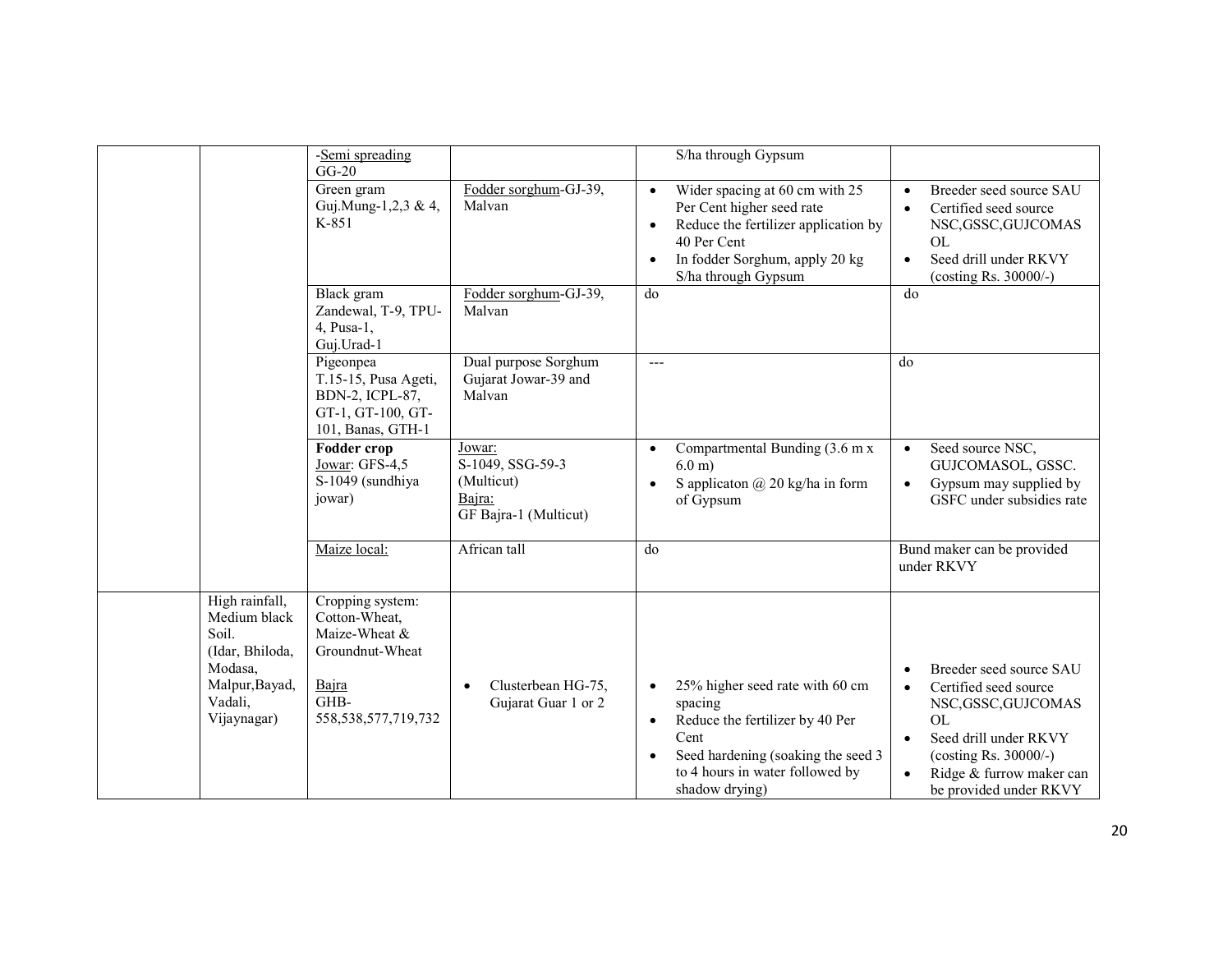|  |                                                                                                                                      |                                                                                                                          |                                                                                                                                                                                                                                                                                                           | or other Govt. Agency.                                                                                                                                                                                                                                                                                                                                  |
|--|--------------------------------------------------------------------------------------------------------------------------------------|--------------------------------------------------------------------------------------------------------------------------|-----------------------------------------------------------------------------------------------------------------------------------------------------------------------------------------------------------------------------------------------------------------------------------------------------------|---------------------------------------------------------------------------------------------------------------------------------------------------------------------------------------------------------------------------------------------------------------------------------------------------------------------------------------------------------|
|  |                                                                                                                                      | Fodder sorghum GJ-39<br>and Malvan                                                                                       | Wider spacing at 60 cm with 25<br>$\bullet$<br>Per Cent higher seed rate<br>Reduce the fertilizer application by<br>40 Per Cent<br>In fodder Sorghum, apply 20 kg<br>S/ha through Gypsum                                                                                                                  | Breeder seed source SAU<br>$\bullet$<br>Certified seed source<br>$\bullet$<br>NSC, GSSC, GUJCOMAS<br>OL<br>Seed drill under RKVY<br>$\bullet$<br>(costing Rs. 30000/-)<br>Ridge & furrow maker can<br>$\bullet$<br>be provided under RKVY<br>or other Govt. Agency.+<br>Gypsum provided under<br>$\bullet$<br>subsidies rate by Govt.<br>Agency.        |
|  | Maize<br>-Private Hybrids-<br>Pusa early hybrids-1<br>&2<br>-Improved Var.<br>Farm sameri,<br>Guj.Maize-1,2,3,4 &<br>6, Narmada moti | Fodder Jowar<br>GJ-39, Malvan                                                                                            | Wider spacing at 60 cm with 25<br>$\bullet$<br>Per Cent higher seed rate<br>Reduce the fertilizer application by<br>40 Per Cent<br>In fodder Sorghum, apply 20 kg<br>$\bullet$<br>S/ha through Gypsum                                                                                                     | Breeder seed source SAU<br>$\bullet$<br>Certified seed source<br>$\bullet$<br>NSC, GSSC, GUJCOMAS<br><b>OL</b><br>Seed drill under RKVY<br>$\bullet$<br>(costing Rs. 30000/-)<br>Ridge & furrow maker can<br>$\bullet$<br>be provided under RKVY<br>or other Govt. Agency.+<br>Gypsum provided under<br>$\bullet$<br>subsidies rate by Govt.<br>Agency. |
|  | Castor<br>GCH-2, GCH-<br>3, GCH-5, GCH-6<br>(root rot resistance),<br>GCH-7 (wilt<br>resistance),<br>GAUCH-1<br>Groundnut            | Castor (GCH-4,5 or 7) +<br>Mothbean (GMO-2) (1:2<br>row ratio) (two line of<br>Mothbean in regular<br>spacing of Castor) | Seed hardening (soaking the seed 4<br>$\bullet$<br>to 6 hours in water followed by<br>shadow drying)<br>Compartmental bunding (3.6 X 5.0)<br>$\bullet$<br>m)<br>Reduction in fertilizer application<br>by 50 Per Cent<br>Sowing distance 120 cm for castor<br>No fertilizer application for inter<br>crop | Breeder seed source SAU<br>$\bullet$<br>Certified seed source<br>NSC, GSSC, GUJCOMAS<br><b>OL</b><br>Seed drill under RKVY<br>$\bullet$<br>(costing Rs. 30000/-)<br>Bund maker provide under<br>$\bullet$<br><b>RKVY</b>                                                                                                                                |
|  |                                                                                                                                      | Clusterbean                                                                                                              | 25% higher seed rate with 60 cm                                                                                                                                                                                                                                                                           | Breeder seed source SAU<br>$\bullet$                                                                                                                                                                                                                                                                                                                    |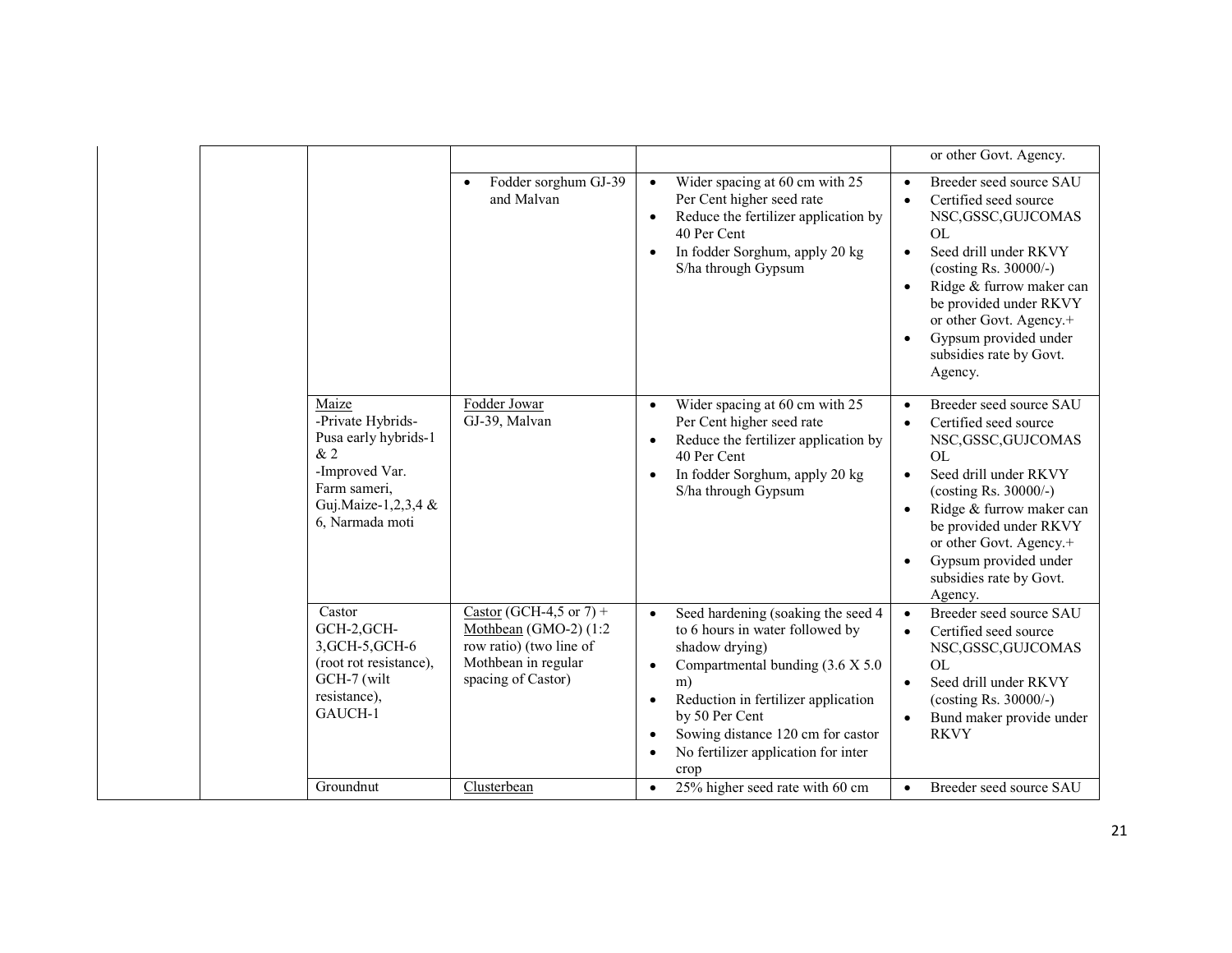| -Spreading type<br>$12 \& 13.$<br>-Semi spreading<br>$GG-20$       | Hg-75, Gujarat Guar 1 or 2<br>GAUG-10, GG-11,<br>Fodder Jowar<br>GJ-39, Malvan<br>-Bunch type (Errect)<br>J-11, GG-2, GL-24,<br>GG4, 5 & 6, GAUG-                                                                                           | spacing<br>Reduce the fertilizer by 40 Per<br>Cent<br>Seed hardening (soaking the seed 3<br>to 4 hours in water followed by<br>shadow drying)<br>In fodder Sorghum, apply 20 kg<br>S/ha through Gypsum | Certified seed source<br>$\bullet$<br>NSC, GSSC, GUJCOMAS<br>OL<br>Seed drill under RKVY<br>$\bullet$<br>(costing Rs. 30000/-)<br>Gypsum provided under<br>$\bullet$<br>subsidies rate by Govt.<br>Agency.                                                          |
|--------------------------------------------------------------------|---------------------------------------------------------------------------------------------------------------------------------------------------------------------------------------------------------------------------------------------|--------------------------------------------------------------------------------------------------------------------------------------------------------------------------------------------------------|---------------------------------------------------------------------------------------------------------------------------------------------------------------------------------------------------------------------------------------------------------------------|
| Cotton (Bt)                                                        | Castor (GCH-4,5 or 7)<br>$\bullet$<br>Castor (GCH-4,5 or 7)<br>$\bullet$<br>+ Clusterbean (Guj<br>Guar 1 or 2)<br>One row of Cowpea or<br>$\bullet$<br>Clusterbean between<br>regular two row of<br>castor without giving<br>any fertilizer | Seed hardening (soaking the seed 8<br>$\bullet$<br>hours in water followed by shadow<br>drying)<br>Sow the castor crop at 120 cm<br>spacing<br>Compartmental bunding (3.6 X 6.0)<br>m)                 | Breeder seed source SAU<br>$\bullet$<br>Certified seed source<br>$\bullet$<br>NSC, GSSC, GUJCOMAS<br>OL<br>Seed drill under RKVY<br>$\bullet$<br>(costing Rs. 30000/-)<br>Ridge & furrow maker can<br>$\bullet$<br>be provided under RKVY<br>or other Govt. Agency. |
| Pigeonpea<br>BDN-2, ICPL-87,                                       | Dual purpose Sorghum<br>T.15-15, Pusa Ageti,<br>Gujarat Jowar-39 and<br>Malvan<br>GT-1, GT-100, GT-<br>101, Banas, GTH-1                                                                                                                    | $---$                                                                                                                                                                                                  | Breeder seed source SAU<br>$\bullet$<br>Certified seed source<br>$\bullet$<br>NSC, GSSC, GUJCOMAS<br>OL<br>Seed drill under RKVY<br>$\bullet$<br>(costing Rs. 30000/-)                                                                                              |
| <b>Fodder crop</b><br>Jowar: GFS-4,5<br>S-1049 (sundhiya<br>jowar) | Jowar:<br>S-1049, SSG-59-3<br>(Multicut)<br>Bajra:<br>GF Bajra-1 (Multicut)                                                                                                                                                                 | Compartmental Bunding (3.6 m x<br>$\bullet$<br>$6.0 \text{ m}$<br>S applicaton $\omega$ 20 kg/ha in form<br>of Gypsum                                                                                  | Seed source NSC,<br>$\bullet$<br>GUJCOMASOL, GSSC.<br>Gypsum may supplied by<br>$\bullet$<br>GSFC under subsidies rate                                                                                                                                              |
| Maize local:                                                       | African tall                                                                                                                                                                                                                                | d <sub>0</sub>                                                                                                                                                                                         | Bund maker can be provided<br>under RKVY                                                                                                                                                                                                                            |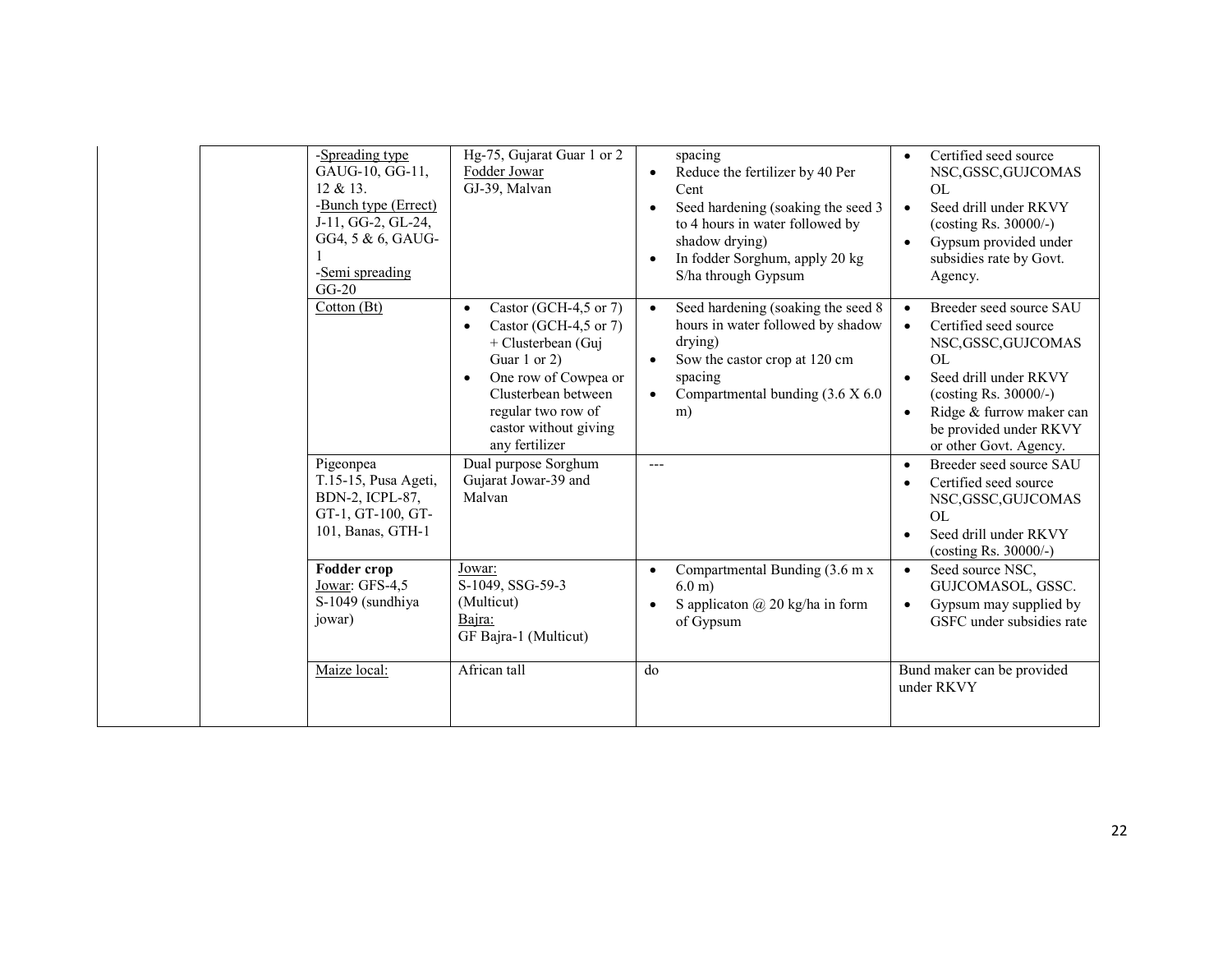| <b>Condition</b>                                     |                                                                                   |                                                                                                                                                              | <b>Suggested Contingency measures</b>                                                                                                                                                                   |                                                                                                                                                                                                                                                                                  |                                                                                                                                                                                                                                                                                                                                          |  |
|------------------------------------------------------|-----------------------------------------------------------------------------------|--------------------------------------------------------------------------------------------------------------------------------------------------------------|---------------------------------------------------------------------------------------------------------------------------------------------------------------------------------------------------------|----------------------------------------------------------------------------------------------------------------------------------------------------------------------------------------------------------------------------------------------------------------------------------|------------------------------------------------------------------------------------------------------------------------------------------------------------------------------------------------------------------------------------------------------------------------------------------------------------------------------------------|--|
| <b>Early season</b><br>drought<br>(delayed<br>onset) | <b>Major Farming</b><br>situation                                                 | <b>Normal Crop/cropping</b><br>system                                                                                                                        | Change in<br>crop/cropping<br>system                                                                                                                                                                    | <b>Agronomic measures</b>                                                                                                                                                                                                                                                        | <b>Remarks on Implementation</b>                                                                                                                                                                                                                                                                                                         |  |
| Delay by<br>8 weeks<br>August<br>$3rd$ week          | High rainfall<br>Sandy loam Soil<br>(Himmatnagar,<br>Prantij, Talod,<br>Dhansura) | Cropping System: Cotton-<br>Wheat, Groundnut-Wheat<br>and Maize Wheat<br>Cotton(Bt)                                                                          | Clusterbean Hg-75,<br>Gujarat Guar 1 or 2<br>Fodder Jowar<br>GJ-39, Malvan                                                                                                                              | 25% higher seed rate with 60<br>$\bullet$<br>cm spacing<br>Reduce the fertilizer by 40<br>$\bullet$<br>Per Cent<br>Seed hardening (soaking the<br>$\bullet$<br>seed 3 to 4 hours in water<br>followed by shadow drying)<br>In fodder Sorghum, apply 20<br>kg S/ha through Gypsum | Breeder seed source SAU<br>$\bullet$<br>Certified seed source<br>$\bullet$<br>NSC, GSSC, GUJCOMASOL<br>Seed drill under RKVY (costing<br>$\bullet$<br>Rs. 30000/-)<br>Ridge & furrow maker can be<br>$\bullet$<br>provided under RKVY or other<br>Govt. Agency.<br>Gypsum provided under<br>$\bullet$<br>subsidies rate by Govt. Agency. |  |
|                                                      |                                                                                   | Groundnut<br>-Spreading type<br>GAUG-10, GG-11, 12 &<br>13<br>-Bunch type (Errect)<br>J-11, GG-2, GL-24, GG4, 5<br>& 6, GAUG-1<br>-Semi spreading<br>$GG-20$ | Sesame<br>Purva (semi rabi var.)<br>Purva-1                                                                                                                                                             | As such                                                                                                                                                                                                                                                                          | Breeder seed source SAU<br>$\bullet$<br>Certified seed source<br>NSC, GSSC, GUJCOMASOL                                                                                                                                                                                                                                                   |  |
|                                                      |                                                                                   | Castor<br>GCH-2, GCH-3, GCH-<br>5, GCH-6 (root rot<br>resistance), GCH-7 (wilt<br>resistance), GAUCH-1                                                       | Castor (GCH-4,5<br>$\bullet$<br>or $7$ ) + Cowpea<br>$(GC-4)$<br>(one line of<br>Cowpea in<br>regular spacing<br>of castor)<br><b>Or</b><br>Castor (GCH-4,5<br>٠<br>or $7$ ) + Purva Til<br>$(purva-1)$ | Seed hardening (soaking the<br>$\bullet$<br>seed 4 to 6 hours in water<br>followed by shadow drying)<br>Reduction in fertilizer<br>$\bullet$<br>application by 50 Per Cent<br>Sowing distance 120 cm for<br>$\bullet$<br>castor<br>No fertilizer application for<br>inter crop   | Breeder seed source SAU<br>$\bullet$<br>Certified seed source<br>$\bullet$<br>NSC, GSSC, GUJCOMASOL<br>Bund maker provide under<br>$\bullet$<br><b>RKVY</b><br>Seed drill can be provided under<br>$\bullet$<br>RKVY or any other Govt.<br>Agency on subsidies rate                                                                      |  |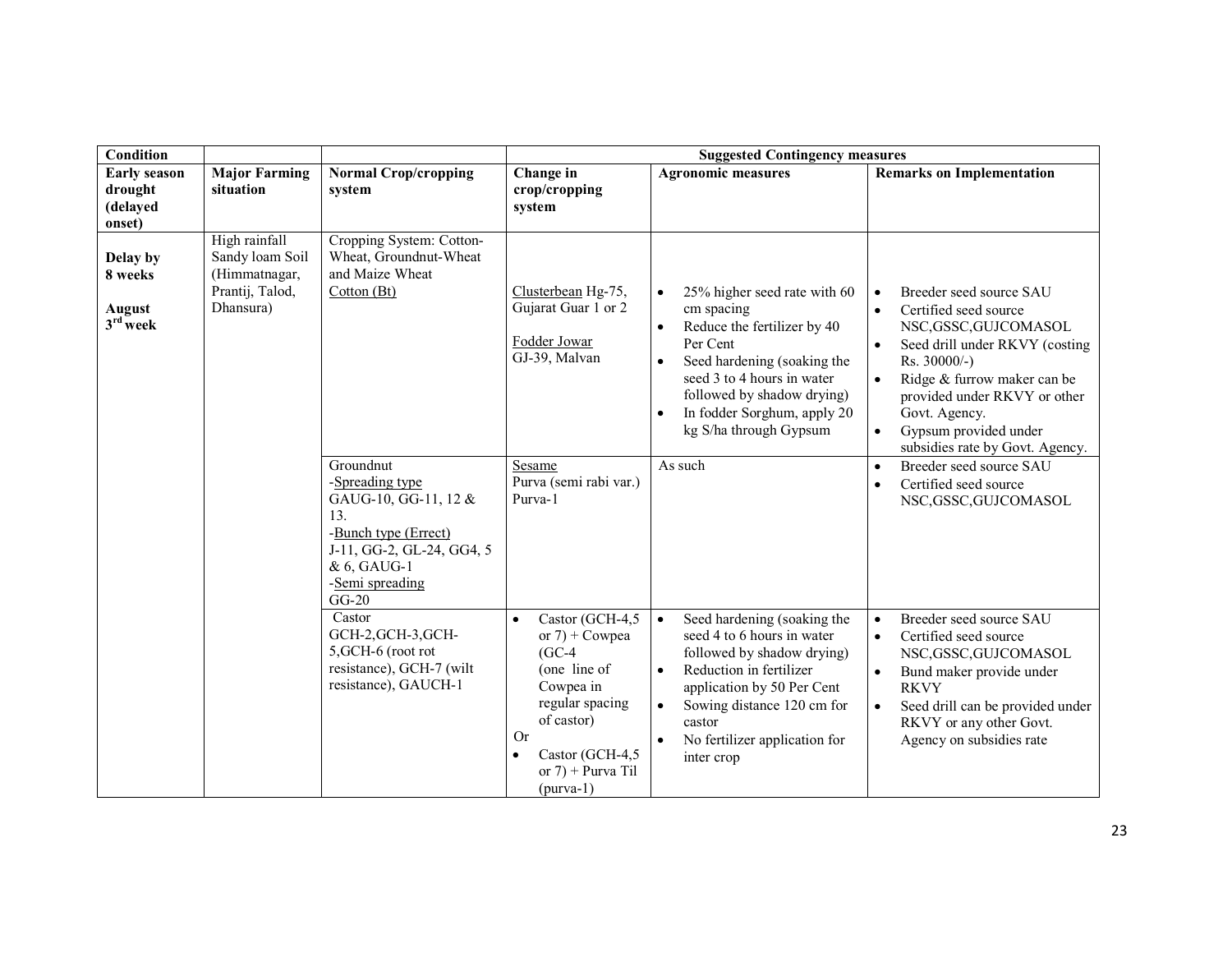|                                                                                                                                   | $(1:1$ Row ratio)                                                                                         |                                                                                                                                                                                                                    |                                                                                                                                                                                                                                                |
|-----------------------------------------------------------------------------------------------------------------------------------|-----------------------------------------------------------------------------------------------------------|--------------------------------------------------------------------------------------------------------------------------------------------------------------------------------------------------------------------|------------------------------------------------------------------------------------------------------------------------------------------------------------------------------------------------------------------------------------------------|
| Maize<br>-Private Hybrids-Pusa early<br>hybrids-1 $& 2$<br>-Improved Var.<br>Farm sameri, Guj.Maize-<br>1,2,3,4 & 6, Narmada moti | Fodder Jowar<br>GJ-39, Malvan                                                                             | Wider spacing at 60 cm with<br>$\bullet$<br>25 Per Cent higher seed rate<br>Reduce the fertilizer<br>$\bullet$<br>application by 40 Per Cent<br>In fodder Sorghum, apply 20<br>$\bullet$<br>kg S/ha through Gypsum | Breeder seed source SAU<br>$\bullet$<br>Certified seed source<br>$\bullet$<br>NSC, GSSC, GUJCOMASOL<br>Seed drill under RKVY (costing<br>$\bullet$<br>$Rs. 30000/-$ )<br>Gypsum provided under<br>$\bullet$<br>subsidies rate by Govt. Agency. |
| Pigeonpea<br>T.15-15, Pusa Ageti, BDN-<br>2, ICPL-87, GT-1, GT-100,<br>GT-101, Banas, GTH-1                                       | Dual purpose<br>Sorghum Gujarat<br>Jowar-39 and<br>Malvan                                                 | $---$                                                                                                                                                                                                              | Breeder seed source SAU<br>$\bullet$<br>Certified seed source<br>$\bullet$<br>NSC, GSSC, GUJCOMASOL<br>Seed drill under RKVY<br>$\bullet$<br>(costing Rs. 30000/-)                                                                             |
| Green gram<br>Guj.Mung-1,2,3 & 4, K-851                                                                                           | Fodder Jowar<br>GJ-39, Malvan                                                                             | Wider spacing at 60 cm with<br>$\bullet$<br>25 Per Cent higher seed rate<br>Reduce the fertilizer<br>$\bullet$<br>application by 40 Per Cent<br>In fodder Sorghum, apply 20<br>$\bullet$<br>kg S/ha through Gypsum | Breeder seed source SAU<br>$\bullet$<br>Certified seed source<br>$\bullet$<br>NSC, GSSC, GUJCOMASOL<br>Seed drill under RKVY (costing<br>$\bullet$<br>Rs. 30000/-)<br>Gypsum provided under<br>$\bullet$<br>subsidies rate by Govt. Agency.    |
| <b>Black</b> gram<br>Zandewal, T-9, TPU-4,<br>Pusa-1, Guj.Urad-1                                                                  | Fodder Jowar<br>GJ-39, Malvan                                                                             | do                                                                                                                                                                                                                 | do                                                                                                                                                                                                                                             |
| <b>Fodder crop</b><br>Jowar: GFS-4,5,<br>S-1049 (sundhiya jowar)                                                                  | Jowar: S-1049, SSG-<br>59-3 (Multicut)<br>Bajra: GF Bajra-1<br>(Multicut)<br>Reduce the 25 %<br>seed rate | Compartmental Bunding (3.6<br>$\bullet$<br>$m \times 6.0$ m)<br>S applicaton $\omega$ 20 kg/ha in<br>$\bullet$<br>form of Gypsum                                                                                   | Seed source NSC,<br>$\bullet$<br>GUJCOMASOL, GSSC.<br>Gypsum may supplied by<br>$\bullet$<br>GSFC under subsidies rate<br>Bund maker can be provided<br>$\bullet$<br>under RKVY                                                                |
| Maize local:                                                                                                                      | Jowar: S-1049, SSG-<br>59-3 (Multicut)<br>Bajra: GF Bajra-1<br>(Multicut)<br>Reduce the 25 %<br>seed rate | do                                                                                                                                                                                                                 | Bund maker can be provided<br>$\bullet$<br>under RKVY<br>Gypsum may supplied by<br>$\bullet$<br>GSFC under subsidies rate                                                                                                                      |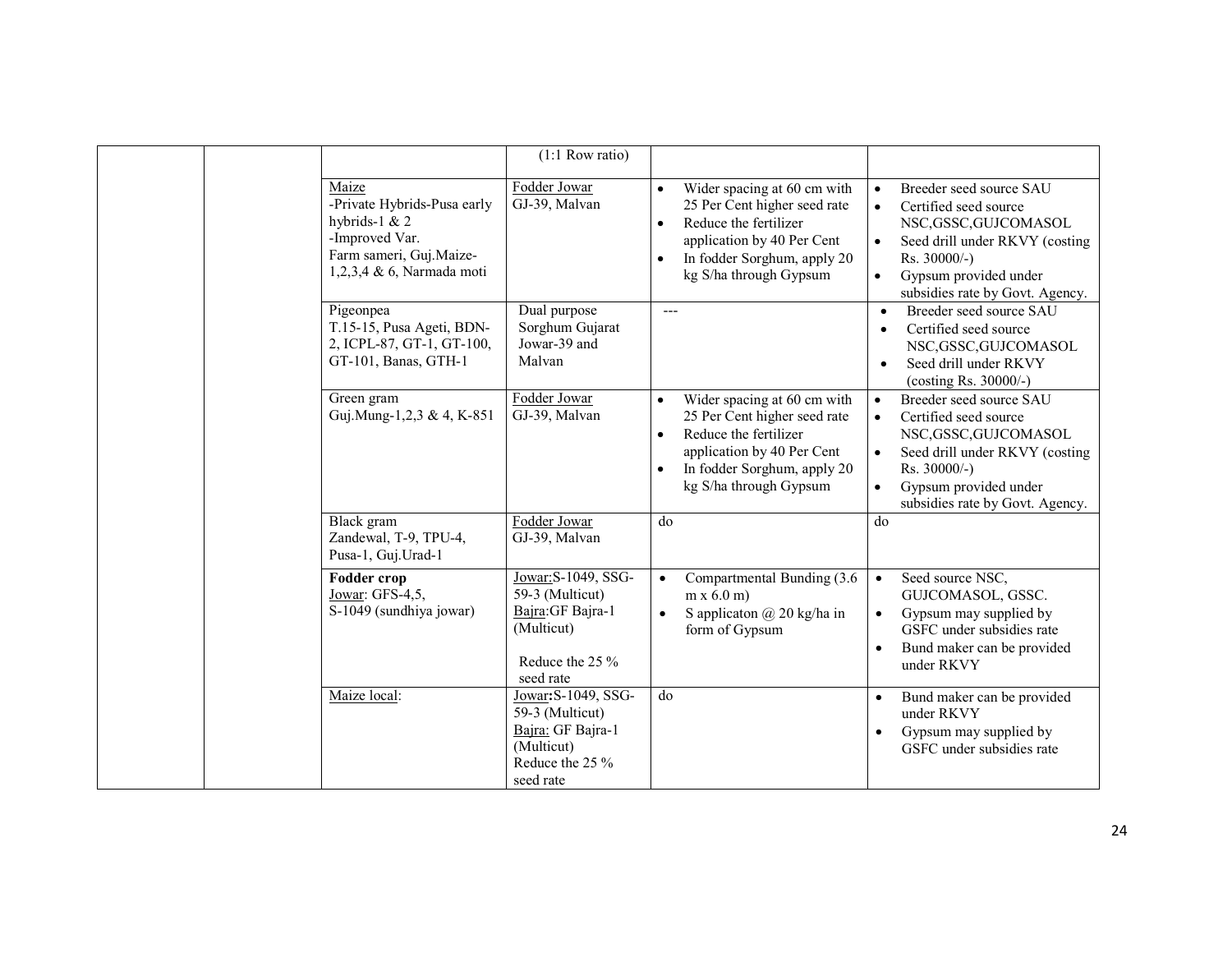| Medium rainfall,<br>Medium black<br>soil<br>(Khedbrahma,<br>Meghraj) | Cropping system: Cotton-<br>Wheat, Maize-Wheat &<br>Paddy-Wheat<br>Cottom(Bt)                                                                                                                                                                         | Clusterbean Hg-75,<br>Gujarat Guar 1 or 2<br>Fodder Jowar<br>GJ-39, Malvan                                                                                                                           | $\bullet$<br>$\bullet$<br>$\bullet$<br>$\bullet$ | 25% higher seed rate with 60<br>cm spacing<br>Reduce the fertilizer by 40<br>Per Cent<br>Seed hardening (soaking the<br>seed 3 to 4 hours in water<br>followed by shadow drying)<br>In fodder Sorghum, apply 20<br>kg S/ha through Gypsum | $\bullet$<br>$\bullet$<br>$\bullet$<br>$\bullet$<br>$\bullet$ | Breeder seed source SAU<br>Certified seed source<br>NSC, GSSC, GUJCOMASOL<br>Seed drill under RKVY (costing<br>Rs. 30000/-)<br>Ridge & furrow maker can be<br>provided under RKVY or other<br>Govt. Agency.<br>Gypsum provided under<br>subsidies rate by Govt. Agency. |
|----------------------------------------------------------------------|-------------------------------------------------------------------------------------------------------------------------------------------------------------------------------------------------------------------------------------------------------|------------------------------------------------------------------------------------------------------------------------------------------------------------------------------------------------------|--------------------------------------------------|-------------------------------------------------------------------------------------------------------------------------------------------------------------------------------------------------------------------------------------------|---------------------------------------------------------------|-------------------------------------------------------------------------------------------------------------------------------------------------------------------------------------------------------------------------------------------------------------------------|
|                                                                      | Castor<br>GCH-2, GCH-3, GCH-<br>5, GCH-6 (root rot<br>resistance), GCH-7 (wilt<br>resistance), GAUCH-1                                                                                                                                                | Castor (GCH-4,5<br>or $7$ ) + Cowpea<br>$(GC-4)$<br>(one line of<br>Cowpea in<br>regular spacing<br>of castor)<br>Or<br>Castor (GCH-4,5)<br>or $7$ ) + Purva Til<br>$(purva-1)$<br>$(1:1$ Row ratio) | $\bullet$<br>$\bullet$<br>$\bullet$              | Seed hardening (soaking the<br>seed 4 to 6 hours in water<br>followed by shadow drying)<br>Reduction in fertilizer<br>application by 50 Per Cent<br>Sowing distance 120 cm for<br>castor<br>No fertilizer application for<br>inter crop   | $\bullet$<br>$\bullet$<br>$\bullet$<br>$\bullet$              | Breeder seed source SAU<br>Certified seed source<br>NSC, GSSC, GUJCOMASOL<br>Bund maker provide under<br><b>RKVY</b><br>Seed drill can be provided under<br>RKVY or any other Govt.<br>Agency on subsidies rate                                                         |
|                                                                      | Rice<br>-Transplanting Var.<br>GR-3,4,5,6 GR-7(Scented),<br>GR-8, 11, IR-22, IR-28,<br>Gurjary, Masoori, Jaya, GR-<br>101, GR-103, Ambica,<br>Jirasal, Kamod-118.<br>-Drill paddy<br>Sathi-34, 36, GR-3,<br>Sukhvel-20, IR-28, GR-5,8<br>& 9<br>Maize | Keep fellow<br>Fodder Jowar                                                                                                                                                                          | $\bullet$                                        | Residual moisture be utilized<br>for sowing gram or wheat<br>(Duram)                                                                                                                                                                      | $\overline{a}$<br>$\bullet$                                   | Breeder seed source SAU                                                                                                                                                                                                                                                 |
|                                                                      | -Private Hybrids-Pusa early                                                                                                                                                                                                                           | GJ-39, Malvan                                                                                                                                                                                        |                                                  | Wider spacing at 60 cm with<br>25 Per Cent higher seed rate                                                                                                                                                                               | $\bullet$                                                     | Certified seed source                                                                                                                                                                                                                                                   |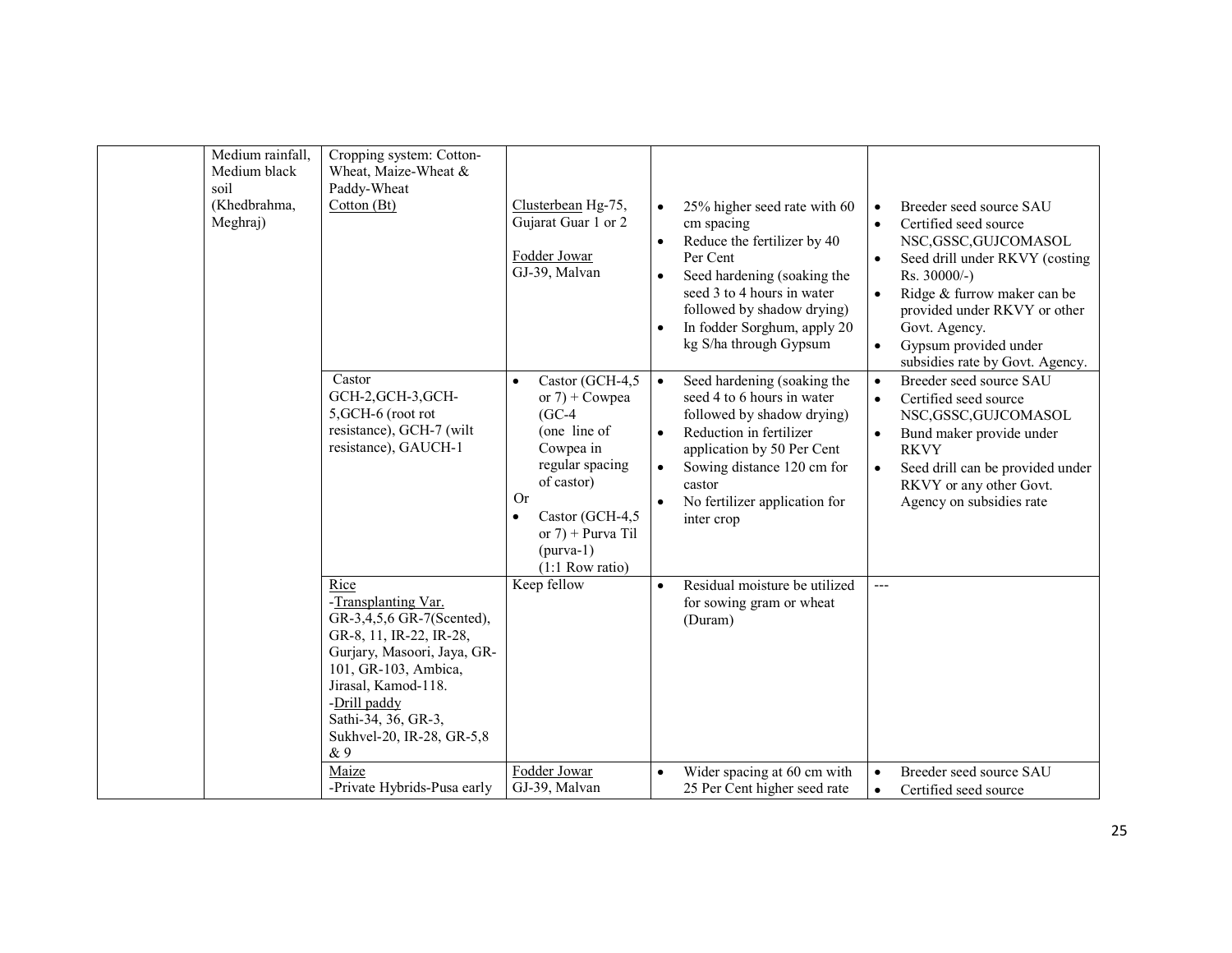| hybrids-1 $& 2$<br>-Improved Var.<br>Farm sameri, Guj.Maize-<br>1,2,3,4 & 6, Narmada moti                                                                     |                                                                                                           | Reduce the fertilizer<br>$\bullet$<br>application by 40 Per Cent<br>In fodder Sorghum, apply 20<br>$\bullet$<br>kg S/ha through Gypsum                                                                             | NSC, GSSC, GUJCOMASOL<br>Seed drill under RKVY (costing<br>$\bullet$<br>Rs. 30000/-)<br>Gypsum provided under<br>$\bullet$<br>subsidies rate by Govt. Agency.                                                                               |
|---------------------------------------------------------------------------------------------------------------------------------------------------------------|-----------------------------------------------------------------------------------------------------------|--------------------------------------------------------------------------------------------------------------------------------------------------------------------------------------------------------------------|---------------------------------------------------------------------------------------------------------------------------------------------------------------------------------------------------------------------------------------------|
| Groundnut<br>-Spreading type<br>GAUG-10, GG-11, 12 &<br>13.<br>-Bunch type (Errect)<br>J-11, GG-2, GL-24, GG4, 5<br>& 6, GAUG-1<br>-Semi spreading<br>$GG-20$ | Sesame<br>Purva (semi rabi var.)<br>Purva-1                                                               | As such                                                                                                                                                                                                            | Breeder seed source SAU<br>$\bullet$<br>Certified seed source<br>$\bullet$<br>NSC, GSSC, GUJCOMASOL                                                                                                                                         |
| Green gram<br>Guj.Mung-1,2,3 & 4, K-851                                                                                                                       | Fodder Jowar<br>GJ-39, Malvan                                                                             | Wider spacing at 60 cm with<br>$\bullet$<br>25 Per Cent higher seed rate<br>Reduce the fertilizer<br>$\bullet$<br>application by 40 Per Cent<br>In fodder Sorghum, apply 20<br>$\bullet$<br>kg S/ha through Gypsum | Breeder seed source SAU<br>$\bullet$<br>Certified seed source<br>$\bullet$<br>NSC, GSSC, GUJCOMASOL<br>Seed drill under RKVY (costing<br>$\bullet$<br>Rs. 30000/-)<br>Gypsum provided under<br>$\bullet$<br>subsidies rate by Govt. Agency. |
| Black gram<br>Zandewal, T-9, TPU-4,<br>Pusa-1, Guj. Urad-1                                                                                                    | Fodder Jowar<br>GJ-39, Malvan                                                                             | do                                                                                                                                                                                                                 | do                                                                                                                                                                                                                                          |
| Pigeonpea<br>T.15-15, Pusa Ageti, BDN-<br>2, ICPL-87, GT-1, GT-100,<br>GT-101, Banas, GTH-1                                                                   | Dual purpose<br>Sorghum Gujarat<br>Jowar-39 and<br>Malvan                                                 | $---$                                                                                                                                                                                                              | Breeder seed source SAU<br>$\bullet$<br>Certified seed source<br>$\bullet$<br>NSC, GSSC, GUJCOMASOL<br>Seed drill under RKVY<br>$\bullet$<br>(costing Rs. 30000/-)                                                                          |
| <b>Fodder crop</b><br>Jowar: GFS-4,5,<br>S-1049 (sundhiya jowar)                                                                                              | Jowar: S-1049, SSG-<br>59-3 (Multicut)<br>Bajra: GF Bajra-1<br>(Multicut)<br>Reduce the 25 %<br>seed rate | <b>Compartmental Bunding</b><br>$\bullet$<br>$(3.6 \text{ m} \times 6.0 \text{ m})$<br>S applicaton $\omega$ 20 kg/ha in<br>$\bullet$<br>form of Gypsum                                                            | Seed source NSC,<br>$\bullet$<br>GUJCOMASOL, GSSC.<br>Gypsum may supplied by<br>$\bullet$<br>GSFC under subsidies rate<br>Bund maker can be provided<br>under RKVY                                                                          |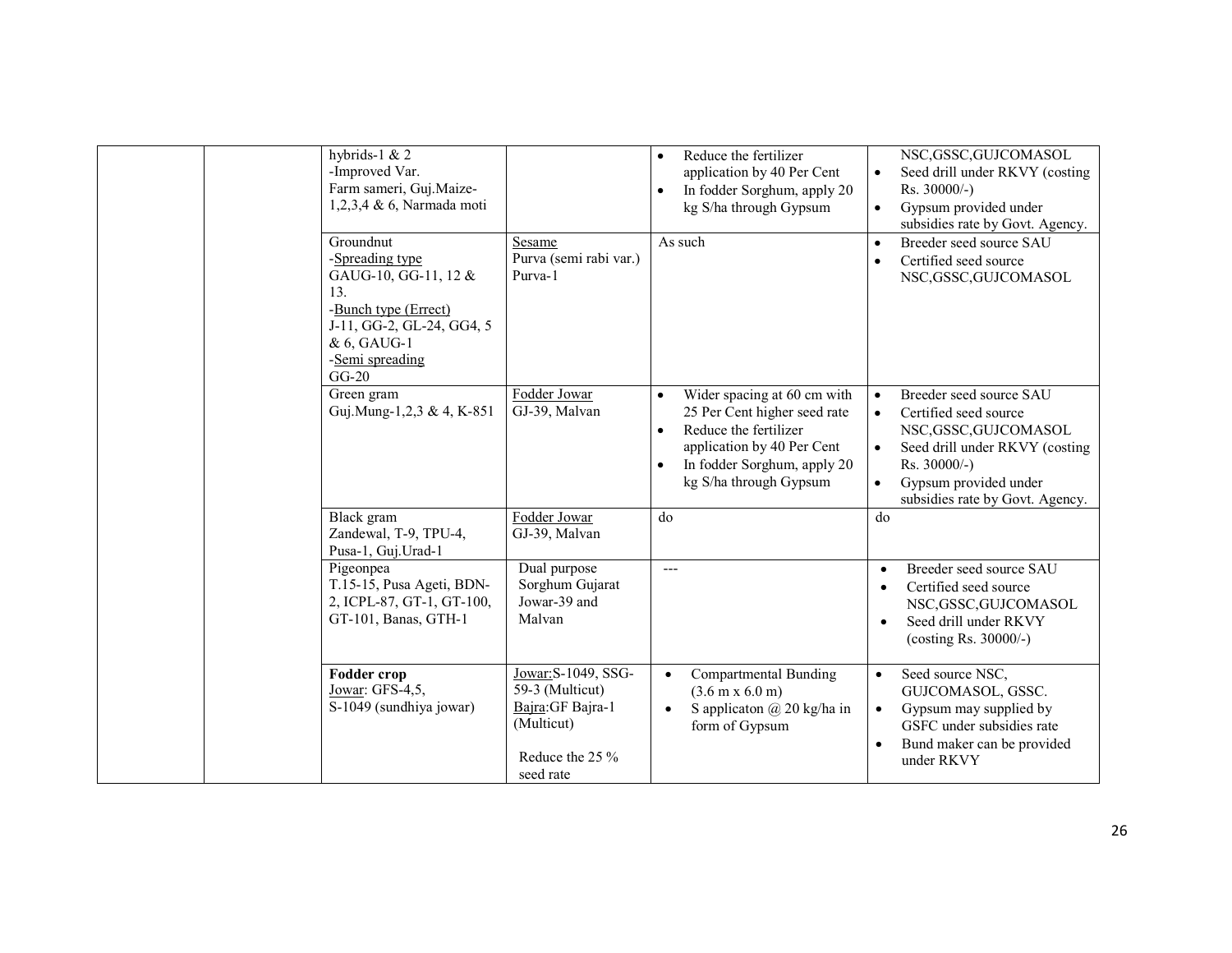|                                                                                                                   | Maize local:                                                                                                                      | Jowar: S-1049, SSG-<br>59-3 (Multicut)<br>Bajra: GF Bajra-1<br>(Multicut)<br>Reduce the 25 %<br>seed rate                                                                                | Compartmental<br>$\bullet$<br>Bunding $(3.6 \text{ m x } 6.0 \text{ m})$<br>S applicaton $\omega$ 20 kg/ha in<br>$\bullet$<br>form of Gypsum                                                                                                                                   | Bund maker can be provided<br>$\bullet$<br>under RKVY<br>Gypsum may supplied by<br>$\bullet$<br>GSFC under subsidies rate                                                                                                                                                                                                                |
|-------------------------------------------------------------------------------------------------------------------|-----------------------------------------------------------------------------------------------------------------------------------|------------------------------------------------------------------------------------------------------------------------------------------------------------------------------------------|--------------------------------------------------------------------------------------------------------------------------------------------------------------------------------------------------------------------------------------------------------------------------------|------------------------------------------------------------------------------------------------------------------------------------------------------------------------------------------------------------------------------------------------------------------------------------------------------------------------------------------|
| High rainfall,<br>Medium black<br>Soil.<br>(Idar, Bhiloda,<br>Modasa,<br>Malpur, Bayad,<br>Vadali,<br>Vijaynagar) | Cropping system: Cotton-<br>Wheat,<br>Maize-Wheat & Groundnut-<br>Wheat<br>Bajra<br>GHB-558,538,577,719,732                       | Fodder Jowar<br>GJ-39, Malvan                                                                                                                                                            | Wider spacing at 60 cm with<br>25 Per Cent higher seed rate<br>Reduce the fertilizer<br>$\bullet$<br>application by 40 Per Cent<br>In fodder Sorghum, apply 20<br>$\bullet$<br>kg S/ha through Gypsum                                                                          | Breeder seed source SAU<br>$\bullet$<br>Certified seed source<br>$\bullet$<br>NSC, GSSC, GUJCOMASOL<br>Seed drill under RKVY (costing<br>$\bullet$<br>Rs. 30000/-)<br>Ridge & furrow maker can be<br>$\bullet$<br>provided under RKVY or other<br>Govt. Agency.<br>Gypsum provided under<br>$\bullet$<br>subsidies rate by Govt. Agency. |
|                                                                                                                   | Maize<br>-Private Hybrids-Pusa early<br>hybrids-1 $& 2$<br>-Improved Var.<br>Farm sameri, Guj.Maize-<br>1,2,3,4 & 6, Narmada moti | Fodder Jowar<br>GJ-39, Malvan                                                                                                                                                            | Wider spacing at 60 cm with<br>$\bullet$<br>25 Per Cent higher seed rate<br>Reduce the fertilizer<br>$\bullet$<br>application by 40 Per Cent<br>In fodder Sorghum, apply 20<br>$\bullet$<br>kg S/ha through Gypsum                                                             | Breeder seed source SAU<br>$\bullet$<br>Certified seed source<br>$\bullet$<br>NSC, GSSC, GUJCOMASOL<br>Seed drill under RKVY (costing<br>$\bullet$<br>Rs. 30000/-)<br>Gypsum provided under<br>$\bullet$<br>subsidies rate by Govt. Agency.                                                                                              |
|                                                                                                                   | Castor<br>GCH-2, GCH-3, GCH-<br>5, GCH-6 (root rot<br>resistance), GCH-7 (wilt<br>resistance), GAUCH-1                            | Castor (GCH-4,5<br>$\bullet$<br>or $7$ ) + Cowpea<br>$(GC-4)$<br>(one line of<br>Cowpea in<br>regular spacing<br>of castor)<br><b>Or</b><br>Castor (GCH-4,5<br>٠<br>or $7$ ) + Purva Til | Seed hardening (soaking the<br>$\bullet$<br>seed 4 to 6 hours in water<br>followed by shadow drying)<br>Reduction in fertilizer<br>$\bullet$<br>application by 50 Per Cent<br>Sowing distance 120 cm for<br>$\bullet$<br>castor<br>No fertilizer application for<br>inter crop | Breeder seed source SAU<br>$\bullet$<br>Certified seed source<br>$\bullet$<br>NSC, GSSC, GUJCOMASOL<br>Bund maker provide under<br>$\bullet$<br><b>RKVY</b><br>Seed drill can be provided under<br>$\bullet$<br>RKVY or any other Govt.<br>Agency on subsidies rate                                                                      |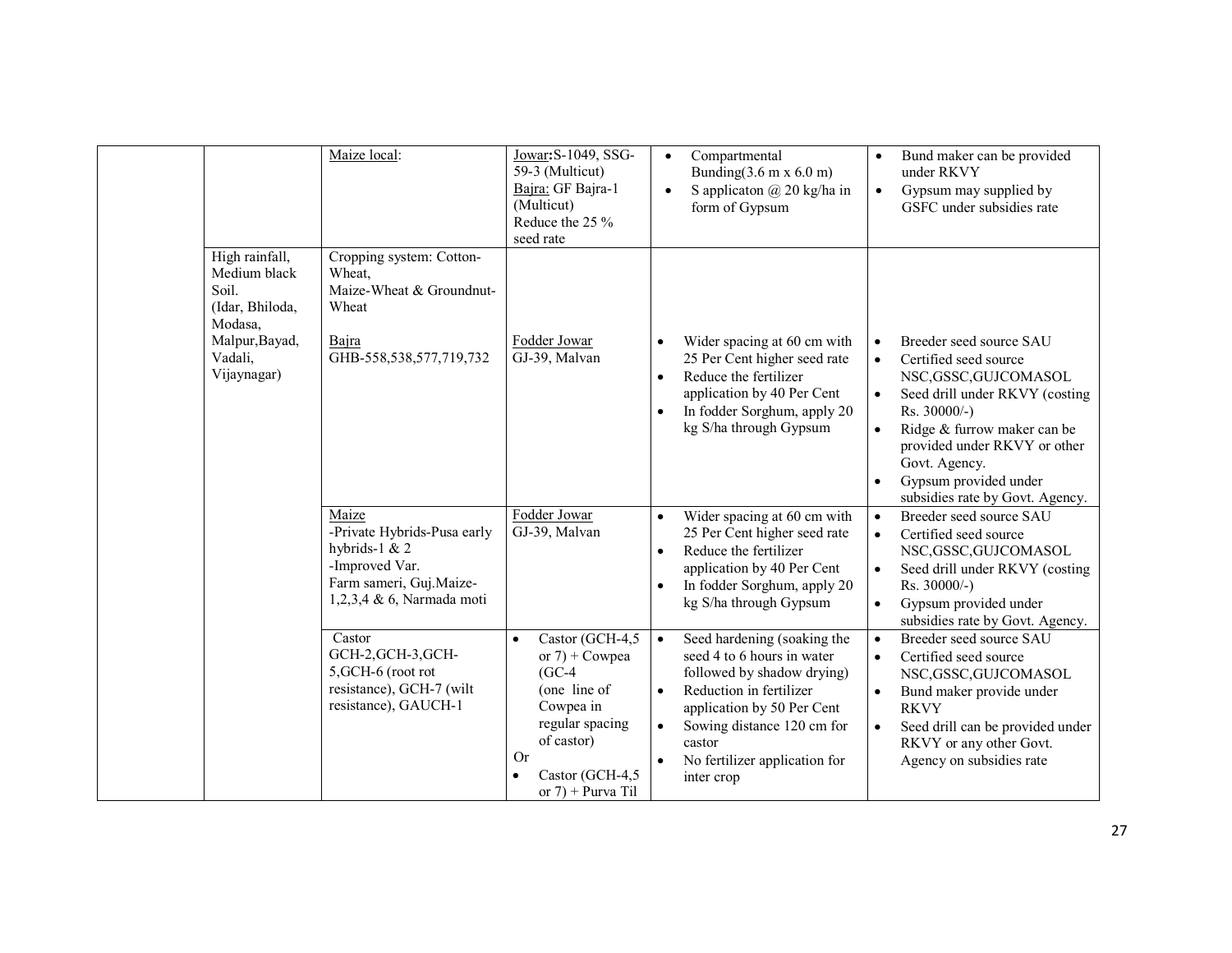|                                                                                                                                                                              | $(purva-1)$<br>$(1:1$ Row ratio)                                                                            |                                                                                                                                                     |                                                                                                                                                                                 |
|------------------------------------------------------------------------------------------------------------------------------------------------------------------------------|-------------------------------------------------------------------------------------------------------------|-----------------------------------------------------------------------------------------------------------------------------------------------------|---------------------------------------------------------------------------------------------------------------------------------------------------------------------------------|
| Groundnut<br>-Spreading type<br>GAUG-10, GG-11, 12 &<br>13.<br>-Bunch type (Errect)<br>J-11, GG-2, GL-24, GG4, 5<br>& 6, GAUG-1<br>-Semi spreading<br>$GG-20$<br>Cotton (Bt) | Sesame<br>Purva (semi rabi var.)<br>Purva-1                                                                 | As such                                                                                                                                             | Breeder seed source SAU<br>$\bullet$<br>Certified seed source<br>$\bullet$<br>NSC, GSSC, GUJCOMASOL                                                                             |
| Pigeonpea<br>T.15-15, Pusa Ageti, BDN-<br>2, ICPL-87, GT-1, GT-100,<br>GT-101, Banas, GTH-1                                                                                  | Dual purpose<br>Sorghum Gujarat<br>Jowar-39 and<br>Malvan                                                   | $---$                                                                                                                                               | Breeder seed source SAU<br>$\bullet$<br>Certified seed source<br>$\bullet$<br>NSC, GSSC, GUJCOMASOL<br>Seed drill under RKVY<br>$\bullet$<br>(costing Rs. $30000/-$ )           |
| Fodder crop<br>Jowar: GFS-4,5,<br>S-1049 (sundhiya jowar)                                                                                                                    | Jowar: S-1049, SSG-<br>59-3 (Multicut)<br>Bajra: GF Bajra-1<br>(Multicut)<br>Reduce the $25\%$<br>seed rate | <b>Compartmental Bunding</b><br>$\bullet$<br>$(3.6 \text{ m x } 6.0 \text{ m})$<br>S applicaton $\omega$ 20 kg/ha in<br>$\bullet$<br>form of Gypsum | Seed source NSC,<br>$\bullet$<br>GUJCOMASOL, GSSC.<br>Gypsum may supplied by<br>$\bullet$<br>GSFC under subsidies rate<br>Bund maker can be provided<br>$\bullet$<br>under RKVY |
| Maize local:                                                                                                                                                                 | Jowar: S-1049, SSG-<br>59-3 (Multicut)<br>Bajra: GF Bajra-1<br>(Multicut)<br>Reduce the 25 %<br>seed rate   | do                                                                                                                                                  | Bund maker can be provided<br>$\bullet$<br>under RKVY<br>Gypsum may supplied by<br>$\bullet$<br>GSFC under subsidies rate                                                       |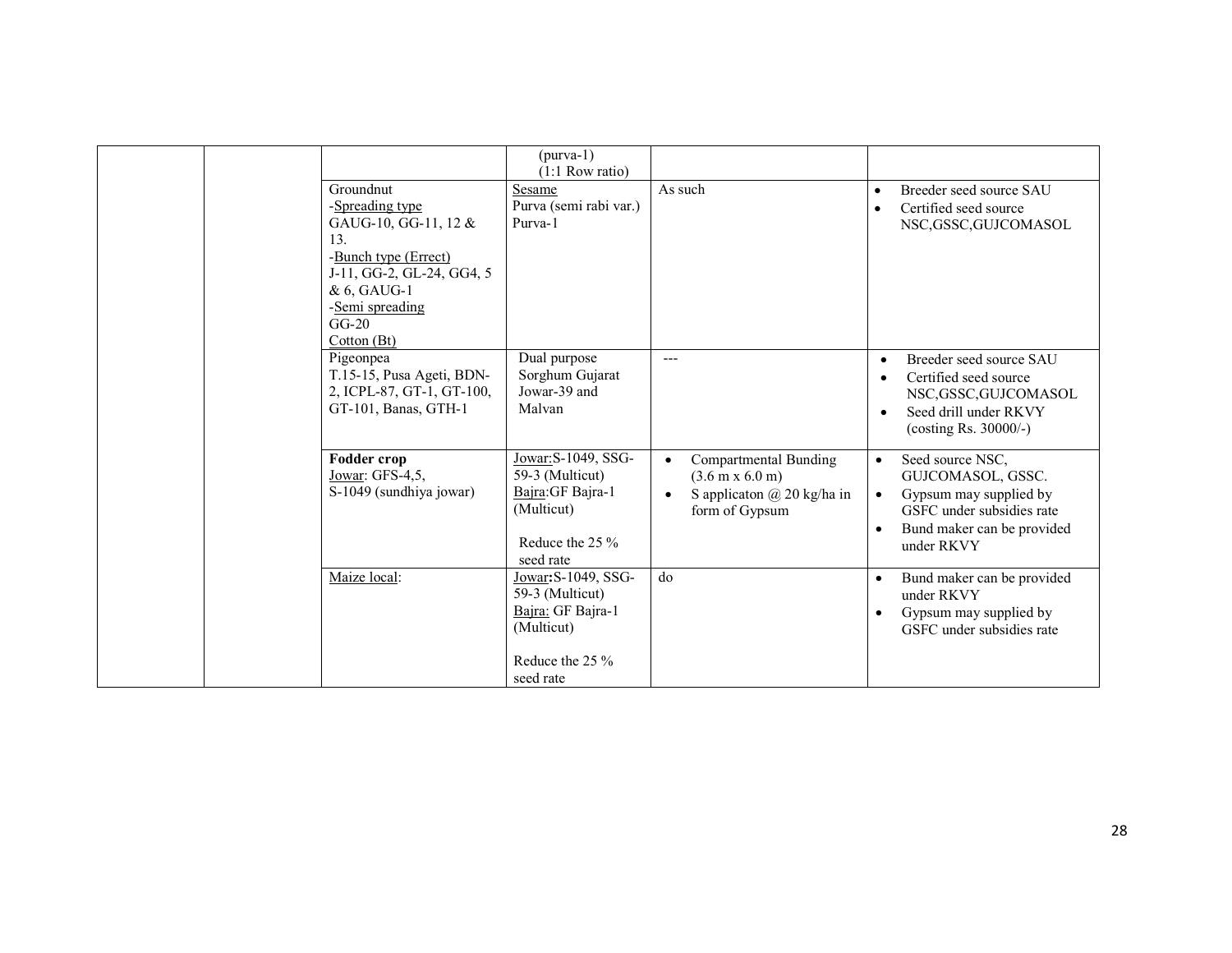| Condition                                                  |                                                   |                                                                                                                                                            | <b>Suggested Contingency measures</b>                                          |                                                                               |                                                                                         |  |
|------------------------------------------------------------|---------------------------------------------------|------------------------------------------------------------------------------------------------------------------------------------------------------------|--------------------------------------------------------------------------------|-------------------------------------------------------------------------------|-----------------------------------------------------------------------------------------|--|
| Early season                                               | <b>Major Farming</b>                              | <b>Normal Crop/cropping system</b>                                                                                                                         | <b>Crop</b>                                                                    | Soil nutrient & moisture                                                      | <b>Remarks on Implementation</b>                                                        |  |
| drought (Normal<br>onset)                                  | situation                                         |                                                                                                                                                            | management                                                                     | conservation measues                                                          |                                                                                         |  |
| <b>Normal onset</b><br>followed by 15-20<br>days dry spell | High rainfall<br>Sandy loam Soil<br>(Himmatnagar, | Cropping System: Cotton-Wheat,<br>Groundnut-Wheat and Maize<br>Wheat                                                                                       |                                                                                | Conservation of soil moisture by                                              |                                                                                         |  |
| after sowing<br>leading to poor<br>germination/crop        | Prantij, Talod,<br>Dhansura)                      | Cotton(Bt)                                                                                                                                                 | Gap filling and<br>thinning to retain<br>one plant / hill                      | hoeing and weeding. Use weeds<br>as mulch                                     | Implements for hoeing $\&$<br>weeding be procured under<br>RKVY or Govt. subsidies rate |  |
| stand etc.                                                 |                                                   | Groundnut<br>-Spreading type<br>GAUG-10, GG-11, 12 & 13.<br>-Bunch type (Errect)<br>J-11, GG-2, GL-24, GG4, 5 & 6,<br>GAUG-1<br>-Semi spreading<br>$GG-20$ | Gap filling                                                                    | do                                                                            | do                                                                                      |  |
|                                                            |                                                   | Castor<br>GCH-2, GCH-3, GCH-5, GCH-6<br>(root rot resistance), GCH-7 (wilt<br>resistance), GAUCH-1                                                         | Gap filling and<br>Thinning to retain<br>one plant/hill                        | do                                                                            | do                                                                                      |  |
|                                                            |                                                   | Maize<br>-Private Hybrids-Pusa early<br>hybrids-1 $& 2$<br>-Improved Var.<br>Farm sameri, Guj.Maize-1,2,3,4<br>& 6, Narmada moti                           | Gap filling and<br>thinning to<br>maintain 20 cm<br>plant to plant<br>distance | do                                                                            | do                                                                                      |  |
|                                                            |                                                   | Pigeonpea<br>T.15-15, Pusa Ageti, BDN-2,<br>ICPL-87, GT-1, GT-100, GT-<br>101, Banas, GTH-1                                                                | Gap filling and<br>Thinning to retain<br>one plant/hill                        | do                                                                            | do                                                                                      |  |
|                                                            |                                                   | Green gram<br>Guj.Mung-1,2,3 & 4, K-851                                                                                                                    | $---$                                                                          | do                                                                            | do                                                                                      |  |
|                                                            |                                                   | Black gram<br>Zandewal, T-9, TPU-4, Pusa-1,<br>Guj. Urad-1                                                                                                 | $---$                                                                          | Conservation of soil moisture by<br>hoeing and weeding. Use weeds<br>as mulch | Implements for hoeing $\&$<br>weeding be procured under<br>RKVY or Govt. subsidies rate |  |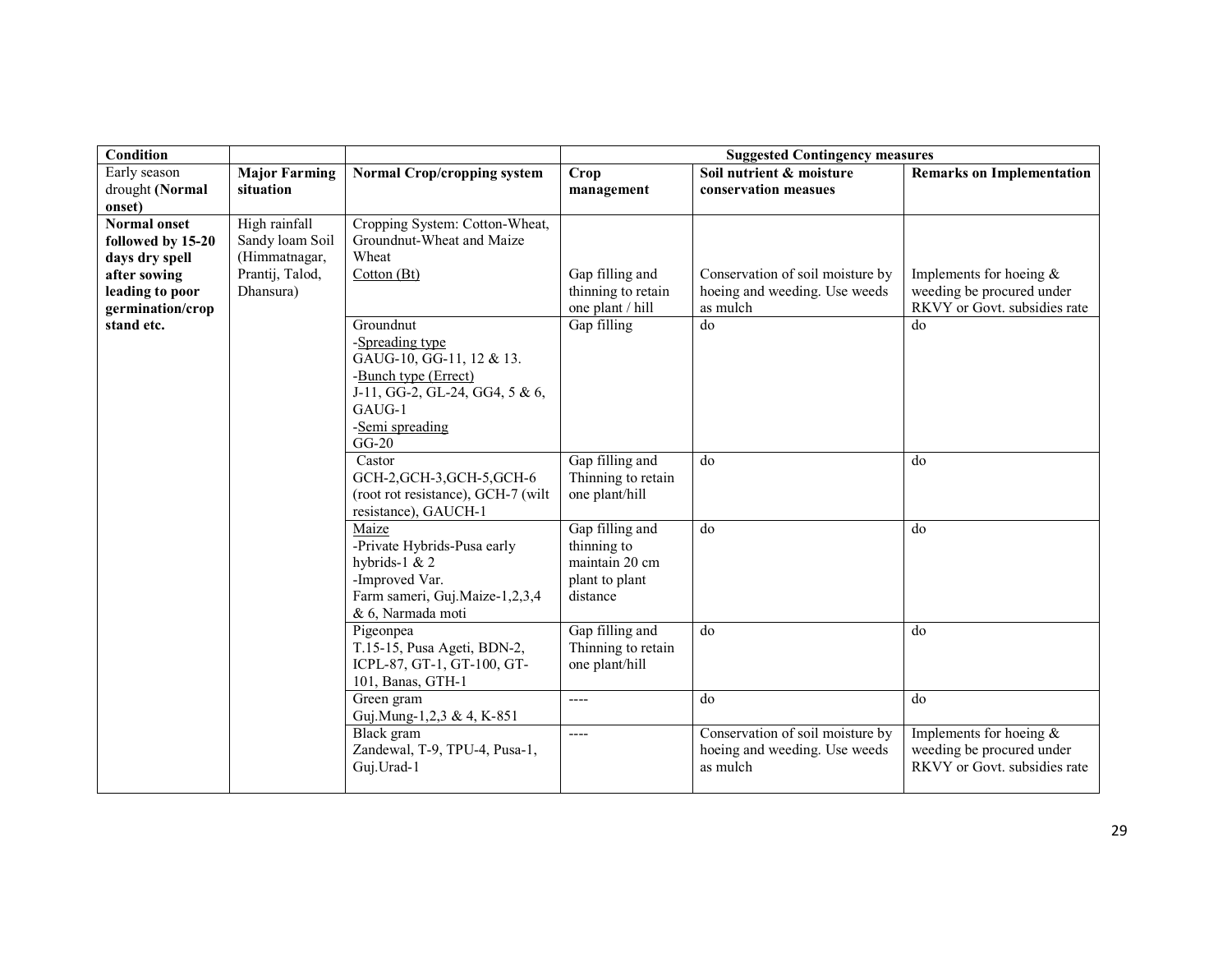|                                                                      | <b>Fodder crop</b><br>Jowar:<br>GFS-4,5<br>S-1049 (sundhiya jowar)                                                                                                                                                                     | As such                                                                        | As such                                                                       |                                                                                         |
|----------------------------------------------------------------------|----------------------------------------------------------------------------------------------------------------------------------------------------------------------------------------------------------------------------------------|--------------------------------------------------------------------------------|-------------------------------------------------------------------------------|-----------------------------------------------------------------------------------------|
|                                                                      | Maize local:                                                                                                                                                                                                                           | As such                                                                        | As such                                                                       | $-----$                                                                                 |
| Medium rainfall,<br>Medium black<br>soil<br>(Khedbrahma,<br>Meghraj) | Cropping system: Cotton-Wheat,<br>Maize-Wheat & Paddy-Wheat<br>Cotton (Bt)                                                                                                                                                             | Gap filling and<br>thinning to retain<br>one plant / hill                      | Conservation of soil moisture by<br>hoeing and weeding. Use weeds<br>as mulch | do                                                                                      |
|                                                                      | Castor<br>GCH-2, GCH-3, GCH-5, GCH-6<br>(root rot resistance), GCH-7 (wilt<br>resistance), GAUCH-1                                                                                                                                     | do                                                                             | do                                                                            | do                                                                                      |
|                                                                      | Rice<br>-Transplanting Var.<br>GR-3,4,5,6 GR-7(Scented), GR-<br>8, 11, IR-22, IR-28, Gurjary,<br>Masoori, Jaya, GR-101, GR-103,<br>Ambica, Jirasal, Kamod-118.<br>-Drill paddy<br>Sathi-34, 36, GR-3, Sukhvel-20,<br>IR-28, GR-5,8 & 9 | ----                                                                           | Apply irrigation if required                                                  | $---$                                                                                   |
|                                                                      | Maize<br>-Private Hybrids-Pusa early<br>hybrids-1 $& 2$<br>-Improved Var.<br>Farm sameri, Guj.Maize-1,2,3,4<br>& 6, Narmada moti                                                                                                       | Gap filling and<br>thinning to<br>maintain 20 cm<br>plant to plant<br>distance | Conservation of soil moisture by<br>hoeing and weeding. Use weeds<br>as mulch | Implements for hoeing $&$<br>weeding be procured under<br>RKVY or Govt. subsidies rate  |
|                                                                      | Groundnut<br>-Spreading type<br>GAUG-10, GG-11, 12 & 13.<br>-Bunch type (Errect)<br>J-11, GG-2, GL-24, GG4, 5 & 6,                                                                                                                     | Gap filling                                                                    | Conservation of soil moisture by<br>hoeing and weeding. Use weeds<br>as mulch | Implements for hoeing $\&$<br>weeding be procured under<br>RKVY or Govt. subsidies rate |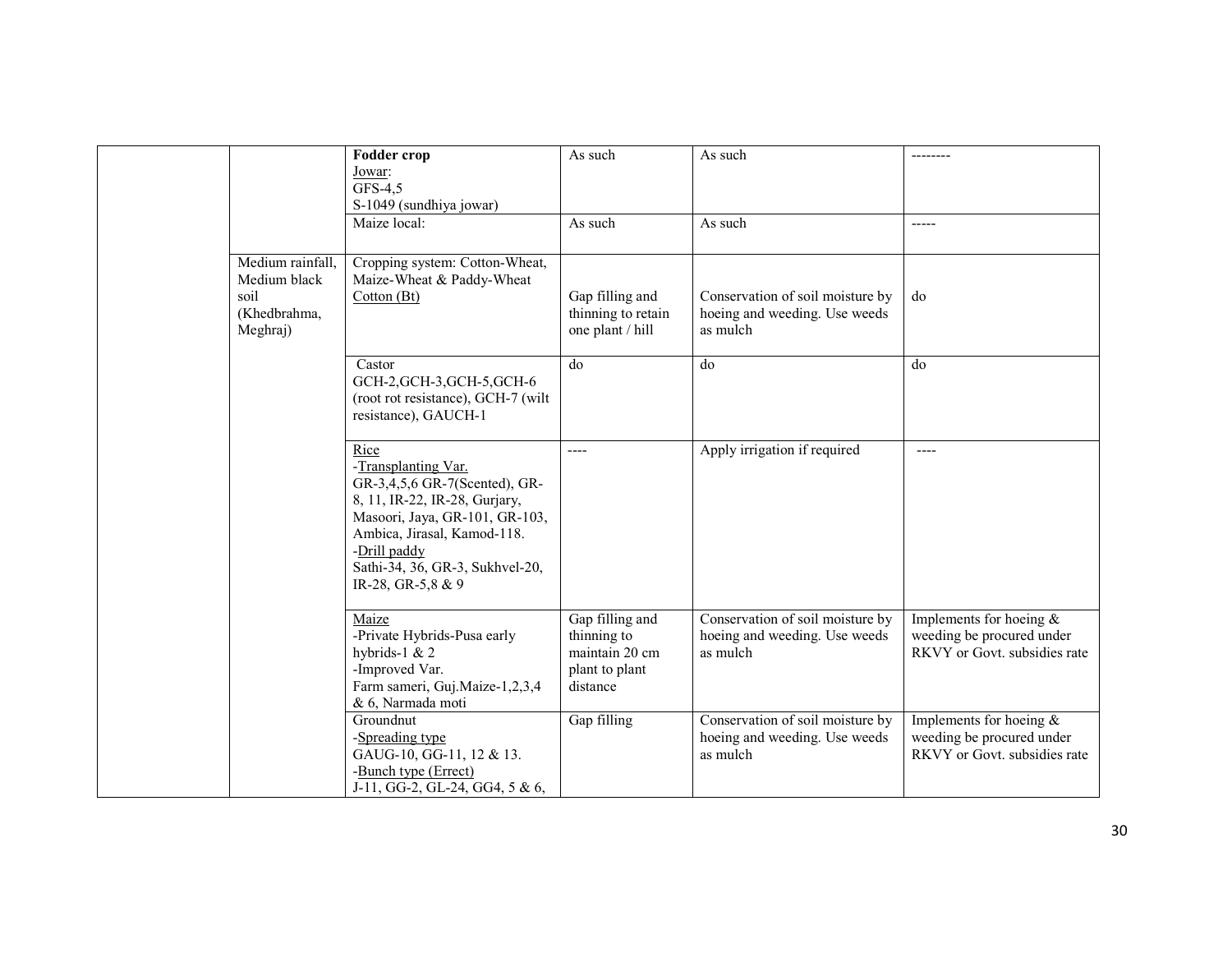|                                | GAUG-1<br>-Semi spreading                                              |                                                         |                                  |                              |
|--------------------------------|------------------------------------------------------------------------|---------------------------------------------------------|----------------------------------|------------------------------|
|                                | $GG-20$                                                                |                                                         |                                  |                              |
|                                | Green gram                                                             | $---$                                                   | Conservation of soil moisture by | do                           |
|                                | Guj.Mung-1,2,3 & 4, K-851                                              |                                                         | hoeing and weeding. Use weeds    |                              |
|                                |                                                                        |                                                         | as mulch                         |                              |
|                                | Black gram<br>Zandewal, T-9, TPU-4, Pusa-1,<br>Guj.Urad-1              | $\cdots$                                                | do                               | do                           |
|                                | Pigeonpea<br>T.15-15, Pusa Ageti, BDN-2,<br>ICPL-87, GT-1, GT-100, GT- | Gap filling and<br>Thinning to retain<br>one plant/hill | do                               | do                           |
|                                | 101, Banas, GTH-1                                                      |                                                         |                                  |                              |
|                                | <b>Fodder crop</b><br>Jowar:<br>GFS-4,5                                | As such                                                 | As such                          |                              |
|                                | S-1049 (sundhiya jowar)                                                |                                                         |                                  |                              |
|                                | Maize local:                                                           | As such                                                 | As such                          | -----                        |
| High rainfall,<br>Medium black | Cropping system: Cotton-Wheat,<br>Maize-Wheat & Groundnut-             |                                                         |                                  |                              |
| Soil.                          | Wheat                                                                  | Thinning to                                             | Conservation of soil moisture by | Implements for hoeing $\&$   |
| (Idar, Bhiloda,                |                                                                        | maintain 10 to 15                                       | hoeing and weeding. Use weeds    | weeding be procured under    |
| Modasa,                        | Bajra                                                                  | cm plant to plant                                       | as mulch                         | RKVY or Govt. subsidies rate |
| Malpur, Bayad,                 | GHB-558,538,577,719,732                                                | distance                                                |                                  |                              |
| Vadali,<br>Vijaynagar)         | Maize<br>-Private Hybrids-Pusa early                                   | Gap filling and<br>thinning to                          | $\overline{d}$                   | $\overline{d}$               |
|                                | hybrids-1 $& 2$                                                        | maintain 20 cm                                          |                                  |                              |
|                                | -Improved Var.                                                         | plant to plant                                          |                                  |                              |
|                                | Farm sameri, Guj.Maize-1,2,3,4                                         | distance                                                |                                  |                              |
|                                | & 6, Narmada moti                                                      |                                                         |                                  |                              |
|                                | Castor                                                                 | Gap filling and                                         | Conservation of soil moisture by | Implements for hoeing $\&$   |
|                                | GCH-2, GCH-3, GCH-5, GCH-6                                             | Thinning to retain                                      | hoeing and weeding. Use weeds    | weeding be procured under    |
|                                | (root rot resistance), GCH-7 (wilt<br>resistance), GAUCH-1             | one plant/hill                                          | as mulch                         | RKVY or Govt. subsidies rate |
|                                | Groundnut                                                              | Gap filling                                             | Conservation of soil moisture by | do                           |
|                                | -Spreading type                                                        |                                                         | hoeing and weeding. Use weeds    |                              |
|                                | GAUG-10, GG-11, 12 & 13.                                               |                                                         | as mulch                         |                              |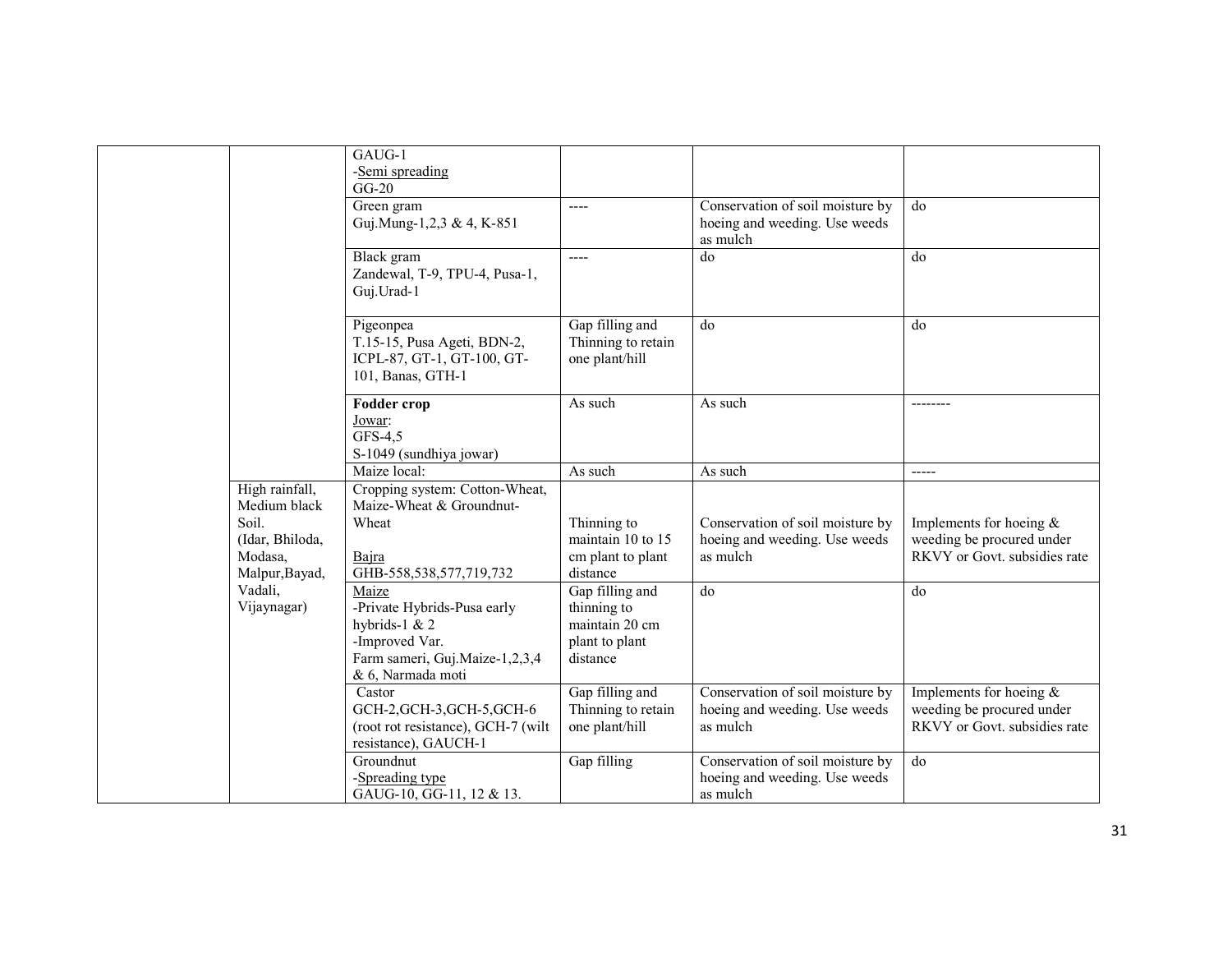| -Bunch type (Errect)<br>J-11, GG-2, GL-24, GG4, $5 & 6$ ,<br>GAUG-1<br>-Semi spreading<br>$GG-20$<br>Cotton (Bt)<br>Pigeonpea<br>T.15-15, Pusa Ageti, BDN-2,<br>ICPL-87, GT-1, GT-100, GT-<br>101, Banas, GTH-1 | Gap filling and<br>Thinning to retain<br>one plant/hill | do                 | do    |
|-----------------------------------------------------------------------------------------------------------------------------------------------------------------------------------------------------------------|---------------------------------------------------------|--------------------|-------|
| <b>Fodder crop</b><br>Jo <u>war</u> :<br>$GFS-4,5$<br>S-1049 (sundhiya jowar)<br>Maize local:                                                                                                                   | As such<br>As such                                      | As such<br>As such | ----- |

| <b>Condition</b>           |                                                                                      |                                                                                        |                                                                                                                                                                                | <b>Suggested Contingency measures</b>                                                                                                                                                                                                                                   |                                                                                                                                                                                                                                                                        |
|----------------------------|--------------------------------------------------------------------------------------|----------------------------------------------------------------------------------------|--------------------------------------------------------------------------------------------------------------------------------------------------------------------------------|-------------------------------------------------------------------------------------------------------------------------------------------------------------------------------------------------------------------------------------------------------------------------|------------------------------------------------------------------------------------------------------------------------------------------------------------------------------------------------------------------------------------------------------------------------|
| Mid season                 | Major                                                                                | <b>Normal</b>                                                                          | Crop management                                                                                                                                                                | Soil nutrient & moisture                                                                                                                                                                                                                                                | <b>Remarks on Implementation</b>                                                                                                                                                                                                                                       |
| drought (long dry          | Farming                                                                              | Crop/cropping                                                                          |                                                                                                                                                                                | conservation measues                                                                                                                                                                                                                                                    |                                                                                                                                                                                                                                                                        |
| spell, consecutive         | situation                                                                            | system                                                                                 |                                                                                                                                                                                |                                                                                                                                                                                                                                                                         |                                                                                                                                                                                                                                                                        |
| 2 weeks rainless           |                                                                                      |                                                                                        |                                                                                                                                                                                |                                                                                                                                                                                                                                                                         |                                                                                                                                                                                                                                                                        |
| $($ >2.5 mm $)$ period $)$ |                                                                                      |                                                                                        |                                                                                                                                                                                |                                                                                                                                                                                                                                                                         |                                                                                                                                                                                                                                                                        |
| At vegetative<br>stage     | High rainfall<br>Sandy loam<br>Soil<br>(Himmatnagar,<br>Prantij, Talod,<br>Dhansura) | Cropping System:<br>Cotton-Wheat.<br>Groundnut-Wheat and<br>Maize Wheat<br>Cotton (Bt) | Reduce the plant<br>$\bullet$<br>population by 15 to 20<br>Per Cent and use as<br>mulching material<br>Alternate furrow<br>irrigation or irrigation<br>through MIS if possible | Conservation of soil<br>moisture by hoeing and<br>weeds use as mulch<br>Mulching of farm<br>byproduct $\omega$ 10t/ha (castor<br>shell or Bajra husk)<br>Postponed the top dressing<br>of N fertilizers<br>Mulch9ing (Plastic film 25<br>micron $& 200 \text{ kg/ha}$ ) | Implements for hoeing $&$<br>$\bullet$<br>weeding be procured under<br>RKVY or Govt. subsides<br>rate<br>Mulching material under<br>$\bullet$<br>RKVY or Govt. subsides<br>rate<br>Water harvested structure<br>$\bullet$<br>can be constructed under<br><b>NAREGA</b> |
|                            |                                                                                      | Groundnut                                                                              | Weeding & hoeing                                                                                                                                                               | Aviod top dressing of N                                                                                                                                                                                                                                                 | Implements for hoeing $&$<br>$\bullet$                                                                                                                                                                                                                                 |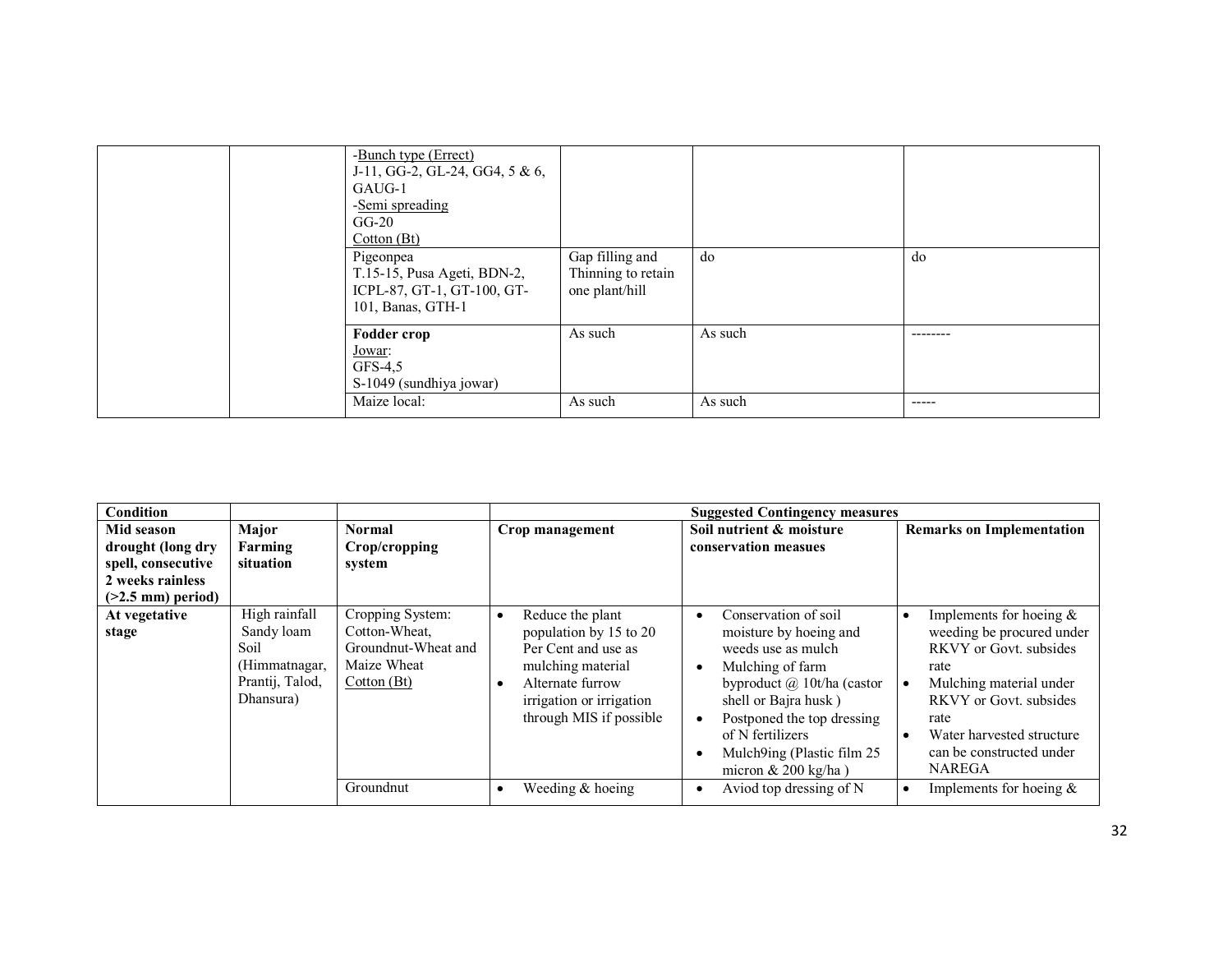| -Spreading type<br>GAUG-10, GG-11, 12<br>& 13.<br>-Bunch type (Errect)<br>J-11, GG-2, GL-24,<br>GG4, 5 & 6, GAUG-1<br>-Semi spreading<br>$GG-20$ | Protection against<br>$\bullet$<br>sucking pest(Spraying of<br>Methyle o demeton or<br>Diamethioate 10 ml/10 lit<br>of water)<br>If possible life saving<br>$\bullet$<br>irrigation through MIS                              | fertilizers<br>Mulching of farm<br>$\bullet$<br>byproduct $\omega$ 10t/ha (castor<br>cell or Bajara husk)<br>Mulching (Plastic film 25<br>$\bullet$<br>micron $(a)200$ kg/ha)                                                                                                                                                            | weeding be procured under<br>RKVY or Govt. subsides<br>rate<br>Mulching material can be<br>$\bullet$<br>provided under RKVY<br>MIS can be provided under<br>$\bullet$<br>subsidies rate through<br>GGRC                                                                                                                                               |
|--------------------------------------------------------------------------------------------------------------------------------------------------|------------------------------------------------------------------------------------------------------------------------------------------------------------------------------------------------------------------------------|------------------------------------------------------------------------------------------------------------------------------------------------------------------------------------------------------------------------------------------------------------------------------------------------------------------------------------------|-------------------------------------------------------------------------------------------------------------------------------------------------------------------------------------------------------------------------------------------------------------------------------------------------------------------------------------------------------|
| Castor<br>GCH-2, GCH-3, GCH-<br>5, GCH-6 (root rot<br>resistance), GCH-7<br>(wilt resistance),<br>GAUCH-1                                        | Reduce the plant<br>$\bullet$<br>population by 10 to 15<br>Per Cent and use as<br>mulch<br>Alternate furrow<br>irrigation<br>If possible life saving<br>irrigation through MIS                                               | Conservation of soil<br>$\bullet$<br>moisture by hoeing and<br>weeds use as mulch<br>Mulching of farm<br>byproduct $(a)$ 10t/ha (castor<br>shell or Bajra)<br>Postponed the top dressing<br>$\bullet$<br>of N fertilizers<br>Mulching (Plastic film 25)<br>$\bullet$<br>micron $\omega$ 200 kg/ha)+<br>Spraying of 5% kaolin<br>solution | Implements for hoeing $\&$<br>$\bullet$<br>weeding be procured under<br>RKVY or Govt. subsidies<br>rate<br>Mulching material under<br>$\bullet$<br>RKVY or Govt. subsidies<br>rate<br>Water harvested structure<br>$\bullet$<br>can be constructed under<br><b>NAREGA</b><br>MIS can be provided under<br>$\bullet$<br>subsidies rate through<br>GGRC |
| Maize<br>-Private Hybrids-Pusa<br>early hybrids-1 & 2<br>-Improved Var.<br>Farm sameri,<br>Guj.Maize-1,2,3,4 &<br>6, Narmada moti                | Thining of 20 Per Cent<br>$\bullet$<br>plant from the line and<br>use as fodder<br>Life saving irrigation<br>Earthingup by harrowing<br>Control of leaf borer<br>$\bullet$<br>apply 3 to 4 granules of<br>tenic in leaf hole | Delayed top dressing of N<br>$\bullet$<br>fertilizers                                                                                                                                                                                                                                                                                    | Soil earthing up implement<br>$\bullet$<br>be procured under RKVY<br>or Govt. subsidies rate                                                                                                                                                                                                                                                          |
| Pigeonpea<br>T.15-15, Pusa Ageti,<br>BDN-2, ICPL-87, GT-<br>1, GT-100, GT-101,<br>Banas, GTH-1                                                   | Reduce the plant<br>population by 10 to 15<br>Per Cent and use as<br>mulch<br>Alternate furrow<br>$\bullet$<br>irrigation<br>weeding<br>Protection against<br>sucking pest (Spraying of                                      | Conservation of soil<br>$\bullet$<br>moisture by hoeing and<br>weeds use as mulch<br>Mulching of farm<br>$\bullet$<br>byproduct $\omega$ 10t/ha (castor<br>shell or Bajra)<br>Postponed the top dressing<br>$\bullet$<br>of N fertilizers<br>Mulching (Plastic film 25<br>$\bullet$                                                      | Implements for hoeing $\&$<br>$\bullet$<br>weeding be procured under<br>RKVY or Govt. subsidies<br>rate<br>Mulching material under<br>$\bullet$<br><b>RKVY</b> or Govt. subsidies<br>rate<br>Water harvested structure<br>$\bullet$<br>can be constructed under                                                                                       |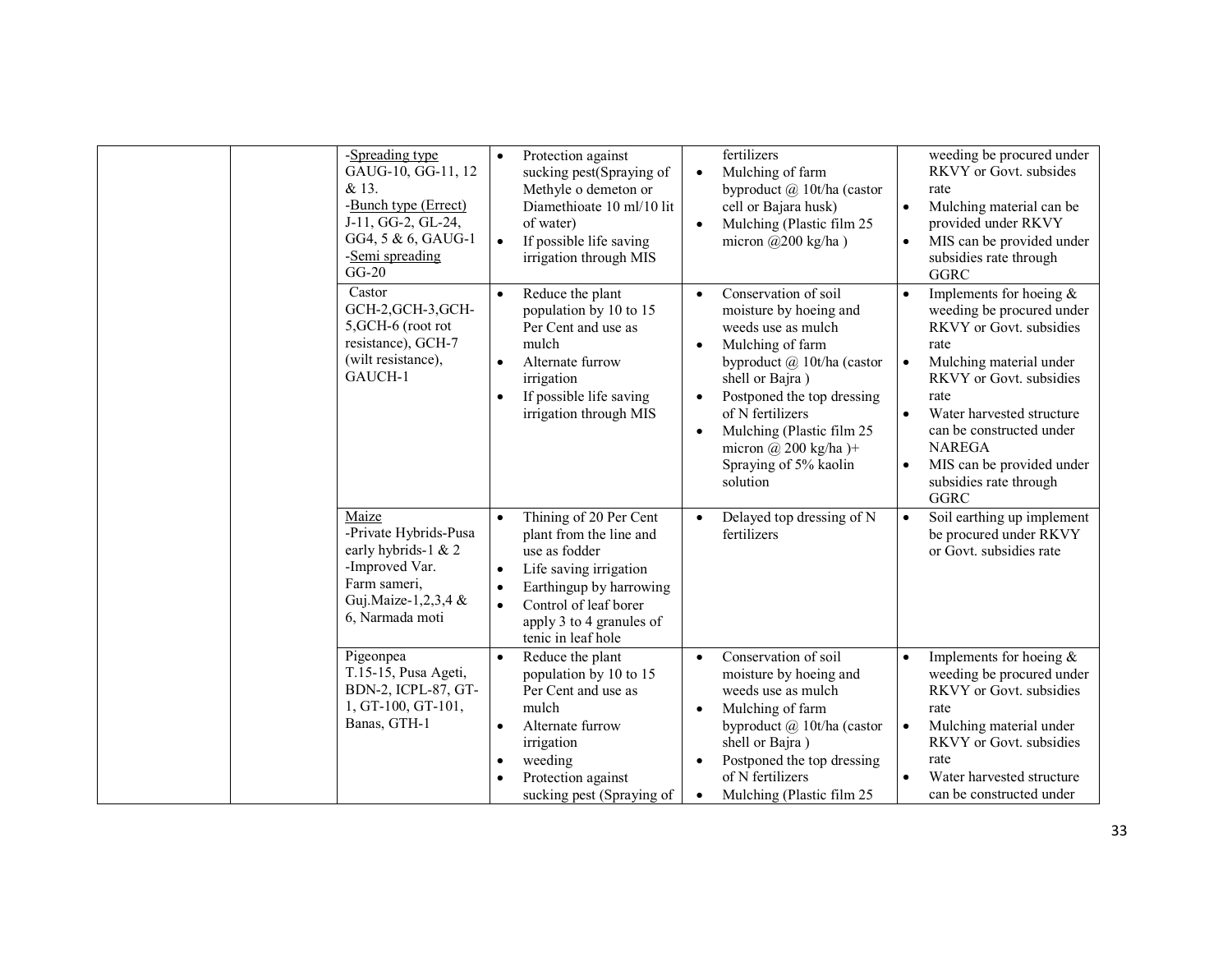|                     | Green gram<br>Guj.Mung-1,2,3 & 4,<br>K-851                     | Methyle o demeton or<br>Diamethioate 10 ml/10 lit<br>of water)<br>If possible life saving<br>$\bullet$<br>irrigation through MIS<br>Removal of 20% plant<br>$\bullet$<br>from the row<br>Weeding<br>$\bullet$<br>Protection against<br>$\bullet$<br>sucking pest (Spraying of<br>Methyle o demeton or | micron $\omega$ 200 kg/ha)<br>Interculturing                                                                                                                                                                                                                       | <b>NAREGA</b><br>MIS can be provided under<br>$\bullet$<br>subsidies rate through<br><b>GGRC</b><br>Implements for hoeing $\&$<br>$\bullet$<br>weeding be procured under<br>RKVY or Govt. subsidies<br>rate |
|---------------------|----------------------------------------------------------------|-------------------------------------------------------------------------------------------------------------------------------------------------------------------------------------------------------------------------------------------------------------------------------------------------------|--------------------------------------------------------------------------------------------------------------------------------------------------------------------------------------------------------------------------------------------------------------------|-------------------------------------------------------------------------------------------------------------------------------------------------------------------------------------------------------------|
|                     | Black gram                                                     | Diamethioate 10 ml/10 lit<br>of water)<br>If possible life saving<br>$\bullet$<br>irrigation through MIS<br>Removal of 20% plant<br>$\bullet$                                                                                                                                                         | Interculturing<br>$\bullet$                                                                                                                                                                                                                                        | $-$                                                                                                                                                                                                         |
|                     | Zandewal, T-9, TPU-<br>4, Pusa-1, Guj.Urad-1                   | from the row<br>Weeding<br>$\bullet$<br>Protection against<br>sucking pest (Spraying of<br>Methyle o demeton or<br>Diamethioate 10 ml/10 lit<br>of water)<br>-If possible life saving<br>٠<br>irrigation through MIS<br>Alternate furrow<br>irrigation or irrigation<br>through MIS if possible.      | weeds use as mulch<br>$\bullet$<br>Mulching of farm<br>$\bullet$<br>byproduct @ 10t/ha (castor<br>shell or Bajra husk)<br>Postponed the top dressing<br>$\bullet$<br>of N fertilizers<br>Mulch9ing (Plastic film 25<br>$\bullet$<br>micron $& 200 \text{ kg/ha}$ ) |                                                                                                                                                                                                             |
|                     | Fodder_crop<br>Jowar:<br>GFS-4,5<br>S-1049 (sundhiya<br>jowar) | Interculturing<br>$\bullet$<br>Soil mulch by selo<br>interculturing<br>Life saving irrigation if<br>possible.                                                                                                                                                                                         | Restrict the fertilizer<br>$\bullet$<br>application if moisture is<br>insufficient<br>Reduce 25% plant<br>$\bullet$<br>population                                                                                                                                  | $---$                                                                                                                                                                                                       |
|                     | Maize local:                                                   | do                                                                                                                                                                                                                                                                                                    | do                                                                                                                                                                                                                                                                 | ---                                                                                                                                                                                                         |
| Medium<br>rainfall. | Cropping system:<br>Cotton-Wheat, Maize-                       |                                                                                                                                                                                                                                                                                                       |                                                                                                                                                                                                                                                                    |                                                                                                                                                                                                             |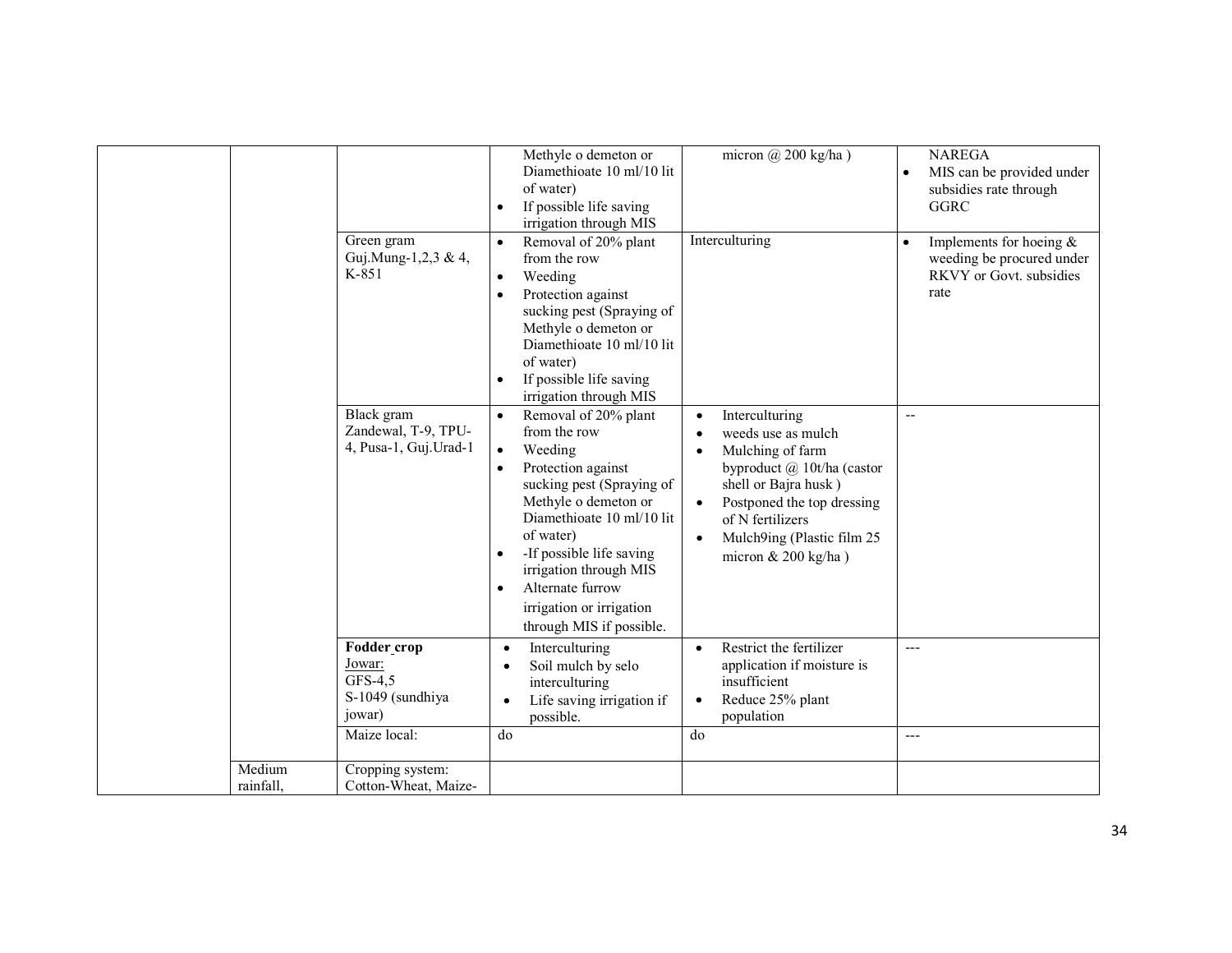| Medium black                     |                                                                                                                                                                                                                                                           |                                                                                                                                                                                |                                                                                                                                                                                                                                                                                                                                                 |                                                                                                                                                                                                                                                                                                                                                                     |
|----------------------------------|-----------------------------------------------------------------------------------------------------------------------------------------------------------------------------------------------------------------------------------------------------------|--------------------------------------------------------------------------------------------------------------------------------------------------------------------------------|-------------------------------------------------------------------------------------------------------------------------------------------------------------------------------------------------------------------------------------------------------------------------------------------------------------------------------------------------|---------------------------------------------------------------------------------------------------------------------------------------------------------------------------------------------------------------------------------------------------------------------------------------------------------------------------------------------------------------------|
| soil<br>(Khedbrahma,<br>Meghraj) | Wheat & Paddy-Wheat<br>Cotton (Bt)                                                                                                                                                                                                                        | Reduce the plant population<br>by 15 to 20 Per Cent and use<br>as mulching material                                                                                            | Conservation of soil moisture by<br>hoeing and                                                                                                                                                                                                                                                                                                  | Implements for hoeing $\&$<br>$\bullet$<br>weeding be procured under<br>RKVY or Govt. subsides<br>rate<br>Mulching material under<br>RKVY or Govt. subsides<br>rate<br>Water harvested structure<br>can be constructed under<br><b>NAREGA</b>                                                                                                                       |
|                                  | Castor<br>GCH-2, GCH-3, GCH-<br>5, GCH-6 (root rot<br>resistance), GCH-7<br>(wilt resistance),<br>GAUCH-1                                                                                                                                                 | Reduce the plant<br>population by 10 to 15<br>Per Cent and use as<br>mulch<br>Alternate furrow<br>$\bullet$<br>irrigation<br>If possible life saving<br>irrigation through MIS | Conservation of soil<br>$\bullet$<br>moisture by hoeing and<br>weeds use as mulch<br>Mulching of farm<br>$\bullet$<br>byproduct $(a)$ 10t/ha (castor<br>shell or Bajra)<br>Postponed the top dressing<br>$\bullet$<br>of N fertilizers<br>Mulching (Plastic film 25<br>$\bullet$<br>micron $@$ 200 kg/ha)+<br>Spraying of 5% kaolin<br>solution | Implements for hoeing $\&$<br>$\bullet$<br>weeding be procured under<br><b>RKVY</b> or Govt. subsidies<br>rate<br>Mulching material under<br>$\bullet$<br>RKVY or Govt. subsidies<br>rate<br>Water harvested structure<br>$\bullet$<br>can be constructed under<br><b>NAREGA</b><br>MIS can be provided under<br>$\bullet$<br>subsidies rate through<br><b>GGRC</b> |
|                                  | Rice<br>-Transplanting Var.<br>GR-3,4,5,6 GR-<br>7(Scented), GR-8, 11,<br>IR-22, IR-28, Gurjary,<br>Masoori, Jaya, GR-<br>101, GR-103, Ambica,<br>Jirasal, Kamod-118.<br>-Drill paddy<br>Sathi-34, 36, GR-3,<br>Sukhvel-20, IR-28,<br>GR-5,8 & 9<br>Maize | Life saving irrigation                                                                                                                                                         | Delayed top dressing of N<br>fertilizers<br>Delayed top dressing of N                                                                                                                                                                                                                                                                           | ---<br>Soil earthing up implement be                                                                                                                                                                                                                                                                                                                                |
|                                  | -Private Hybrids-Pusa                                                                                                                                                                                                                                     | Thining of 20 Per Cent<br>$\bullet$<br>plant from the line and                                                                                                                 | fertilizers                                                                                                                                                                                                                                                                                                                                     | procured under RKVY or                                                                                                                                                                                                                                                                                                                                              |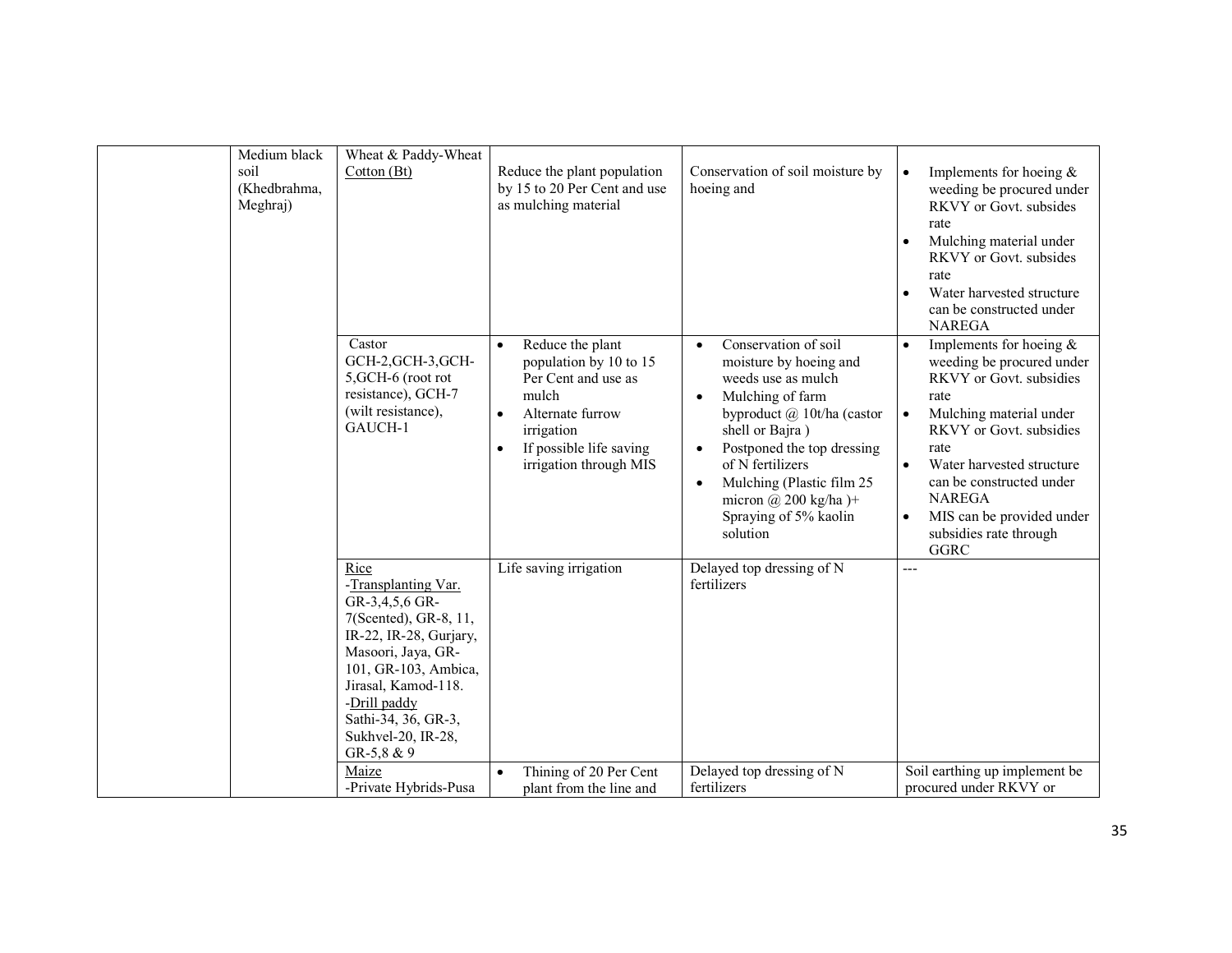|  | early hybrids-1 & 2<br>-Improved Var.<br>Farm sameri,<br>Guj.Maize-1,2,3,4 &<br>6, Narmada moti<br>Groundnut<br>-Spreading type<br>GAUG-10, GG-11, 12<br>& 13.<br>-Bunch type (Errect)<br>J-11, GG-2, GL-24,<br>GG4, 5 & 6, GAUG-1<br>-Semi spreading<br>$GG-20$<br>Green gram<br>Guj.Mung-1,2,3 & 4,<br>$K-851$ | use as fodder<br>Life saving irrigation<br>Earthingup by harrowing<br>$\bullet$<br>Control of leaf borer<br>$\bullet$<br>apply 3 to 4 granules of<br>tenic in leaf hole<br>Weeding $&$ hoeing<br>$\bullet$<br>Protection against<br>sucking pest(Spraying of<br>Methyle o demeton or<br>Diamethioate 10 ml/10 lit<br>of water)<br>If possible life saving<br>$\bullet$<br>irrigation through MIS<br>Removal of 20% plant<br>$\bullet$<br>from the row<br>Weeding<br>$\bullet$<br>Protection against<br>sucking pest (Spraying of<br>Methyle o demeton or | Aviod top dressing of N<br>fertilizers<br>Mulching of farm<br>byproduct $\omega$ 10t/ha (castor<br>cell or Bajara husk)<br>Mulching (Plastic film 25<br>micron $(a)200$ kg/ha)<br>Interculturing | Govt. subsidies rate<br>Implements for hoeing $\&$<br>$\bullet$<br>weeding be procured under<br>RKVY or Govt. subsides<br>rate<br>Mulching material can be<br>$\bullet$<br>provided under RKVY<br>MIS can be provided under<br>$\bullet$<br>subsidies rate through<br>GGRC<br>Implements for hoeing $\&$<br>weeding be procured under<br>RKVY or Govt, subsidies rate |
|--|------------------------------------------------------------------------------------------------------------------------------------------------------------------------------------------------------------------------------------------------------------------------------------------------------------------|----------------------------------------------------------------------------------------------------------------------------------------------------------------------------------------------------------------------------------------------------------------------------------------------------------------------------------------------------------------------------------------------------------------------------------------------------------------------------------------------------------------------------------------------------------|--------------------------------------------------------------------------------------------------------------------------------------------------------------------------------------------------|-----------------------------------------------------------------------------------------------------------------------------------------------------------------------------------------------------------------------------------------------------------------------------------------------------------------------------------------------------------------------|
|  |                                                                                                                                                                                                                                                                                                                  | Diamethioate 10 ml/10 lit<br>of water)                                                                                                                                                                                                                                                                                                                                                                                                                                                                                                                   |                                                                                                                                                                                                  |                                                                                                                                                                                                                                                                                                                                                                       |
|  |                                                                                                                                                                                                                                                                                                                  | If possible life saving<br>irrigation through MIS                                                                                                                                                                                                                                                                                                                                                                                                                                                                                                        |                                                                                                                                                                                                  |                                                                                                                                                                                                                                                                                                                                                                       |
|  | Black gram                                                                                                                                                                                                                                                                                                       | do                                                                                                                                                                                                                                                                                                                                                                                                                                                                                                                                                       | Interculturing                                                                                                                                                                                   | do                                                                                                                                                                                                                                                                                                                                                                    |
|  | Zandewal, T-9, TPU-                                                                                                                                                                                                                                                                                              |                                                                                                                                                                                                                                                                                                                                                                                                                                                                                                                                                          |                                                                                                                                                                                                  |                                                                                                                                                                                                                                                                                                                                                                       |
|  | 4, Pusa-1, Guj. Urad-1                                                                                                                                                                                                                                                                                           |                                                                                                                                                                                                                                                                                                                                                                                                                                                                                                                                                          |                                                                                                                                                                                                  |                                                                                                                                                                                                                                                                                                                                                                       |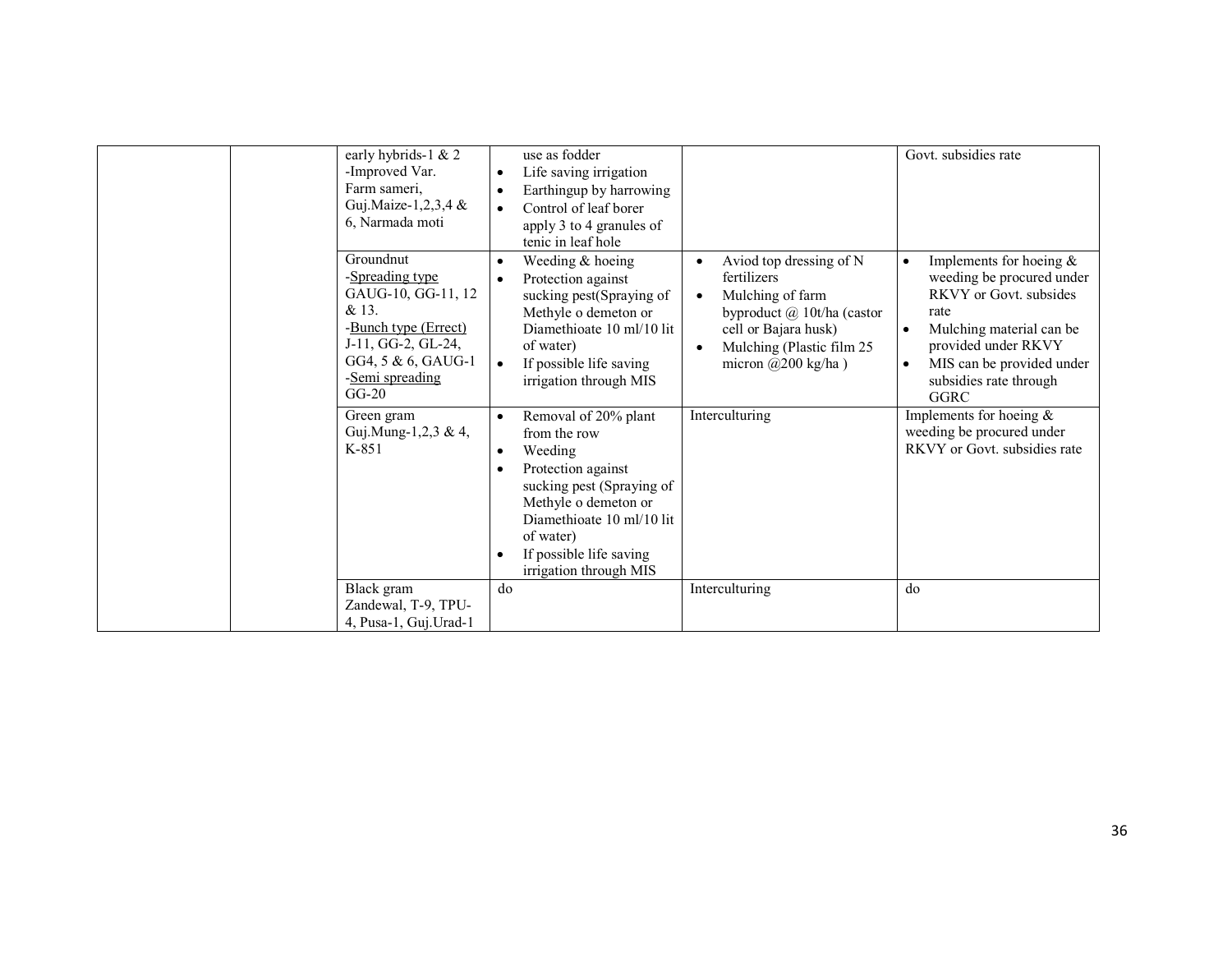|                                                                                                                   | Pigeonpea<br>T.15-15, Pusa Ageti,<br>BDN-2, ICPL-87, GT-<br>1, GT-100, GT-101,<br>Banas, GTH-1                    | Reduce the plant<br>$\bullet$<br>population by 10 to 15<br>Per Cent and use as<br>mulch<br>Alternate furrow<br>$\bullet$<br>irrigation<br>weeding<br>$\bullet$<br>Protection against<br>sucking pest (Spraying of<br>Methyle o demeton or<br>Diamethioate 10 ml/10 lit<br>of water)<br>If possible life saving<br>irrigation through MIS | Conservation of soil<br>$\bullet$<br>moisture by hoeing and<br>weeds use as mulch<br>Mulching of farm<br>$\bullet$<br>byproduct $(a)$ 10t/ha (castor<br>shell or Bajra)<br>Postponed the top dressing<br>$\bullet$<br>of N fertilizers<br>Mulching (Plastic film 25<br>$\bullet$<br>micron $(a)$ 200 kg/ha) | Implements for hoeing $&$<br>$\bullet$<br>weeding be procured under<br>RKVY or Govt. subsidies<br>rate<br>Mulching material under<br>$\bullet$<br>RKVY or Govt. subsidies<br>rate<br>Water harvested structure<br>$\bullet$<br>can be constructed under<br><b>NAREGA</b><br>MIS can be provided under<br>$\bullet$<br>subsidies rate through<br><b>GGRC</b> |
|-------------------------------------------------------------------------------------------------------------------|-------------------------------------------------------------------------------------------------------------------|------------------------------------------------------------------------------------------------------------------------------------------------------------------------------------------------------------------------------------------------------------------------------------------------------------------------------------------|-------------------------------------------------------------------------------------------------------------------------------------------------------------------------------------------------------------------------------------------------------------------------------------------------------------|-------------------------------------------------------------------------------------------------------------------------------------------------------------------------------------------------------------------------------------------------------------------------------------------------------------------------------------------------------------|
|                                                                                                                   | Fodder_crop<br>Jowar:<br>$GFS-4,5$<br>S-1049 (sundhiya<br>jowar)                                                  | Interculturing<br>$\bullet$<br>Soil mulch by selo<br>$\bullet$<br>interculturing<br>Life saving irrigation if<br>$\bullet$<br>possible.                                                                                                                                                                                                  | Restrict the fertilizer<br>$\bullet$<br>application if moisture is<br>insufficient<br>Reduce 25% plant<br>$\bullet$<br>population                                                                                                                                                                           | $---$                                                                                                                                                                                                                                                                                                                                                       |
|                                                                                                                   | Maize local:                                                                                                      | Interculturing<br>$\bullet$<br>Soil mulch by selo<br>$\bullet$<br>interculturing<br>Life saving irrigation if<br>$\bullet$<br>possible.                                                                                                                                                                                                  | Restrict the fertilizer<br>$\bullet$<br>application if moisture is<br>insufficient<br>Reduce 25% plant<br>$\bullet$<br>population                                                                                                                                                                           | $---$                                                                                                                                                                                                                                                                                                                                                       |
| High rainfall,<br>Medium black<br>Soil.<br>(Idar, Bhiloda,<br>Modasa,<br>Malpur, Bayad,<br>Vadali,<br>Vijaynagar) | Cropping system:<br>Cotton-Wheat,<br>Maize-Wheat &<br>Groundnut-Wheat<br>Bajra<br>GHB-<br>558, 538, 577, 719, 732 | Thinning of 20 to 25 $\%$<br>$\bullet$<br>plants within row<br>Life saving irrigation if<br>$\bullet$<br>possible                                                                                                                                                                                                                        | Conservation of soil<br>$\bullet$<br>moisture by hoeing and<br>weeding<br>Postponed the top dressing<br>$\bullet$<br>of N fertilizers<br>Spraying of 5 % kaoline<br>$\bullet$<br>solution                                                                                                                   | Implements for hoeing $&$<br>$\bullet$<br>weeding be procured under<br>RKVY or Govt. subsides<br>rate<br>Mulching material under<br><b>RKVY</b> or Govt. subsides<br>rate<br>Water harvested structure<br>can be constructed under                                                                                                                          |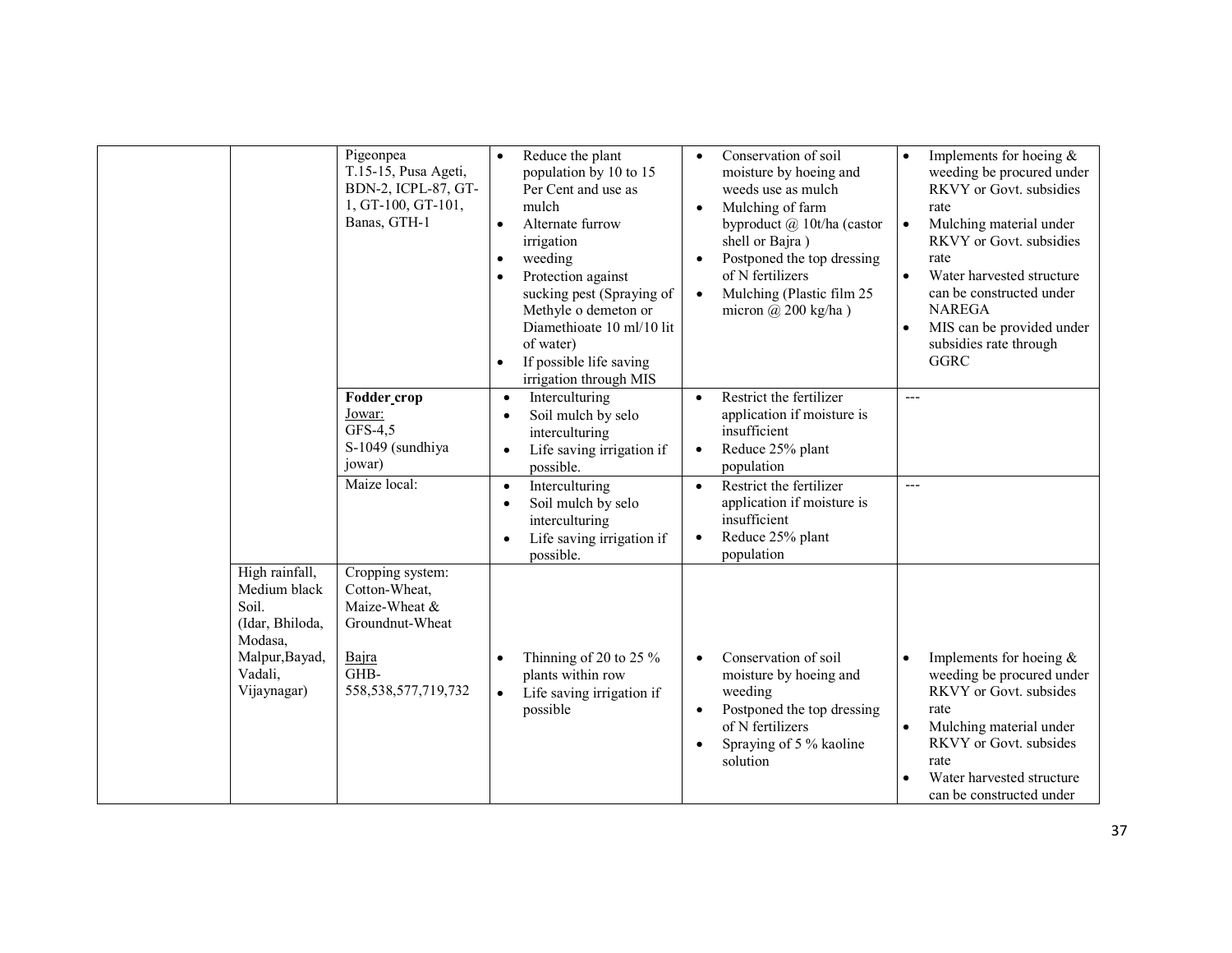|                                                                                                                                                                             |                                                                                                                                                                                                                                           |                                                                                                                                                                                                                                                                                                                                                   | <b>NAREGA</b>                                                                                                                                                                                                                                                                                                                                                      |
|-----------------------------------------------------------------------------------------------------------------------------------------------------------------------------|-------------------------------------------------------------------------------------------------------------------------------------------------------------------------------------------------------------------------------------------|---------------------------------------------------------------------------------------------------------------------------------------------------------------------------------------------------------------------------------------------------------------------------------------------------------------------------------------------------|--------------------------------------------------------------------------------------------------------------------------------------------------------------------------------------------------------------------------------------------------------------------------------------------------------------------------------------------------------------------|
| Maize<br>-Private Hybrids-Pusa<br>early hybrids-1 & 2<br>-Improved Var.<br>Farm sameri,<br>Guj.Maize-1,2,3,4 &<br>6, Narmada moti                                           | Thining of 20 Per Cent<br>$\bullet$<br>plant from the line and<br>use as fodder<br>Life saving irrigation<br>$\bullet$<br>Earthingup by harrowing<br>Control of leaf borer<br>$\bullet$<br>apply 3 to 4 granules of<br>tenic in leaf hole | Delayed top dressing of N<br>fertilizers                                                                                                                                                                                                                                                                                                          | Soil earthing up implement be<br>procured under RKVY or<br>Govt. subsidies rate                                                                                                                                                                                                                                                                                    |
| Castor<br>GCH-2, GCH-3, GCH-<br>5, GCH-6 (root rot<br>resistance), GCH-7<br>(wilt resistance),<br>GAUCH-1                                                                   | Reduce the plant<br>population by 10 to 15<br>Per Cent and use as<br>mulch<br>Alternate furrow<br>$\bullet$<br>irrigation<br>If possible life saving<br>$\bullet$<br>irrigation through MIS                                               | Conservation of soil<br>$\bullet$<br>moisture by hoeing and<br>weeds use as mulch<br>Mulching of farm<br>$\bullet$<br>byproduct @ 10t/ha (castor<br>shell or Bajra)<br>Postponed the top dressing<br>$\bullet$<br>of N fertilizers<br>Mulching (Plastic film 25)<br>$\bullet$<br>micron $\omega$ 200 kg/ha)+<br>Spraying of 5% kaolin<br>solution | Implements for hoeing $&$<br>$\bullet$<br>weeding be procured under<br><b>RKVY</b> or Govt. subsidies<br>rate<br>Mulching material under<br>$\bullet$<br><b>RKVY</b> or Govt. subsidies<br>rate<br>$\bullet$<br>Water harvested structure<br>can be constructed under<br><b>NAREGA</b><br>MIS can be provided under<br>$\bullet$<br>subsidies rate through<br>GGRC |
| Groundnut<br>-Spreading type<br>GAUG-10, GG-11, 12<br>& 13.<br>-Bunch type (Errect)<br>J-11, GG-2, GL-24,<br>GG4, 5 & 6, GAUG-1<br>-Semi spreading<br>$GG-20$<br>Cotton(Bt) | Weeding & hoeing<br>$\bullet$<br>Protection against<br>$\bullet$<br>sucking pest(Spraying of<br>Methyle o demeton or<br>Diamethioate 10 ml/10 lit<br>of water)<br>If possible life saving<br>irrigation through MIS                       | Aviod top dressing of N<br>$\bullet$<br>fertilizers<br>Mulching of farm<br>$\bullet$<br>byproduct $(a)$ 10t/ha (castor<br>cell or Bajara husk)<br>Mulching (Plastic film 25<br>$\bullet$<br>micron $(a)200$ kg/ha)                                                                                                                                | Implements for hoeing $&$<br>$\bullet$<br>weeding be procured under<br><b>RKVY</b> or Govt. subsidies<br>rate<br>Mulching material under<br>$\bullet$<br><b>RKVY</b> or Govt. subsidies<br>rate<br>Water harvested structure<br>$\bullet$<br>can be constructed under<br><b>NAREGA</b><br>MIS can be provided under<br>subsidies rate through<br>GGRC              |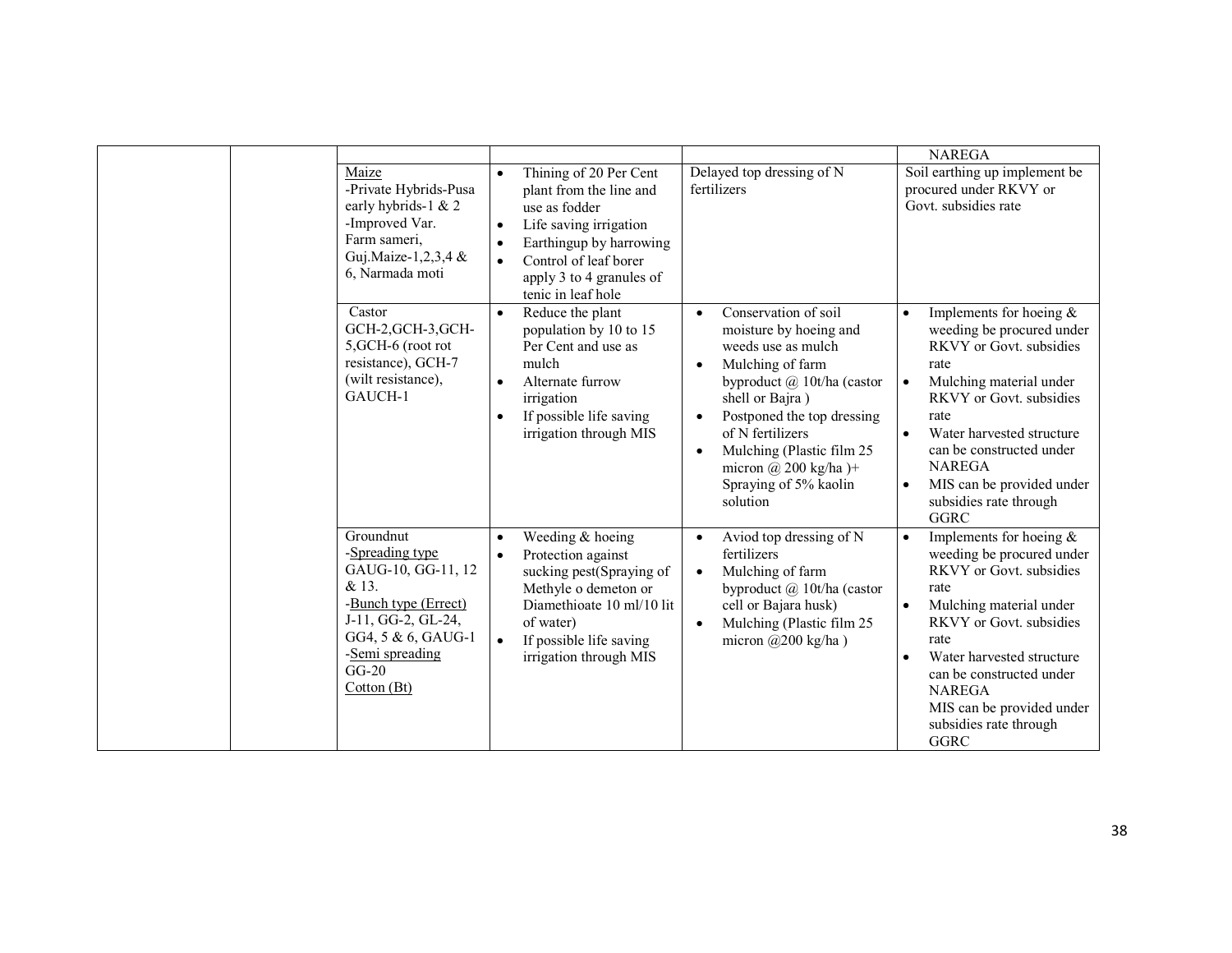| Pigeonpea<br>T.15-15, Pusa Ageti,<br>BDN-2, ICPL-87, GT-<br>1, GT-100, GT-101,<br>Banas, GTH-1 | Reduce the plant<br>population by 10 to 15<br>Per Cent and use as<br>mulch<br>Alternate furrow<br>irrigation<br>weeding<br>Protection against<br>sucking pest (Spraying of<br>Methyle o demeton or<br>Diamethioate 10 ml/10 lit<br>of water)<br>If possible life saving<br>irrigation through MIS | Conservation of soil<br>moisture by hoeing and<br>weeds use as mulch<br>Mulching of farm<br>byproduct $\omega$ 10t/ha (castor<br>shell or Bajra)<br>Postponed the top dressing<br>of N fertilizers<br>Mulching (Plastic film 25)<br>micron $(a)$ 200 kg/ha) | Implements for hoeing $\&$<br>$\bullet$<br>weeding be procured under<br><b>RKVY</b> or Govt. subsidies<br>rate<br>Mulching material under<br>$\bullet$<br><b>RKVY</b> or Govt. subsidies<br>rate<br>Water harvested structure<br>can be constructed under<br><b>NAREGA</b><br>MIS can be provided under<br>subsidies rate through<br>GGRC |
|------------------------------------------------------------------------------------------------|---------------------------------------------------------------------------------------------------------------------------------------------------------------------------------------------------------------------------------------------------------------------------------------------------|-------------------------------------------------------------------------------------------------------------------------------------------------------------------------------------------------------------------------------------------------------------|-------------------------------------------------------------------------------------------------------------------------------------------------------------------------------------------------------------------------------------------------------------------------------------------------------------------------------------------|
| Fodder_crop<br>Jowar:<br>$GFS-4.5$<br>S-1049 (sundhiya<br>jowar)                               | Interculturing<br>$\bullet$<br>Soil mulch by selo<br>$\bullet$<br>interculturing<br>Life saving irrigation if<br>$\bullet$<br>possible.                                                                                                                                                           | Restrict the fertilizer<br>٠<br>application if moisture is<br>insufficient<br>Reduce 25% plant<br>population                                                                                                                                                | $---$                                                                                                                                                                                                                                                                                                                                     |
| Maize local:                                                                                   | do                                                                                                                                                                                                                                                                                                | do                                                                                                                                                                                                                                                          | ---                                                                                                                                                                                                                                                                                                                                       |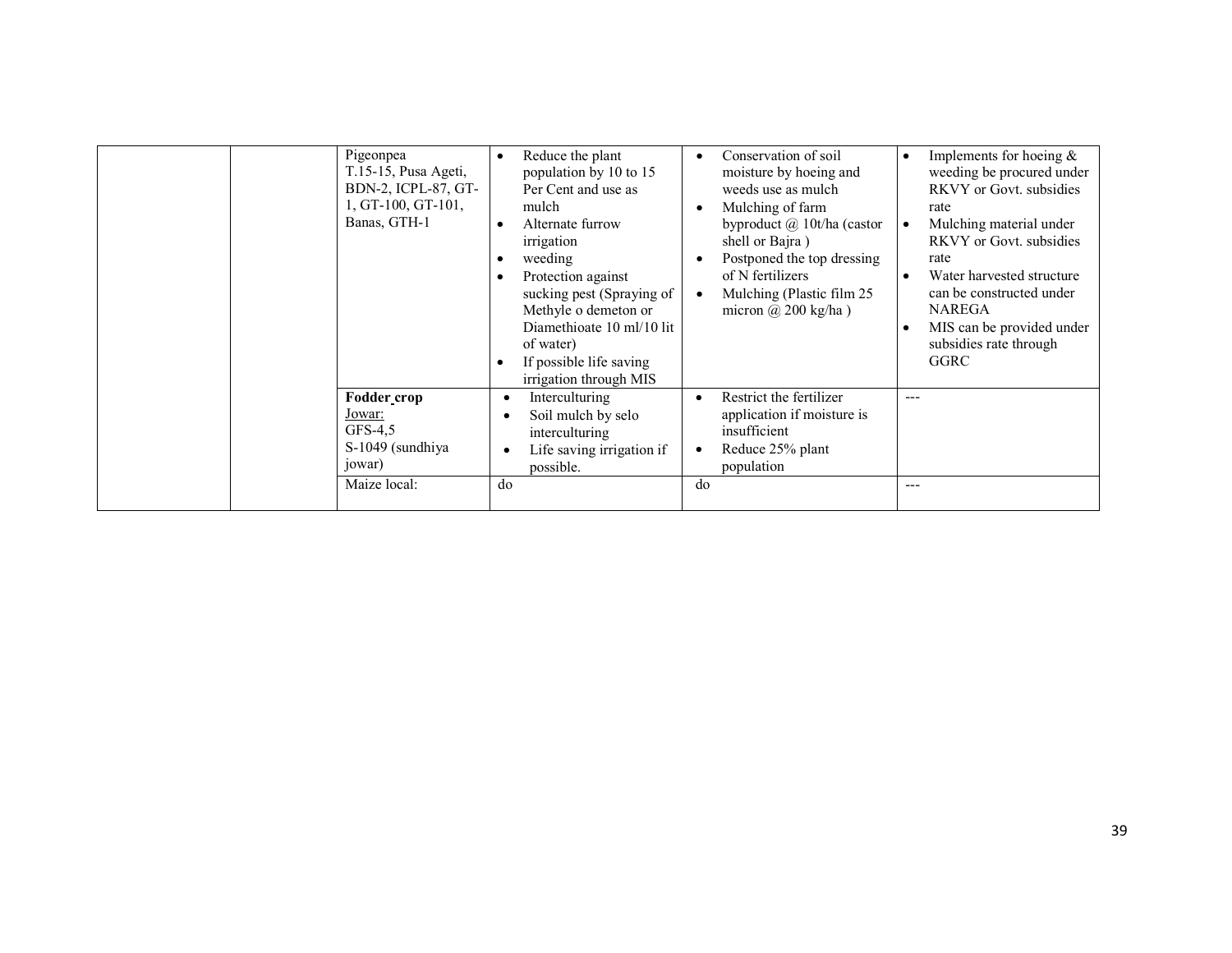| <b>Condition</b>                |                                                                                      |                                                                                                                                                                                                                                                                            |                                                                                                                                                                                                                                                                                                                                                                                                                                               | <b>Suggested Contingency measures</b>                                                                                                                                                                                                                                                                                                           |                                                                                                                                                                                                                                                                                                                                      |
|---------------------------------|--------------------------------------------------------------------------------------|----------------------------------------------------------------------------------------------------------------------------------------------------------------------------------------------------------------------------------------------------------------------------|-----------------------------------------------------------------------------------------------------------------------------------------------------------------------------------------------------------------------------------------------------------------------------------------------------------------------------------------------------------------------------------------------------------------------------------------------|-------------------------------------------------------------------------------------------------------------------------------------------------------------------------------------------------------------------------------------------------------------------------------------------------------------------------------------------------|--------------------------------------------------------------------------------------------------------------------------------------------------------------------------------------------------------------------------------------------------------------------------------------------------------------------------------------|
| Mid season                      | Major                                                                                | <b>Normal</b>                                                                                                                                                                                                                                                              | Crop management                                                                                                                                                                                                                                                                                                                                                                                                                               | Soil nutrient & moisture                                                                                                                                                                                                                                                                                                                        | <b>Remarks</b> on                                                                                                                                                                                                                                                                                                                    |
| drought (long                   | Farming                                                                              | Crop/cropping system                                                                                                                                                                                                                                                       |                                                                                                                                                                                                                                                                                                                                                                                                                                               | conservation measues                                                                                                                                                                                                                                                                                                                            | Implementation                                                                                                                                                                                                                                                                                                                       |
| dry spell)                      | situation                                                                            |                                                                                                                                                                                                                                                                            |                                                                                                                                                                                                                                                                                                                                                                                                                                               |                                                                                                                                                                                                                                                                                                                                                 |                                                                                                                                                                                                                                                                                                                                      |
| At flowering/<br>fruiting stage | High rainfall<br>Sandy loam<br>Soil<br>(Himmatnagar,<br>Prantij, Talod,<br>Dhansura) | Cropping System:<br>Cotton-Wheat,<br>Groundnut-Wheat and<br>Maize Wheat<br>Cotton (Bt)                                                                                                                                                                                     | Reduce the plant population by<br>$\bullet$<br>15 to 20 Per Cent and use as<br>mulching material<br>Alternate furrow irrigation or<br>$\bullet$<br>irrigation through drip system<br>Protect the crop against parawilt:<br>$\bullet$<br>Band application of organic<br>$\bullet$<br>manures and 25% NPK as<br>additional dose<br>Spraying of 0.5 % MgSO <sub>4</sub><br>$\bullet$<br>solution<br>Drenching of Trichoderma Viride<br>$\bullet$ | Avoid top dressing of N<br>$\bullet$<br>fertilizers<br>Mulching of farm<br>$\bullet$<br>byproduct @ 10t/ha<br>(castor shell or Bajra<br>husk)<br>Mulching (Plastic film 25<br>$\bullet$<br>micron $(a)$ 200 kg/ha)                                                                                                                              | Mulching material like<br>plastic film can be<br>provided under RKVY<br>or Cotton Mission                                                                                                                                                                                                                                            |
|                                 |                                                                                      | Groundnut<br>-Spreading type<br>GAUG-10, GG-11, 12<br>& 13.<br>-Bunch type (Errect)<br>J-11, GG-2, GL-24,<br>GG4, 5 & 6, GAUG-1<br>-Semi spreading<br>$GG-20$<br>Castor<br>GCH-2, GCH-3, GCH-<br>5, GCH-6 (root rot<br>resistance), GCH-7<br>(wilt resistance),<br>GAUCH-1 | and Pseudomonas fluorescence<br>(PGPS) 100 gm in 10 lit. water<br>Life saving irrigation<br>Removal of plant population<br>$\bullet$<br>from 20% and use as mulch<br>Alternate furrow irrigation or<br>$\bullet$<br>irrigation through MIS if possible<br>Remove the 2 lower elder leaves<br>$\bullet$<br>and use as mulch                                                                                                                    | Mulching of farm<br>$\bullet$<br>byproduct @ 10t/ha<br>(castor cell, Bajra, wheat<br>husk)<br>Mulching (Plastic film 25<br>micron $\omega$ 200 kg/ha)<br>Avoid top dressing of N<br>$\bullet$<br>fertilizers<br>Spraying of 5% kaolin<br>$\bullet$<br>solution<br>Mulching of farm<br>$\bullet$<br>byproduct @ 10t/ha<br>(castor shell or Bajra | Implements for<br>$\bullet$<br>hoeing & weeding<br>be procured under<br>RKVY or Govt.<br>subsidies rate<br>Mulching material<br>$\bullet$<br>under RKVY or<br>Govt. subsides<br>rate<br>Kaolin and<br>$\bullet$<br>mulching material<br>provided under<br>RKVY or other<br>Govt. Agency<br>MIS can be<br>$\bullet$<br>provided under |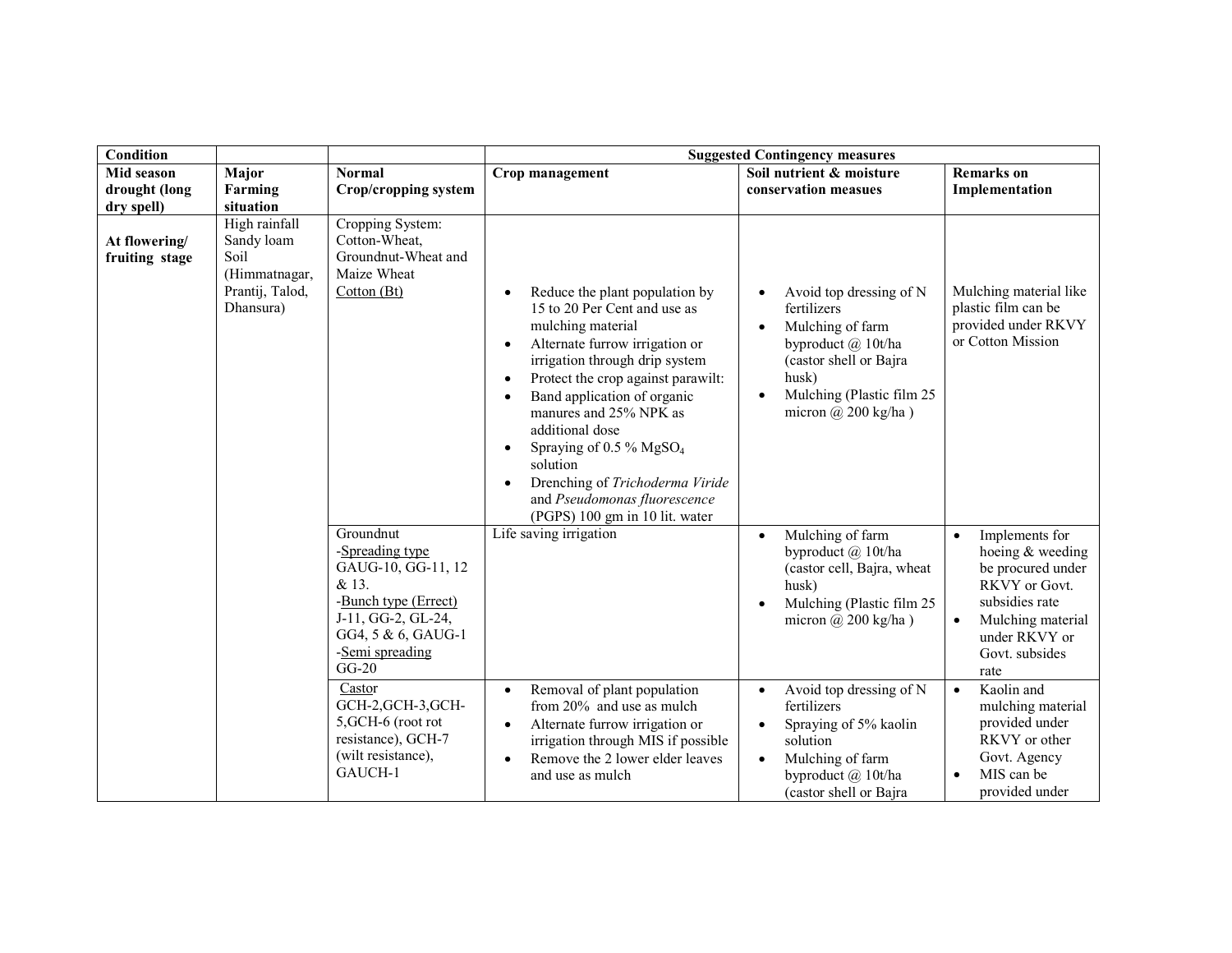|        |                                                                                                                                  |                                                                                                                                                                                                                                                                                                                                                                                                                                        | husk)<br>Mulching (Plastic film 25<br>$\bullet$                                                                                                                                                                                               | <b>GGRC</b>                                                                     |
|--------|----------------------------------------------------------------------------------------------------------------------------------|----------------------------------------------------------------------------------------------------------------------------------------------------------------------------------------------------------------------------------------------------------------------------------------------------------------------------------------------------------------------------------------------------------------------------------------|-----------------------------------------------------------------------------------------------------------------------------------------------------------------------------------------------------------------------------------------------|---------------------------------------------------------------------------------|
|        |                                                                                                                                  |                                                                                                                                                                                                                                                                                                                                                                                                                                        | micron $(a)$ 200 kg/ha)                                                                                                                                                                                                                       |                                                                                 |
|        | Maize<br>-Private Hybrids-Pusa<br>early hybrids-1 & 2<br>-Improved Var.<br>Farm sameri,<br>Guj.Maize-1,2,3,4 &6,<br>Narmada moti | Removal of 20 % plant and use as<br>$\bullet$<br>fodder<br>Removal of barren plants and use<br>$\bullet$<br>as fodder<br>Life saving irrigation<br>$\bullet$<br>De tesseling of every third row<br>$\bullet$<br>and use as fodder                                                                                                                                                                                                      | Mulching of farm<br>$\bullet$<br>byproduct as mulching<br>material @ 10t/ha (castor<br>shell or Bajra)<br>Postponed the top<br>$\bullet$<br>dressing of N fertilizers<br>Mulching (Plastic film 25<br>$\bullet$<br>micron $\omega$ 200 kg/ha) | Mulching material<br>under RKVY or Govt.<br>subsides rate                       |
|        | Pigeonpea<br>T.15-15, Pusa Ageti,<br>BDN-2, ICPL-87, GT-<br>1, GT-100, GT-101,<br>Banas, GTH-1                                   | Removal of 20% to 25 % plant<br>$\bullet$<br>from the row and use as fodder<br>life saving irrigation<br>$\bullet$<br>Protection against sucking pest<br>$\bullet$<br>(Spraying of Methyle o demeton<br>or Diamethioate 10 ml/10 lit of<br>water)<br>Protection against podborer<br>$\bullet$<br>(spraying of monocrotophos 10)<br>ml, endosulphan 20 ml or Acefet<br>20 gm in 10 lit of water at 50%<br>flowering followed by 15 day) | $\overline{a}$                                                                                                                                                                                                                                | Sprayers and duster be<br>procured under RKVY<br>or pulse production<br>mission |
|        | Green gram<br>Guj.Mung-1,2,3 & 4,<br>K-851                                                                                       | do                                                                                                                                                                                                                                                                                                                                                                                                                                     | $---$                                                                                                                                                                                                                                         | do                                                                              |
|        | <b>Black</b> gram<br>Zandewal, T-9, TPU-4,<br>Pusa-1, Guj.<br>Urad-1                                                             | do                                                                                                                                                                                                                                                                                                                                                                                                                                     | $---$                                                                                                                                                                                                                                         | do                                                                              |
|        | <b>Fodder crop</b><br>Jowar:<br>$GFS-4,5$<br>S-1049 (sundhiya<br>jowar)                                                          | Life saving irrigation if possible.                                                                                                                                                                                                                                                                                                                                                                                                    | Restrict the fertilizer<br>application if moisture is<br>insufficient<br>Reduce 30 % plant<br>population                                                                                                                                      | $---$                                                                           |
|        | Maize local:                                                                                                                     | Life saving irrigation if possible.                                                                                                                                                                                                                                                                                                                                                                                                    | Reduce 25% plant population                                                                                                                                                                                                                   | $---$                                                                           |
| Medium | Cropping system:                                                                                                                 |                                                                                                                                                                                                                                                                                                                                                                                                                                        |                                                                                                                                                                                                                                               |                                                                                 |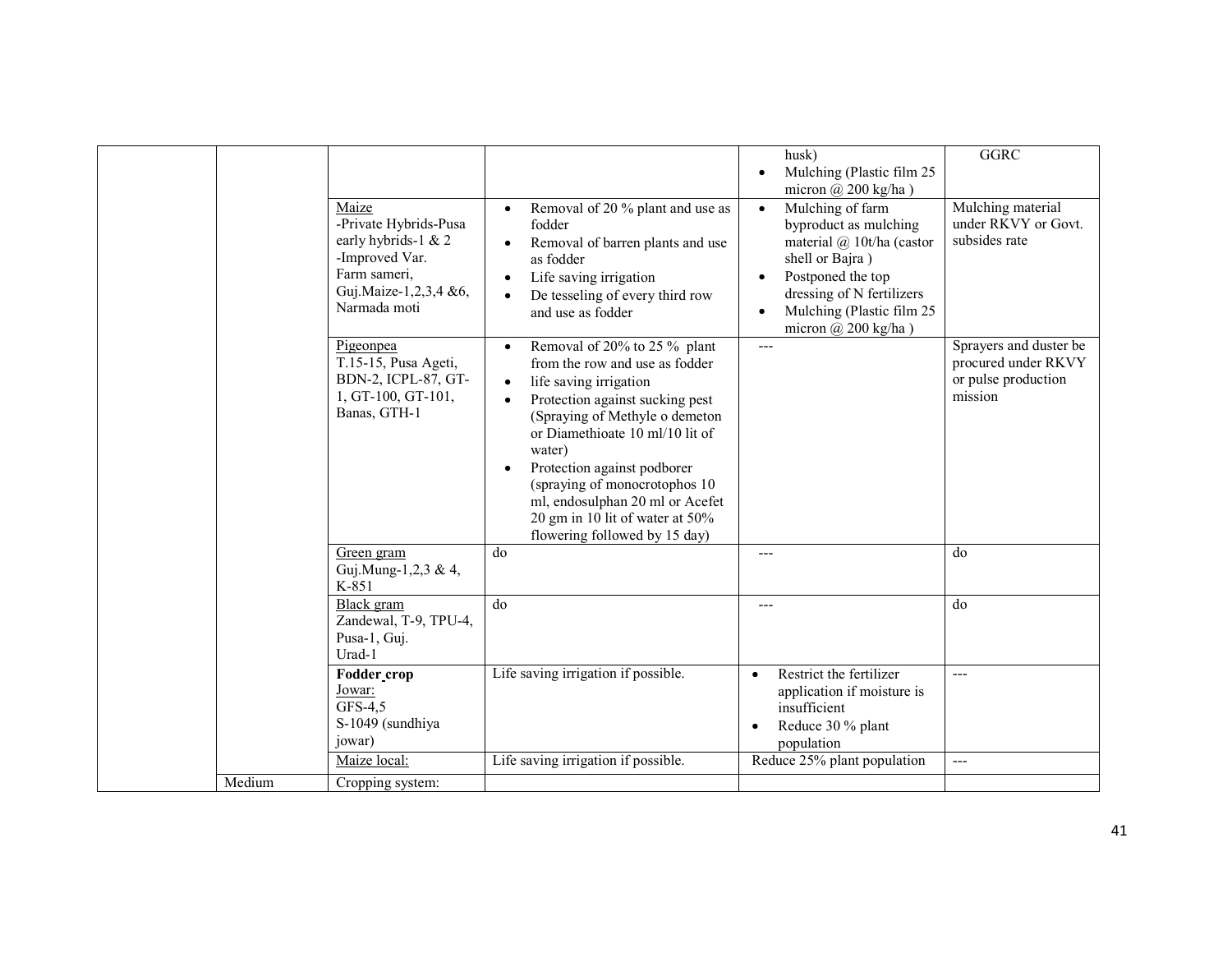| soil | rainfall,<br>Medium black<br>(Khedbrahma,<br>Meghraj) | Cotton-Wheat, Maize-<br>Wheat & Paddy-Wheat<br>Cotton (Bt)                                                                                                                                                                        | Reduce the plant population by<br>$\bullet$<br>15 to 20 Per Cent and use as<br>mulching material<br>Alternate furrow irrigation or<br>$\bullet$<br>irrigation through drip system<br>Protect the crop against parawilt:<br>$\bullet$<br>Band application of organic<br>$\bullet$<br>manures and 25% NPK as<br>additional dose<br>Spraying of 0.5 % $MgSO4$<br>$\bullet$<br>solution<br>Drenching of Trichoderma Viride<br>$\bullet$<br>and Pseudomonas fluorescence<br>(PGPS) 100 gm in 10 lit. water | Avoid top dressing of N<br>$\bullet$<br>fertilizers<br>Mulching of farm<br>$\bullet$<br>byproduct @ 10t/ha<br>(castor shell or Bajra<br>husk)<br>Mulching (Plastic film 25<br>micron $(a)$ 200 kg/ha)                                         | Mulching material like<br>plastic film can be<br>provided under RKVY<br>or Cotton Mission                                            |
|------|-------------------------------------------------------|-----------------------------------------------------------------------------------------------------------------------------------------------------------------------------------------------------------------------------------|-------------------------------------------------------------------------------------------------------------------------------------------------------------------------------------------------------------------------------------------------------------------------------------------------------------------------------------------------------------------------------------------------------------------------------------------------------------------------------------------------------|-----------------------------------------------------------------------------------------------------------------------------------------------------------------------------------------------------------------------------------------------|--------------------------------------------------------------------------------------------------------------------------------------|
|      |                                                       | Castor<br>GCH-2, GCH-3, GCH-<br>5, GCH-6 (root rot<br>resistance), GCH-7<br>(wilt resistance),<br>GAUCH-1                                                                                                                         | Removal of plant population<br>$\bullet$<br>from 20% and use as mulch<br>Alternate furrow irrigation or<br>$\bullet$<br>irrigation through MIS if possible<br>Remove the 2 lower elder leaves<br>$\bullet$<br>and use as mulch                                                                                                                                                                                                                                                                        | Avoid top dressing of N<br>$\bullet$<br>fertilizers<br>Spraying of 5% kaolin<br>$\bullet$<br>solution<br>Mulching of farm<br>byproduct @ 10t/ha<br>(castor shell or Bajra<br>husk)<br>Mulching (Plastic film 25<br>micron $\omega$ 200 kg/ha) | Kaolin and<br>mulching<br>material<br>provided under<br>RKVY or other<br>Govt. Agency<br>MIS can be<br>provided under<br><b>GGRC</b> |
|      |                                                       | Rice<br>-Transplanting Var.<br>GR-3,4,5,6 GR-<br>7(Scented), GR-8, 11,<br>IR-22, IR-28, Gurjary,<br>Masoori, Jaya, GR-101,<br>GR-103, Ambica,<br>Jirasal, Kamod-118.<br>-Drill paddy<br>Sathi-34, 36, GR-3,<br>Sukhvel-20, IR-28, | Life saving irrigation<br>$\bullet$<br>Protect crop against stem borer<br>$\bullet$<br>and leaf roller (apply<br>carbosulphan 5% 20 kg/ha or<br>kartep hydrochloride 4 %<br>granules 25 kg/ha in standing<br>$\text{crop}$ )                                                                                                                                                                                                                                                                          | Delayed top dressing                                                                                                                                                                                                                          |                                                                                                                                      |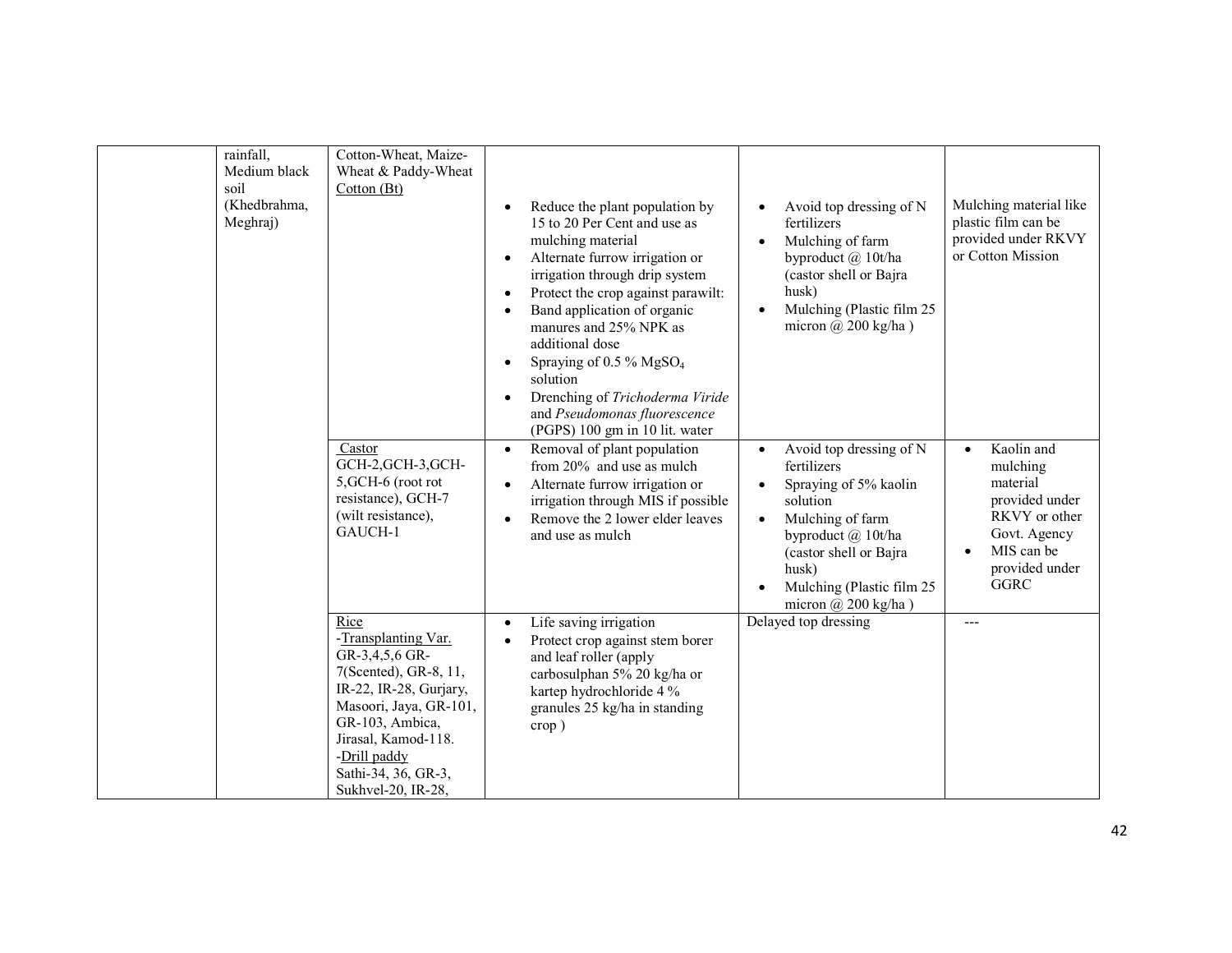| $GR-5, 8 & 9$<br>Maize<br>-Private Hybrids-Pusa<br>early hybrids-1 & 2<br>-Improved Var.<br>Farm sameri,<br>Guj.Maize-1,2,3,4 & 6,<br>Narmada moti<br>Groundnut | Removal of 20 % plant and use as<br>$\bullet$<br>fodder<br>Removal of barren plants and use<br>$\bullet$<br>as fodder<br>Life saving irrigation<br>$\bullet$<br>De tesseling of every third row<br>$\bullet$<br>and use as fodder<br>Life saving irrigation                                                                                                                                                                            | Mulching of farm<br>$\bullet$<br>byproduct as mulching<br>material @ 10t/ha (castor<br>shell or Bajra)<br>Postponed the top<br>$\bullet$<br>dressing of N fertilizers<br>Mulching (Plastic film 25<br>$\bullet$<br>micron $(a)$ 200 kg/ha)<br>Mulching of farm<br>$\bullet$ | Mulching material<br>under RKVY or Govt.<br>subsides rate<br>• Implements for                                                           |
|-----------------------------------------------------------------------------------------------------------------------------------------------------------------|----------------------------------------------------------------------------------------------------------------------------------------------------------------------------------------------------------------------------------------------------------------------------------------------------------------------------------------------------------------------------------------------------------------------------------------|-----------------------------------------------------------------------------------------------------------------------------------------------------------------------------------------------------------------------------------------------------------------------------|-----------------------------------------------------------------------------------------------------------------------------------------|
| -Spreading type<br>GAUG-10, GG-11, 12<br>& 13.<br>-Bunch type (Errect)<br>J-11, GG-2, GL-24,<br>GG4, 5 & 6, GAUG-1<br>-Semi spreading<br>$GG-20$                |                                                                                                                                                                                                                                                                                                                                                                                                                                        | byproduct @ 10t/ha<br>(castor cell, Bajra, wheat<br>husk)<br>Mulching (Plastic film 25<br>micron @ 200 kg/ha)                                                                                                                                                               | hoeing & weeding be<br>procured under<br>RKVY or Govt.<br>subsidies rate<br>• Mulching material<br>under RKVY or<br>Govt. subsides rate |
| Green gram<br>Guj.Mung-1,2,3 & 4,<br>K-851                                                                                                                      | Removal of 20% to 25 % plant<br>$\bullet$<br>from the row and use as fodder<br>Life saving irrigation<br>$\bullet$<br>Protection against sucking pest<br>$\bullet$<br>(Spraying of Methyle o demeton<br>or Diamethioate 10 ml/10 lit of<br>water)<br>Protection against podborer<br>$\bullet$<br>(spraying of monocrotophos 10)<br>ml, endosulphan 20 ml or Acefet<br>20 gm in 10 lit of water at 50%<br>flowering followed by 15 day) | $---$                                                                                                                                                                                                                                                                       | Sprayers and duster be<br>procured under RKVY<br>or pulse production<br>mission                                                         |
| Black gram<br>Zandewal, T-9, TPU-4,<br>Pusa-1, Guj.Urad-1                                                                                                       | do                                                                                                                                                                                                                                                                                                                                                                                                                                     | ---                                                                                                                                                                                                                                                                         | do                                                                                                                                      |
| Pigeonpea<br>T.15-15, Pusa Ageti,<br>BDN-2, ICPL-87, GT-<br>1, GT-100, GT-101,<br>Banas, GTH-1                                                                  | do                                                                                                                                                                                                                                                                                                                                                                                                                                     | $---$                                                                                                                                                                                                                                                                       | Sprayers and duster be<br>procured under RKVY<br>or pulse production<br>mission                                                         |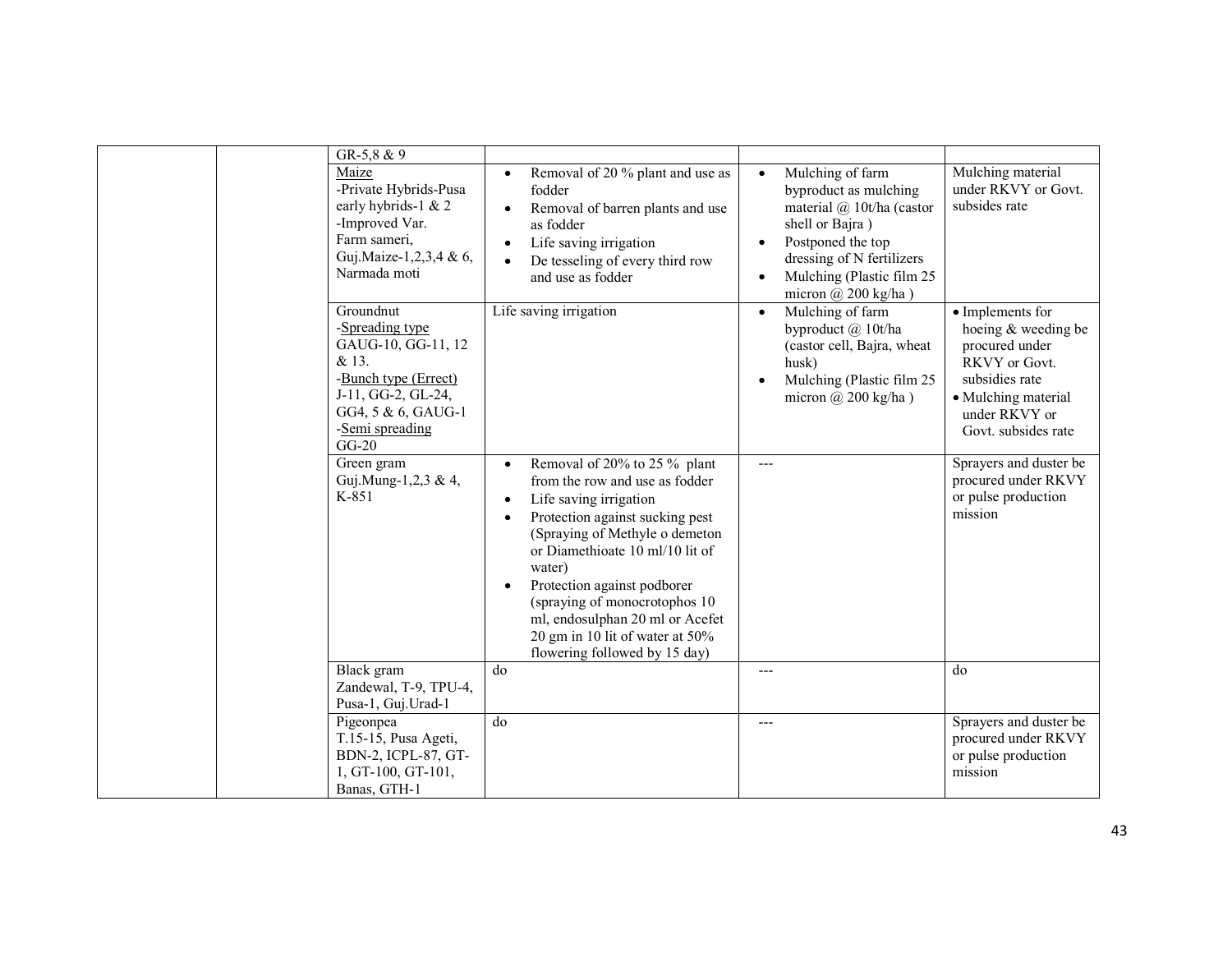|                                                                                                                   | Fodder crop<br>Jowar:<br>GFS-4,5<br>S-1049 (sundhiya<br>jowar)<br>Maize local:                                                    | Life saving irrigation if possible.<br>do                                                                                                                                                                                         | Restrict the fertilizer<br>$\bullet$<br>application if moisture is<br>insufficient<br>Reduce 30 % plant<br>$\bullet$<br>population<br>Reduce 25% plant population                                                                              | $---$<br>$---$                                                                                                                                      |
|-------------------------------------------------------------------------------------------------------------------|-----------------------------------------------------------------------------------------------------------------------------------|-----------------------------------------------------------------------------------------------------------------------------------------------------------------------------------------------------------------------------------|------------------------------------------------------------------------------------------------------------------------------------------------------------------------------------------------------------------------------------------------|-----------------------------------------------------------------------------------------------------------------------------------------------------|
| High rainfall,<br>Medium black<br>Soil.<br>(Idar, Bhiloda,<br>Modasa,<br>Malpur, Bayad,<br>Vadali,<br>Vijaynagar) | Cropping system:<br>Cotton-Wheat,<br>Maize-Wheat &<br>Groundnut-Wheat<br>Bajra<br>GHB-<br>558, 538, 577, 719, 732                 | Remove the barren tillers and use<br>as fodder<br>Remove the every fourth row and<br>$\bullet$<br>use as dry fodder<br>Life saving irrigation if possible<br>$\bullet$                                                            | Spraying of 5% kaolin<br>solution                                                                                                                                                                                                              | Labour for<br>$\bullet$<br>harvesting can<br>be provided<br>under<br><b>MANREGA</b><br>Kaolin provided<br>$\bullet$<br>under RKVY or<br><b>NFSM</b> |
|                                                                                                                   | Maize<br>-Private Hybrids-Pusa<br>early hybrids-1 & 2<br>-Improved Var.<br>Farm sameri,<br>Guj.Maize-1,2,3,4 & 6,<br>Narmada moti | Removal of 20 % plant and use as<br>$\bullet$<br>fodder<br>Removal of barren plants and use<br>$\bullet$<br>as fodder<br>Life saving irrigation<br>$\bullet$<br>De tesseling of every third row<br>$\bullet$<br>and use as fodder | Mulching of farm<br>$\bullet$<br>byproduct as mulching<br>material $(a)$ 10t/ha (castor<br>shell or Bajra)<br>Postponed the top<br>$\bullet$<br>dressing of N fertilizers<br>Mulching (Plastic film 25<br>$\bullet$<br>micron $(a)$ 200 kg/ha) | Mulching material<br>under RKVY or<br>Govt. subsides rate                                                                                           |
|                                                                                                                   | Castor<br>GCH-2, GCH-3, GCH-<br>5, GCH-6 (root rot<br>resistance), GCH-7<br>(wilt resistance),<br>GAUCH-1                         | Removal of plant population<br>$\bullet$<br>from 20% and use as mulch<br>Alternate furrow irrigation or<br>$\bullet$<br>irrigation through MIS if possible<br>Remove the 2 lower elder leaves<br>$\bullet$<br>and use as mulch    | Avoid top dressing of N<br>$\bullet$<br>fertilizers<br>Spraying of 5% kaolin<br>$\bullet$<br>solution<br>Mulching of farm<br>byproduct @ 10t/ha<br>(castor shell or Bajra<br>husk)<br>Mulching (Plastic film 25)<br>micron $\omega$ 200 kg/ha) | Kaolin and<br>mulching<br>material<br>provided under<br>RKVY or other<br>Govt. Agency<br>MIS can be<br>$\bullet$<br>provided under<br><b>GGRC</b>   |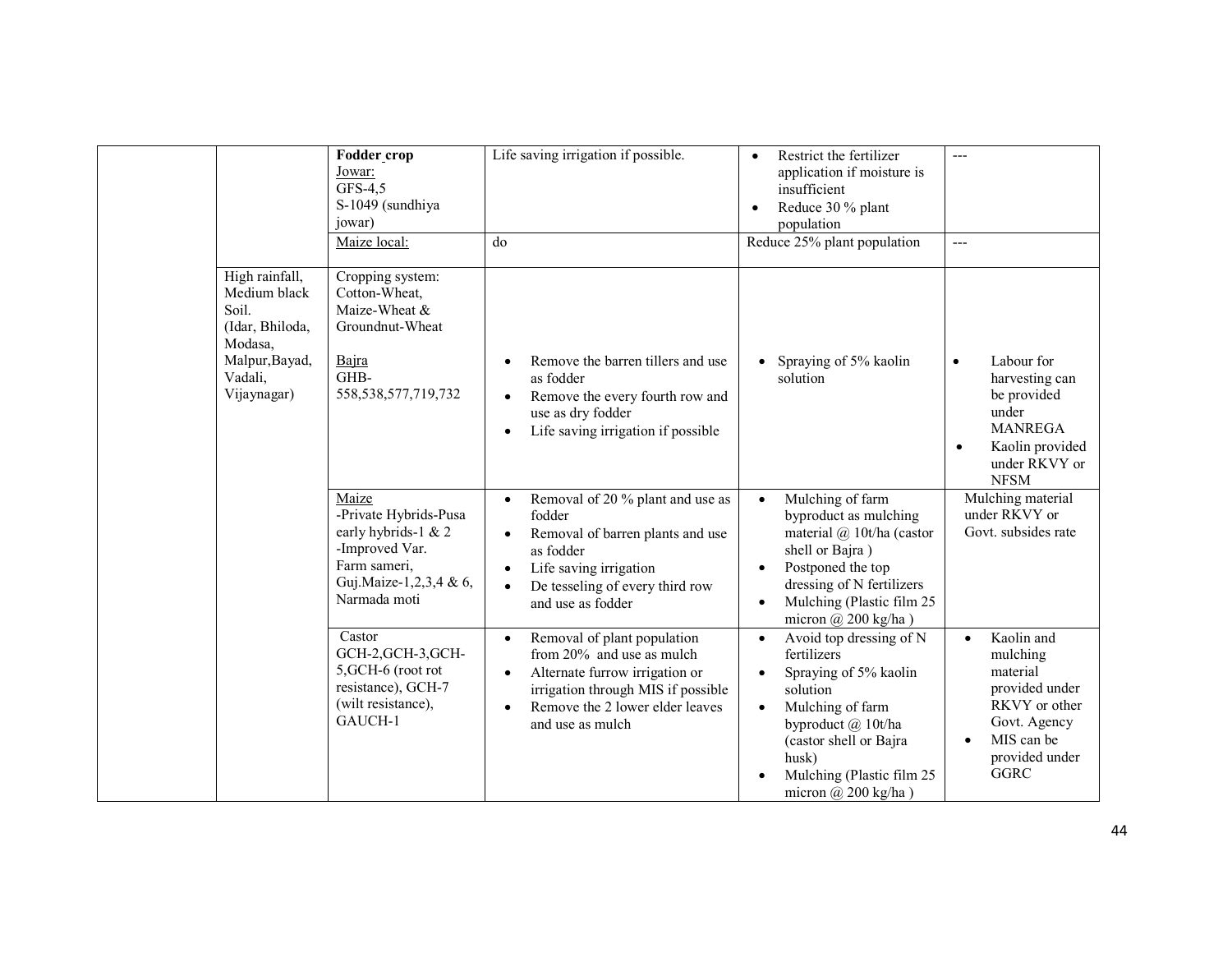| Groundnut<br>-Spreading type<br>GAUG-10, GG-11, 12<br>& 13.<br>-Bunch type (Errect)<br>J-11, GG-2, GL-24,<br>GG4, 5 & 6, GAUG-1<br>-Semi spreading<br>$GG-20$<br>Cotton (Bt)<br>Pigeonpea<br>T.15-15, Pusa Ageti,<br>BDN-2, ICPL-87, GT-<br>1, GT-100, GT-101,<br>Banas, GTH-1 | Life saving irrigation<br>Removal of 20% to 25 % plant<br>from the row and use as fodder<br>life saving irrigation<br>$\bullet$<br>Protection against sucking pest<br>$\bullet$<br>(Spraying of Methyle o demeton)<br>or Diamethioate 10 ml/10 lit of<br>water)<br>Protection against podborer<br>$\bullet$ | Mulching of farm<br>$\bullet$<br>byproduct @ 10t/ha<br>(castor cell, Bajra, wheat<br>husk)<br>Mulching (Plastic film 25<br>$\bullet$<br>micron $\omega$ 200 kg/ha) | Implements for<br>hoeing $\&$<br>weeding be<br>procured under<br>RKVY or Govt.<br>subsidies rate<br>Mulching<br>material under<br>RKVY or Govt.<br>subsides rate<br>Sprayers and<br>duster be<br>procured under<br>RKVY or pulse<br>production<br>mission |
|--------------------------------------------------------------------------------------------------------------------------------------------------------------------------------------------------------------------------------------------------------------------------------|-------------------------------------------------------------------------------------------------------------------------------------------------------------------------------------------------------------------------------------------------------------------------------------------------------------|--------------------------------------------------------------------------------------------------------------------------------------------------------------------|-----------------------------------------------------------------------------------------------------------------------------------------------------------------------------------------------------------------------------------------------------------|
|                                                                                                                                                                                                                                                                                | (spraying of monocrotophos 10<br>ml, endosulphan 20 ml or Acefet<br>20 gm in 10 lit of water at 50%<br>flowering followed by 15 day)                                                                                                                                                                        |                                                                                                                                                                    |                                                                                                                                                                                                                                                           |
| Fodder crop                                                                                                                                                                                                                                                                    | Life saving irrigation if possible.                                                                                                                                                                                                                                                                         | Restrict the fertilizer<br>$\bullet$                                                                                                                               | $- - -$                                                                                                                                                                                                                                                   |
| Jowar:<br>GFS-4,5                                                                                                                                                                                                                                                              |                                                                                                                                                                                                                                                                                                             | application if moisture is<br>insufficient                                                                                                                         |                                                                                                                                                                                                                                                           |
| S-1049 (sundhiya<br>jowar)                                                                                                                                                                                                                                                     |                                                                                                                                                                                                                                                                                                             | Reduce 30 % plant<br>population                                                                                                                                    |                                                                                                                                                                                                                                                           |
| Maize local:                                                                                                                                                                                                                                                                   | do                                                                                                                                                                                                                                                                                                          | Reduce 25% plant population                                                                                                                                        | ---                                                                                                                                                                                                                                                       |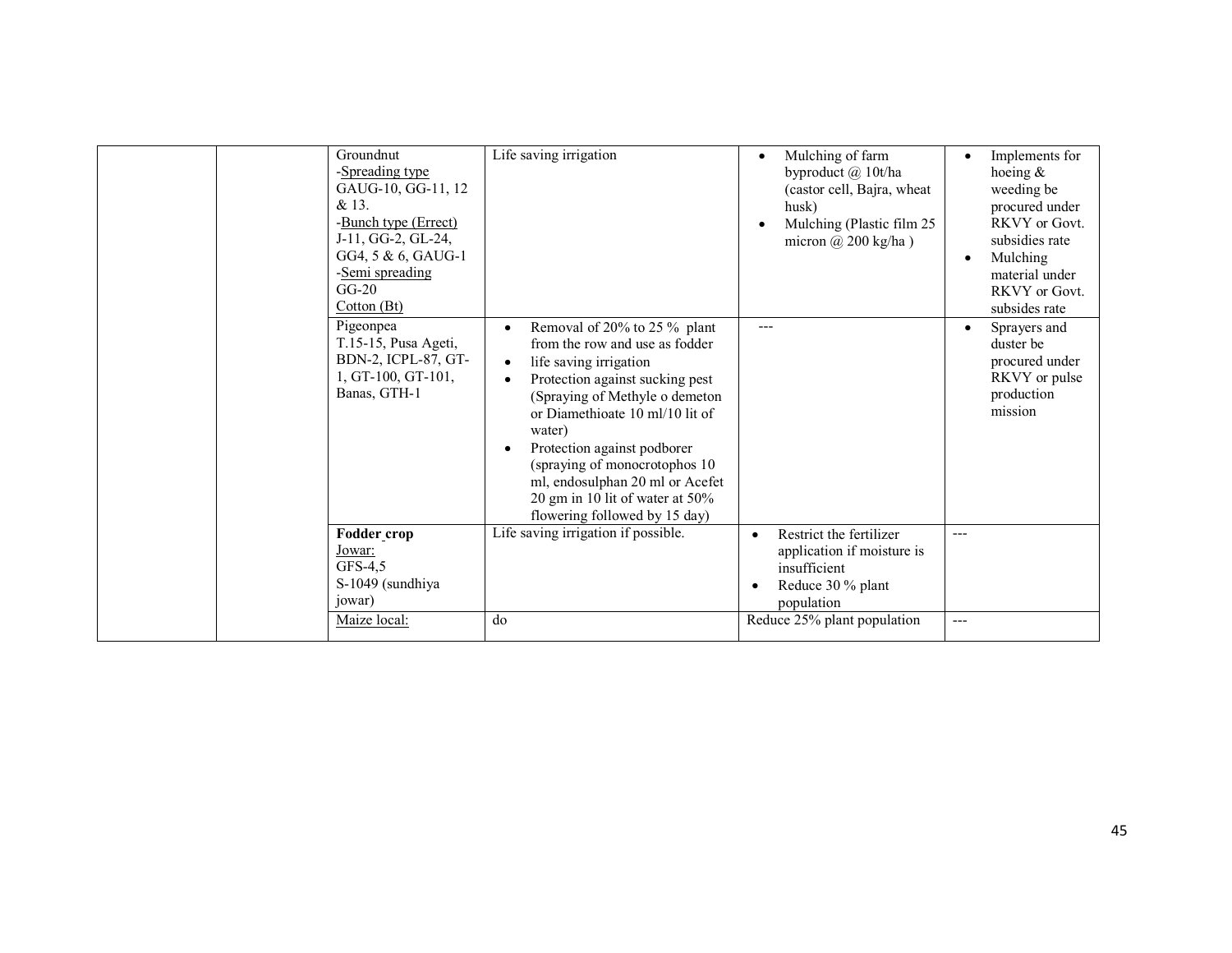| Condition                        |                                                     |                                                                                                                                                              | <b>Suggested Contingency measures</b>                                                                                                                                            |                                                                                                                               |                   |  |
|----------------------------------|-----------------------------------------------------|--------------------------------------------------------------------------------------------------------------------------------------------------------------|----------------------------------------------------------------------------------------------------------------------------------------------------------------------------------|-------------------------------------------------------------------------------------------------------------------------------|-------------------|--|
| <b>Terminal drought</b>          | <b>Major Farming</b>                                | <b>Normal</b>                                                                                                                                                | Crop management                                                                                                                                                                  | <b>Rabi Crop planning</b>                                                                                                     | <b>Remarks</b> on |  |
| (Early withdrawal<br>of monsoon) | situation                                           | Crop/cropping                                                                                                                                                |                                                                                                                                                                                  |                                                                                                                               | Implementation    |  |
| At                               | High rainfall                                       | system<br>Cropping System:                                                                                                                                   |                                                                                                                                                                                  |                                                                                                                               |                   |  |
| <b>Maturity</b><br>stage         | Sandy loam Soil<br>(Himmatnagar,<br>Prantij, Talod, | Cotton-Wheat,<br>Groundnut-Wheat<br>and Maize Wheat                                                                                                          |                                                                                                                                                                                  |                                                                                                                               |                   |  |
|                                  | Dhansura)                                           | Cottom(Bt)                                                                                                                                                   | Pick up lint from brusted ball<br>٠<br>Alternate furrow irrigation<br>$\bullet$<br>Cut down the lower unproductive<br>٠<br>twings and kept as mulch                              | Land preparation for rabi<br>crop according to ground<br>water recharging<br>Procurements of inputs<br>$\bullet$              |                   |  |
|                                  |                                                     | Groundnut<br>-Spreading type<br>GAUG-10, GG-11,<br>12 & 13.<br>-Bunch type (Errect)<br>J-11, GG-2, GL-24,<br>GG4, 5 & 6, GAUG-<br>-Semi spreading<br>$GG-20$ | Harvest the crop at physiological<br>$\bullet$<br>maturity stage<br>Life saving irrigation<br>$\bullet$                                                                          | Land preparation for rabi<br>$\bullet$<br>crop according to ground<br>water recharging<br>Procurements of inputs<br>$\bullet$ | ---               |  |
|                                  |                                                     | Castor<br>GCH-2, GCH-<br>3, GCH-5, GCH-6<br>(root rot resistance),<br>GCH-7 (wilt<br>resistance),<br>GAUCH-1                                                 | Alternate furrow irrigation<br>$\bullet$<br>Harvest the mature spike<br>$\bullet$<br>Harvest the spike at physiological<br>$\bullet$<br>maturity stage                           | $---$                                                                                                                         | ---               |  |
|                                  |                                                     | Maize<br>-Private Hybrids-<br>Pusa early hybrids-1<br>&2<br>-Improved Var.<br>Farm sameri,<br>Guj.Maize-1,2,3,4 &<br>6, Narmada moti                         | Harvest the crop at physiological<br>$\bullet$<br>maturity stage<br>Life saving irrigation in alternate<br>$\bullet$<br>furrow<br>Harvest the green cob and sale it<br>$\bullet$ | Land preparation for rabi<br>$\bullet$<br>crop according to ground<br>water recharging<br>Procurements of inputs<br>$\bullet$ | $-$ --            |  |
|                                  |                                                     | Pigeonpea                                                                                                                                                    | Alternate furrow irrigation<br>$\bullet$                                                                                                                                         | Land preparation for rabi<br>$\bullet$                                                                                        | $---$             |  |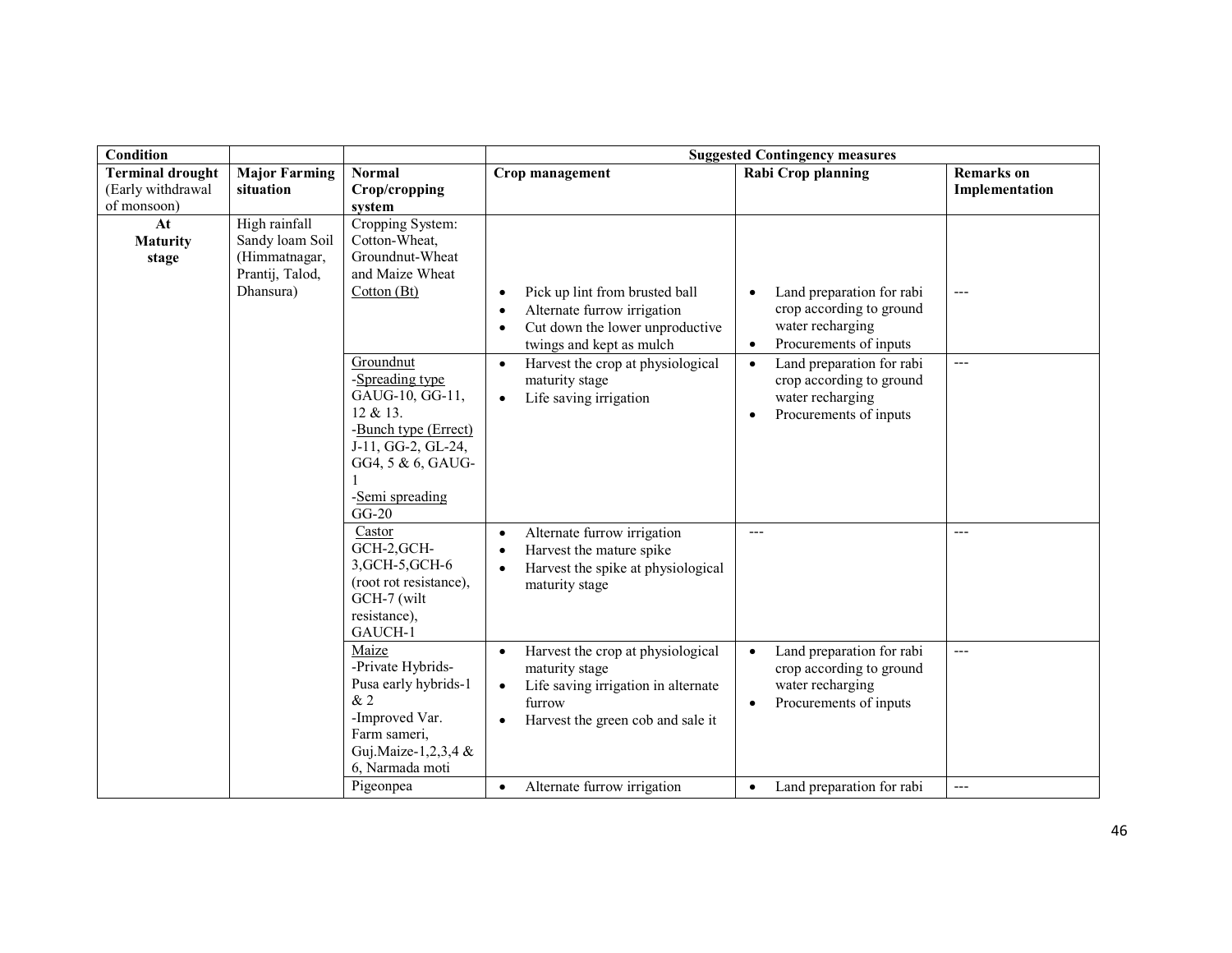|                                                                         | T.15-15, Pusa Ageti,<br><b>BDN-2, ICPL-87,</b><br>GT-1, GT-100, GT-<br>101, Banas, GTH-1 | Protection against sucking pest<br>$\bullet$<br>(Spraying of Methyle o demeton<br>or Diamethioate 10 ml/10 lit of<br>water)<br>Protection against podborer<br>$\bullet$<br>(spraying of monocrotophos 10)<br>ml, endosulphan 20 ml or Acefet<br>20 gm in 10 lit of water at 50%<br>flowering followed by 15 day)<br>Pickup green pod and market as<br>green vegetable<br>Harvest the crop at physiological<br>maturity stage | crop according to ground<br>water recharging<br>Procurements of inputs<br>$\bullet$                                           |       |
|-------------------------------------------------------------------------|------------------------------------------------------------------------------------------|------------------------------------------------------------------------------------------------------------------------------------------------------------------------------------------------------------------------------------------------------------------------------------------------------------------------------------------------------------------------------------------------------------------------------|-------------------------------------------------------------------------------------------------------------------------------|-------|
|                                                                         | Green gram<br>Guj.Mung-1,2,3 & 4,<br>K-851                                               | Life saving irrigation<br>$\bullet$<br>Harvest mature pods<br>$\bullet$                                                                                                                                                                                                                                                                                                                                                      | Land preparation for rabi<br>$\bullet$<br>crop according to ground<br>water recharging<br>Procurements of inputs<br>$\bullet$ | ---   |
|                                                                         | <b>Black</b> gram<br>Zandewal, T-9, TPU-<br>4, Pusa-1, Guj.<br>Urad-1                    | Life saving irrigation<br>Harvest mature pods                                                                                                                                                                                                                                                                                                                                                                                | do                                                                                                                            | ---   |
|                                                                         | Fodder_crop<br>Jowar:<br>GFS-4,5<br>S-1049 (sundhiya<br>jowar)                           | Harvest the crop and drying                                                                                                                                                                                                                                                                                                                                                                                                  | Land preparation for rabi<br>$\bullet$<br>crops<br>Procurement of inputs<br>$\bullet$                                         | $---$ |
|                                                                         | Maize local:                                                                             | do                                                                                                                                                                                                                                                                                                                                                                                                                           | d <sub>0</sub>                                                                                                                | $---$ |
| Medium<br>rainfall,<br>Medium black<br>soil<br>(Khedbrahma,<br>Meghraj) | Cropping system:<br>Cotton-Wheat,<br>Maize-Wheat &<br>Paddy-Wheat<br>Cotton (Bt)         | Pick up lint from brusted ball<br>$\bullet$<br>Alternate furrow irrigation<br>$\bullet$<br>Cut down the lower unproductive<br>$\bullet$<br>twings and kept as mulch                                                                                                                                                                                                                                                          | Land preparation for rabi<br>$\bullet$<br>crop according to ground<br>water recharging<br>Procurements of inputs<br>$\bullet$ |       |
|                                                                         | Castor                                                                                   | Alternate furrow irrigation<br>$\bullet$                                                                                                                                                                                                                                                                                                                                                                                     | $---$                                                                                                                         | $---$ |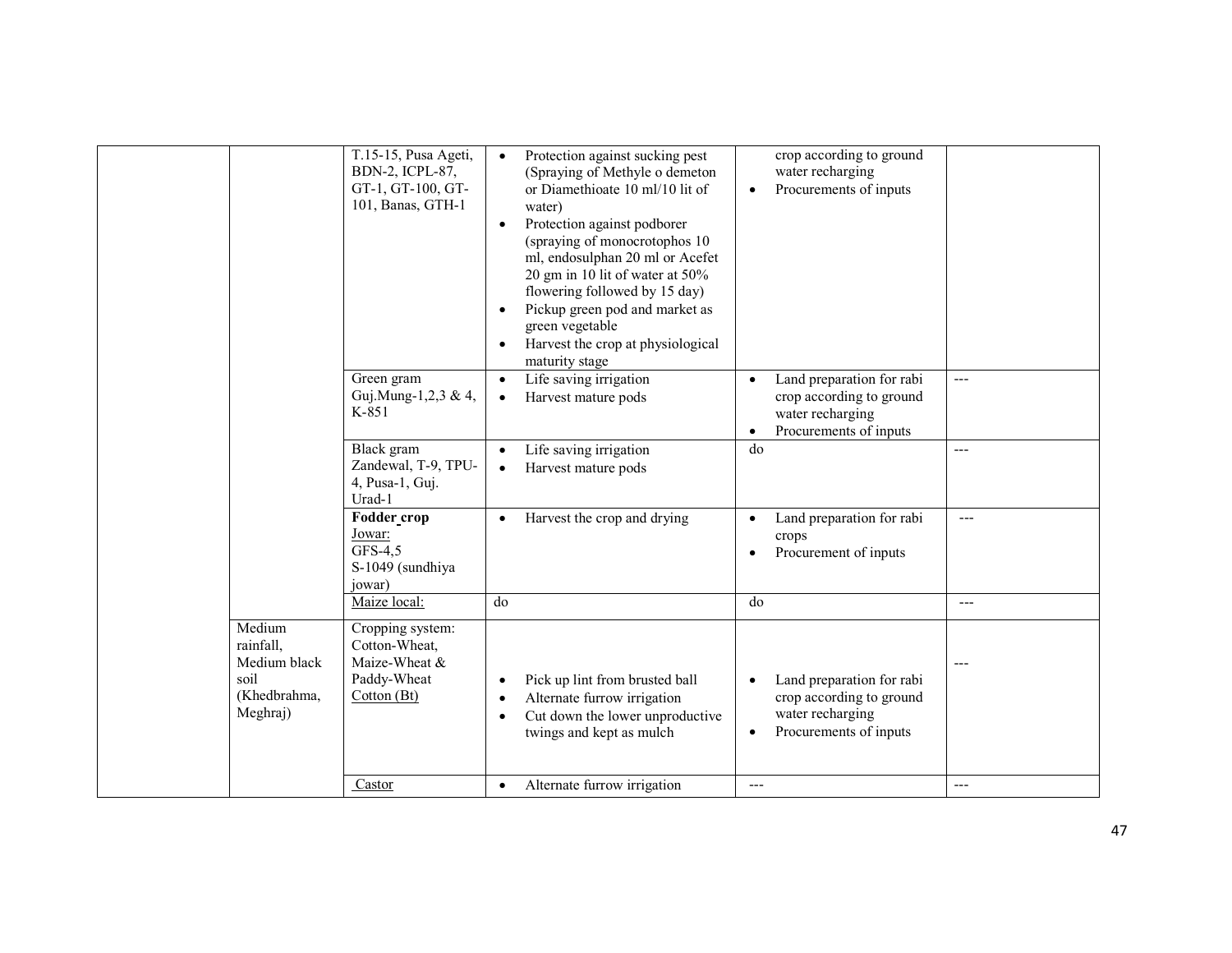| GCH-2, GCH-<br>3, GCH-5, GCH-6<br>(root rot resistance),<br>GCH-7 (wilt<br>resistance),<br>GAUCH-1<br>Rice                                                                                                                                  | Harvest the mature spike<br>$\bullet$<br>Harvest the spike at physiological<br>$\bullet$<br>maturity stage<br>Harvest the crop at physiological<br>$\bullet$ | Land preparation for rabi<br>$\bullet$                                              | $---$          |
|---------------------------------------------------------------------------------------------------------------------------------------------------------------------------------------------------------------------------------------------|--------------------------------------------------------------------------------------------------------------------------------------------------------------|-------------------------------------------------------------------------------------|----------------|
| -Transplanting Var.<br>GR-3,4,5,6 GR-<br>7(Scented), GR-8,<br>11, IR-22, IR-28,<br>Gurjary, Masoori,<br>Jaya, GR-101, GR-<br>103, Ambica, Jirasal,<br>Kamod-118.<br>-Drill paddy<br>Sathi-34, 36, GR-3,<br>Sukhvel-20, IR-28,<br>GR-5,8 & 9 | maturity stage<br>Life saving irrigation<br>$\bullet$                                                                                                        | crop according to ground<br>water recharging<br>Procurements of inputs<br>$\bullet$ |                |
| Maize<br>-Private Hybrids-<br>Pusa early hybrids-1                                                                                                                                                                                          | Harvest the crop at physiological<br>$\bullet$<br>maturity stage<br>Life saving irrigation in alternate<br>$\bullet$                                         | do                                                                                  | $---$          |
| &2<br>-Improved Var.                                                                                                                                                                                                                        | furrow<br>Harvest the green cob and sale it<br>$\bullet$                                                                                                     |                                                                                     |                |
| Farm sameri,<br>Guj.Maize-1,2,3,4 &<br>6, Narmada moti                                                                                                                                                                                      |                                                                                                                                                              |                                                                                     |                |
| Groundnut<br>-Spreading type<br>GAUG-10, GG-11,<br>12 & 13.<br>-Bunch type (Errect)<br>J-11, GG-2, GL-24,<br>GG4, 5 & 6, GAUG-<br>-Semi spreading<br>$GG-20$<br>Green gram                                                                  | Harvest the crop at physiological<br>$\bullet$<br>maturity stage<br>Life saving irrigation<br>$\bullet$<br>Life saving irrigation<br>$\bullet$               | do<br>do                                                                            | $---$<br>$---$ |
|                                                                                                                                                                                                                                             |                                                                                                                                                              |                                                                                     |                |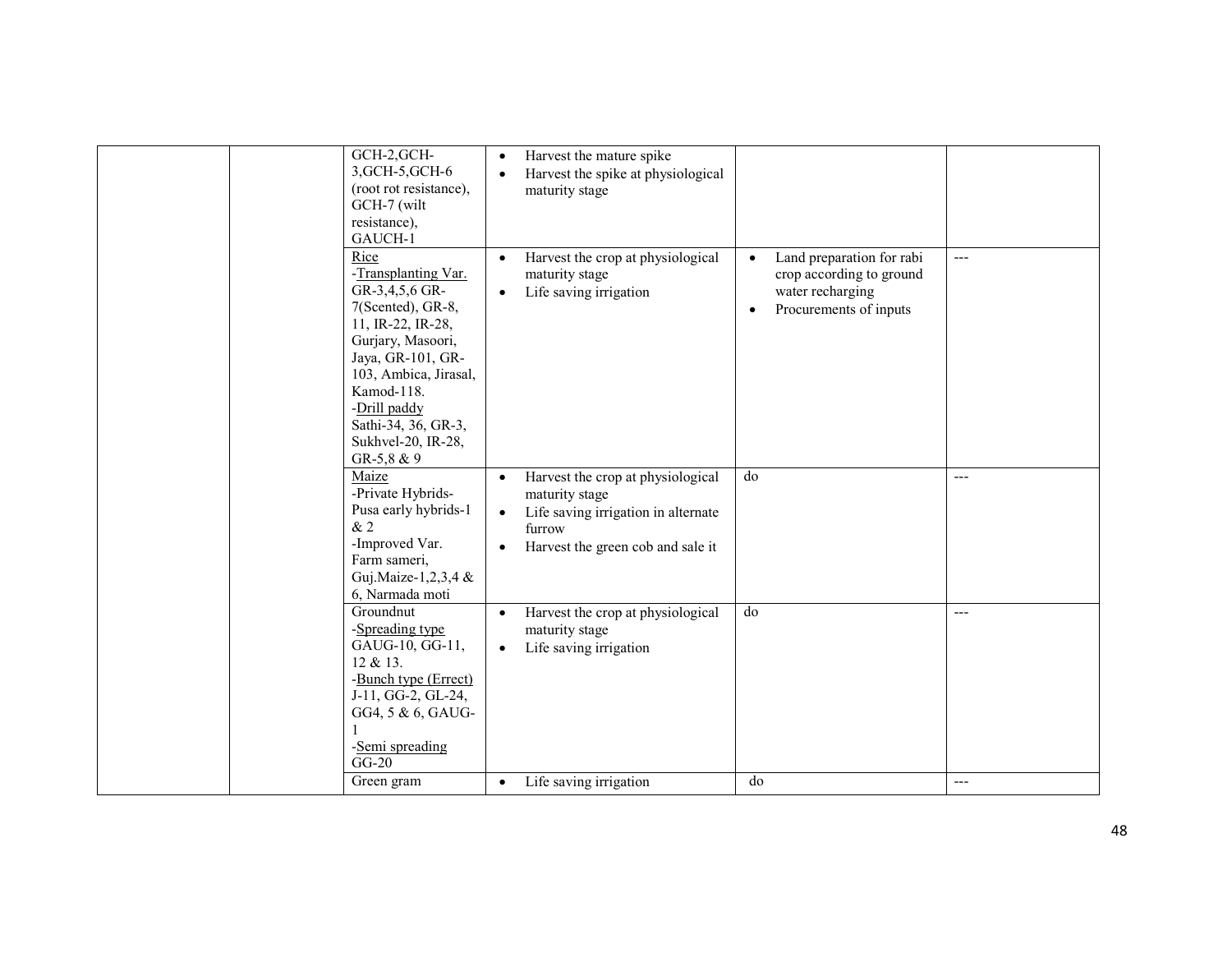|                                                                                                    | Guj.Mung-1,2,3 & 4,<br>K-851                                                                   | Harvest mature pods<br>$\bullet$                                                                                                                                                                                                                                                                                                                                                                                                                                         |                                                                                                                               |                                                                                                                             |
|----------------------------------------------------------------------------------------------------|------------------------------------------------------------------------------------------------|--------------------------------------------------------------------------------------------------------------------------------------------------------------------------------------------------------------------------------------------------------------------------------------------------------------------------------------------------------------------------------------------------------------------------------------------------------------------------|-------------------------------------------------------------------------------------------------------------------------------|-----------------------------------------------------------------------------------------------------------------------------|
|                                                                                                    | Black gram<br>Zandewal, T-9, TPU-<br>4, Pusa-1, Guj.<br>Urad-1                                 | Life saving irrigation<br>$\bullet$<br>Harvest mature pods<br>$\bullet$                                                                                                                                                                                                                                                                                                                                                                                                  | Land preparation for rabi<br>$\bullet$<br>crop according to ground<br>water recharging<br>Procurements of inputs<br>$\bullet$ | $-$                                                                                                                         |
|                                                                                                    | Pigeonpea<br>T.15-15, Pusa Ageti,<br>BDN-2, ICPL-87,<br>GT-1, GT-100, GT-<br>101, Banas, GTH-1 | Alternate furrow irrigation<br>$\bullet$<br>Protection against sucking pest<br>$\bullet$<br>(Spraying of Methyle o demeton<br>or Diamethioate 10 ml/10 lit of<br>water)<br>Protection against podborer<br>$\bullet$<br>(spraying of monocrotophos 10)<br>ml, endosulphan 20 ml or Acefet<br>20 gm in 10 lit of water at 50%<br>flowering followed by 15 day)<br>Pickup green pod and market as<br>green vegetable<br>Harvest the crop at physiological<br>maturity stage | Land preparation for rabi<br>$\bullet$<br>crop according to ground<br>water recharging<br>Procurements of inputs<br>$\bullet$ | $---$                                                                                                                       |
|                                                                                                    | Fodder crop<br>Jowar:<br>GFS-4,5<br>S-1049 (sundhiya<br>jowar)                                 | Harvest the crop and drying                                                                                                                                                                                                                                                                                                                                                                                                                                              | Land preparation for rabi<br>$\bullet$<br>crops<br>Procurement of inputs<br>$\bullet$                                         | Breeder seeds<br>$\bullet$<br>from SAUs<br>Certified seeds<br>$\bullet$<br>from<br>GUJCOMOSOL,<br>GSSC, NSC,<br><b>NFSM</b> |
|                                                                                                    | Maize local:                                                                                   | d <sub>o</sub>                                                                                                                                                                                                                                                                                                                                                                                                                                                           | d <sub>0</sub>                                                                                                                | do                                                                                                                          |
| High rainfall,<br>Medium black<br>Soil.<br>(Idar, Bhiloda,<br>Modasa,<br>Malpur, Bayad,<br>Vadali, | Cropping system:<br>Cotton-Wheat,<br>Maize-Wheat &<br>Groundnut-Wheat<br>Bajra<br>GHB-         | Harvest the crop at physiological<br>maturity stage                                                                                                                                                                                                                                                                                                                                                                                                                      | Land preparation for rabi<br>$\bullet$<br>crop according to ground<br>water recharging<br>Procurements of inputs<br>$\bullet$ | $---$                                                                                                                       |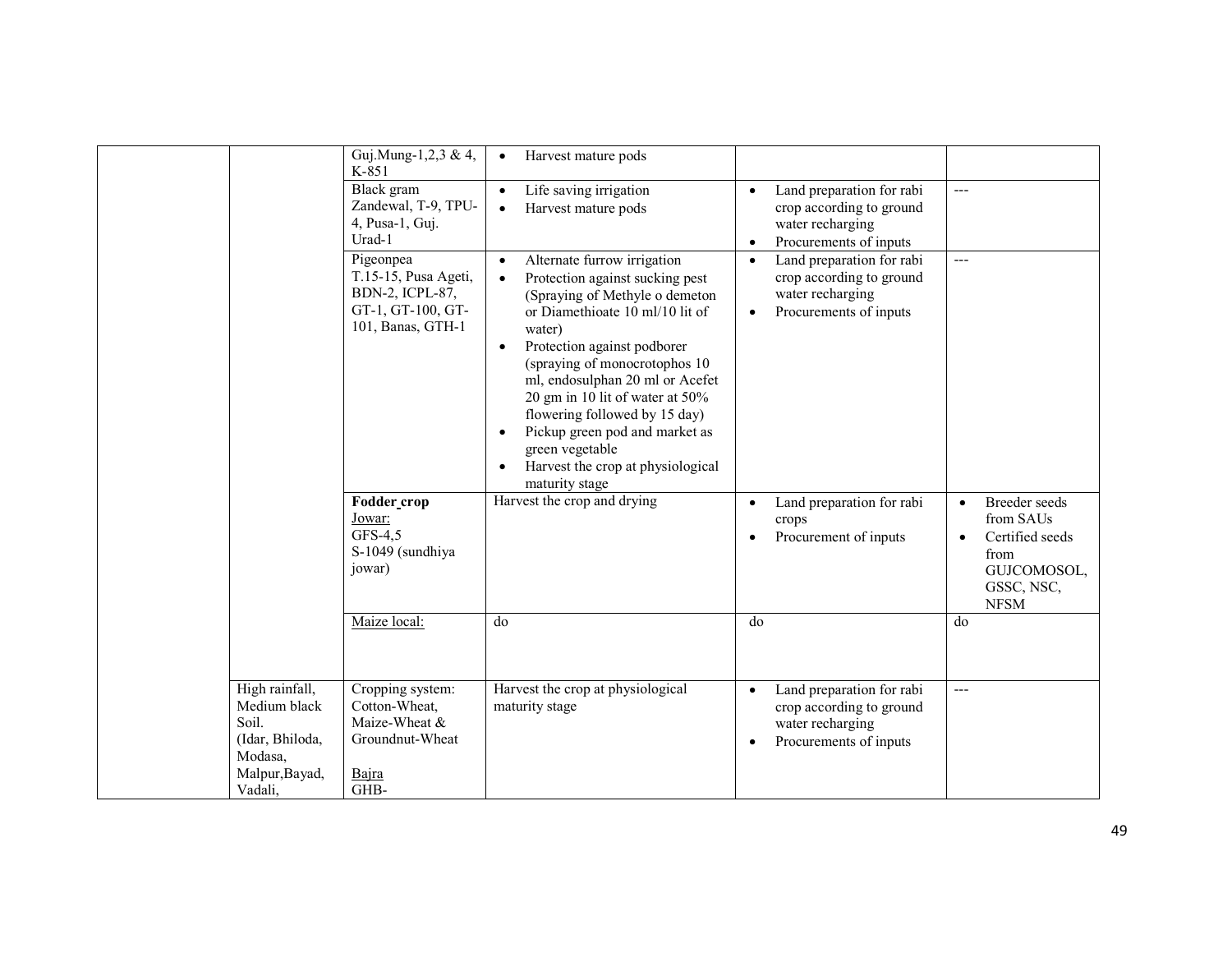| Vijaynagar) | 558, 538, 577, 719, 732<br>Maize<br>-Private Hybrids-<br>Pusa early hybrids-1<br>&2<br>-Improved Var.<br>Farm sameri,<br>Guj.Maize-1,2,3,4 $\&$<br>6. Narmada moti         | Harvest the crop at physiological<br>maturity stage<br>Life saving irrigation in alternate<br>$\bullet$<br>furrow<br>Harvest the green cob and sale it | Land preparation for rabi<br>crop according to ground<br>water recharging<br>Procurements of inputs | $---$ |
|-------------|----------------------------------------------------------------------------------------------------------------------------------------------------------------------------|--------------------------------------------------------------------------------------------------------------------------------------------------------|-----------------------------------------------------------------------------------------------------|-------|
|             | Castor<br>GCH-2,GCH-<br>3, GCH-5, GCH-6<br>(root rot resistance),<br>GCH-7 (wilt<br>resistance),<br>GAUCH-1                                                                | Alternate furrow irrigation<br>$\bullet$<br>Harvest the mature spike<br>Harvest the spike at physiological<br>$\bullet$<br>maturity stage              | ---                                                                                                 | ---   |
|             | Groundnut<br>-Spreading type<br>GAUG-10, GG-11,<br>12 & 13.<br>-Bunch type (Errect)<br>J-11, GG-2, GL-24,<br>GG4, 5 & 6, GAUG-<br>-Semi spreading<br>$GG-20$<br>Cotton(Bt) | Harvest the crop at physiological<br>$\bullet$<br>maturity stage<br>Life saving irrigation<br>$\bullet$                                                | Land preparation for rabi<br>crop according to ground<br>water recharging<br>Procurements of inputs | $---$ |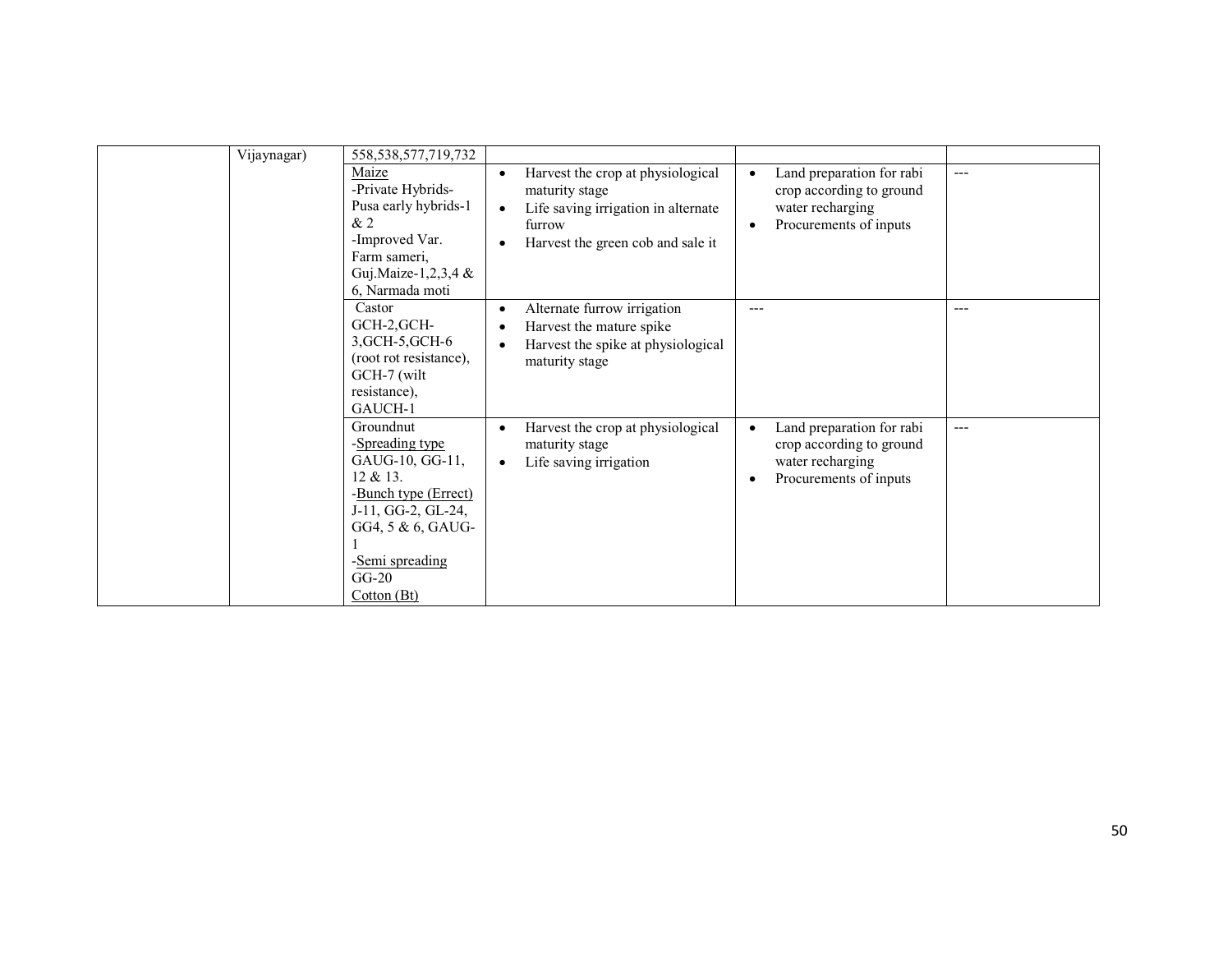| Pigeonpea<br>T.15-15, Pusa Ageti,<br>BDN-2, ICPL-87,<br>GT-1, GT-100, GT-<br>101, Banas, GTH-1 | Alternate furrow irrigation<br>٠<br>Protection against sucking pest<br>$\bullet$<br>(Spraying of Methyle o demeton<br>or Diamethioate 10 ml/10 lit of<br>water)<br>Protection against podborer<br>(spraying of monocrotophos 10<br>ml, endosulphan 20 ml or Acefet<br>20 gm in 10 lit of water at 50%<br>flowering followed by 15 day)<br>Pickup green pod and market as<br>green vegetable<br>Harvest the crop at physiological<br>maturity stage | Land preparation for rabi<br>crop according to ground<br>water recharging<br>Procurements of inputs<br>$\bullet$ | ---                                                                                                            |
|------------------------------------------------------------------------------------------------|----------------------------------------------------------------------------------------------------------------------------------------------------------------------------------------------------------------------------------------------------------------------------------------------------------------------------------------------------------------------------------------------------------------------------------------------------|------------------------------------------------------------------------------------------------------------------|----------------------------------------------------------------------------------------------------------------|
| Fodder_crop<br>Jowar:<br>GFS-4,5<br>S-1049 (sundhiya<br>jowar)                                 | Harvest the crop and drying                                                                                                                                                                                                                                                                                                                                                                                                                        | Land preparation for rabi<br>crops<br>Procurement of inputs                                                      | Breeder seeds<br>$\bullet$<br>from SAUs<br>Certified seeds<br>from<br>GUJCOMOSOL,<br>GSSC, NSC,<br><b>NFSM</b> |
| Maize local:                                                                                   | do                                                                                                                                                                                                                                                                                                                                                                                                                                                 | do                                                                                                               | do                                                                                                             |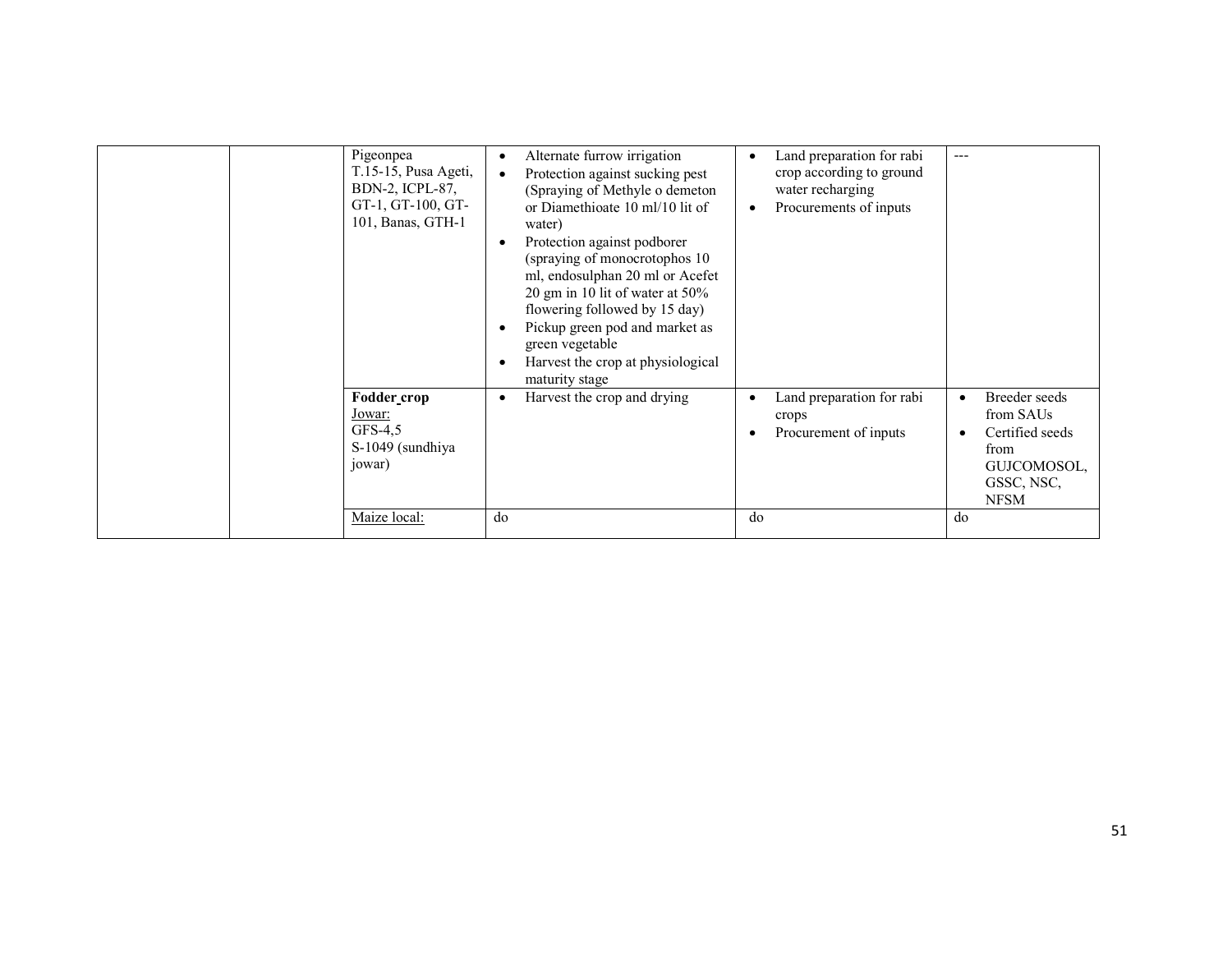## 2.1.2 Drought - Irrigated situation

| Condition              |                      |                             | <b>Suggested Contingency measures</b> |                           |                |
|------------------------|----------------------|-----------------------------|---------------------------------------|---------------------------|----------------|
|                        | <b>Major Farming</b> | <b>Normal Crop/cropping</b> | Change in crop/cropping               | <b>Agronomic measures</b> | Remarks on     |
|                        | situation            | svstem                      | svstem                                |                           | Implementation |
| Delayed released of    |                      |                             |                                       |                           |                |
| water in canals due to |                      |                             | <b>Situation does not arise</b>       |                           |                |
| low rainfall           |                      |                             |                                       |                           |                |

| Condition              |                      |                             | <b>Suggested Contingency measures</b>                                     |  |                |
|------------------------|----------------------|-----------------------------|---------------------------------------------------------------------------|--|----------------|
|                        | <b>Major Farming</b> | <b>Normal Crop/cropping</b> | <b>Remarks</b> on<br>Change in crop/cropping<br><b>Agronomic measures</b> |  |                |
|                        | situation            | svstem                      | svstem                                                                    |  | Implementation |
| Non released of water  |                      |                             |                                                                           |  |                |
| incanals under delayed |                      |                             |                                                                           |  |                |
| onset of moonson in    |                      |                             | <b>Situation does not arise</b>                                           |  |                |
| catchment              |                      |                             |                                                                           |  |                |

| Condition                |                      |                             | <b>Suggested Contingency measures</b> |                           |                |
|--------------------------|----------------------|-----------------------------|---------------------------------------|---------------------------|----------------|
|                          | <b>Major Farming</b> | <b>Normal Crop/cropping</b> | <b>Change in crop/cropping</b>        | <b>Agronomic measures</b> | Remarks on     |
|                          | situation            | svstem                      | svstem                                |                           | Implementation |
| Non released of water in |                      |                             |                                       |                           |                |
| canals under delayed     |                      |                             | <b>Situation does not arise</b>       |                           |                |
| onset of monsoon in      |                      |                             |                                       |                           |                |
| catchment                |                      |                             |                                       |                           |                |

| $\mathop{\mathsf{Condition}}$ |                      |                             | <b>Suggested Contingency measures</b> |                           |                   |
|-------------------------------|----------------------|-----------------------------|---------------------------------------|---------------------------|-------------------|
|                               | <b>Major Farming</b> | <b>Normal Crop/cropping</b> | Change in crop/cropping               | <b>Agronomic measures</b> | <b>Remarks</b> on |
|                               | situation            | svstem                      | svstem                                |                           | Implementation    |
| Lack of inflows into          |                      |                             |                                       |                           |                   |
| tanks due to insufficient     |                      |                             | <b>Situation does not arise</b>       |                           |                   |
| /delayed onset of             |                      |                             |                                       |                           |                   |
| monsoon                       |                      |                             |                                       |                           |                   |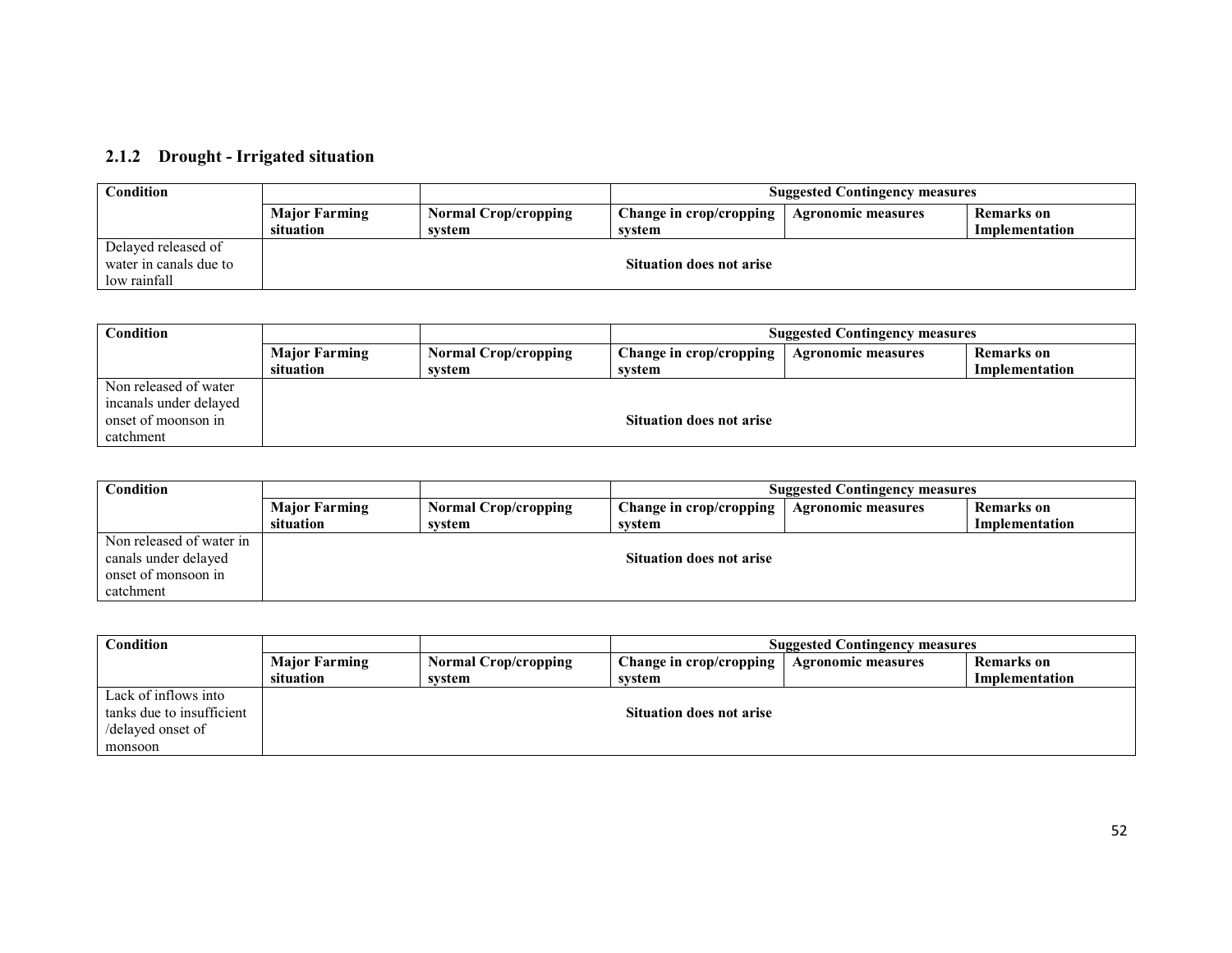| <b>Condition</b>                                                  |                                                                                   |                                             | <b>Suggested Contingency measures</b>                                                                                                                                                                                                                                                                        |                                                                                                                           |                                                                                                                                                                                                            |  |
|-------------------------------------------------------------------|-----------------------------------------------------------------------------------|---------------------------------------------|--------------------------------------------------------------------------------------------------------------------------------------------------------------------------------------------------------------------------------------------------------------------------------------------------------------|---------------------------------------------------------------------------------------------------------------------------|------------------------------------------------------------------------------------------------------------------------------------------------------------------------------------------------------------|--|
|                                                                   | <b>Major Farming</b><br>situation                                                 | <b>Normal</b><br>Crop/cropping<br>system    | Change in crop/cropping<br>system                                                                                                                                                                                                                                                                            | <b>Agronomic measures</b>                                                                                                 | <b>Remarks</b> on<br>Implementation                                                                                                                                                                        |  |
| Insufficient<br>groundwater<br>recharge<br>due to low<br>rainfall | High rainfall<br>Sandy loam Soil<br>(Himmatnagar,<br>Prantij, Talod,<br>Dhansura) | Wheat:<br>GW 496, GW 273,<br>GW 322, GW 366 | GW 11 & GW 173<br>$\bullet$<br>Reduce area under wheat<br>$\bullet$<br>and replace by<br>Gram:<br>ICC 4, Gram Gujarat 1 & 2,<br>Cumin:<br>Guj 4<br>Fenugreek:<br>Guj Fenugreek 1<br>Leafy Vegetables:<br>Palak, Methi<br>Dill Seed:<br>Guj. Dillseed 1<br>Barley:<br>RD 2052<br>Isabgol:<br>Guj.Isabgul 1 &2 | Pressurized irrigation at critical<br>$\bullet$<br>stage<br>Narrow and short water basin in<br>$\bullet$<br>all the crops | Seed sources<br>$\bullet$<br>Breeder-SAUs<br>Certified: GSSC,<br>GUJCOMASOL, NSC<br>Pressurized irrigation<br>$\bullet$<br>system through Gujarat<br>Green Revolution<br>Co.Ltd, under<br>subsidized rate. |  |
|                                                                   |                                                                                   | Cotton:<br>Bt cotton                        |                                                                                                                                                                                                                                                                                                              | Adoption of drip irrigation and<br>$\bullet$<br>mulching (plastic mulch 50<br>micron 370 kg/ha)                           | Pressurized irrigation<br>system through Gujarat<br>Green Revolution Co.Ltd,<br>under subsidized rate.                                                                                                     |  |
|                                                                   |                                                                                   | Castor                                      | $\overline{\phantom{a}}$                                                                                                                                                                                                                                                                                     | Adoption of drip irrigation and<br>$\bullet$<br>mulching (plastic mulch 50<br>micron 370 kg/ha)                           | do                                                                                                                                                                                                         |  |
|                                                                   |                                                                                   | Cucurbits                                   | Bottle guard:<br>Pusa navin, Anand-1<br>Bitter gourd:<br>Arka harit<br>Musk melon:<br>Durgapura Madhu,<br>Durgapura selection                                                                                                                                                                                | Double row furrow basin<br>$\bullet$<br>planting Alternate furrow<br>irrigation                                           |                                                                                                                                                                                                            |  |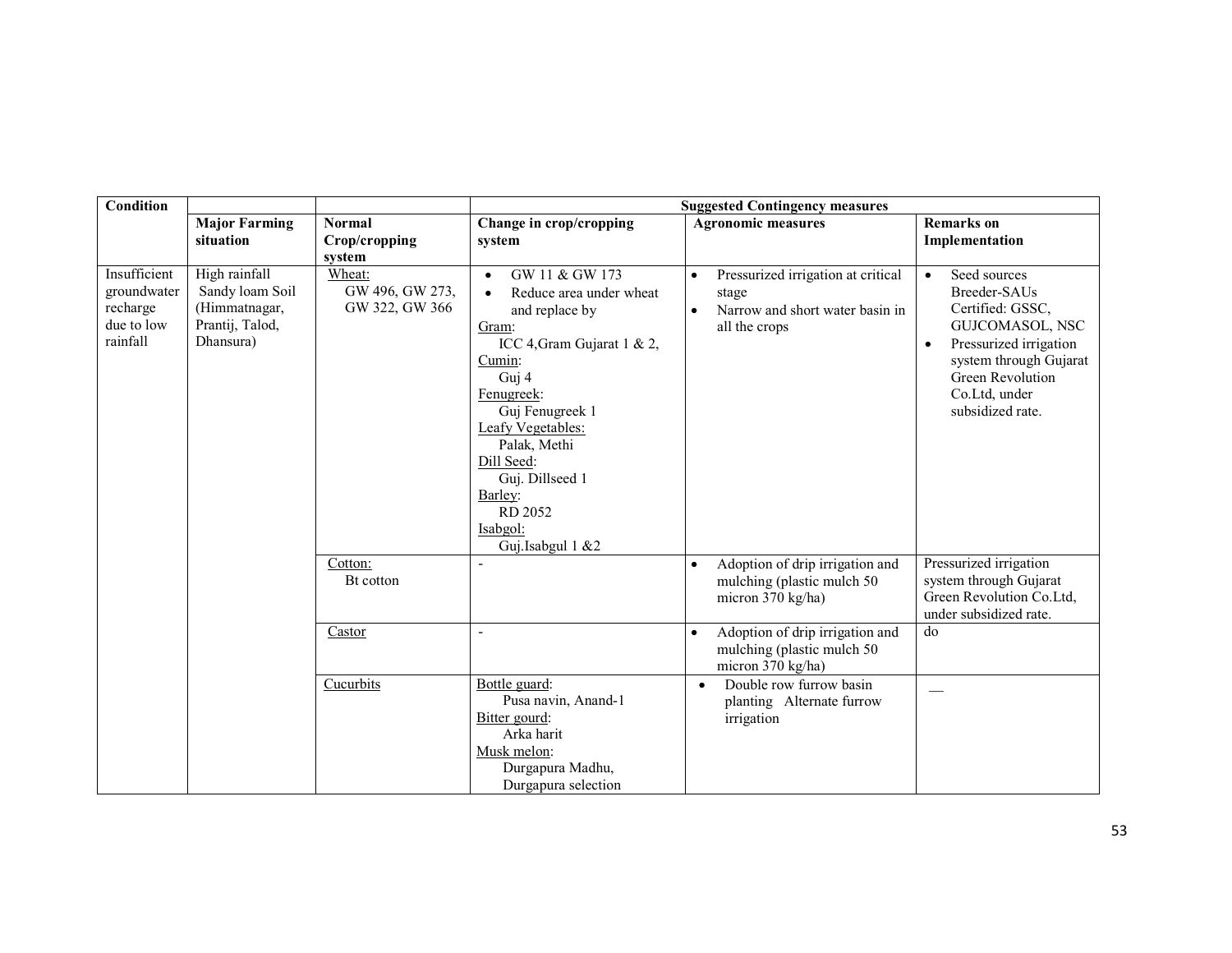| Okra:<br>Guj Okra-1,<br>Parbhani kranti                              | Cluster bean<br>Pusa Navabahar                                                                                                                                                                                                                                                                           | Double row furrow basin<br>planting Alternate furrow<br>irrigation                       |                                                                               |
|----------------------------------------------------------------------|----------------------------------------------------------------------------------------------------------------------------------------------------------------------------------------------------------------------------------------------------------------------------------------------------------|------------------------------------------------------------------------------------------|-------------------------------------------------------------------------------|
| Brinial:<br>GOB-1, Doli-5,<br>Pusa Purple round,<br>Pusa Purple long | Gram<br>ICCC-4, Guj-1 & 2<br>Cumin<br>Guj- 1,2,3 & 4/<br>Coriander<br>Guj-1 & 2,<br>Fenugreek<br>Guj- 1,<br>Leafy vegetable<br>Radish<br>Japanese white, Pusa hemani,<br>Pusa resham/<br>Carrot/cauliflower<br>Snow ball-16, hissar-1,<br>Cabbage<br>Pride of India, Early drum<br>head, Pusa drum head, | Alternate furrow irrigation<br>$\bullet$<br>through drip system                          | Mulching material can be<br>provided under RKVY                               |
| Tomato:<br>Vaishali, Abhinav                                         | Cluster bean<br>Pusa Navabahar                                                                                                                                                                                                                                                                           | Trailing system<br>$\bullet$                                                             |                                                                               |
| Cluster bean<br>Pusa Navabahar                                       | Reduce the 25% area                                                                                                                                                                                                                                                                                      | Alternate furrow irrigation<br>$\bullet$<br>through drip system                          | Drip system can be<br>$\bullet$<br>provided under GGRC                        |
| Cowpea (summer)<br>Pusa falguni                                      | do                                                                                                                                                                                                                                                                                                       | Ridge & furrow method<br>$\bullet$<br>Sowing<br>Alternate furrow irrigation<br>$\bullet$ | Implement can be<br>$\bullet$<br>provided under<br><b>RKVY</b>                |
| Ginger:<br>Sugandha                                                  | $\overline{a}$                                                                                                                                                                                                                                                                                           | Ridge & furrow irrigation<br>$\bullet$                                                   | Ridge & furrow<br>$\bullet$<br>system can be<br>provided under<br><b>RKVY</b> |
| Turmeric:<br>Kesar                                                   | -----                                                                                                                                                                                                                                                                                                    | do                                                                                       | do                                                                            |
| Lucerne: GALL-1<br>$(Anand-2)$<br>Local (Kachchhi)                   | GALL-1                                                                                                                                                                                                                                                                                                   | As such                                                                                  | Seed source from NSSC                                                         |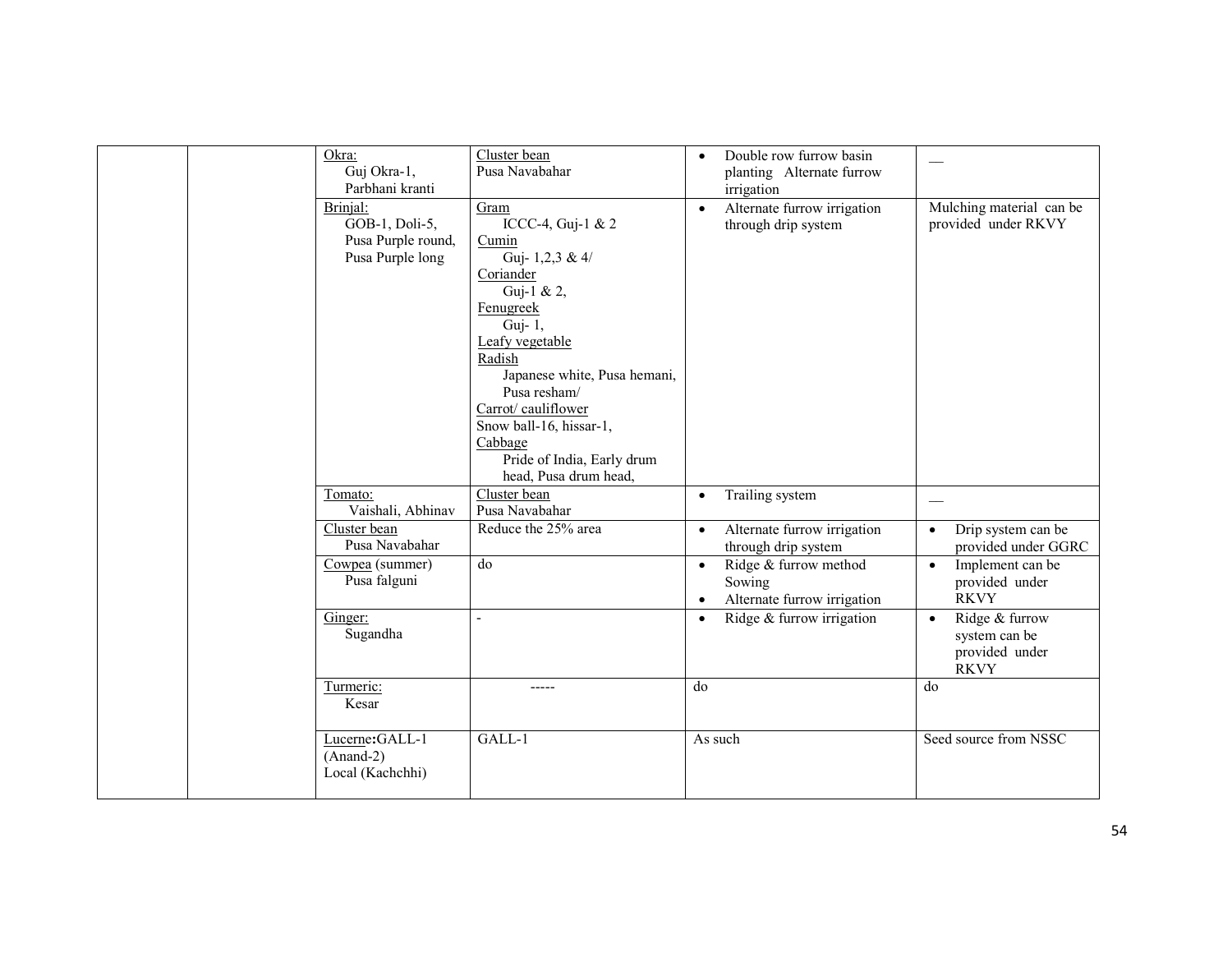|                                              | Oat: Cant, Local                                                 | Bajra (multicut)                                                                                                                                                                                                                                                                                             | As such                                                                                                                   | do                                                                                                                                                                                                         |
|----------------------------------------------|------------------------------------------------------------------|--------------------------------------------------------------------------------------------------------------------------------------------------------------------------------------------------------------------------------------------------------------------------------------------------------------|---------------------------------------------------------------------------------------------------------------------------|------------------------------------------------------------------------------------------------------------------------------------------------------------------------------------------------------------|
|                                              |                                                                  | GF Bajra-1                                                                                                                                                                                                                                                                                                   |                                                                                                                           |                                                                                                                                                                                                            |
| Medium rainfall,<br>(Khedbrahma,<br>Meghraj) | Wheat:<br>GW 496, GW 273,<br>Medium black soil<br>GW 322, GW 366 | GW 11 & GW 173<br>$\bullet$<br>Reduce area under wheat<br>$\bullet$<br>and replace by<br>Gram:<br>ICC 4, Gram Gujarat 1 & 2,<br>Cumin:<br>Guj 4<br>Fenugreek:<br>Guj Fenugreek 1<br>Leafy Vegetables:<br>Palak, Methi<br>Dill Seed:<br>Guj. Dillseed 1<br>Barley:<br>RD 2052<br>Isabgol:<br>Guj.Isabgul 1 &2 | Pressurized irrigation at critical<br>$\bullet$<br>stage<br>Narrow and short water basin in<br>$\bullet$<br>all the crops | Seed sources<br>$\bullet$<br>Breeder-SAUs<br>Certified: GSSC,<br>GUJCOMASOL, NSC<br>Pressurized irrigation<br>$\bullet$<br>system through Gujarat<br>Green Revolution<br>Co.Ltd, under<br>subsidized rate. |
|                                              | Cotton:                                                          |                                                                                                                                                                                                                                                                                                              | Adoption of drip irrigation and                                                                                           | Pressurized irrigation                                                                                                                                                                                     |
|                                              | Bt cotton                                                        |                                                                                                                                                                                                                                                                                                              | mulching (plastic mulch 50 micron                                                                                         | system through Gujarat                                                                                                                                                                                     |
|                                              |                                                                  |                                                                                                                                                                                                                                                                                                              | $370 \text{ kg/ha}$                                                                                                       | Green Revolution Co.Ltd,                                                                                                                                                                                   |
|                                              |                                                                  |                                                                                                                                                                                                                                                                                                              |                                                                                                                           | under subsidized rate.                                                                                                                                                                                     |
|                                              | Castor                                                           |                                                                                                                                                                                                                                                                                                              | do                                                                                                                        | do                                                                                                                                                                                                         |
|                                              | Cucurbits                                                        | Bottle guard:                                                                                                                                                                                                                                                                                                | Double row furrow basin planting                                                                                          |                                                                                                                                                                                                            |
|                                              |                                                                  | Pusa navin, Anand-1                                                                                                                                                                                                                                                                                          | Alternate furrow irrigation                                                                                               |                                                                                                                                                                                                            |
|                                              |                                                                  | Bitter gourd:<br>Arka harit                                                                                                                                                                                                                                                                                  |                                                                                                                           |                                                                                                                                                                                                            |
|                                              |                                                                  | Musk melon:                                                                                                                                                                                                                                                                                                  |                                                                                                                           |                                                                                                                                                                                                            |
|                                              |                                                                  | Durgapura Madhu,                                                                                                                                                                                                                                                                                             |                                                                                                                           |                                                                                                                                                                                                            |
|                                              |                                                                  | Durgapura selection                                                                                                                                                                                                                                                                                          |                                                                                                                           |                                                                                                                                                                                                            |
|                                              | Okra:                                                            | Cluster bean                                                                                                                                                                                                                                                                                                 | do                                                                                                                        |                                                                                                                                                                                                            |
|                                              | Guj Okra-1,                                                      | Pusa Navabahar                                                                                                                                                                                                                                                                                               |                                                                                                                           |                                                                                                                                                                                                            |
|                                              | Parbhani kranti                                                  |                                                                                                                                                                                                                                                                                                              |                                                                                                                           |                                                                                                                                                                                                            |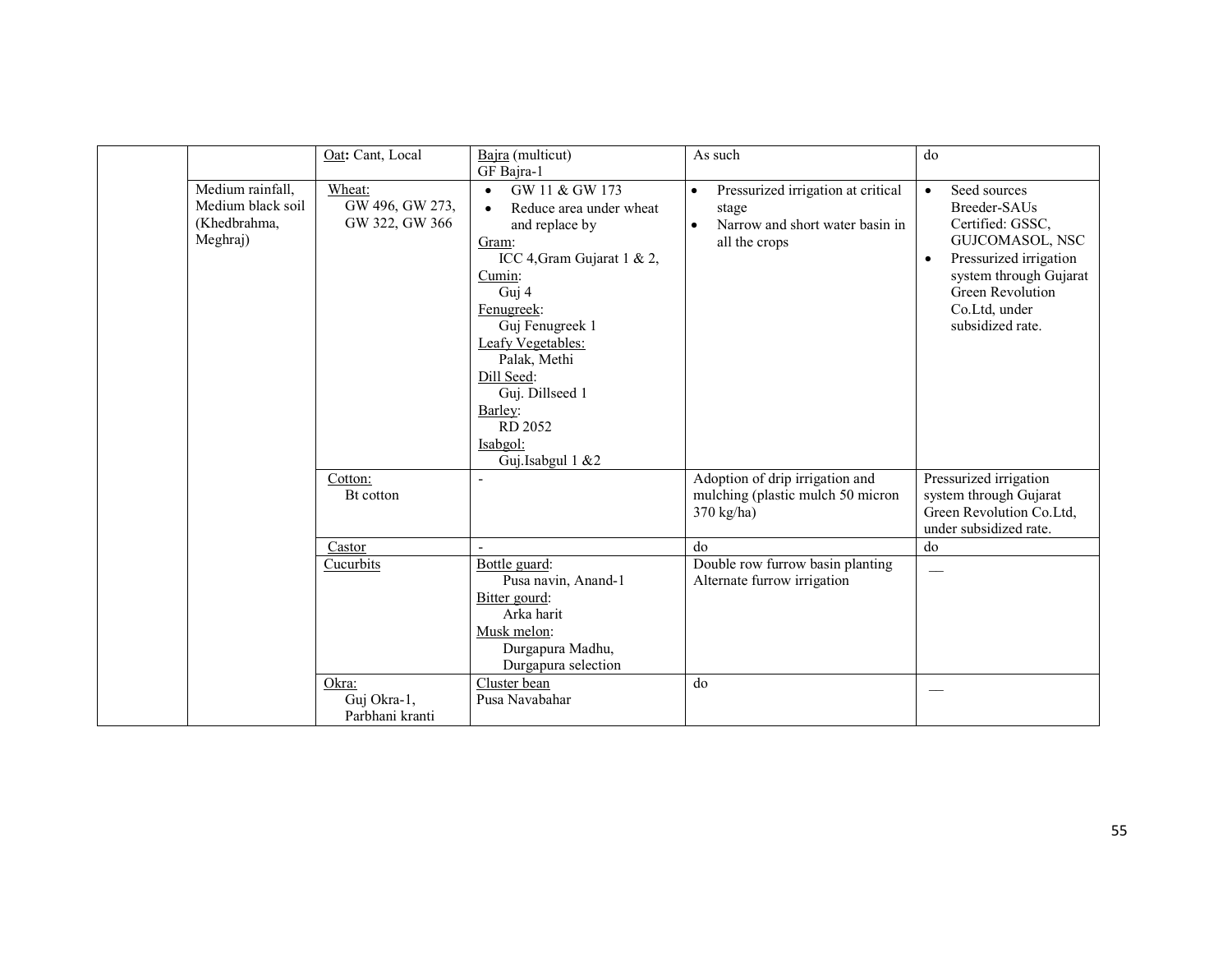| Brinjal:<br>GOB-1, Doli-5,<br>Pusa Purple round,<br>Pusa Purple long | Gram<br>ICCC-4, Guj-1 & 2<br>Cumin<br>Guj- 1,2,3 & $4/$<br>Coriander<br>Guj-1 & 2,<br>Fenugreek<br>Guj-1,<br>Leafy vegetable<br>Radish<br>Japanese white, Pusa hemani,<br>Pusa resham/<br>Carrot/cauliflower<br>Snow ball-16, hissar-1,<br>Cabbage<br>Pride of India, Early drum<br>head, Pusa drum head, | Alternate furrow irrigation through<br>drip system                                       | Mulching material can be<br>provided under RKVY                               |
|----------------------------------------------------------------------|-----------------------------------------------------------------------------------------------------------------------------------------------------------------------------------------------------------------------------------------------------------------------------------------------------------|------------------------------------------------------------------------------------------|-------------------------------------------------------------------------------|
| Tomato:<br>Vaishali, Abhinav                                         | Cluster bean<br>Pusa Navabahar                                                                                                                                                                                                                                                                            | Trailing system                                                                          | $\hspace{0.1mm}-\hspace{0.1mm}$                                               |
| Cluster bean<br>Pusa Navabahar                                       | Reduce the 25% area<br>$\bullet$                                                                                                                                                                                                                                                                          | Alternate furrow irrigation<br>$\bullet$<br>through drip system                          | Drip system can be<br>$\bullet$<br>provided under GGRC                        |
| Cowpea (summer)<br>Pusa falguni                                      | do                                                                                                                                                                                                                                                                                                        | Ridge & furrow method<br>$\bullet$<br>Sowing<br>Alternate furrow irrigation<br>$\bullet$ | Implement can be<br>$\bullet$<br>provided under<br><b>RKVY</b>                |
| Ginger:<br>Sugandha                                                  |                                                                                                                                                                                                                                                                                                           | Ridge & furrow irrigation<br>$\bullet$                                                   | Ridge & furrow<br>$\bullet$<br>system can be<br>provided under<br><b>RKVY</b> |
| Turmeric:<br>Kesar                                                   | -----                                                                                                                                                                                                                                                                                                     | do                                                                                       | do                                                                            |
| Lucerne: GALL-1<br>$(Anand-2)$<br>Local (Kachchhi)                   | GALL-1                                                                                                                                                                                                                                                                                                    | As such                                                                                  | Seed source from NSSC                                                         |
| Oat: Cant, Local                                                     | Bajra (multicut)<br>GF Bajra-1                                                                                                                                                                                                                                                                            | As such                                                                                  | do                                                                            |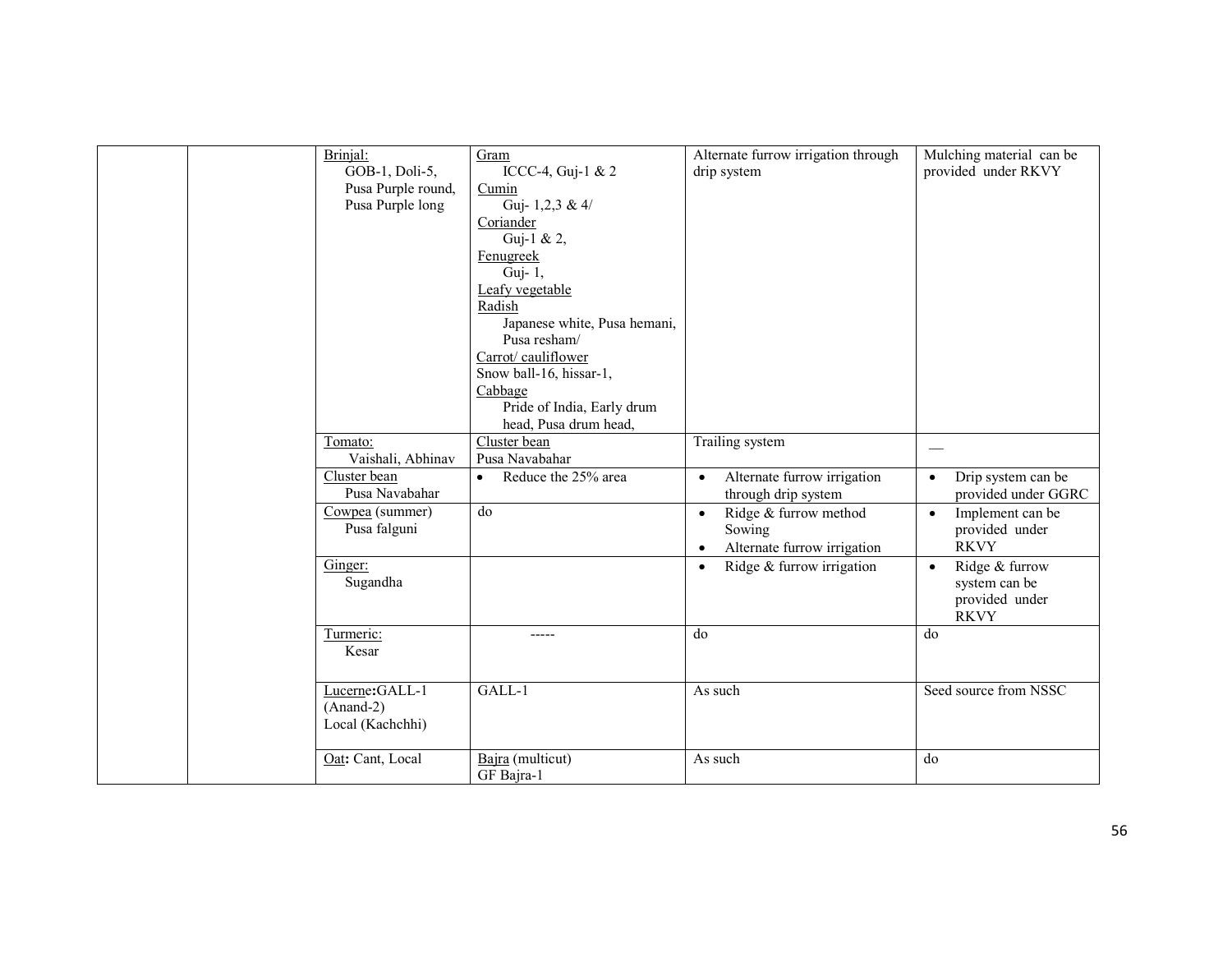| High rainfall,<br>Medium black<br>Soil.<br>(Idar, Bhiloda,<br>Modasa,<br>Malpur, Bayad,<br>Vadali,<br>Vijaynagar) | Wheat:<br>GW 496, GW 273,<br>GW 322, GW 366 | GW 11 & GW 173<br>$\bullet$<br>Reduce area under wheat<br>$\bullet$<br>and replace by<br>Gram:<br>ICC 4, Gram Gujarat 1 & 2,<br>Cumin:<br>Guj 4<br>Fenugreek:<br>Guj Fenugreek 1<br>Leafy Vegetables:<br>Palak, Methi<br>Dill Seed:<br>Guj. Dillseed 1<br>Barley:<br>RD 2052<br>Isabgol:<br>Guj.Isabgul 1 &2 | Pressurized irrigation at critical<br>$\bullet$<br>stage<br>Narrow and short water basin in<br>$\bullet$<br>all the crops | Seed sources<br>$\bullet$<br>Breeder-SAUs<br>Certified: GSSC,<br>GUJCOMASOL, NSC<br>Pressurized irrigation<br>$\bullet$<br>system through Gujarat<br>Green Revolution<br>Co.Ltd, under<br>subsidized rate. |
|-------------------------------------------------------------------------------------------------------------------|---------------------------------------------|--------------------------------------------------------------------------------------------------------------------------------------------------------------------------------------------------------------------------------------------------------------------------------------------------------------|---------------------------------------------------------------------------------------------------------------------------|------------------------------------------------------------------------------------------------------------------------------------------------------------------------------------------------------------|
|                                                                                                                   | Cotton:<br>Bt cotton                        | $\overline{a}$                                                                                                                                                                                                                                                                                               | Adoption of drip irrigation and<br>mulching (plastic mulch 50 micron<br>370 kg/ha)                                        | Pressurized irrigation<br>system through Gujarat<br>Green Revolution Co.Ltd,<br>under subsidized rate.                                                                                                     |
|                                                                                                                   | Castor                                      |                                                                                                                                                                                                                                                                                                              | do                                                                                                                        | do                                                                                                                                                                                                         |
|                                                                                                                   | Cucurbits                                   | Bottle guard:<br>Pusa navin, Anand-1<br>Bitter gourd:<br>Arka harit<br>Musk melon:<br>Durgapura Madhu,<br>Durgapura selection                                                                                                                                                                                | Double row furrow basin planting<br>Alternate furrow irrigation                                                           |                                                                                                                                                                                                            |
|                                                                                                                   | Okra:<br>Guj Okra-1,<br>Parbhani kranti     | Cluster bean<br>Pusa Navabahar                                                                                                                                                                                                                                                                               | do                                                                                                                        |                                                                                                                                                                                                            |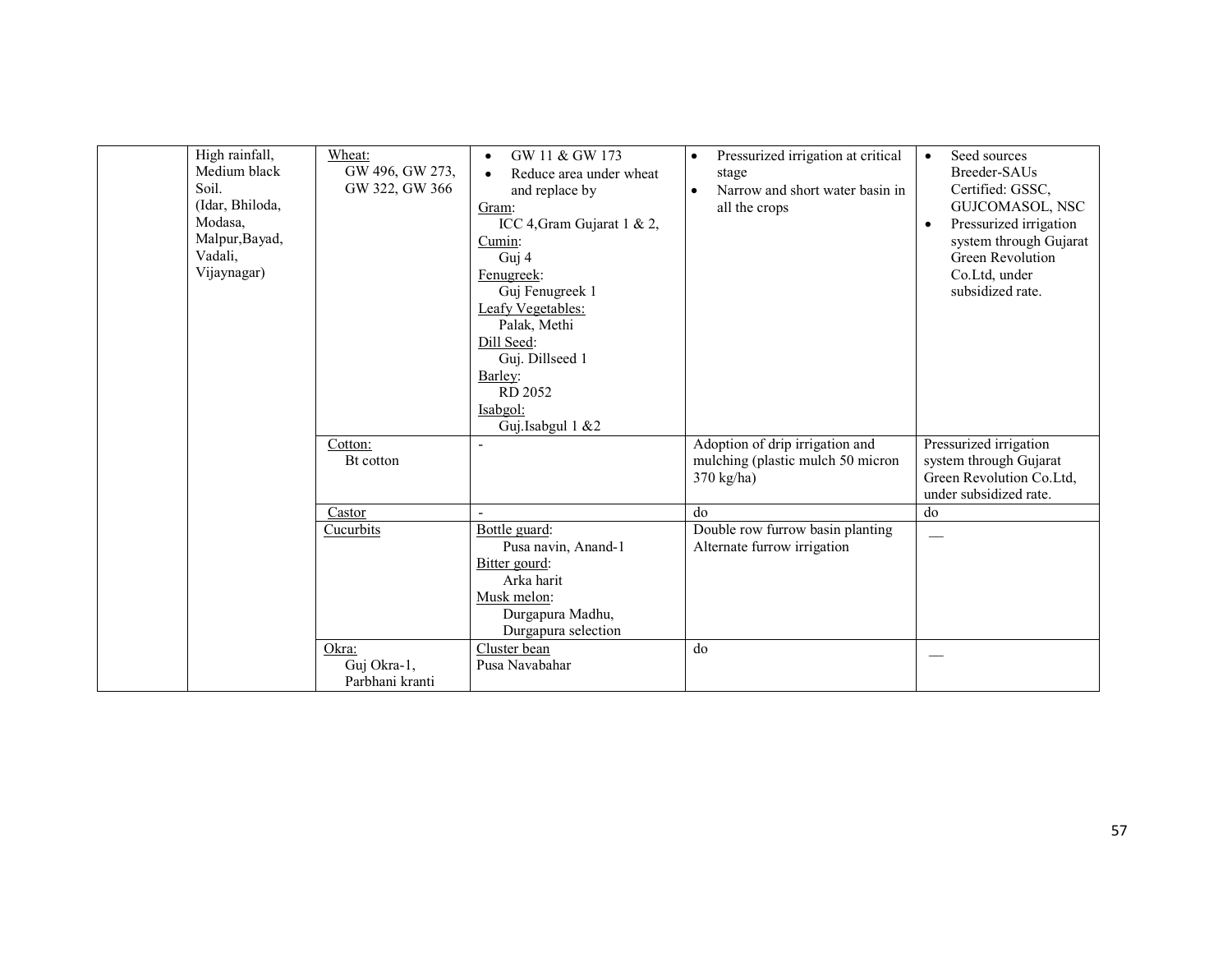| Brinjal:<br>GOB-1, Doli-5,<br>Pusa Purple round,<br>Pusa Purple long | Gram<br>ICCC-4, Guj-1 & 2<br>Cumin<br>Guj-1,2,3 & 4/<br>Coriander<br>Guj-1 & 2,<br>Fenugreek<br>Guj-1,<br>Leafy vegetable<br>Radish<br>Japanese white, Pusa hemani,<br>Pusa resham/<br>Carrot/cauliflower<br>Snow ball-16, hissar-1,<br>Cabbage<br>Pride of India, Early drum<br>head, Pusa drum head, | Alternate furrow irrigation through<br>drip system                                       | Mulching material can be<br>provided under RKVY     |
|----------------------------------------------------------------------|--------------------------------------------------------------------------------------------------------------------------------------------------------------------------------------------------------------------------------------------------------------------------------------------------------|------------------------------------------------------------------------------------------|-----------------------------------------------------|
| Tomato:<br>Vaishali, Abhinav                                         | Cluster bean<br>Pusa Navabahar                                                                                                                                                                                                                                                                         | Trailing system                                                                          |                                                     |
| Cluster bean<br>Pusa Navabahar                                       | Reduce the 25% area<br>$\bullet$                                                                                                                                                                                                                                                                       | Alternate furrow irrigation through<br>drip system                                       | Drip system can be<br>provided under GGRC           |
| Cowpea (summer)<br>Pusa falguni                                      | Reduce the 25% area<br>$\bullet$                                                                                                                                                                                                                                                                       | Ridge & furrow method<br>$\bullet$<br>Sowing<br>Alternate furrow irrigation<br>$\bullet$ | Implement can be<br>provided under RKVY             |
| Ginger:<br>Sugandha                                                  |                                                                                                                                                                                                                                                                                                        | Ridge & furrow irrigation<br>$\bullet$                                                   | Ridge & furrow system can<br>be provided under RKVY |
| Turmeric:<br>Kesar                                                   | -----                                                                                                                                                                                                                                                                                                  | do                                                                                       | do                                                  |
| Lucerne:GALL-1<br>$(Anand-2)$<br>Local (Kachchhi)                    | GALL-1                                                                                                                                                                                                                                                                                                 | As such                                                                                  | Seed source from NSSC                               |
| Oat: Cant, Local                                                     | Bajra (multicut)<br>GF Bajra-1                                                                                                                                                                                                                                                                         | As such                                                                                  | do                                                  |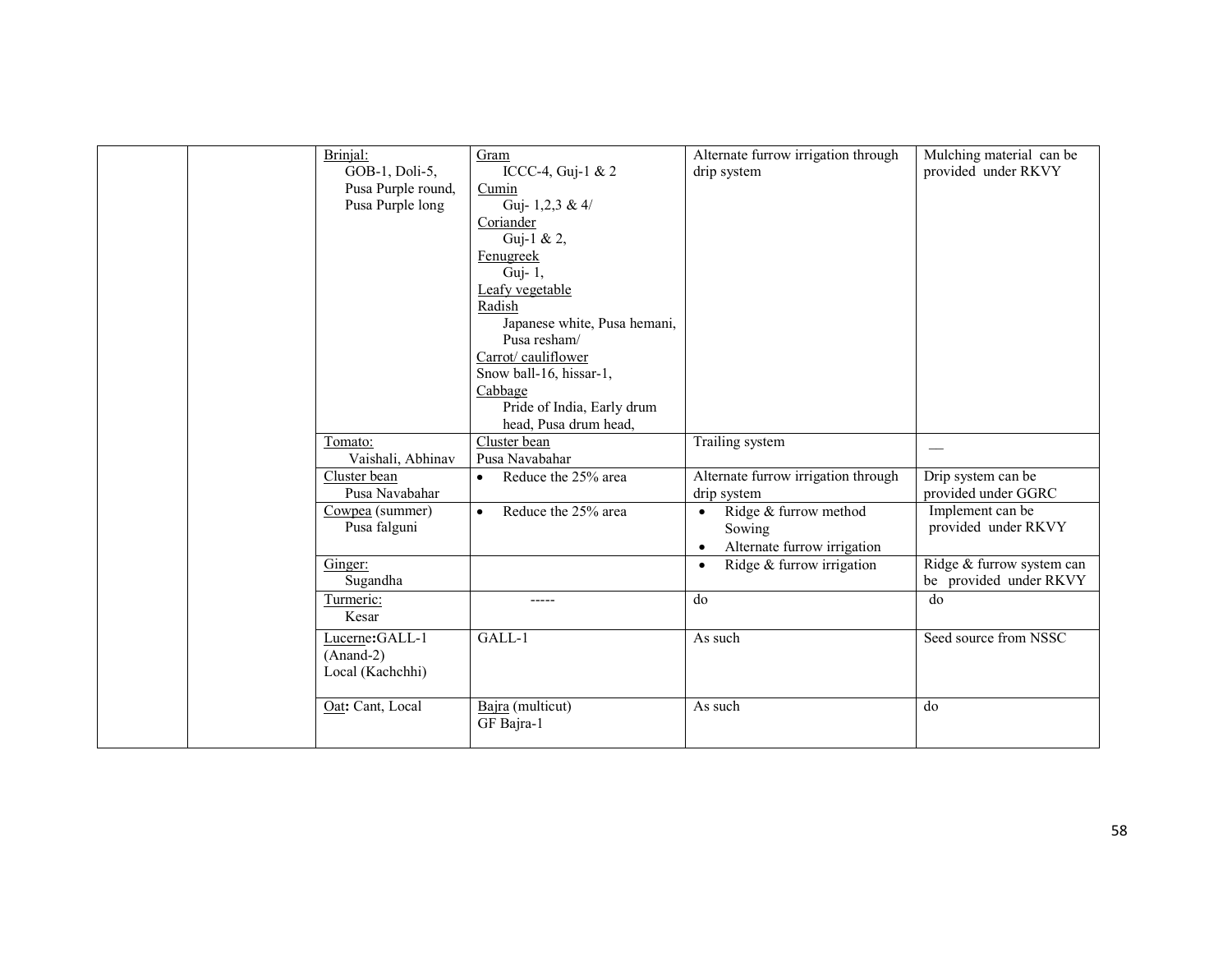| 2.2 Unusual rains (untimely, unseasonal etc) (for both rainfed and irrigated situations) |  |
|------------------------------------------------------------------------------------------|--|
|------------------------------------------------------------------------------------------|--|

| Condition                                               |                                                                                                                                                           |                                                                                                                                                                                                                                                      | <b>Suggested contingency measure</b>                                                                                                                                                                                                  |                                                                                                                                                                                                    |
|---------------------------------------------------------|-----------------------------------------------------------------------------------------------------------------------------------------------------------|------------------------------------------------------------------------------------------------------------------------------------------------------------------------------------------------------------------------------------------------------|---------------------------------------------------------------------------------------------------------------------------------------------------------------------------------------------------------------------------------------|----------------------------------------------------------------------------------------------------------------------------------------------------------------------------------------------------|
| Continuous high                                         | <b>Vegetative stage</b>                                                                                                                                   | <b>Flowering stage</b>                                                                                                                                                                                                                               | Crop maturity stage                                                                                                                                                                                                                   | Post harvest                                                                                                                                                                                       |
| rainfall in a short<br>span leading to<br>water logging |                                                                                                                                                           |                                                                                                                                                                                                                                                      |                                                                                                                                                                                                                                       |                                                                                                                                                                                                    |
| Maize                                                   |                                                                                                                                                           | ٠                                                                                                                                                                                                                                                    | Harvest mature cobs                                                                                                                                                                                                                   | To cover produce with plastic sheet<br>$(100 \mu m, UV)$ stabilized colour<br>plastic) or shift produces to farm<br>shed and protection against<br>pest/disease damage in storage etc,             |
| Cotton                                                  | Surface drainage(for<br>$\bullet$<br>water logging)<br>Interculturing for<br>$\bullet$<br>aeration<br>Apply 25 kg N/ha as<br>$\bullet$<br>additional dose | Surface drainage(for water<br>$\bullet$<br>logging)<br>Apply 25 kg N/ha as additional<br>dose<br>Protect the crop against whitefly<br>and sucking pest(acefet 75 CE<br>15 gm, Trizophos 40 EC 25 ml,<br>Emidachloropid 2.5 ml in 10 lit<br>of water) | Surface drainage (for water<br>$\bullet$<br>logging)<br>Protect the crop against Ball<br>$\bullet$<br>Warm(Endosulphan 35 EC<br>Politreen C 44 EC 20 ml in<br>10 lit of water)<br>Apply 25 kg N/ha as<br>$\bullet$<br>additional dose | Cover the produce with<br>plasticsheet(100 micron UV<br>stabilized colour plastic)                                                                                                                 |
| Wheat                                                   |                                                                                                                                                           |                                                                                                                                                                                                                                                      | Surface drainage (for<br>management of water logging,<br>lodging crop and to control black<br>point in grain.) Spray Mancozeb<br>$0.2\%$                                                                                              | To cover produce with plastic sheet<br>$(100 \mu m, UV)$ stabilized colour<br>plastic) or shift produces to farm<br>shed and protection against<br>pest/disease damage in storage etc,             |
| Groundnut                                               | $\overline{a}$                                                                                                                                            |                                                                                                                                                                                                                                                      | Quick surface drainage, Ditch<br>channel around field                                                                                                                                                                                 | do                                                                                                                                                                                                 |
| Pulses                                                  |                                                                                                                                                           |                                                                                                                                                                                                                                                      | Quick drainage, Harvest mature<br>pods                                                                                                                                                                                                | To cover produce with plastic<br>$\bullet$<br>sheet $(100 \mu m)$ , UV stabilized<br>colour plastic) or shift<br>produces to farm shed<br>and protection against<br>pest/disease damage in storage |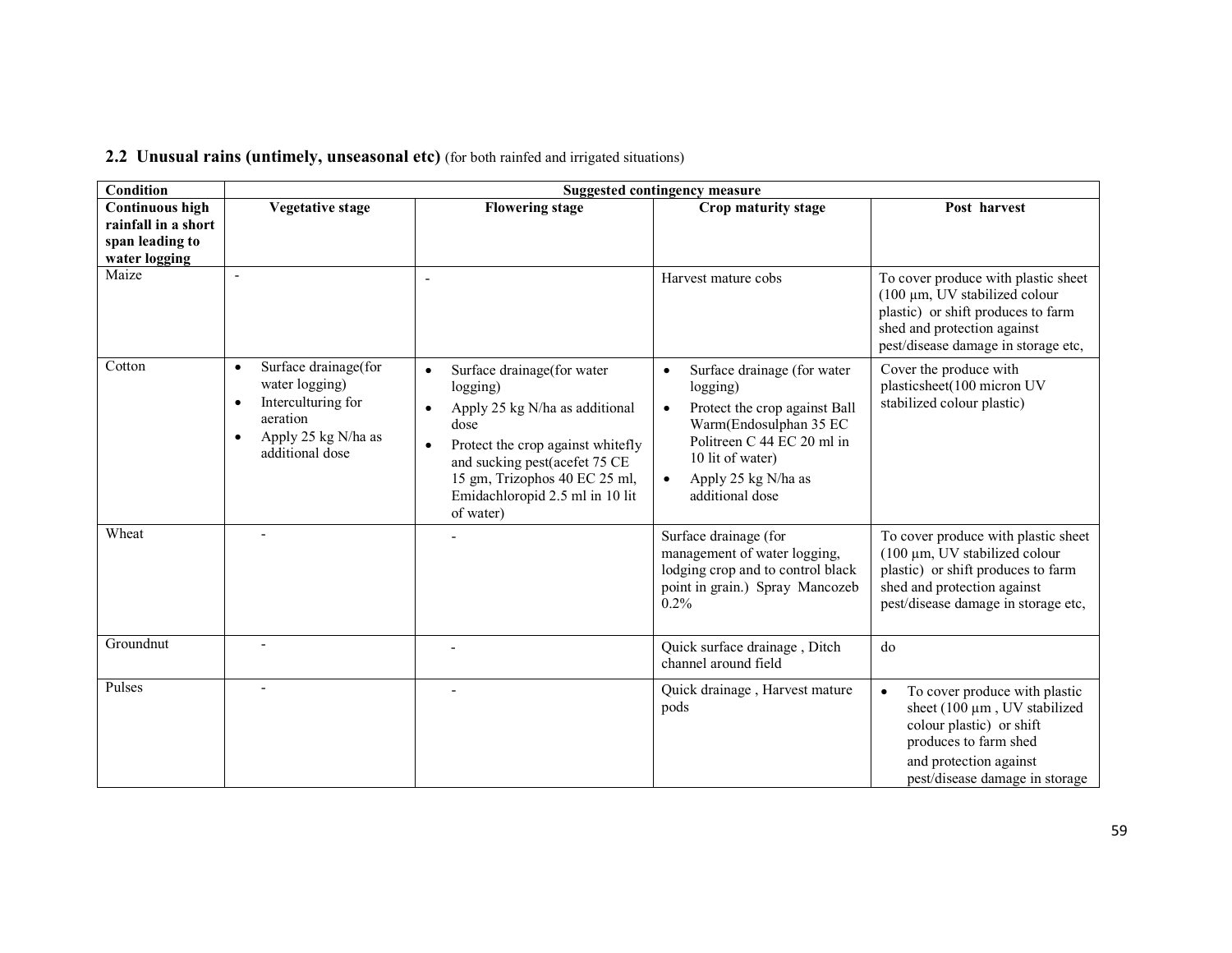|              |                                                                                                                                                           |                                                                                                                                                                                  |                                                                                                                                                                                | etc.                                                                                                                                                                                   |
|--------------|-----------------------------------------------------------------------------------------------------------------------------------------------------------|----------------------------------------------------------------------------------------------------------------------------------------------------------------------------------|--------------------------------------------------------------------------------------------------------------------------------------------------------------------------------|----------------------------------------------------------------------------------------------------------------------------------------------------------------------------------------|
| Horticulture |                                                                                                                                                           |                                                                                                                                                                                  |                                                                                                                                                                                |                                                                                                                                                                                        |
| Mango        |                                                                                                                                                           | Spray 0.2% wettable sulphur or<br>0.005% Hexaconazole for protection<br>against PM                                                                                               |                                                                                                                                                                                | Unripe fruit may be used for<br>pickles.                                                                                                                                               |
| Ber          | $\blacksquare$                                                                                                                                            | Spray 0.2 % wettable sulphur for<br>protection against PM                                                                                                                        | $\overline{a}$                                                                                                                                                                 |                                                                                                                                                                                        |
| Citrus       | Control citrus canker by<br>$\bullet$<br>spray of Copper Oxy<br>chloride $0.2\%$ &<br>streptocycline 100 ppm                                              | Control citrus canker by spray of<br>$\bullet$<br>Copper Oxy chloride $0.2\%$ &<br>streptocycline 100 ppm                                                                        | Control citrus canker by<br>$\bullet$<br>spray of Copper Oxy<br>chloride $0.2\%$ &<br>streptocycline 100 ppm,<br>collect mature fruits<br>$\bullet$                            |                                                                                                                                                                                        |
| Sapota       |                                                                                                                                                           | Spray 0.2% wettable sulphur or<br>0.05% Hexaconazole for<br>protection against powdery<br>mildew<br>Provide drainage<br>$\bullet$                                                | Harvest the matured fruits<br>$\bullet$<br>Provide drainage<br>$\bullet$<br>Protect the fruit against fruit<br>$\bullet$<br>spot (Difenconazole<br>$0.05\%$ spray)             | Transfer the fruits to safer place                                                                                                                                                     |
| Aonla        | $\blacksquare$                                                                                                                                            | $\frac{1}{2}$                                                                                                                                                                    | Harvest the fruits<br>$\bullet$<br>Protect the crop against fruit<br>$\bullet$<br>spots disease (Carbendazin<br>$0.025\%$                                                      | $\frac{1}{2}$                                                                                                                                                                          |
|              | Heavy rainfall with high speed winds in a short span <sup>2</sup>                                                                                         |                                                                                                                                                                                  |                                                                                                                                                                                |                                                                                                                                                                                        |
| Maize        |                                                                                                                                                           |                                                                                                                                                                                  | Harvest mature cobs, Ouick<br>surface drainage                                                                                                                                 | To cover produce with plastic sheet<br>$(100 \mu m, UV)$ stabilized colour<br>plastic) or shift produces to farm<br>shed and protection against<br>pest/disease damage in storage etc, |
| Cotton       | Surface drainage(for<br>$\bullet$<br>water logging)<br>Interculturing for<br>$\bullet$<br>aeration<br>Apply 25 kg N/ha as<br>$\bullet$<br>additional dose | Surface drainage(for water<br>$\bullet$<br>logging)<br>Apply 25 kg N/ha as additional<br>$\bullet$<br>dose<br>Protect the crop against whitefly<br>and sucking pest(acefet 75 CE | Surface drainage (for water<br>$\bullet$<br>logging)<br>Protect the crop against Ball<br>$\bullet$<br>Warm(Endosulphan 35 EC<br>Politreen C 44 EC 20 ml in<br>10 lit of water) | Cover the produce with<br>plasticsheet(100 micron UV<br>stabilized colour plastic)                                                                                                     |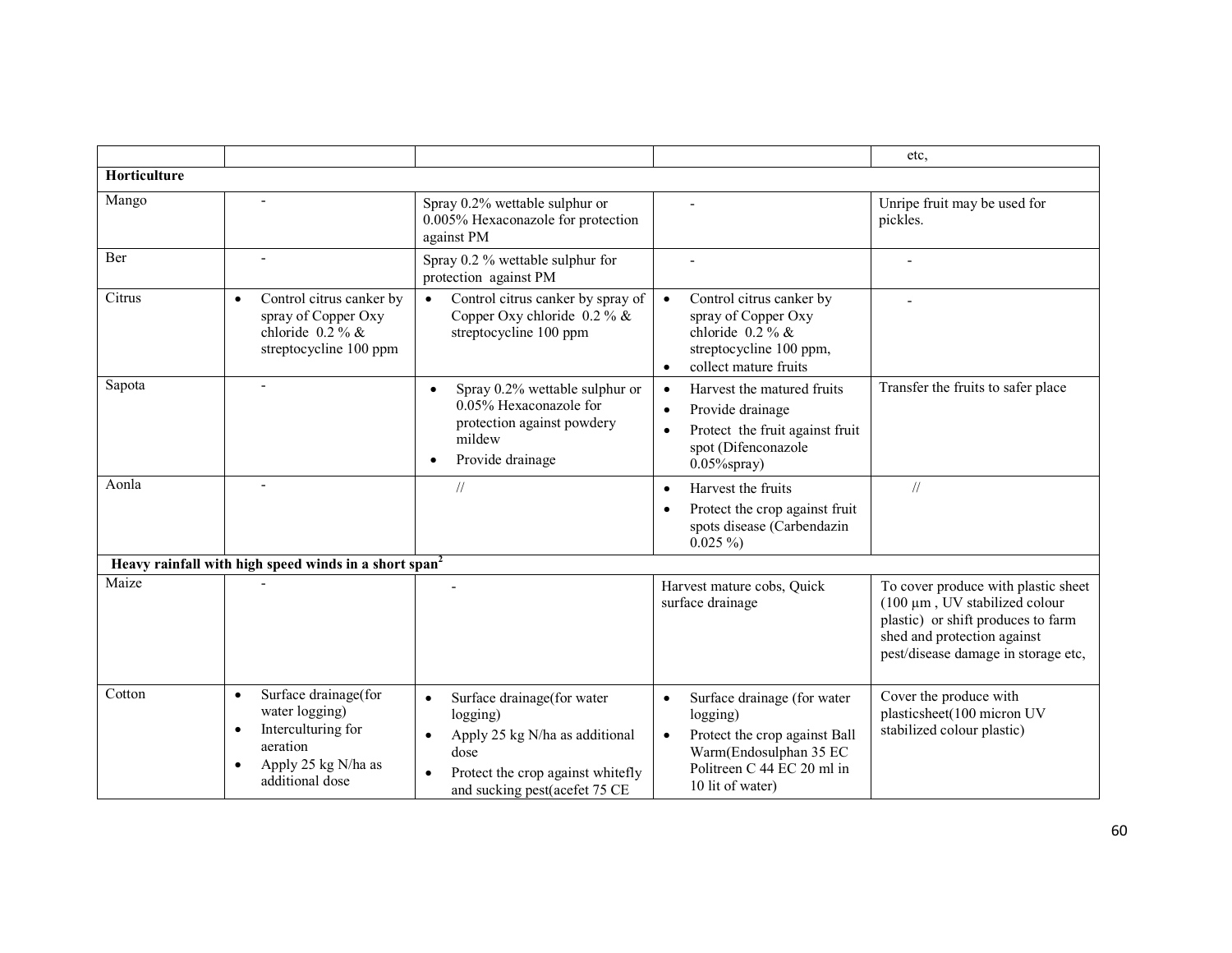|              |                                                                                                 | 15 gm, Trizophos 40 EC 25 ml,<br>Emidachloropid 2.5 ml in 10 lit<br>of water)                                                                  | Apply 25 kg N/ha as<br>$\bullet$<br>additional dose                                                                                                                |                                                                                                                                                                                  |
|--------------|-------------------------------------------------------------------------------------------------|------------------------------------------------------------------------------------------------------------------------------------------------|--------------------------------------------------------------------------------------------------------------------------------------------------------------------|----------------------------------------------------------------------------------------------------------------------------------------------------------------------------------|
| Wheat        | Surface drainage (to control<br>water logging condition)                                        | Surface drainage (to control water<br>logging condition)                                                                                       | Surface drainage (for<br>$\bullet$<br>management of water<br>logging, lodging crop and to<br>control black point in grain,<br>Spray Mancozeb 0.2%)                 | To cover produce with plastic sheet<br>(100 µm, UV stabilized colour<br>plastic) or shift produces to farm<br>shed and protection against<br>pest/disease damage in storage etc, |
| Groundnut    | $\overline{\phantom{a}}$                                                                        | $\overline{\phantom{0}}$                                                                                                                       | Quick surface drainage,<br>$\bullet$<br>Ditch channel around field                                                                                                 | do                                                                                                                                                                               |
| Pulses       |                                                                                                 |                                                                                                                                                | Quick drainage, Harvest<br>$\bullet$<br>mature pods                                                                                                                | do                                                                                                                                                                               |
| Horticulture |                                                                                                 |                                                                                                                                                |                                                                                                                                                                    |                                                                                                                                                                                  |
| Mango        |                                                                                                 | Spray 0.2% wettable sulphur or<br>0.005% Hexaconazole for protection<br>against PM                                                             | Collect fallen fruits                                                                                                                                              | Unripe fruit may be used for<br>pickles.                                                                                                                                         |
| Ber          |                                                                                                 | Spray 0.2 % wettable sulphur for<br>protection against PM                                                                                      |                                                                                                                                                                    |                                                                                                                                                                                  |
| Citrus       | Control citrus canker by<br>spray of Copper Oxy<br>chloride $0.2\%$ &<br>streptocycline 100 ppm | Control citrus canker by spray of<br>Copper Oxy chloride $0.2\%$ &<br>streptocycline 100 ppm                                                   | Control citrus canker by<br>$\bullet$<br>spray of Copper Oxy<br>chloride $0.2\%$ &<br>streptocycline 100 ppm,<br>collect mature fruits<br>$\bullet$                |                                                                                                                                                                                  |
| Sapota       |                                                                                                 | Spray 0.2% wettable sulphur or<br>$\bullet$<br>0.05% Hexaconazole for<br>protection against powdery<br>mildew<br>Provide drainage<br>$\bullet$ | Harvest the matured fruits<br>$\bullet$<br>Provide drainage<br>$\bullet$<br>Protect the fruit against<br>$\bullet$<br>fruit spot (Difenconazole<br>$0.05\%$ spray) | Transfer the fruits to safer place                                                                                                                                               |
| Aonla        | ÷,                                                                                              | Spray 0.2% wettable sulphur or<br>$\bullet$<br>0.05% Hexaconazole for<br>protection against powdery<br>mildew<br>Provide drainage              | Harvest the fruits<br>Protect the crop against fruit<br>spots disease (Carbendazin<br>$0.025\%$                                                                    | Transfer the fruits to safer place                                                                                                                                               |
|              | Outbreak of pests and diseases due to unseasonal rains                                          |                                                                                                                                                |                                                                                                                                                                    |                                                                                                                                                                                  |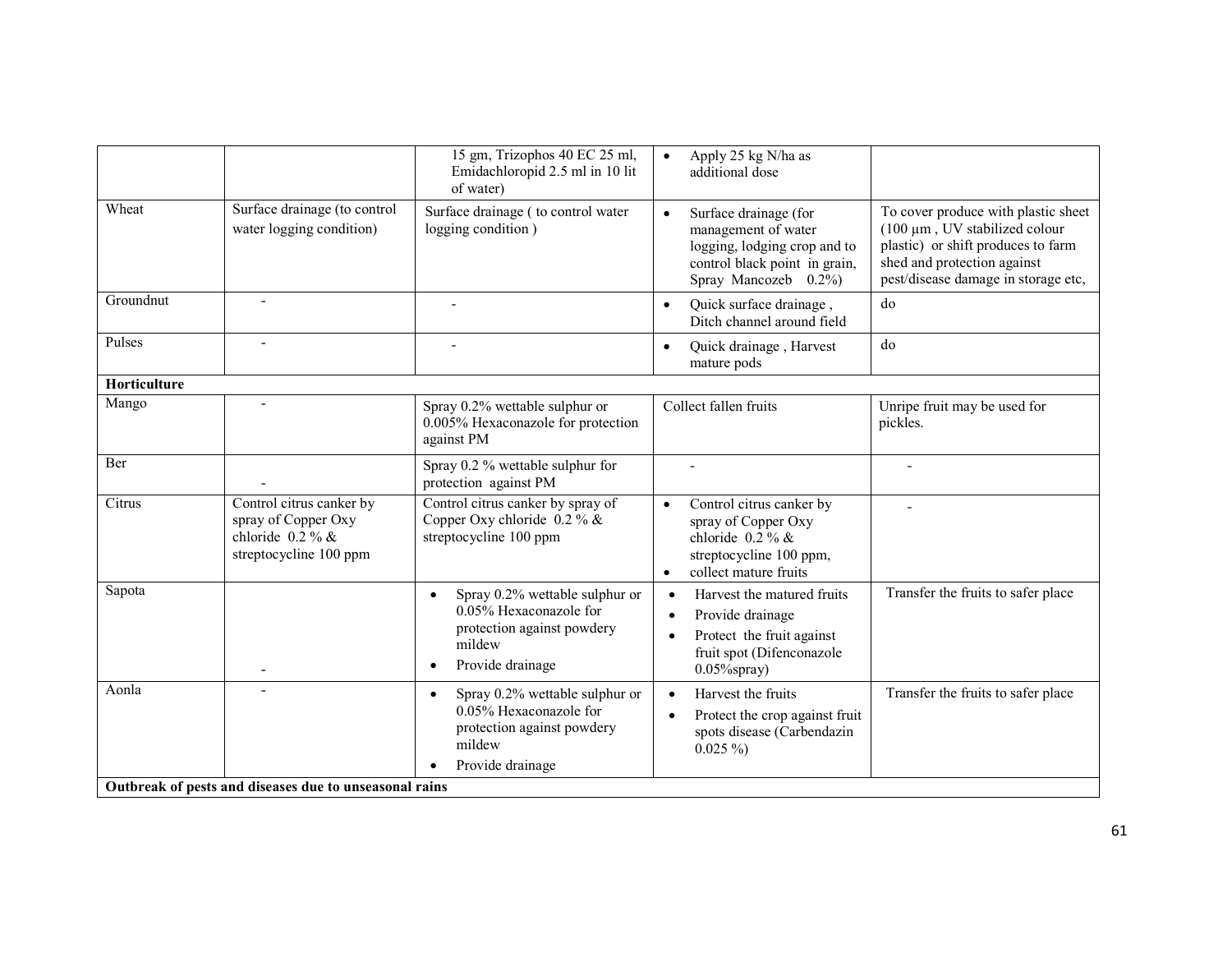| Cotton       | Surface drainage(for<br>$\bullet$<br>water logging)<br>Interculturing for<br>$\bullet$<br>aeration<br>Apply 25 kg N/ha as<br>$\bullet$<br>additional dose | Surface drainage (for water<br>$\bullet$<br>logging)<br>Apply 25 kg N/ha as additional<br>$\bullet$<br>dose<br>Protect the crop against whitefly<br>$\bullet$<br>and sucking pest(acefet 75 CE<br>15 gm, Trizophos 40 EC 25 ml,<br>Emidachloropid 2.5 ml in 10 lit<br>of water) | Surface drainage (for water<br>$\bullet$<br>logging)<br>Protect the crop against Ball<br>$\bullet$<br>Warm(Endosulphan 35 EC<br>Politreen C 44 EC 20 ml in<br>10 lit of water)<br>Apply 25 kg N/ha as<br>$\bullet$<br>additional dose | Cover the produce with<br>plasticsheet(100 micron UV<br>stabilized colour plastic) |
|--------------|-----------------------------------------------------------------------------------------------------------------------------------------------------------|---------------------------------------------------------------------------------------------------------------------------------------------------------------------------------------------------------------------------------------------------------------------------------|---------------------------------------------------------------------------------------------------------------------------------------------------------------------------------------------------------------------------------------|------------------------------------------------------------------------------------|
| Wheat        | Spray Mancozeb 0.2% (To<br>control leaf Blight & rust)                                                                                                    | Spray Mancozeb 0.2% (To control<br>leaf Blight & rust)                                                                                                                                                                                                                          | To control black point in grain<br>Spray Mancozeb 0.2%                                                                                                                                                                                | $\overline{\phantom{a}}$                                                           |
| Groundnut    | Spray 0.005%<br>$\bullet$<br>Hexaconazole for rust<br>& tikka                                                                                             | Spray 0.005% Hexaconazole for<br>rust & tikka                                                                                                                                                                                                                                   | Spray 0.005% Hexaconazole for<br>rust & tikka                                                                                                                                                                                         |                                                                                    |
| Horticulture |                                                                                                                                                           |                                                                                                                                                                                                                                                                                 |                                                                                                                                                                                                                                       |                                                                                    |
| Mango        |                                                                                                                                                           | Spray 0.2% wettable sulphur or<br>0.005% Hexaconazole for protection<br>against PM                                                                                                                                                                                              | Collect fallen fruits                                                                                                                                                                                                                 | Unripe fruit may be used for<br>pickles.                                           |
| Ber          |                                                                                                                                                           | Spray 0.2 % wettable sulphur for<br>protection against PM                                                                                                                                                                                                                       | $\blacksquare$                                                                                                                                                                                                                        |                                                                                    |
| Citrus       | Control citrus canker by<br>spray of Copper Oxy<br>chloride $0.2\%$ &<br>streptocycline 100 ppm                                                           | Control citrus canker by spray of<br>Copper Oxy chloride $0.2 \%$ &<br>streptocycline 100 ppm                                                                                                                                                                                   | Control citrus canker by<br>$\bullet$<br>spray of Copper Oxy<br>chloride $0.2\%$ &<br>streptocycline 100 ppm,<br>collect mature fruits<br>$\bullet$                                                                                   |                                                                                    |
| Sapota       |                                                                                                                                                           | Spray 0.2% wettable sulphur or<br>0.05% Hexaconazole for<br>protection against powdery<br>mildew<br>Provide drainage                                                                                                                                                            | Harvest the matured fruits<br>Provide drainage<br>Protect the fruit against<br>fruit spot (Difenconazole<br>$0.05\%$ spray)                                                                                                           | Transfer the fruits to safer place                                                 |
| Aonla        |                                                                                                                                                           | Spray 0.2% wettable sulphur or<br>$\bullet$<br>0.05% Hexaconazole for<br>protection against powdery                                                                                                                                                                             | Harvest the fruits<br>$\bullet$<br>Protect the crop against fruit<br>spots disease(Carbendazin                                                                                                                                        | do                                                                                 |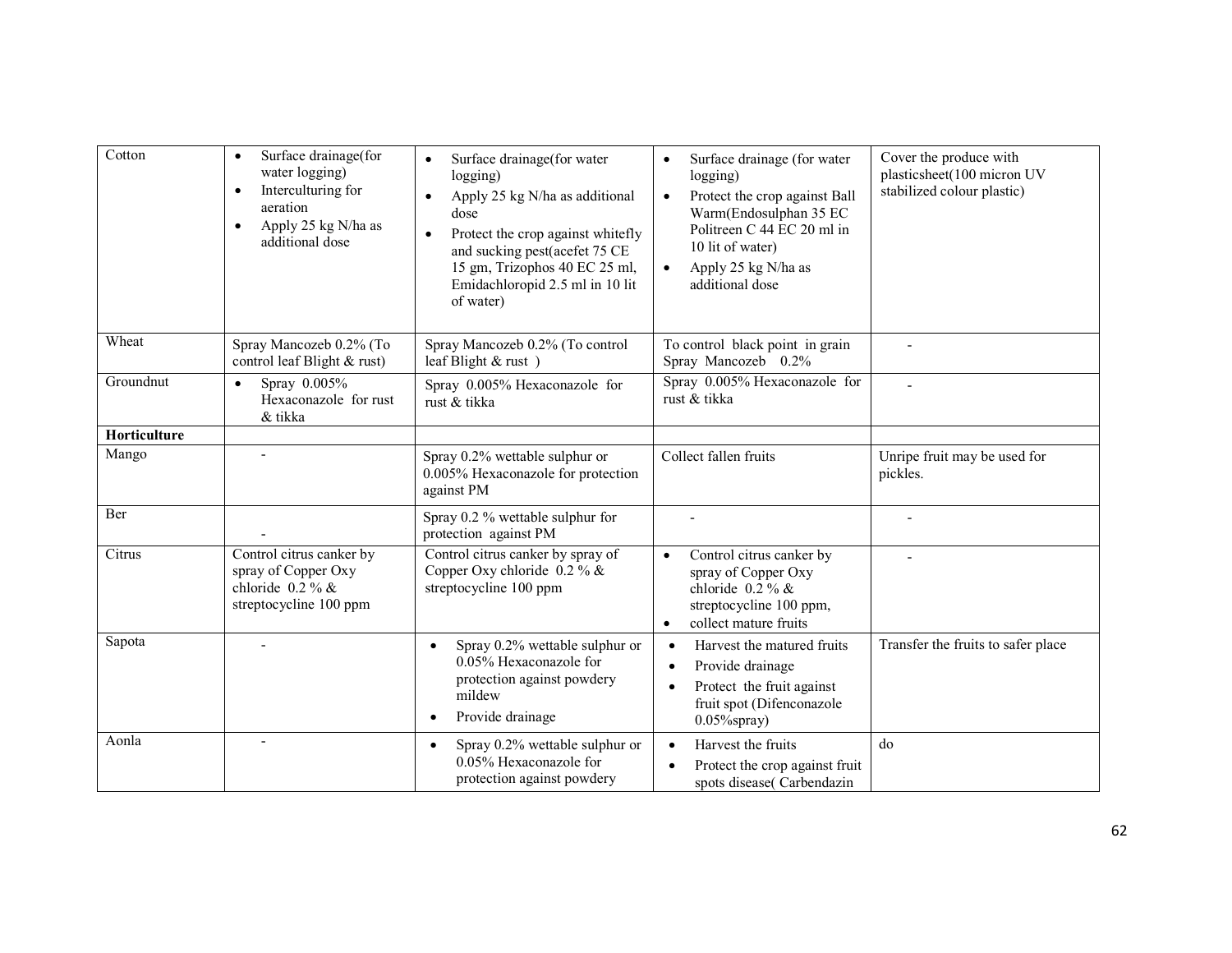|  | $\sim$<br>mildew                                         | $0.025$ $^{\circ}$<br>$\frac{1}{2}$ . |  |
|--|----------------------------------------------------------|---------------------------------------|--|
|  | $\mathbf{r}$<br>a kora<br>, drainage<br>iuc<br>10.7<br>. |                                       |  |

## 2.3 Floods

| Condition                                                   | Suggested contingency measure <sup>®</sup> |                               |                           |            |  |
|-------------------------------------------------------------|--------------------------------------------|-------------------------------|---------------------------|------------|--|
|                                                             | Seedling / nursery stage                   | Vegetative stage              | <b>Reproductive stage</b> | At harvest |  |
| Transient water logging/ partial<br>inundation <sup>1</sup> |                                            | Not Expected in this District |                           |            |  |
| Continuous submergence<br>for more than 2 days <sup>2</sup> |                                            | Not Expected in this District |                           |            |  |
| Sea water intrusion <sup>3</sup>                            |                                            | Not Expected in this District |                           |            |  |

## 2.4 Extreme events: Heat wave / Cold wave/Frost/ Hailstorm /Cyclone

| <b>Extreme event type</b> | <b>Suggested contingency measure</b> |                                    |                                      |            |
|---------------------------|--------------------------------------|------------------------------------|--------------------------------------|------------|
|                           | Seedling / nursery stage             | <b>Vegetative stage</b>            | Reproductive stage                   | At harvest |
| <b>Heat Wave</b>          | Light & frequent irrigation to all   | Light & frequent irrigation to all | Light $&$ frequent irrigation to all |            |
|                           | crops                                | crops                              | crops                                |            |
| Cold wave                 | NA                                   | NA                                 | NA                                   | NA         |
| Frost                     | NA                                   | NA                                 | NA                                   | NA         |
| <b>Hailstorm</b>          | NA                                   | NA                                 | NA                                   | NA         |
| Cyclone                   | NA                                   | NA                                 | NA                                   | NА         |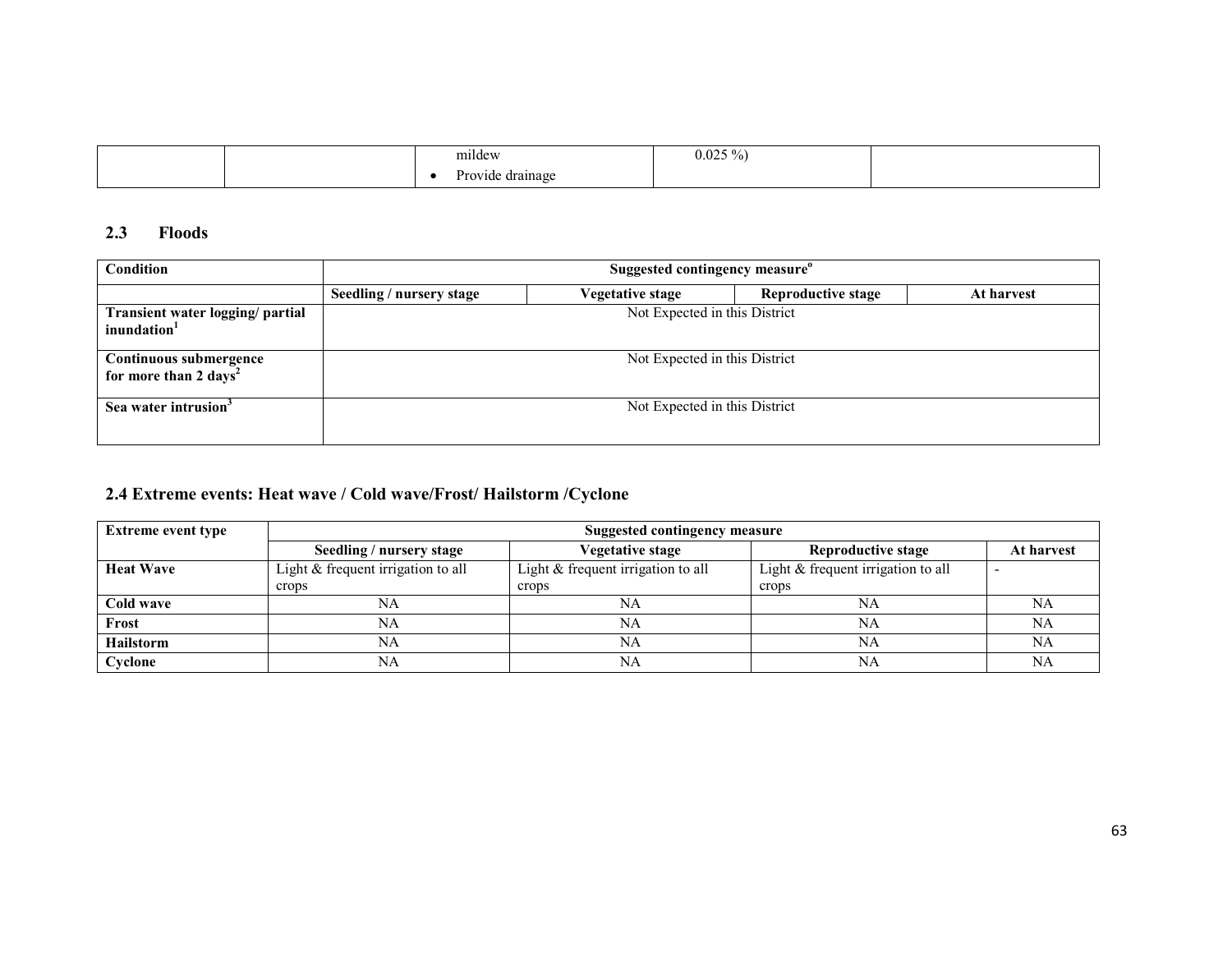### 2.5Contingent strategies for Livestock, Poultry & Fisheries

## 2.5.1 Livestock

|                        | <b>Suggested contingency measures</b>                                      |                                                                                                            |                                                         |
|------------------------|----------------------------------------------------------------------------|------------------------------------------------------------------------------------------------------------|---------------------------------------------------------|
|                        | <b>Before the event</b>                                                    | During the event                                                                                           | After the event                                         |
| <b>Drought</b>         | Veterinary preparedness<br>$\bullet$                                       | -Assure and mobilize water supply                                                                          | Impact assessment                                       |
|                        | Assessment of resources                                                    |                                                                                                            |                                                         |
|                        | Integration with the district system<br>$\bullet$                          |                                                                                                            |                                                         |
|                        | Plan for rapid mobilization of resources specially<br>$\bullet$<br>Silage. |                                                                                                            |                                                         |
|                        | Dry fodder (fodder bank), complete feed blocks<br>$\bullet$<br>(CFBs)      |                                                                                                            |                                                         |
| <b>Feed and fodder</b> | As the district is occasionally prone to drought the                       | Harvest and use biomass of dried up crops (Groundnut,                                                      | Training/educating farmers                              |
| availability           | following measures to be taken to ameliorate the fodder                    | Wheat, Maize, Sorghum, Green gram etc.,) material                                                          | for feed & fodder storage.                              |
|                        | deficiency                                                                 | as fodder                                                                                                  | Maintenance / repair of silo                            |
|                        | Avoid burning of wheat straw                                               | Use of unconventional and locally available cheap feed                                                     | pits and feed/fodder stores.                            |
|                        | Establishment of fodder bank at village level with                         | ingredients especially groundnut cake and haulms as                                                        | Encourage progressive                                   |
|                        | available dry fodder (wheat straw and stover of                            | supplement for livestock during drought                                                                    | farmers to grow multi cut                               |
|                        | bajra/sorghum and also groundnut haulms)                                   | Utilizing fodder from fodder bank reserves.                                                                | fodder crops of                                         |
|                        | Increase area under perennial fodder cultivation with high                 | Utilizing stored silage/hay.                                                                               | sorghum/bajra/maize(UP                                  |
|                        | yielding Hybrid Napier varieties.                                          | Transporting complete feed/fodder and dry roughages                                                        | chari, MP chari, HC-136,                                |
|                        | Conservation of maize/bajra/sorghum green fodder as                        | to the affected areas.                                                                                     | HD-2, GAINT BAJRA, L-                                   |
|                        | silage                                                                     | Concentrate ingredients such as Grains, brans, chunnies                                                    | 74, K-677, Ananad/African<br>Tall etc.,                 |
|                        | Sowing of cereals (Sorghum/Bajra) and leguminous crops                     | & oilseed cakes, low grade grains etc. unfit for human                                                     |                                                         |
|                        | (Lucerne, Berseem, Horse gram, Cowpea) during early                        | consumption should be procured from Govt. Godowns<br>for feeding as supplement for high productive animals | quality<br>fodder<br>Supply of<br>(multi<br>seed<br>cut |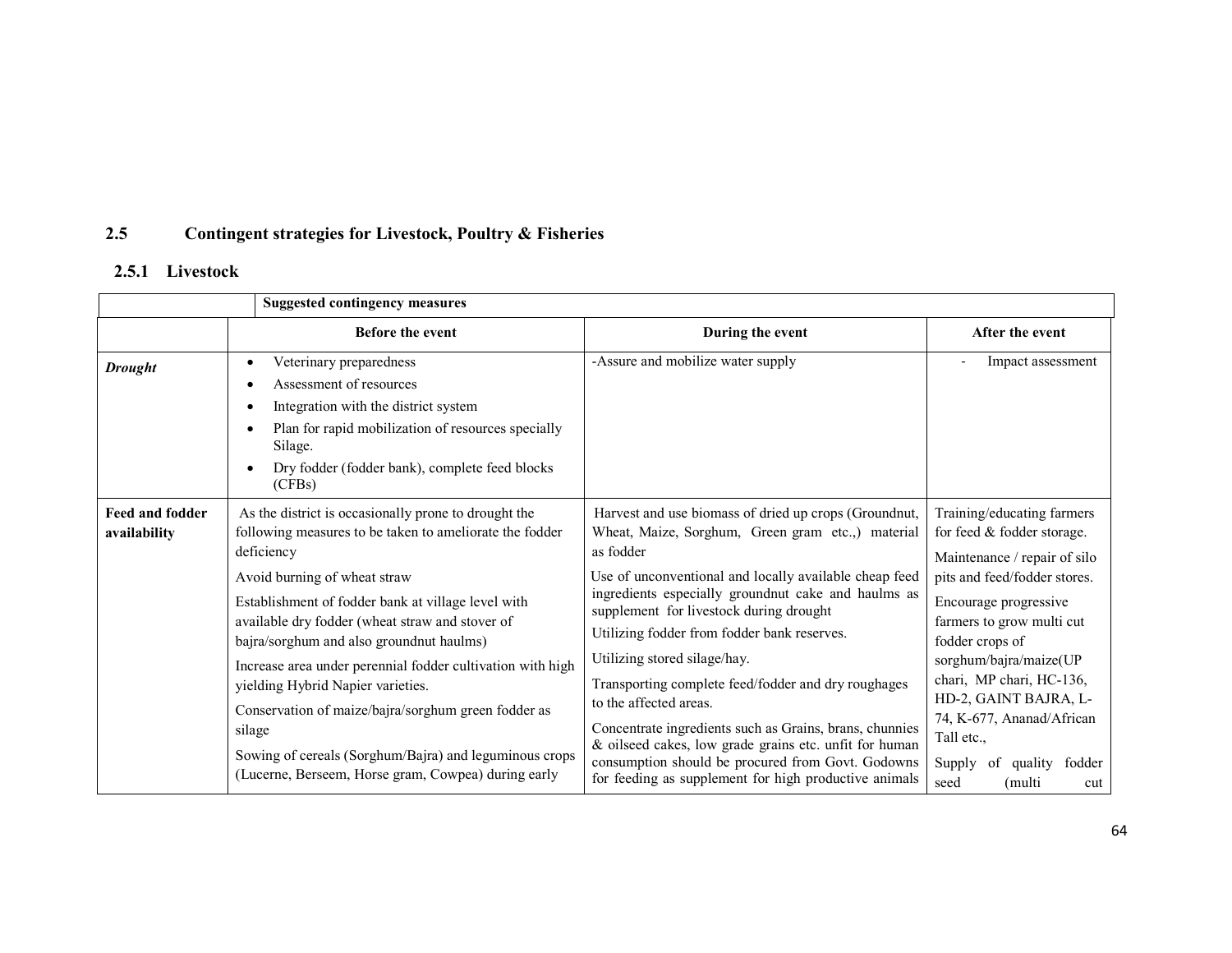|                                            | monsoon under dry land system for fodder production<br>Encourage fodder production with Maize, Jowar, Bajra,<br>Cowpea, Barseem, Lucerne etc.,<br>Processing & storage of feed/fodder and roughages in the<br>form of complete feed/blocks.                                                                                                                                                                                                                                                                                  | during drought<br>Continuous supplementation of mineral mixture to<br>prevent infertility.<br>Encourage mixing available kitchen waste with dry<br>fodder while feeding to the milch animals                                                                                                              | sorghum/bajra/maize<br>varieties) and fodder slips of<br>Napier, guinea grass well<br>before monsoon<br>Replenish the feed and<br>fodder banks                                                                                                                    |
|--------------------------------------------|------------------------------------------------------------------------------------------------------------------------------------------------------------------------------------------------------------------------------------------------------------------------------------------------------------------------------------------------------------------------------------------------------------------------------------------------------------------------------------------------------------------------------|-----------------------------------------------------------------------------------------------------------------------------------------------------------------------------------------------------------------------------------------------------------------------------------------------------------|-------------------------------------------------------------------------------------------------------------------------------------------------------------------------------------------------------------------------------------------------------------------|
| <b>Drinking</b> water                      | Adopt various water conservation methods at village<br>level to improve the ground water level for adequate<br>water supply.<br>Identification of water resources<br>Desilting of ponds<br>Rain water harvesting and create water bodies/watering<br>points (when water is scarce use only as drinking water<br>for animals)<br>Construction of drinking water tanks in herding<br>places/village junctions/relief camp locations<br>Community drinking water trough can be arranged in<br>shandies /community grazing areas | Adequate supply of drinking water.<br>Restrict wallowing of animals in water<br>bodies/resources<br>Add alum in stagnated water bodies                                                                                                                                                                    | Watershed<br>management<br>practices shall be promoted<br>to conserve the rainwater.<br>Bleach<br>$(0.1\%)$<br>drinking<br>water / water sources<br>Provide<br>drinking<br>clean<br>water                                                                         |
| <b>Health</b> and<br>disease<br>management | Procure and stock emergency medicines and<br>vaccines<br>for important endemic diseases of the area<br>All the stock must be immunized for endemic diseases<br>of the area<br>Vaccination for HS & FMD<br>Surveillance and disease monitoring network to be<br>established at Joint Director (Animal Husbandry) office<br>in the district                                                                                                                                                                                    | Carryout deworming to all animals entering into relief<br>camps<br>Identification and quarantine of sick animals<br>Constitution of Rapid Action Veterinary Force<br>Performing ring vaccination (8 km radius) in case of<br>any outbreak<br>Restricting movement of livestock in case of any<br>epidemic | Keep close surveillance<br>on disease outbreak.<br>Undertake the vaccination<br>depending on need<br>Keep the animal houses<br>clean and spray<br>disinfectants Farmers<br>should be advised to breed<br>their milch animals during<br>July-September so that the |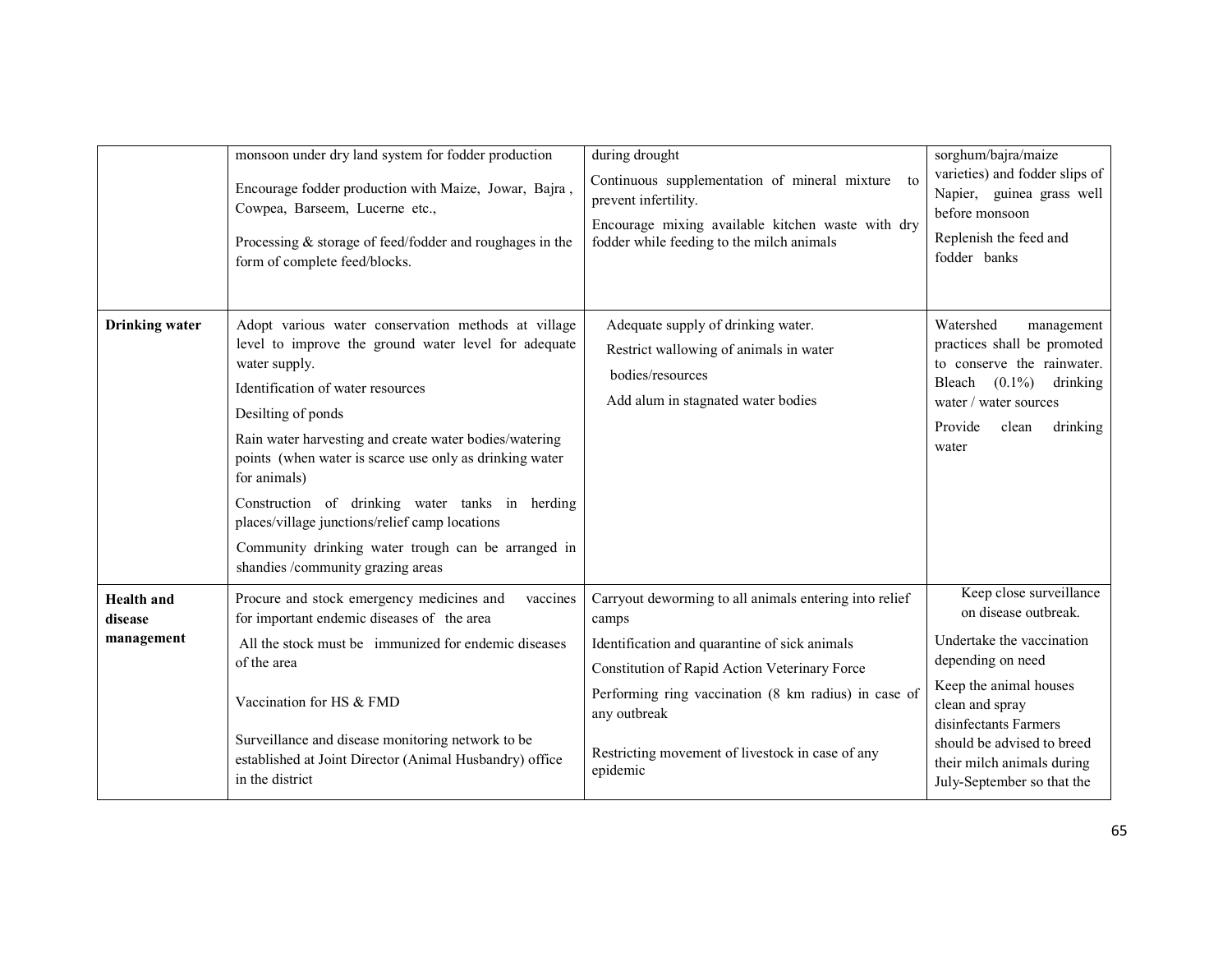|                  | Adequate refreshment training on draught management<br>to be given to VAS, Jr.VAS, LI with regard to health $\&$<br>management measures<br>Procure and stock multivitamins & area specific mineral<br>mixture                                                                                             | Drainage of water from and around animal sheds,<br>pasture areas.<br>Tick control measures be undertaken to prevent tick<br>borne diseases in animals<br>Rescue of sick and injured animals and their treatment<br>Organize with community, daily lifting of dung from<br>relief camps                                                                                                                                                    | peak milk production does<br>not coincide with mid<br>summer                                                 |
|------------------|-----------------------------------------------------------------------------------------------------------------------------------------------------------------------------------------------------------------------------------------------------------------------------------------------------------|-------------------------------------------------------------------------------------------------------------------------------------------------------------------------------------------------------------------------------------------------------------------------------------------------------------------------------------------------------------------------------------------------------------------------------------------|--------------------------------------------------------------------------------------------------------------|
| <b>Floods</b>    | Not applicable                                                                                                                                                                                                                                                                                            |                                                                                                                                                                                                                                                                                                                                                                                                                                           |                                                                                                              |
| Cyclone          | Not applicable                                                                                                                                                                                                                                                                                            |                                                                                                                                                                                                                                                                                                                                                                                                                                           |                                                                                                              |
| Cold wave        | Not applicable                                                                                                                                                                                                                                                                                            |                                                                                                                                                                                                                                                                                                                                                                                                                                           |                                                                                                              |
| <b>Heat wave</b> | Arrangement for protection from heat wave<br>Plantation around the shed<br>$\ddot{1}$<br>$H2O$ sprinklers / foggers in the shed<br>$\overline{11}$<br>Application of white reflector paint on the roof<br>iii)<br>iv) Thatched sheds should be provided as a shelter<br>to animal to minimize heat stress | Allow the animals early in the morning or late in the<br>evening for grazing during heat waves<br>Feed green fodder/silage / concentrates during day time<br>and roughages / hay during night time in case of heat<br>waves<br>Put on the foggers / sprinkerlers/fans during heat<br>weaves in case of high yielders (Jersey/HF crosses)<br>In severe cases, vitamin 'C' and electrolytes should be<br>added in $H_2O$ during heat waves. | Feed the animals as per<br>routine schedule<br>Allow<br>the<br>animals<br>for<br>grazing (normal timings)    |
| <b>Insurance</b> | Encouraging insurance of livestock                                                                                                                                                                                                                                                                        | Listing out the details of the dead animals                                                                                                                                                                                                                                                                                                                                                                                               | Submission for insurance<br>claim and availing insurance<br>benefit<br>Purchase of new productive<br>animals |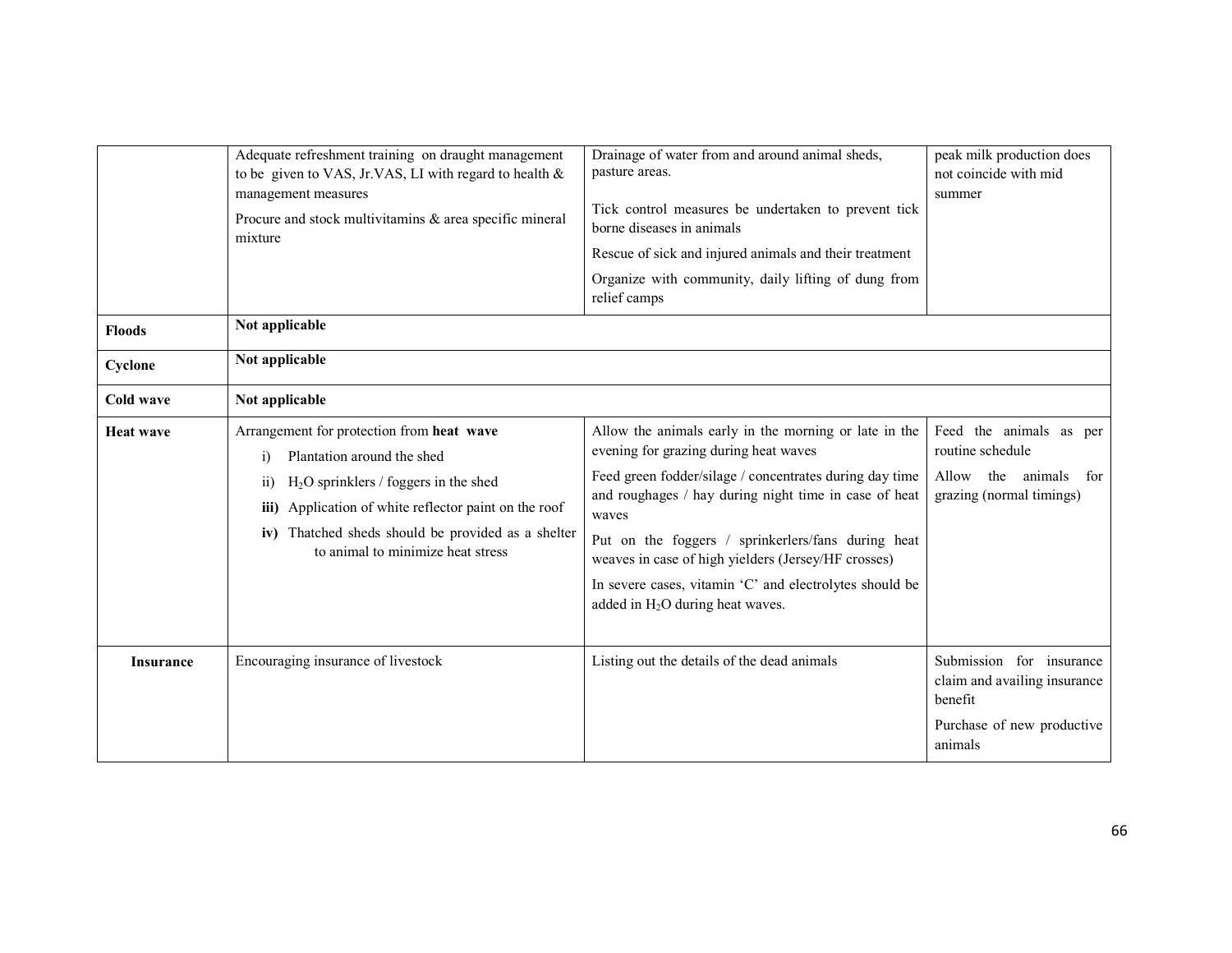# 2.5.2 Poultry 2.5.3

|                                | <b>Suggested contingency measures</b>                                                              |                                                                                                                                                            |                                        | Convergence/<br>linkages with  |
|--------------------------------|----------------------------------------------------------------------------------------------------|------------------------------------------------------------------------------------------------------------------------------------------------------------|----------------------------------------|--------------------------------|
|                                | <b>Before the event</b>                                                                            | During the event                                                                                                                                           | After the event                        | ongoing<br>programs, if<br>any |
| Drought                        |                                                                                                    |                                                                                                                                                            |                                        |                                |
| Shortage of feed ingredients   | Buffer stock of<br>readymade feed                                                                  | Ensure sufficient water supply                                                                                                                             | Resumption of routine<br>management    |                                |
| Drinking water                 |                                                                                                    |                                                                                                                                                            |                                        |                                |
| Health and disease management  | Routine vaccination and<br>medication should be<br>followed                                        | Attention should be paid towards general management                                                                                                        | -----do-----------                     |                                |
| Floods                         | Poultry requires excellence in general management in respect of litter management and bio-security |                                                                                                                                                            |                                        |                                |
| Shortage of feed ingredients   |                                                                                                    |                                                                                                                                                            |                                        |                                |
| Drinking water                 |                                                                                                    |                                                                                                                                                            |                                        |                                |
| Health and disease management  |                                                                                                    |                                                                                                                                                            |                                        | Culling of<br>affected birds   |
| Cyclone                        | In case of uncontrollable condition it is advisable to sell of the flock at the earliest           |                                                                                                                                                            | Resumption of<br>routine<br>management |                                |
| Shortage of feed ingredients   |                                                                                                    |                                                                                                                                                            |                                        |                                |
| Drinking water                 |                                                                                                    |                                                                                                                                                            |                                        |                                |
| Health and disease management  |                                                                                                    |                                                                                                                                                            |                                        |                                |
| Heat wave and cold wave        |                                                                                                    | Adopting measures for maintaining the in house<br>temperature at or near to physiological optimum<br>temperature                                           |                                        |                                |
| Shelter/environment management |                                                                                                    | Measures to maintain at or near physiological optimum<br>temperature                                                                                       |                                        |                                |
| Health and disease management  |                                                                                                    | Nutritional manipulation like use of fats/edible oil in the<br>ration, extra supplementation of methionine, biotin,<br>choline chloride and vitamin C etc. |                                        | Culling of<br>affected birds   |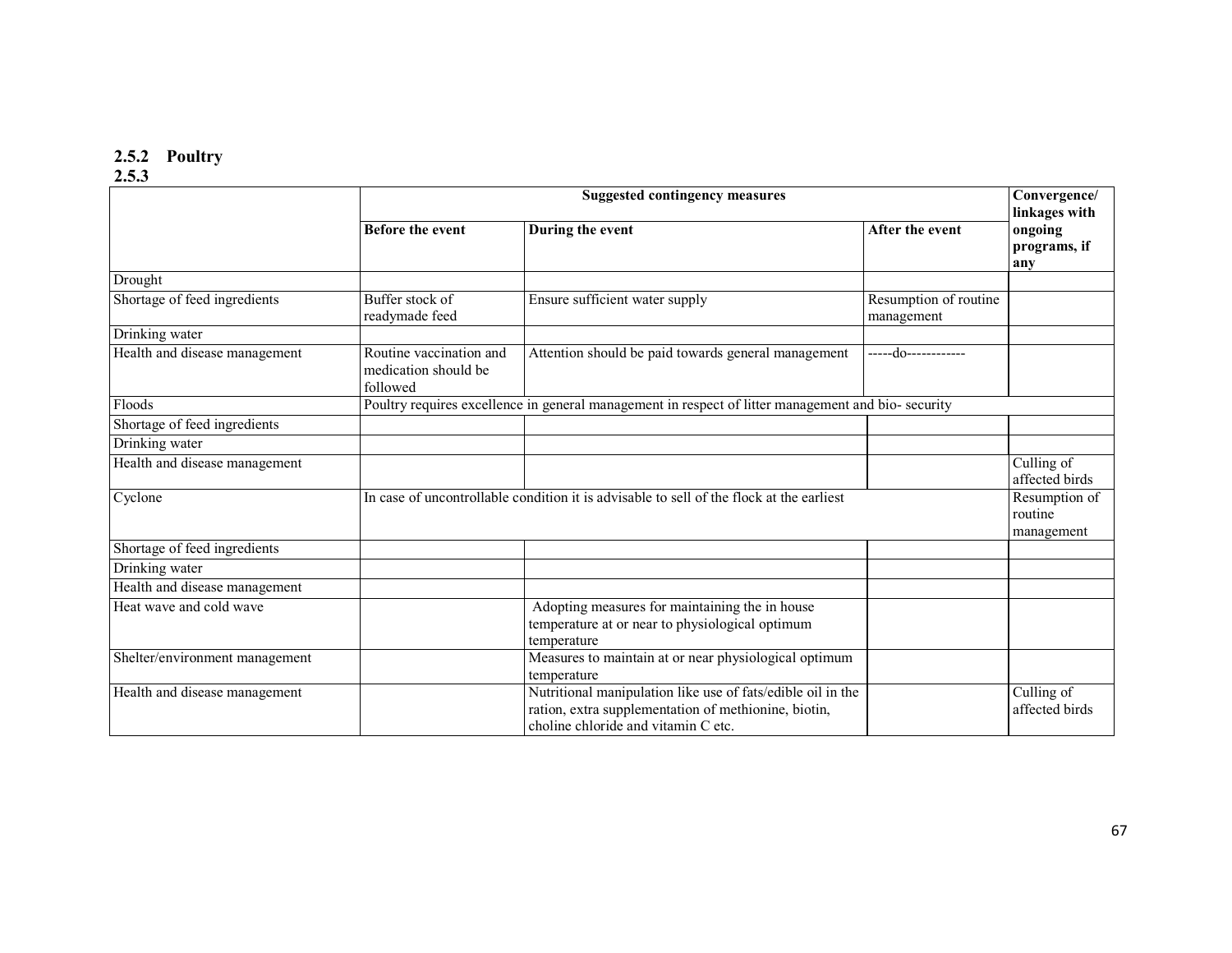## 2.5.3 Fisheries/ Aquaculture

|                                                                         | <b>Suggested contingency measures</b>                                                                                                                                                                                       |                                                                                                |                                                                                       |  |
|-------------------------------------------------------------------------|-----------------------------------------------------------------------------------------------------------------------------------------------------------------------------------------------------------------------------|------------------------------------------------------------------------------------------------|---------------------------------------------------------------------------------------|--|
|                                                                         | Before the event <sup>a</sup>                                                                                                                                                                                               | During the event                                                                               | After the event                                                                       |  |
| 1) Drought                                                              |                                                                                                                                                                                                                             |                                                                                                |                                                                                       |  |
| A. Capture                                                              |                                                                                                                                                                                                                             |                                                                                                |                                                                                       |  |
| Marine                                                                  | Nil                                                                                                                                                                                                                         | Nil                                                                                            |                                                                                       |  |
| Inland                                                                  | Insure water storage $&$ supply well in<br>$\bullet$<br>advance<br>Harvesting & marketing<br>$\bullet$                                                                                                                      | Watering of the ponds<br>$\bullet$<br>Harvesting & marketing<br>$\bullet$                      | Restoking of the ponds<br>Fertilization &<br>manuring of ponds                        |  |
| (i) Shallow water depth due to insufficient<br>rains/inflow             | First to ensure the water supply to maintain<br>$\bullet$<br>minimum level of water for fishes in that<br>particular period. If not possible then<br>harvesting & marketing                                                 | To maintain water level is the<br>$\bullet$<br>only option otherwise<br>harvesting & marketing | Regular operations for<br>the remaining stock and<br>also restoring of<br>newone      |  |
| (ii) Changes in water quality                                           | Oxygen depletion may lead to death of fishes<br>$\bullet$<br>Ensure water supply or harvest the stock<br>$\bullet$                                                                                                          | Harvesting & marketing<br>$\bullet$<br>Emptying of pond<br>$\bullet$                           | Manuring, fertilization<br>$\bullet$<br>& rewatering<br>Establishment of new<br>stock |  |
| (iii) Any other                                                         |                                                                                                                                                                                                                             |                                                                                                |                                                                                       |  |
| <b>B.</b> Aquaculture                                                   |                                                                                                                                                                                                                             |                                                                                                |                                                                                       |  |
| (i) Shallow water in ponds due to insufficient<br>rains/inflow          | Water is only the major component or necessity for such operations<br>$\bullet$<br>Ensure water supply or otherwise stoppage of the operation / culling temporary<br>$\bullet$<br>Water managemental practices<br>$\bullet$ |                                                                                                |                                                                                       |  |
| (ii) Impact of salt load build up in ponds /<br>change in water quality | Attempts to be made to minimize oxygen<br>$\bullet$<br>depletion from water and also for<br>oxygenation of water                                                                                                            | Oxygenation of water<br>$\bullet$<br>Stirring of water with pumps                              | Re-establishment of<br>normal managemental<br>conditions                              |  |
| (iii) Any other                                                         | Training and Awareness<br>$\bullet$                                                                                                                                                                                         |                                                                                                |                                                                                       |  |
| 2) Floods                                                               |                                                                                                                                                                                                                             |                                                                                                |                                                                                       |  |
| A. Capture                                                              |                                                                                                                                                                                                                             |                                                                                                |                                                                                       |  |
| Marine                                                                  | -Not applicable                                                                                                                                                                                                             |                                                                                                |                                                                                       |  |
| Inland                                                                  |                                                                                                                                                                                                                             |                                                                                                |                                                                                       |  |
| (i) Average compensation paid due to loss of<br>human life              | Fishing should be prohibited because of<br>breeding season                                                                                                                                                                  |                                                                                                |                                                                                       |  |
| (ii) No. of boats / nets/damaged                                        | Insurance<br>$\bullet$                                                                                                                                                                                                      |                                                                                                |                                                                                       |  |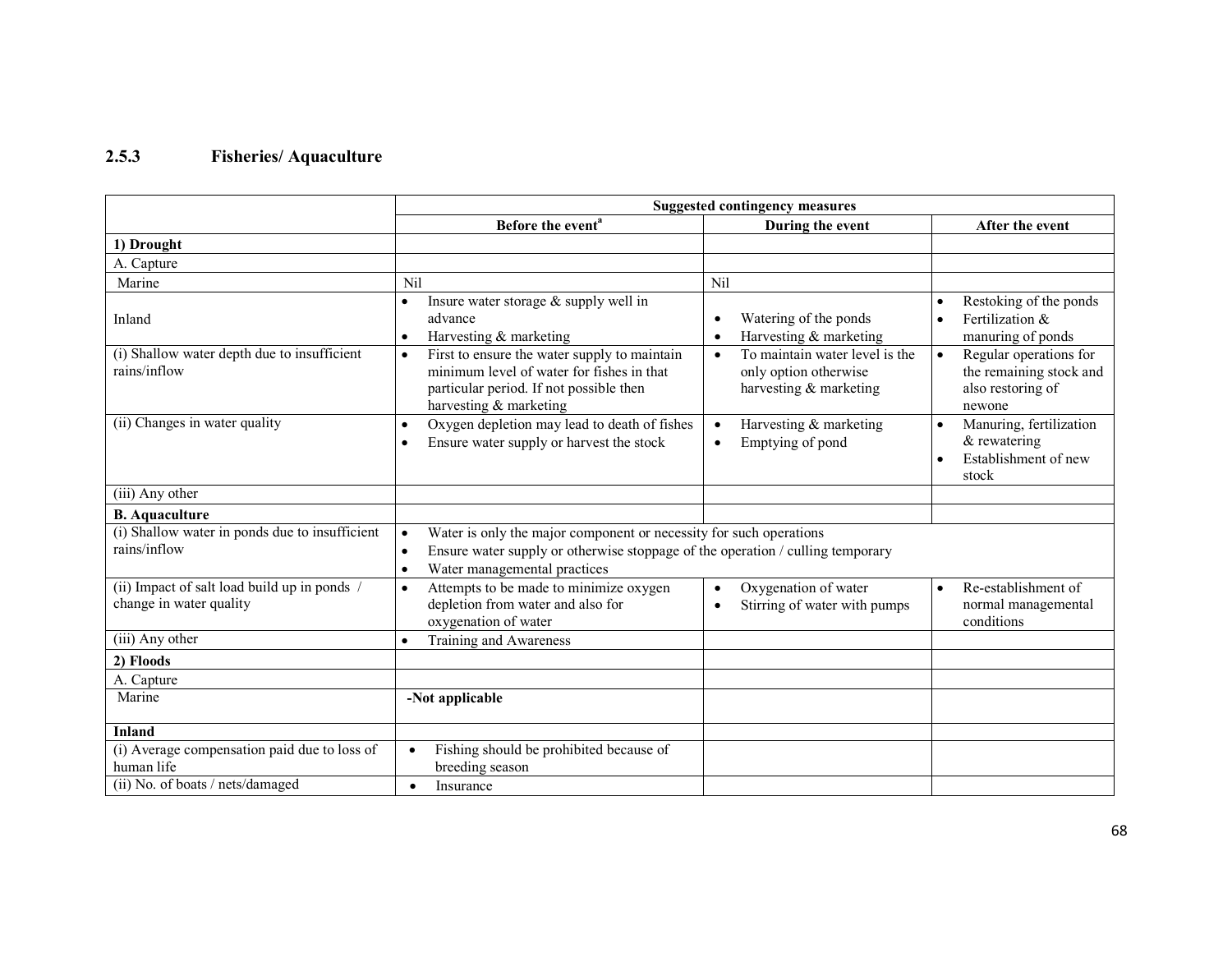|                                                                 | Arrangement of boats, nets etc in surplus<br>$\bullet$                                                                    |                                                                                                                                                                                     |                                                               |
|-----------------------------------------------------------------|---------------------------------------------------------------------------------------------------------------------------|-------------------------------------------------------------------------------------------------------------------------------------------------------------------------------------|---------------------------------------------------------------|
| (iii) No. of houses damaged                                     | Co-ordination with the district<br>$\bullet$<br>administration & assurance to fisherman                                   | Rescue & Help<br>$\bullet$<br>Programme in collaboration<br>$\bullet$<br>with district system                                                                                       | • Rehabilitation of<br>fisherman for all their<br>necessities |
| (iv) Loss of stock                                              | Training & Awareness<br>$\bullet$                                                                                         | Compensation<br>$\bullet$                                                                                                                                                           | • Compensation                                                |
| (v) Changes in water quality                                    | Preparation for checking the inflow of<br>$\bullet$<br>outside runoff water in to the pond runoff<br>water into the ponds | Arrangement of checking<br>$\bullet$<br>overflow of ponds<br>Overflow of ponds<br>$\bullet$<br>Net installations to capture the<br>$\bullet$<br>fishes going out due to<br>overflow | • Proper oxygenation<br>• Maintenance of water pH             |
| (vi) Health and diseases                                        |                                                                                                                           | Water treatment to minimize<br>$\bullet$<br>ectoparasite infestation                                                                                                                |                                                               |
| <b>B.</b> Aquaculture                                           |                                                                                                                           |                                                                                                                                                                                     |                                                               |
| (i) Inundation with flood water                                 |                                                                                                                           |                                                                                                                                                                                     |                                                               |
| (ii) Water contamination and changes in water<br>quality        |                                                                                                                           |                                                                                                                                                                                     |                                                               |
| (iii) Health and diseases                                       |                                                                                                                           |                                                                                                                                                                                     |                                                               |
| (iv) Loss of stock and inputs (feed, chemicals etc)             |                                                                                                                           |                                                                                                                                                                                     |                                                               |
| (v) Infrastructure damage (pumps, aerators,<br>huts etc)        |                                                                                                                           |                                                                                                                                                                                     |                                                               |
| (vi) Any other                                                  |                                                                                                                           |                                                                                                                                                                                     |                                                               |
| 3. Cyclone / Tsunami                                            |                                                                                                                           |                                                                                                                                                                                     |                                                               |
| A. Capture                                                      | Not applicable                                                                                                            |                                                                                                                                                                                     |                                                               |
| <b>Marine</b>                                                   | Not applicable                                                                                                            |                                                                                                                                                                                     |                                                               |
| (i) Average compensation paid due to loss of<br>fishermen lives |                                                                                                                           |                                                                                                                                                                                     |                                                               |
| (ii) Avg. no. of boats / nets/damaged                           |                                                                                                                           |                                                                                                                                                                                     |                                                               |
| (iii) Avg. no. of houses damaged                                |                                                                                                                           |                                                                                                                                                                                     |                                                               |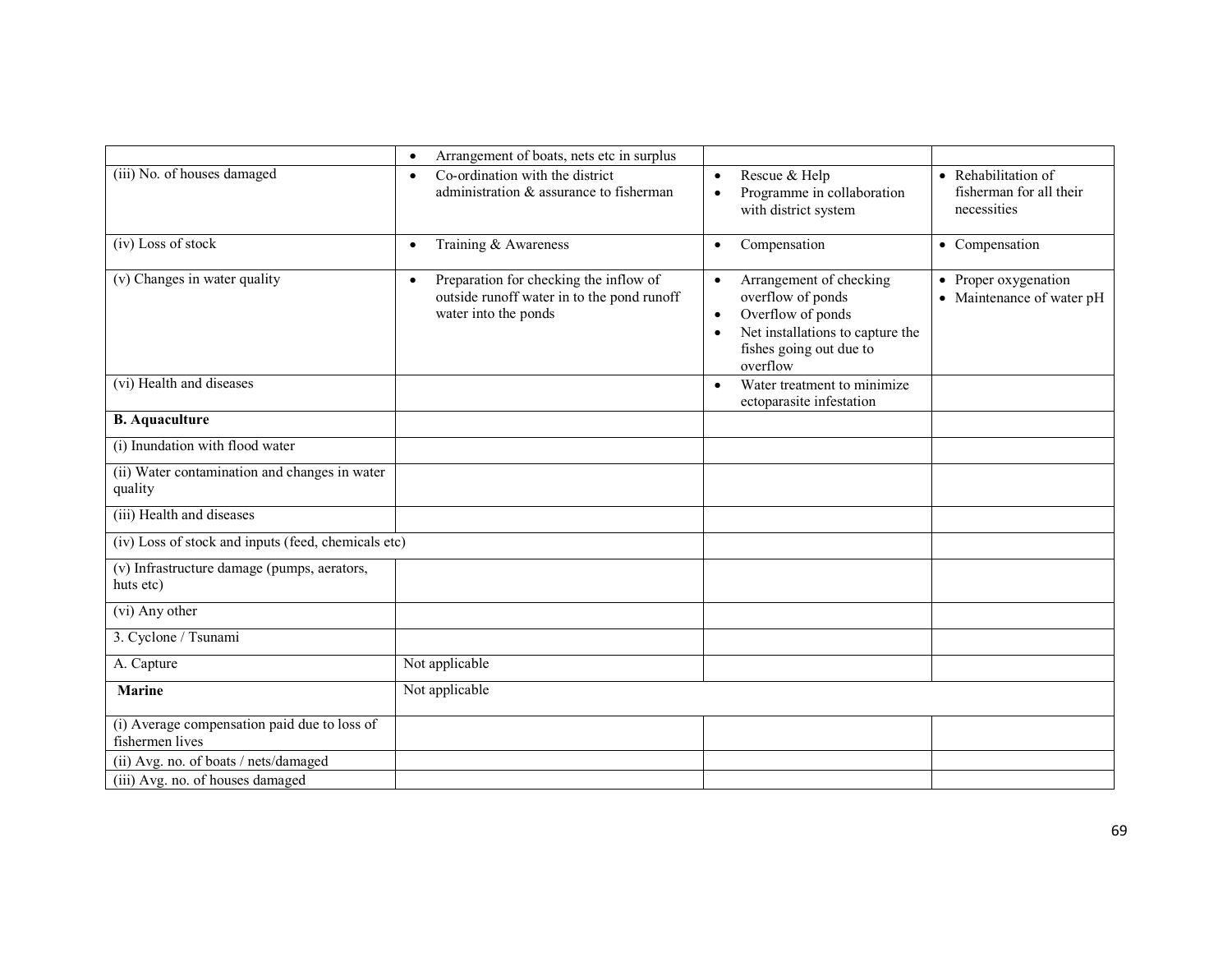| Inland                                         |  |  |
|------------------------------------------------|--|--|
| B. Aquaculture                                 |  |  |
| (i) Overflow / flooding of ponds               |  |  |
| (ii) Changes in water quality (fresh water /   |  |  |
| brackish water ratio)                          |  |  |
| (iii) Health and diseases                      |  |  |
| (iv) Loss of stock and inputs (feed, chemicals |  |  |
| etc)                                           |  |  |
| (v) Infrastructure damage (pumps, aerators,    |  |  |
| shelters/huts etc)                             |  |  |
| (vi) Any other                                 |  |  |
| 4. Heat wave and cold wave                     |  |  |
| A. Capture                                     |  |  |
| Marine                                         |  |  |
| Inland                                         |  |  |
| B. Aquaculture                                 |  |  |
| (i) Changes in pond environment (water         |  |  |
| quality)                                       |  |  |
| (ii) Health and Disease management             |  |  |
| (iii) Any other                                |  |  |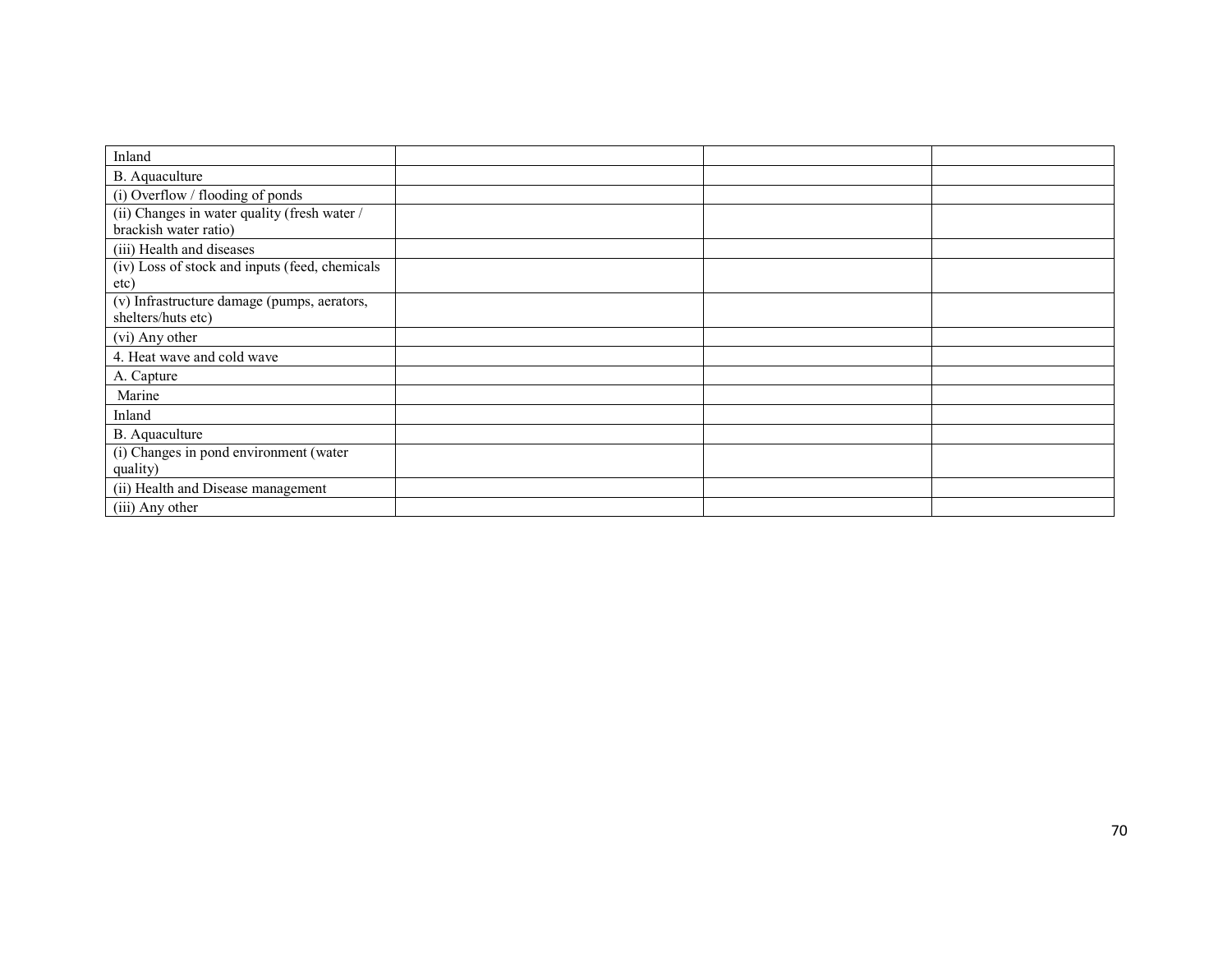## Annexure-I



## LOCATION MAP OF SABARKANTHA DISTRICT (GUJARAT)